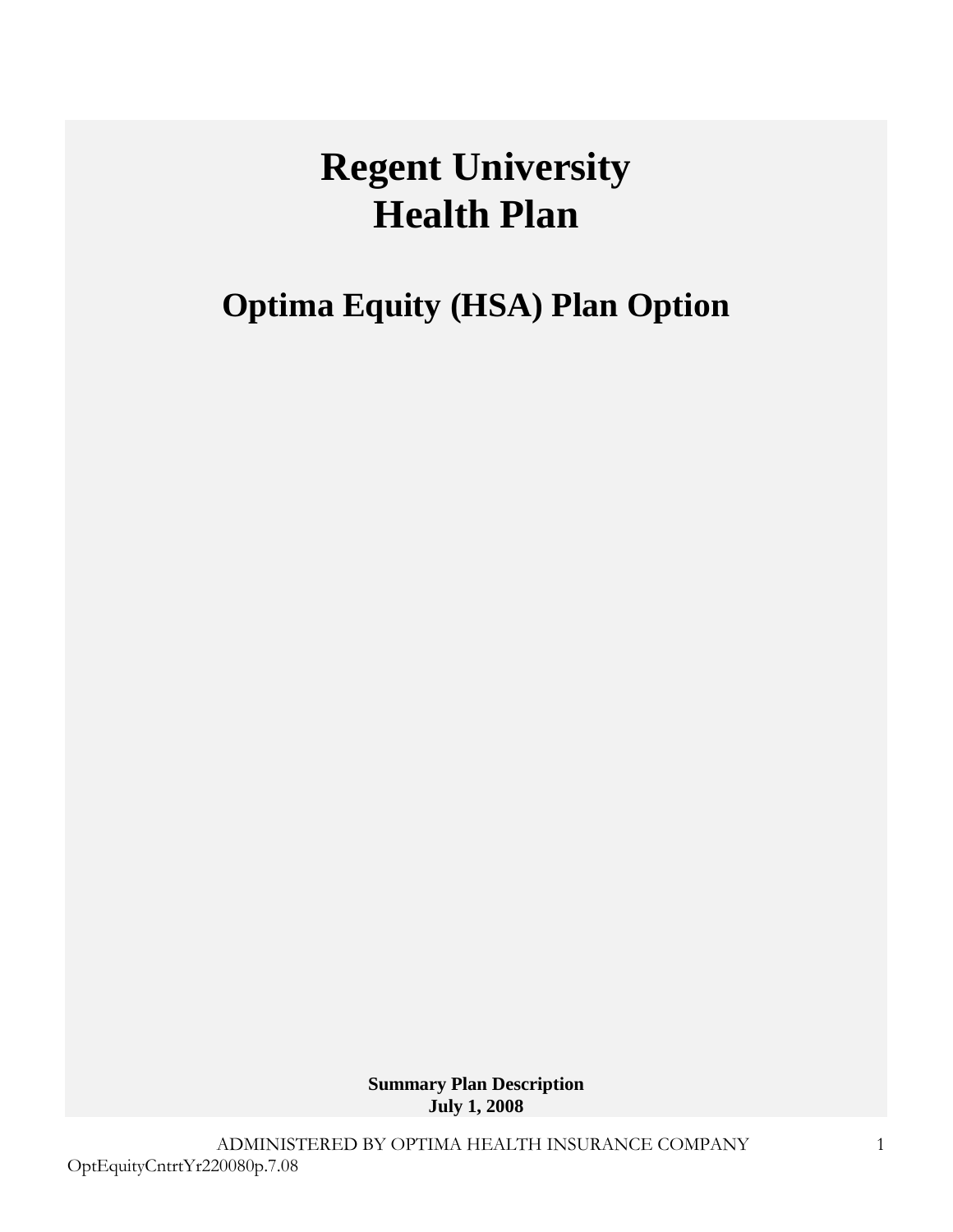### **TABLE OF CONTENTS**

| ADMINISTRATIVE INFORMATION                                                                  |  |
|---------------------------------------------------------------------------------------------|--|
| <b>ERISA NOTICE</b>                                                                         |  |
| HIPAA PRIVACY PRACTICES INFORMATION                                                         |  |
| <b>SCHEDULE OF BENEFITS</b>                                                                 |  |
|                                                                                             |  |
|                                                                                             |  |
| Pre-Authorization, and Utilization Management Procedures for Claims for Covered Services 14 |  |
|                                                                                             |  |
|                                                                                             |  |
|                                                                                             |  |
|                                                                                             |  |
|                                                                                             |  |
|                                                                                             |  |
|                                                                                             |  |
|                                                                                             |  |
|                                                                                             |  |
| SECTION XIII - COMPLAINT AND ADVERSE BENEFIT DETERMINATION PROCEDURE 47                     |  |
|                                                                                             |  |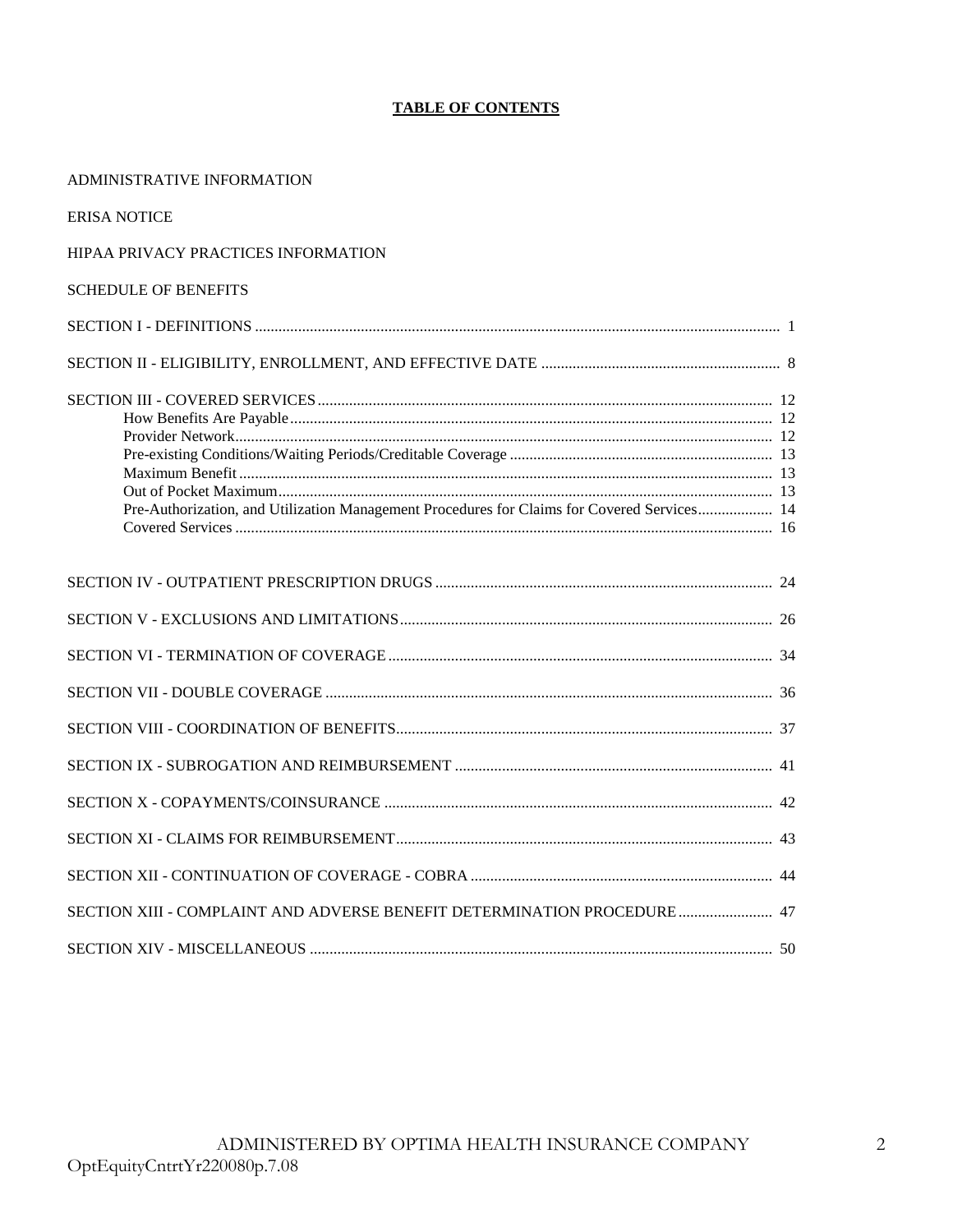### **ADMINISTRATIVE INFORMATION**

**NAME OF PLAN: Regent University Health Plan**

**ORIGINAL PLAN EFFECTIVE DATE: July 1, 1990**

**RESTATED PLAN EFFECTIVE DATE: July 1, 2008**

**TYPE OF PLAN:** Welfare – group health plan.

#### **IMPORTANT:**

**BENEFITS UNDER THIS PLAN WILL BE PAID ONLY IF THE PLAN ADMINISTRATOR DECIDES IN HIS/HER DISCRETION THAT THE COVERED PERSON IS ENTITLED TO THEM.**

**EXCEPT IN AN EMERGENCY, THE IN-NETWORK BENEFITS UNDER THE PLAN ARE AVAILABLE ONLY WHEN THE SERVICES ARE PROVIDED BY PLAN PROVIDERS**.

**IT IS THE COVERED PERSON'S RESPONSIBILITY TO BE FAMILIAR WITH THE PLAN'S COVERAGE AND TO UNDERSTAND BASED ON THE SERVICES BEING RENDERED AND THE PROVIDER USED BY THE COVERED PERSON WHETHER IN-NETWORK OR OUT-OF-NETWORK COVERAGE IS APPLICABLE.**

**PRE-AUTHORIZATION IS REQUIRED REGARDLESS OF THE NETWORK CHOSEN. IT IS THE COVERED PERSON'S RESPONSIBILITY TO MAKE SURE THAT PRE-AUTHORIZATION IS COMPLETED ACCORDING TO THE TERMS SET FORTH HEREIN.**

**THIS SUMMARY PLAN DESCRIPTION IS INTENDED TO HELP YOU UNDERSTAND THE MAIN FEATURES OF THE PLAN. IT SHOULD NOT BE CONSIDERED AS A SUBSTITUTE FOR THE PLAN DOCUMENT, WHICH GOVERNS THE OPERATION OF THE PLAN. THAT DOCUMENT SETS FORTH ALL OF THE DETAILS AND PROVISIONS CONCERNING THE PLAN AND IS SUBJECT TO AMENDMENT. IF ANY QUESTIONS ARISE THAT ARE NOT COVERED IN THIS SUMMARY PLAN DESCRIPTION OR IF THIS SUMMARY PLAN DESCRIPTION APPEARS TO CONFLICT WITH THE OFFICAL PLAN DOCUMENT, THE TEXT OF THE OFFICIAL PLAN DOCUMENT WILL DETERMINE HOW QUESTIONS WILL BE RESOLVED.**

### **NAME AND ADDRESS OF COMPANY OR "PLAN SPONSOR"**:

Regent University 1000 Regent University Drive Virginia Beach, Virginia 23464

### **NAME, ADDRESS AND BUSINESS TELEPHONE NUMBER OF PLAN ADMINISTRATOR :**

Martha Smith, Vice President for Human Resources Regent University 1000 Regent University Drive Virginia Beach, Virginia 23464 (757) 352-4053

The Plan Administrator has authority to control and manage the operation and administration of the Plan.

### **EMPLOYER IDENTIFICATION NUMBER (EIN): 54-1061178**

### **PLAN NUMBER: 503**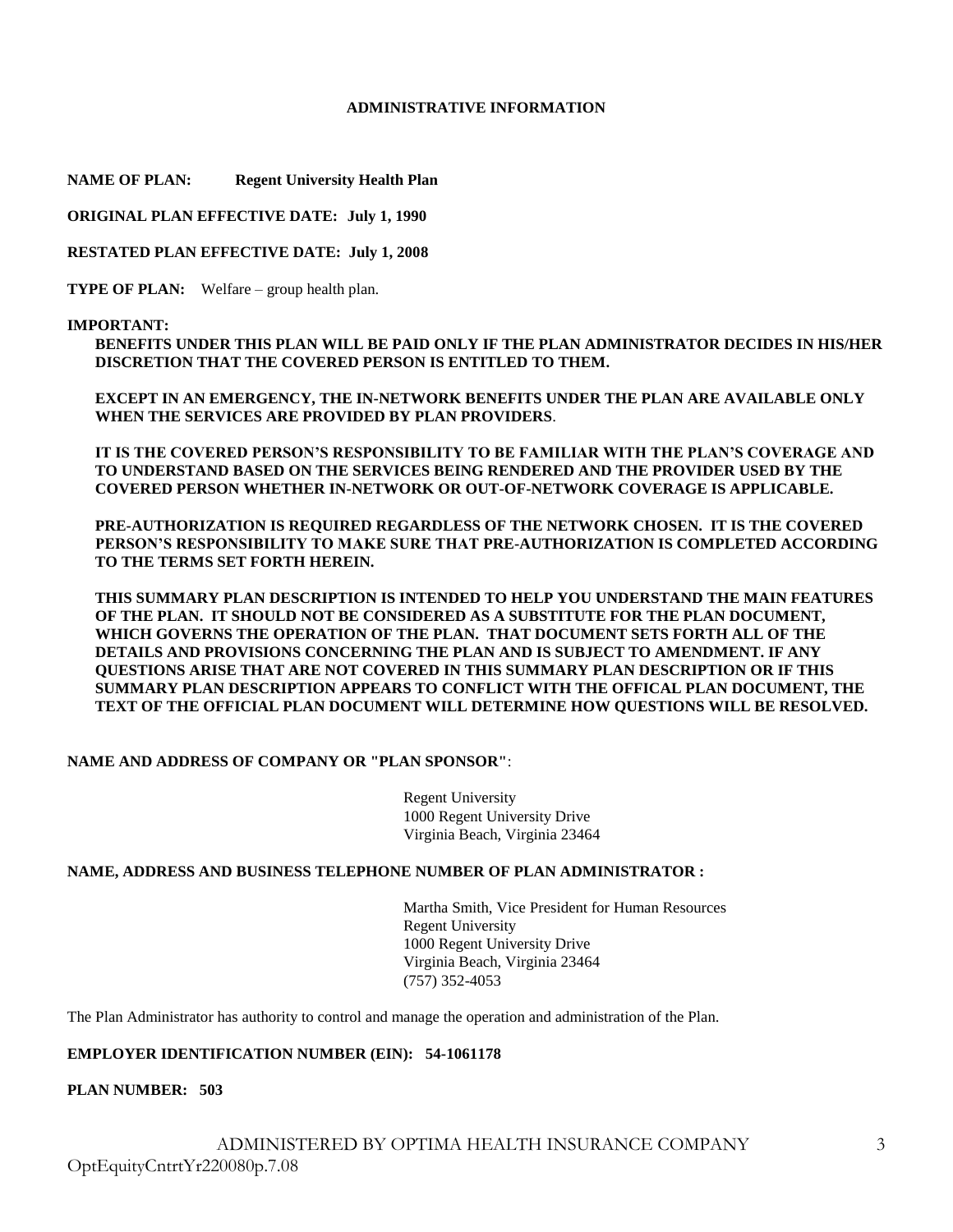### **WHO PAYS FOR COVERAGE PROVIDED BY THE PLAN (CONTRIBUTION SOURCE):**

The health care coverage under the Plan is paid partly by funds contributed by the University and partly by contributions from You as Employee of the University.

### **METHOD OF CONTRIBUTION:**

The University determines each Plan Year the amount of Employee Contribution required for each coverage tier (e.g., Employee Only, Employee plus Child, Employee plus Spouse, or Family) based on projected costs for the Plan Year. Contributions may be paid through payroll deduction, or through salary reduction under the University's Section 125 Cafeteria Plan.

### **PLAN YEAR:**

The financial records of the Plan are kept on a Plan year basis, which is the twelve month period beginning July 1 and ending June 30.

### **PLAN PROVIDER COORDINATOR AND CLAIMS PROCESSING:**

The Plan has contracted with Sentara Health Management ("Sentara"), a Virginia corporation located at 4417 Corporation Lane, Virginia Beach, Virginia 23462, (757) 552-7100, to provide certain claims processing, health care utilization review, and health care provider coordination services for the Plan Administrator.

The Plan has contracted with CIGNA for the administration of Dental Benefits available to Covered Persons under this Plan. Please refer to the Dental Benefits SPD for further information.

### **AGENT FOR LEGAL PROCESS:**

For disputes arising under the Plan, service for legal process may be made to the Plan Administrator at the address shown above.

### **FUNDING FOR ACCUMULATION OF PLAN ASSETS:**

The Plan utilizes a fund for the accumulation of assets through which benefits are provided. Benefits are payable directly from this fund, which is established and maintained solely by the Plan Sponsor.

The University contributes to such fund each Plan Year an amount which, when combined with Employee Contributions, is sufficient to pay all Plan expenses for that Plan Year.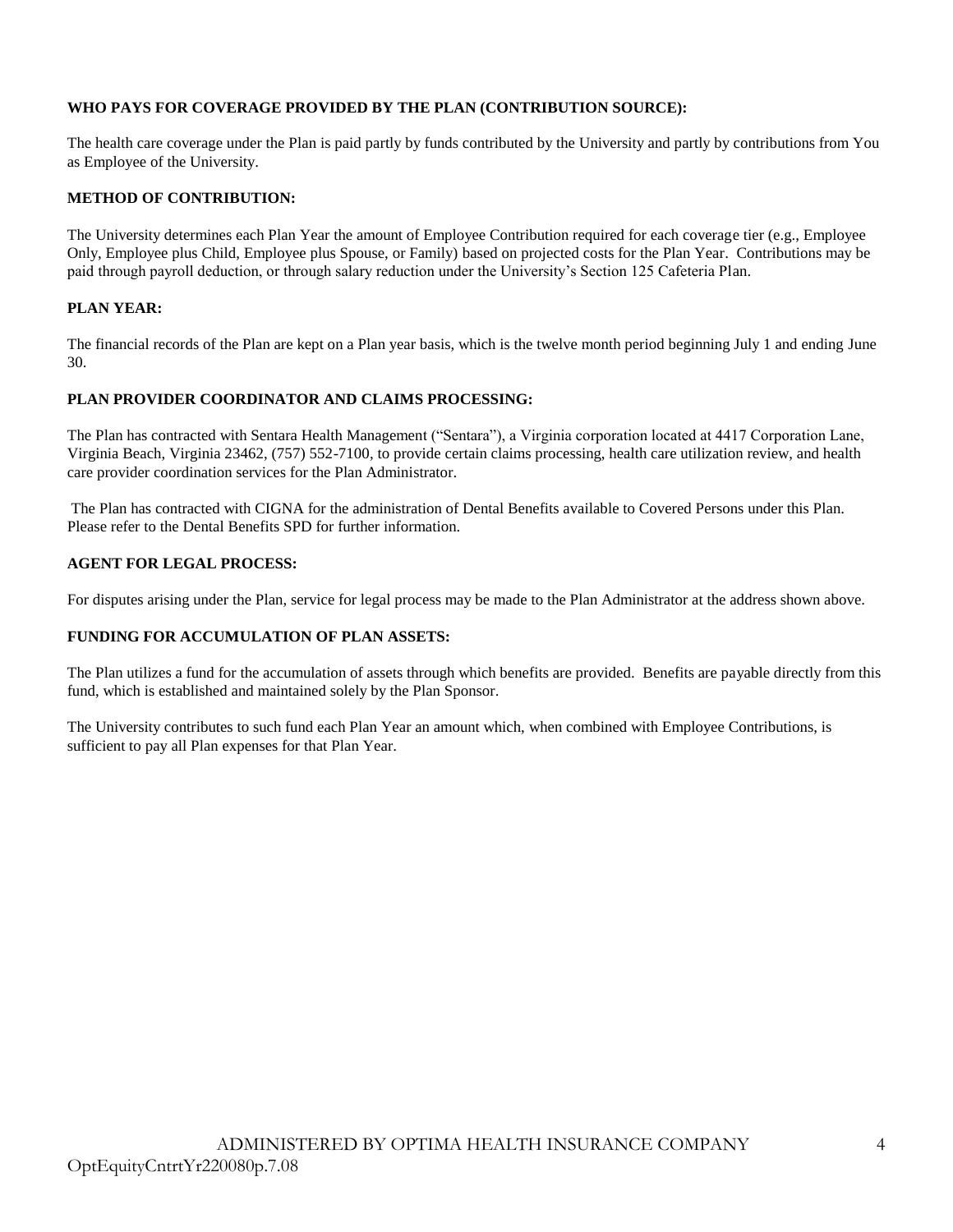### **ERISA NOTICE**

As a participant in the Regent University Health Plan you are entitled to certain rights and protections under the Employee Retirement Income Security Act of 1974 (ERISA). ERISA provides that all plan participants shall be entitled to:

### Receive Information About Your Plan and Benefits

Examine, without charge, at the plan administrator's office and at other specified locations, such as worksites and union halls, all documents governing the plan, including insurance contracts and collective bargaining agreements, and a copy of the latest annual report filed by the plan with the U.S. Department of Labor and available at the Public Disclosure Room of the Employee Benefits Security Administration.

Obtain, upon written request to the plan administrator, copies of documents governing the operation of the plan, including insurance contracts and collective bargaining agreements, and copies of the latest annual report (Form 5500 Series) and updated summary plan description. The administrator may make a reasonable charge for the copies.

Receive a summary of the plan's annual financial report. The plan administrator is required by law to furnish each participant with a copy of this summary annual report.

### Continue Group Health Plan Coverage

Continue health care coverage for yourself, spouse or dependents if there is a loss of coverage under the plan as a result of a qualifying event. You or your dependents may have to pay for such coverage. Review this summary plan description and the documents governing the plan on the rules governing your COBRA continuation coverage rights.

Reduction or elimination of exclusionary periods of coverage for preexisting conditions under your group health plan, if you have creditable coverage from another plan. You should be provided a certificate of creditable coverage, free of charge, from your group health plan or health insurance issuer when you lose coverage under the plan, when you become entitled to elect COBRA continuation coverage, when your COBRA continuation coverage ceases, if you request it before losing coverage, or if you request it up to 24 months after losing coverage. Without evidence of creditable coverage, you may be subject to a preexisting condition exclusion for 12 months (18 months for late enrollees) after your enrollment date in your coverage.

### Prudent Actions by Plan Fiduciaries

In addition to creating rights for plan participants ERISA imposes duties upon the people who are responsible for the operation of the employee benefit plan. The people who operate your plan, called "fiduciaries" of the plan, have a duty to do so prudently and in the interest of you and other plan participants and beneficiaries. No one, including your employer, your union, or any other person, may fire you or otherwise discriminate against you in any way to prevent you from obtaining a welfare benefit or exercising your rights under ERISA.

### Enforce Your Rights

If your claim for a welfare benefit is denied or ignored, in whole or in part, you have a right to know why this was done, to obtain copies of documents relating to the decision without charge, and to appeal any denial, all within certain time schedules. Under ERISA, there are steps you can take to enforce the above rights. For instance, if you request a copy of plan documents or the latest annual report from the plan and do not receive them within 30 days, you may file suit in a Federal court. In such a case, the court may require the plan administrator to provide the materials and pay you up to \$110 a day until you receive the materials, unless the materials were not sent because of reasons beyond the control of the administrator. If you have a claim for benefits which is denied or ignored, in whole or in part, you may file suit in a state or Federal court. In addition, if you disagree with the plan's decision or lack thereof concerning the qualified status of a domestic relations order or a medical child support order, you may file suit in Federal court. If it should happen that plan fiduciaries misuse the plan's money, or if you are discriminated against for asserting your rights, you may seek assistance from the U.S. Department of Labor, or you may file suit in a Federal court. The court will decide who should pay court costs and legal fees. If you are successful the court may order the person you have sued to pay these costs and fees. If you lose, the court may order you to pay these costs and fees, for example, if it finds your claim is frivolous.

### Assistance with Your Questions

If you have any questions about your plan, you should contact the plan administrator. If you have any questions about this statement or about your rights under ERISA, or if you need assistance in obtaining documents from the plan administrator, you

 ADMINISTERED BY OPTIMA HEALTH INSURANCE COMPANY OptEquityCntrtYr220080p.7.08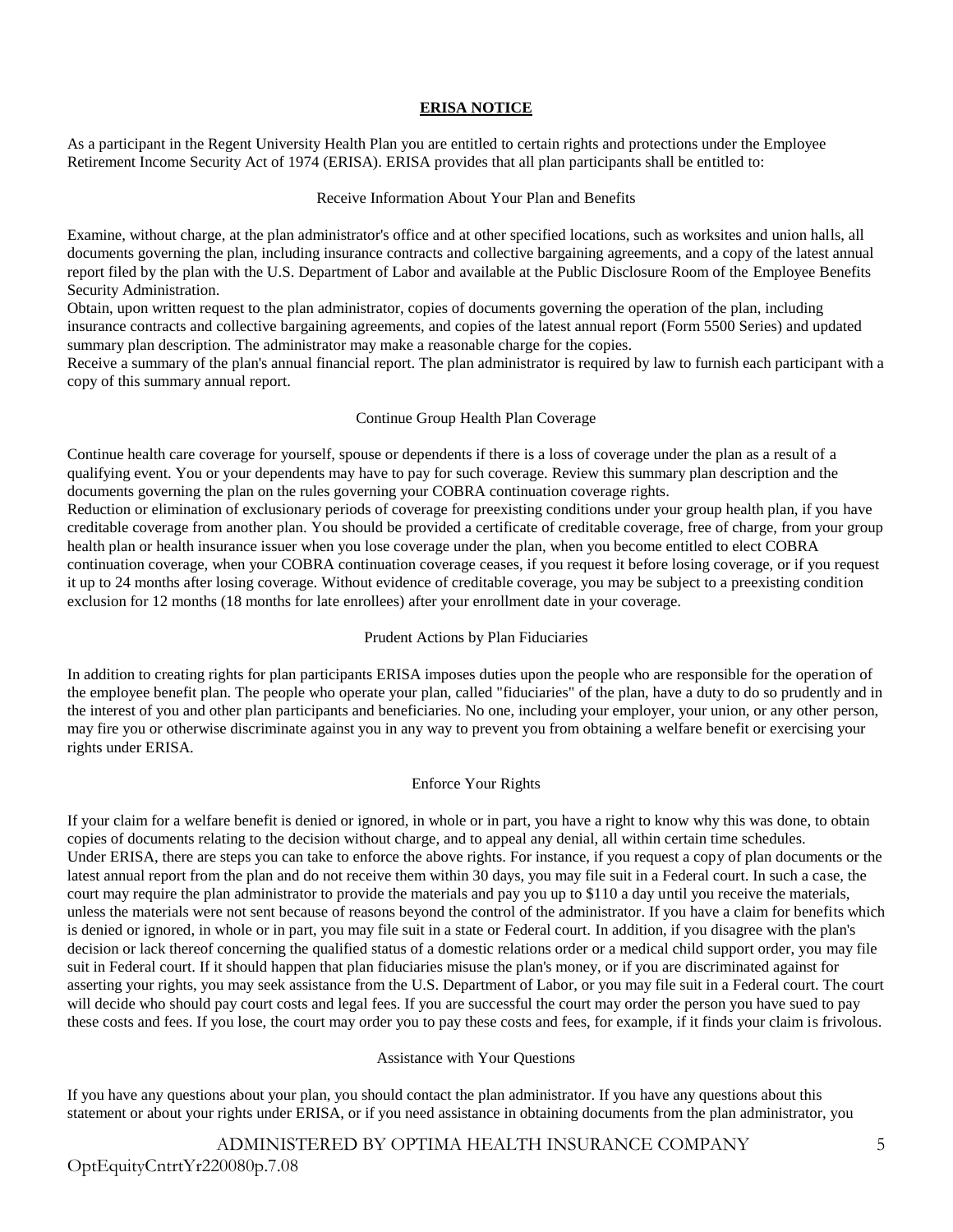should contact the nearest office of the Employee Benefits Security Administration, U.S. Department of Labor, listed in your telephone directory or the Division of Technical Assistance and Inquiries, Employee Benefits Security Administration, U.S. Department of Labor, 200 Constitution Avenue N.W., Washington, D.C. 20210. You may also obtain certain publications about your rights and responsibilities under ERISA by calling the publications hotline of the Employee Benefits Security Administration.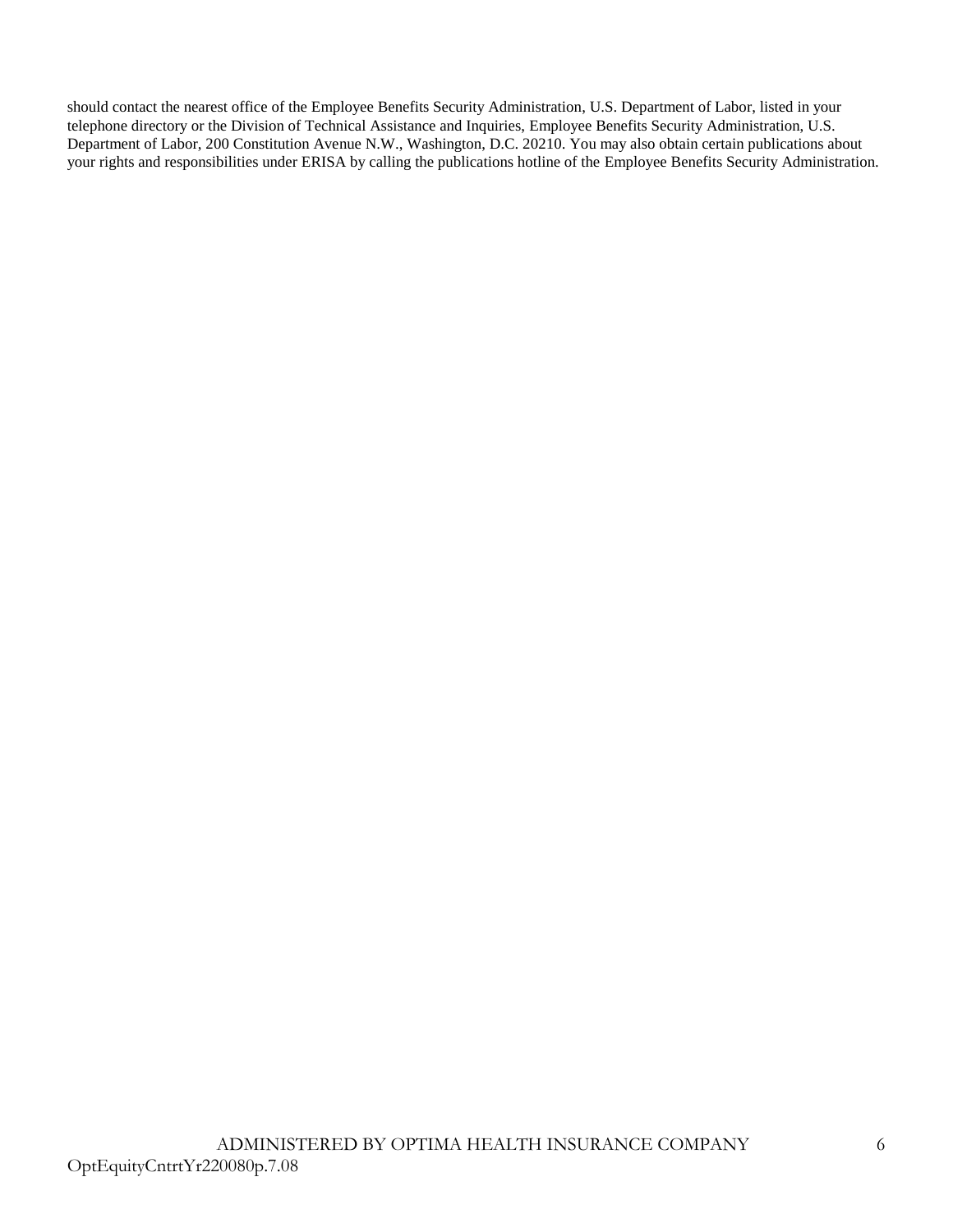### **NEWBORNS' AND MOTHERS' HEALTH PROTECTION ACT OF 1996**

Under federal law known as the "Newborns' and Mothers' Health Protection Act of 1996" (Newborns' Act) group health plans and health insurance issuers generally may not restrict benefits for any hospital length of stay in connection with childbirth for the mother or newborn child to less than 48 hours following a vaginal delivery, or less than 96 hours following a cesarean section. However, federal law generally does not prohibit the mother's or newborn's attending provider, after consulting with the mother, from discharging the mother or her newborn earlier than 48 hours (or 96 hours as applicable). In any case, plans and issuers may not, under federal law, require that a provider obtain authorization from the plan or the issuer for prescribing a length of stay not in excess of 48 hours (or 96 hours).

### **WOMEN'S HEALTH AND CANCER RIGHTS ACT OF 1998**

The Women's Health and Cancer Rights Act of 1998 requires the Plan to notify you of your rights related to benefits provided by the Plan in connection with a mastectomy. Please retain this notice with your important health care records. If you have any questions regarding this Notice or the benefits you are entitled to under the Plan please call Member Services at the number listed on your Plan insurance identification card.

As a Cover Person of the Plan you have rights to coverage to be provided in a manner determined in consultation with your attending physician for:

- $\triangleright$  All stages of reconstruction of the breast on which the mastectomy was performed; and
- $\triangleright$  Surgery and reconstruction of the other breast to produce a symmetrical appearance; and
- $\triangleright$  Prostheses and treatment of physical complications of the mastectomy, including lymphedema.

These benefits are subject to the exclusions, limitations, and conditions including Deductibles and Coinsurance as set forth in this document.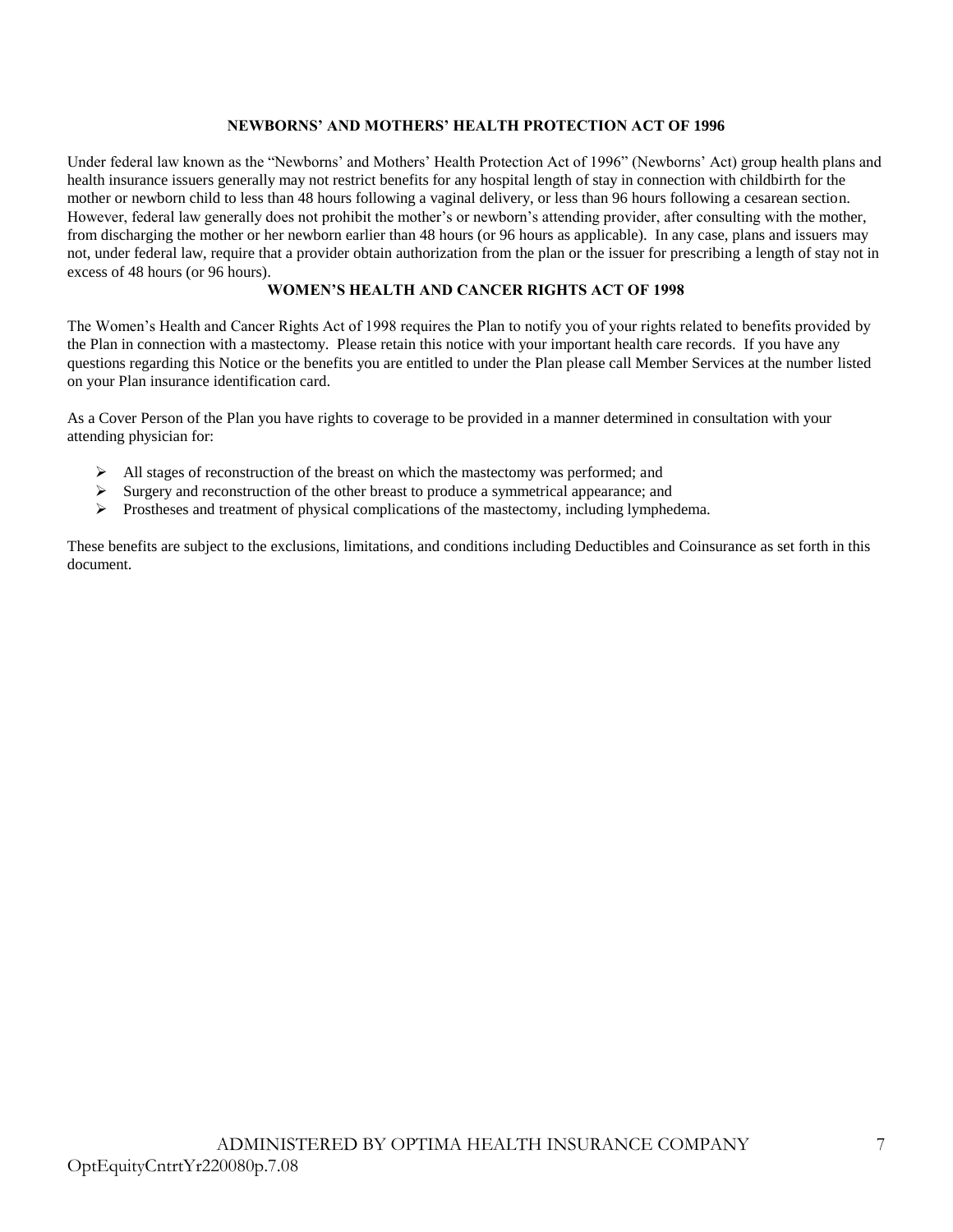### **HIPAA PRIVACY PRACTICES INFORMATION**

The Health Insurance Portability and Accountability Act of 1996 (HIPPA) requires that health plans protect the confidentiality of your private health information. A complete description of your rights under HIPAA can be found in the Privacy Notice which was distributed to you upon enrollment and is available from the benefits manager.

This Plan, and the Plan Sponsor, will not use or further disclose information ("personal health information or PHI") that is protected by HIPAA except as necessary for treatment, payment, health plan operations and plan administration, or as permitted or required by law. By law, the Plan has required all of its business associates to also observe HIPAA's privacy rules. In particular, the Plan Sponsor will not, without authorization, use or disclose protected health information for employment-related actions and decisions or in connection with any other benefit plan of the Plan Sponsor.

Under HIPAA you have certain rights to see and copy protected health information about you. You have the right to request an accounting of certain disclosures of the information and under certain circumstances, amend the information. You have the right to file a complaint with the Plan Sponsor or with the Secretary of the U.S. Department of Health and Human Services if you believe your rights under HIPAA have been violated.

If you have any questions regarding your rights under HIPAA's privacy rules please consult the Privacy Notice. For a copy of the notice, or if you have questions about the privacy of your health information please contact: Brenda Robinson.

If you wish to file a complaint under HIPAA, please contact Martha Smith, Vice President for Human Resources.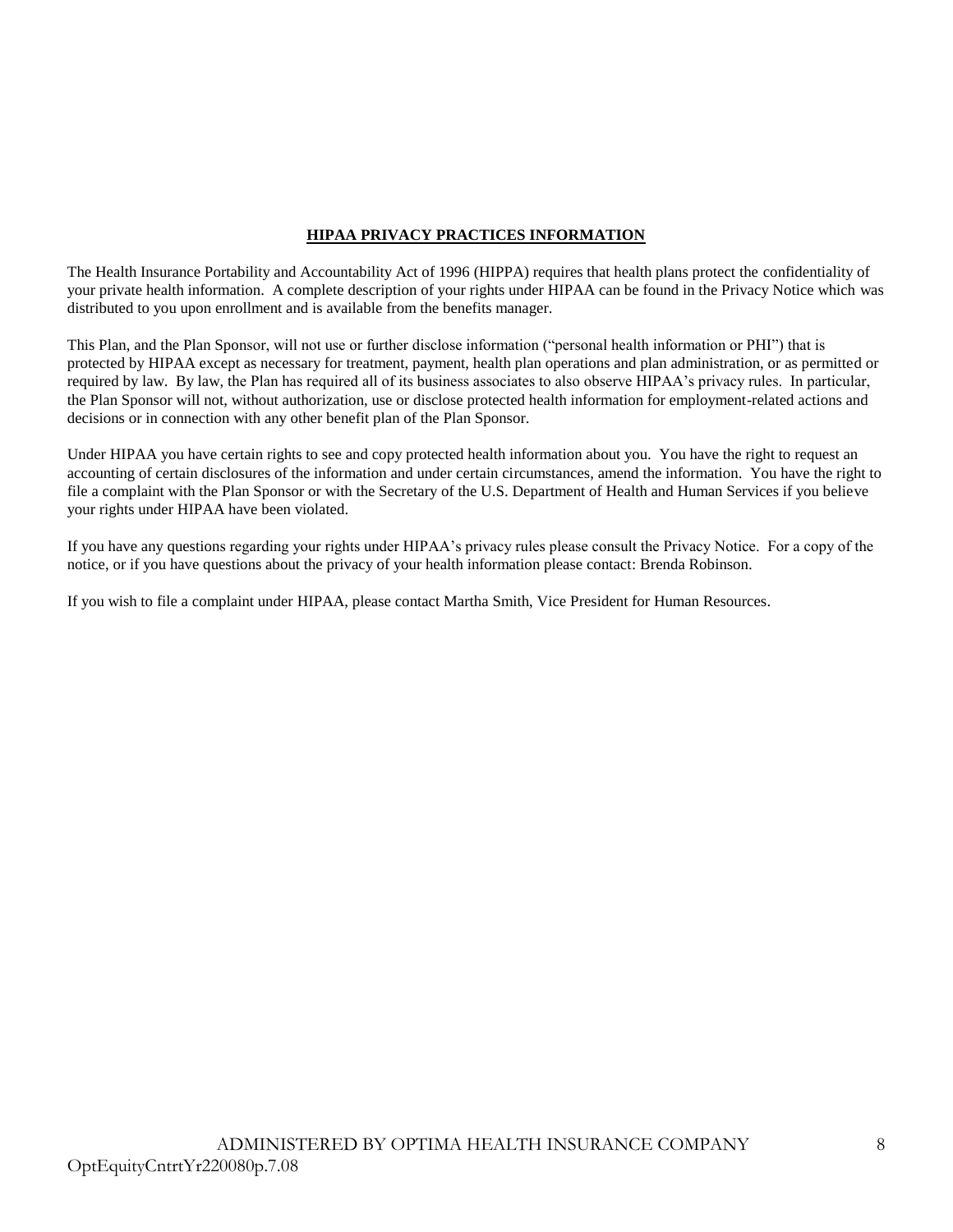### **Optima Equity Plan Option Overview and Schedule of Benefits**

### **How the Plan Works**

The Optima Equity Plan Option has two components to cover the cost of health care services under the Plan. The components include Preventive Care coverage and coverage from in- and out-of-network providers once the Plan Year Deductible has been met. In addition, the Optima Equity Plan Option is designed to be an IRS-qualified "High Deductible Health Plan (HDHP)" – enabling otherwise qualified employees to make contributions to a Health Savings Account (HSA).

### **Preventive Care**

The Plan will cover the cost of Preventive Care as specified on the Plan's Schedule of Benefits. There is no deductible to meet. Please refer to Section 3.18 for those services that are Covered Preventive Care Services.

### **Plan Year Deductible**

The Covered Person will be responsible for meeting the Plan Year Deductible amount before the Plan's health care coverage component is available.

### **Health Care Coverage**

Once the Covered Person has met the Deductible, the Covered Person may access Covered Services under the health care coverage Component. You have the choice of using In-Network or Out-of-Network benefits for most benefits. All Covered Services received from Non Plan Providers will be covered under Out-of-Network benefits. All covered laboratory services received from Non Plan laboratories will be covered under Out-of-Network benefits. Covered Services received from Non Plan Providers while the Covered Person is receiving care at plan facilities will be covered under Out-of-Network benefits.

It is the Covered Person's responsibility to make sure the Pre-Authorization process is initiated and completed for those benefits requiring Pre-Authorization, regardless of the coverage chosen.

The following Schedule of Benefits is a brief outline of the benefits payable under the Plan. All benefits are subject to the definitions, conditions, limitations, exclusions, and provisions of the Plan set forth herein.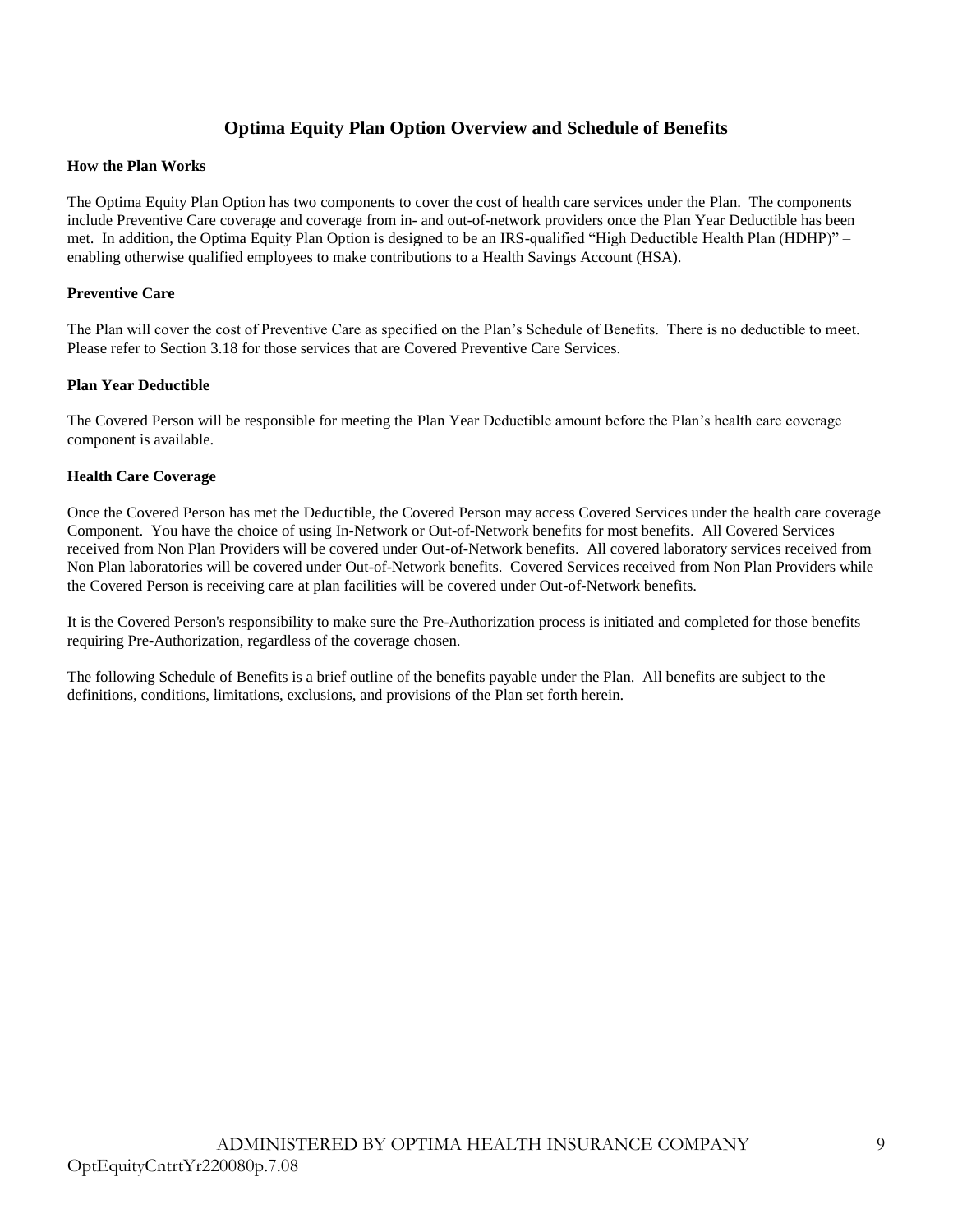# Regent University Health Plan Optima Equity (HSA) Schedule of Benefits

You have the choice of using In-Network or Out-of-Network benefits for most benefits. To use your In-Network benefits all covered services must be received from Plan Providers. All Covered Services received from Non-Plan Providers will be covered under Outof-Network benefits. All covered laboratory services received from Non-Plan laboratories will be covered under Out-of-Network benefits. Covered Services received from Non-Plan Providers while a Covered Person is receiving care at plan facilities will be covered under Out-of-Network benefits.

|                                                             | <b>In-Network Coverage</b>                                                                             | <b>Out-of-Network Coverage</b>                                                                          |
|-------------------------------------------------------------|--------------------------------------------------------------------------------------------------------|---------------------------------------------------------------------------------------------------------|
| <b>Plan Lifetime Maximum</b>                                | \$2,000,000 combined for in-network and out-of network benefits.                                       |                                                                                                         |
| Deductible per Plan Year <sup>2</sup>                       | $$1,500$ – Employee Only coverage <sup>2</sup><br>$$3,000$ – for all Family coverages <sup>2</sup>     | $$1,500$ – Employee Only coverage <sup>2</sup><br>$$3,000$ – for all Family coverages <sup>2</sup>      |
| <b>Maximum Out-of-Pocket Amount per</b><br><b>Plan Year</b> | $$3,000$ – for Employee Only coverage <sup>3</sup><br>$$6,000$ – for all Family coverages <sup>3</sup> | $$6,000$ – for Employee Only coverage <sup>4</sup><br>$$12,000$ – for all Family coverages <sup>4</sup> |

### **OUTPATIENT PHYSICIAN SERVICES**

**Pre-Authorization is required for in-office surgery.<sup>5</sup>**

|                                                     | <b>In-Network Coverage</b>                   | <b>Out-of-Network Coverage</b>                |
|-----------------------------------------------------|----------------------------------------------|-----------------------------------------------|
| <b>Primary Care Physician (PCP) Office</b><br>Visit | After Deductible covered at 80% <sup>7</sup> | After Deductible covered at 65% <sup>AC</sup> |
| <b>Specialist Office Visit</b>                      | After Deductible covered at 80% <sup>7</sup> | After Deductible covered at 65% <sup>AC</sup> |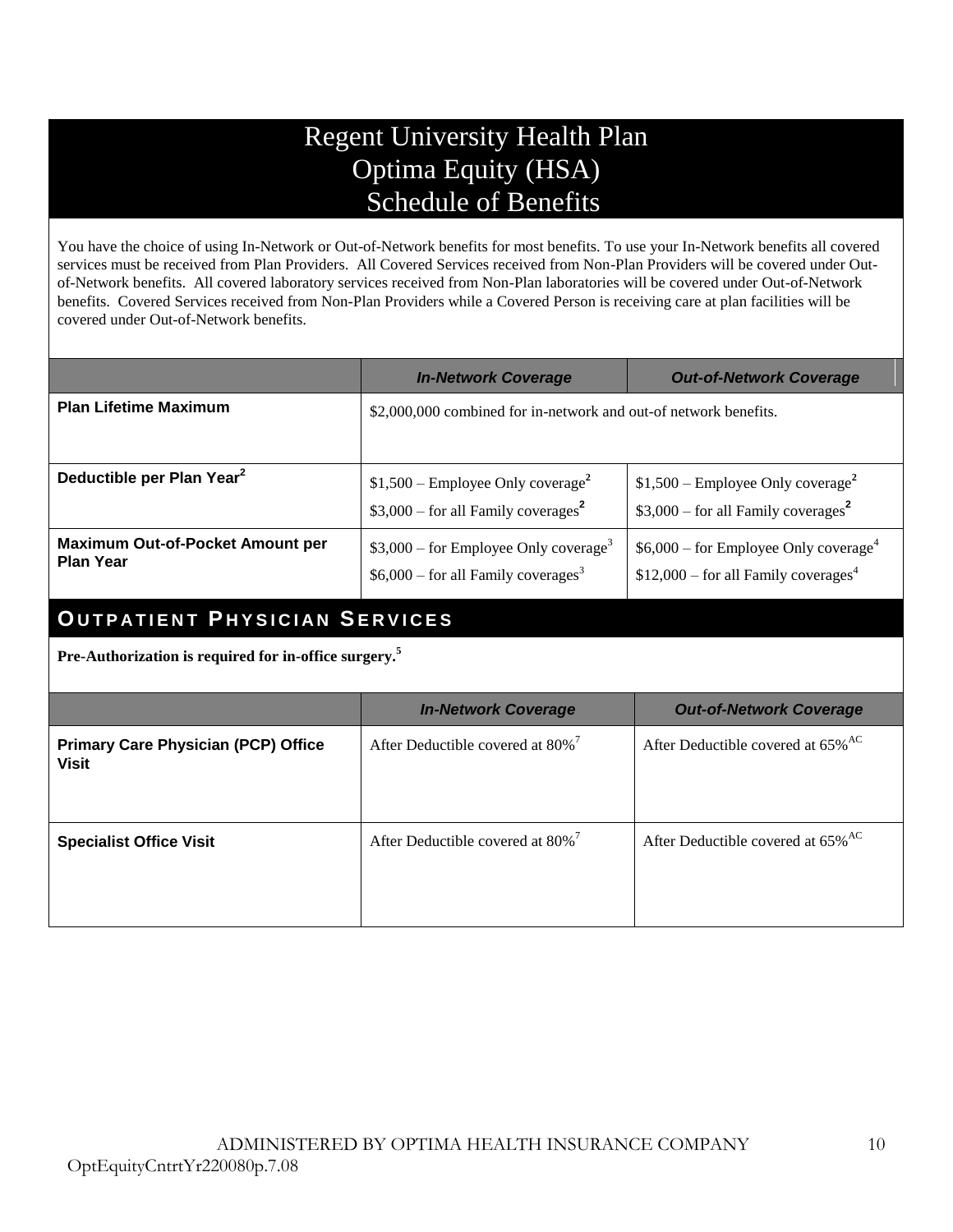| <b>Preventive Care Visits</b>                                                                                    | <b>In-Network Coverage</b>   | <b>Out-of-Network Coverage</b> |
|------------------------------------------------------------------------------------------------------------------|------------------------------|--------------------------------|
| <b>Routine Annual Physical Exams</b>                                                                             | Covered at 100% <sup>7</sup> | Covered at 65% <sup>AC</sup>   |
| <b>Well Baby Exams</b>                                                                                           |                              |                                |
| <b>Annual Gyn Exams and Pap Smears</b>                                                                           |                              |                                |
| <b>PSA Tests</b>                                                                                                 |                              |                                |
| <b>Colorectal Cancer Tests</b>                                                                                   |                              |                                |
| <b>Routine Adult and Childhood Immunizations</b>                                                                 |                              |                                |
| <b>Screening Colonoscopy</b>                                                                                     |                              |                                |
| <b>Screening Mammograms</b>                                                                                      |                              |                                |
| <b>Vaccines and Immunotherapeutic Agents</b>                                                                     |                              |                                |
| Preventive Care is not subject to the Plan's Deductible.                                                         |                              |                                |
| Deductible and/or Coinsurance will apply to any<br>diagnostic procedures performed during routine<br>screenings. |                              |                                |

### SHORT TERM OUTPATIENT THERAPY AND REHABILITATION SERVICES<sup>5, 6</sup>

Covered Services provided in a free-standing outpatient facility, hospital outpatient facility, a Physician's office, or in the Covered Person's home as part of Skilled Home Health Care Services benefit.

| <b>Outpatient Therapy Services</b>                                                                                                                                                                                             | <b>In-Network Coverage</b>      | <b>Out-of-Network Coverage</b>                |
|--------------------------------------------------------------------------------------------------------------------------------------------------------------------------------------------------------------------------------|---------------------------------|-----------------------------------------------|
| <b>Physical Therapy</b><br><b>Occupational Therapy</b><br><b>Speech Therapy</b>                                                                                                                                                | After Deductible covered at 80% | After Deductible covered at 65% <sup>AC</sup> |
| Pre-Authorization is required. <sup>5</sup><br>Limited to a maximum combined benefit with In-<br>Network and Out-of-Network benefits of 30 days per<br>Plan Year. Day maximums are for all therapies<br>combined. <sup>6</sup> |                                 |                                               |
| <b>Outpatient Rehabilitation Services</b>                                                                                                                                                                                      | <b>In-Network Coverage</b>      | <b>Out-of-Network Coverage</b>                |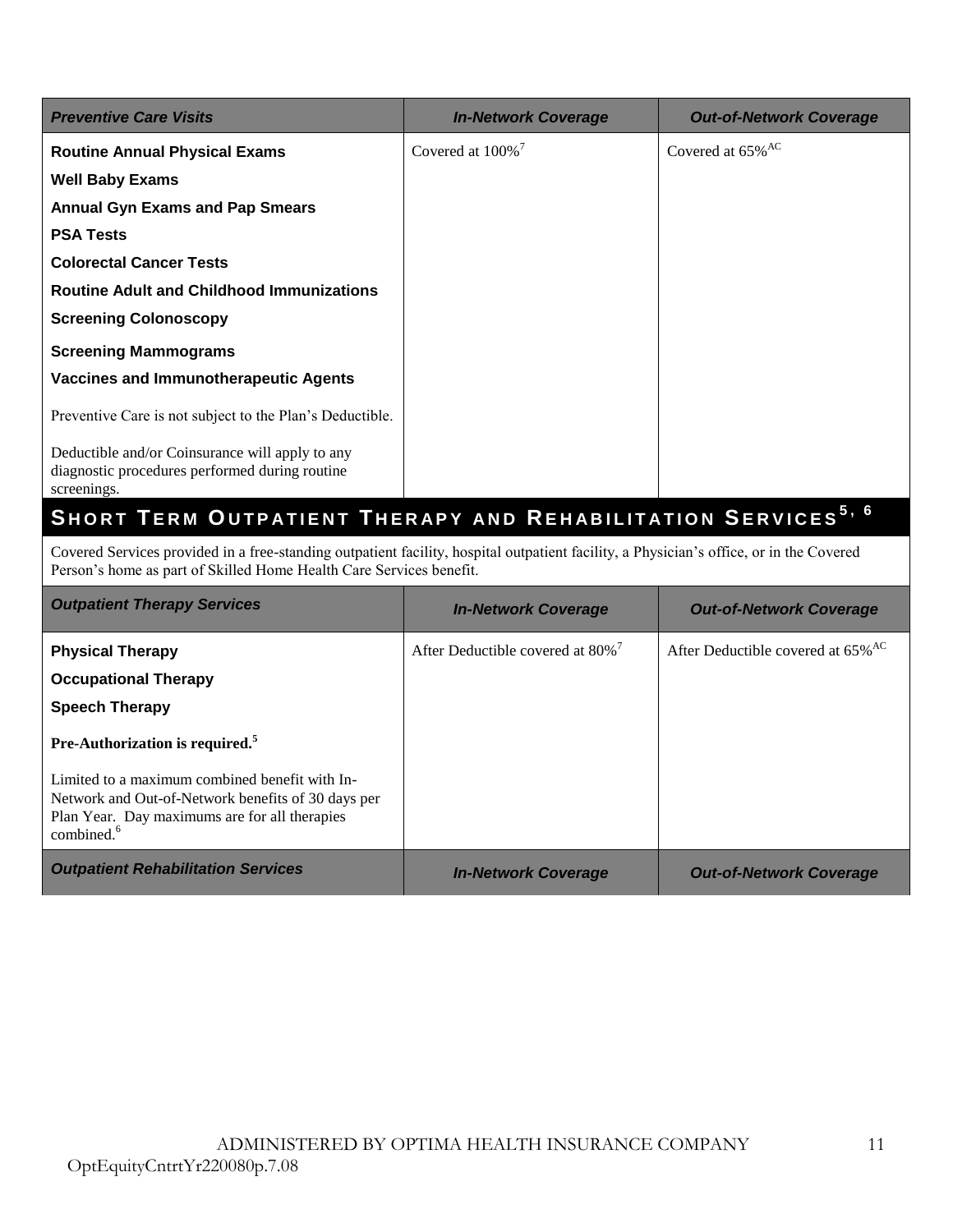| <b>Cardiac Rehabilitation</b>                                                                                                                                                   | After Deductible covered at 80% <sup>7</sup> | After Deductible covered at 65% <sup>AC</sup> |
|---------------------------------------------------------------------------------------------------------------------------------------------------------------------------------|----------------------------------------------|-----------------------------------------------|
| <b>Pulmonary Rehabilitation</b>                                                                                                                                                 |                                              |                                               |
| <b>Vascular Rehabilitation</b>                                                                                                                                                  |                                              |                                               |
| <b>Vestibular Rehabilitation</b>                                                                                                                                                |                                              |                                               |
| Pre-Authorization is required. <sup>5</sup>                                                                                                                                     |                                              |                                               |
| Limited to a maximum combined benefit with In-<br>Network and Out-of-Network benefits of 30 days per<br>Plan Year. Day maximums are for all therapies<br>combined. <sup>6</sup> |                                              |                                               |
| Cardiac rehabilitation limited to 36 days maximum per<br>Plan Year. <sup>6</sup>                                                                                                |                                              |                                               |

# **OTHER OUTPATIENT TREATMENTS**<sup>5, 6</sup>

Covered Services provided in a free-standing outpatient facility, hospital outpatient facility, a Physician's office, or in the Covered Person's home as part of Skilled Home Health Care Services benefit.

| <b>Other Outpatient Treatments</b>                                                                            | <b>In-Network Coverage</b>                   | <b>Out-of-Network Coverage</b>                |
|---------------------------------------------------------------------------------------------------------------|----------------------------------------------|-----------------------------------------------|
| Chemotherapy                                                                                                  | After Deductible covered at 80% <sup>7</sup> | After Deductible covered at 65% <sup>AC</sup> |
| <b>Radiation Therapy</b>                                                                                      |                                              |                                               |
| <b>IV Therapy</b>                                                                                             |                                              |                                               |
| <b>Inhalation Therapy</b>                                                                                     |                                              |                                               |
| Pre-Authorization is required for IV Therapy with<br>medications and inhalation therapy. <sup>5</sup>         |                                              |                                               |
| OUTPATIENT DIALYSIS SERVICES                                                                                  |                                              |                                               |
|                                                                                                               | <b>In-Network Coverage</b>                   | <b>Out-of-Network Coverage</b>                |
| <b>Outpatient Dialysis Services</b>                                                                           | After Deductible covered at 80% <sup>7</sup> | After Deductible covered at 65% <sup>AC</sup> |
| <b>OUTPATIENT SURGERY 5</b>                                                                                   |                                              |                                               |
| Services provided in a freestanding ambulatory surgery center or Hospital outpatient surgical facility.       |                                              |                                               |
|                                                                                                               | <b>In-Network Coverage</b>                   | <b>Out-of-Network Coverage</b>                |
| <b>Outpatient Surgery</b>                                                                                     | After Deductible covered at 80% <sup>7</sup> | After Deductible covered at 65% <sup>AC</sup> |
| Pre-Authorization is required. <sup>5</sup>                                                                   |                                              |                                               |
| <b>OUTPATIENT DIAGNOSTIC PROCEDURES 5</b>                                                                     |                                              |                                               |
| Procedures performed in a free-standing outpatient facility or lab, or a hospital outpatient facility or lab. |                                              |                                               |
|                                                                                                               | <b>In-Network Coverage</b>                   | <b>Out-of-Network Coverage</b>                |
|                                                                                                               |                                              |                                               |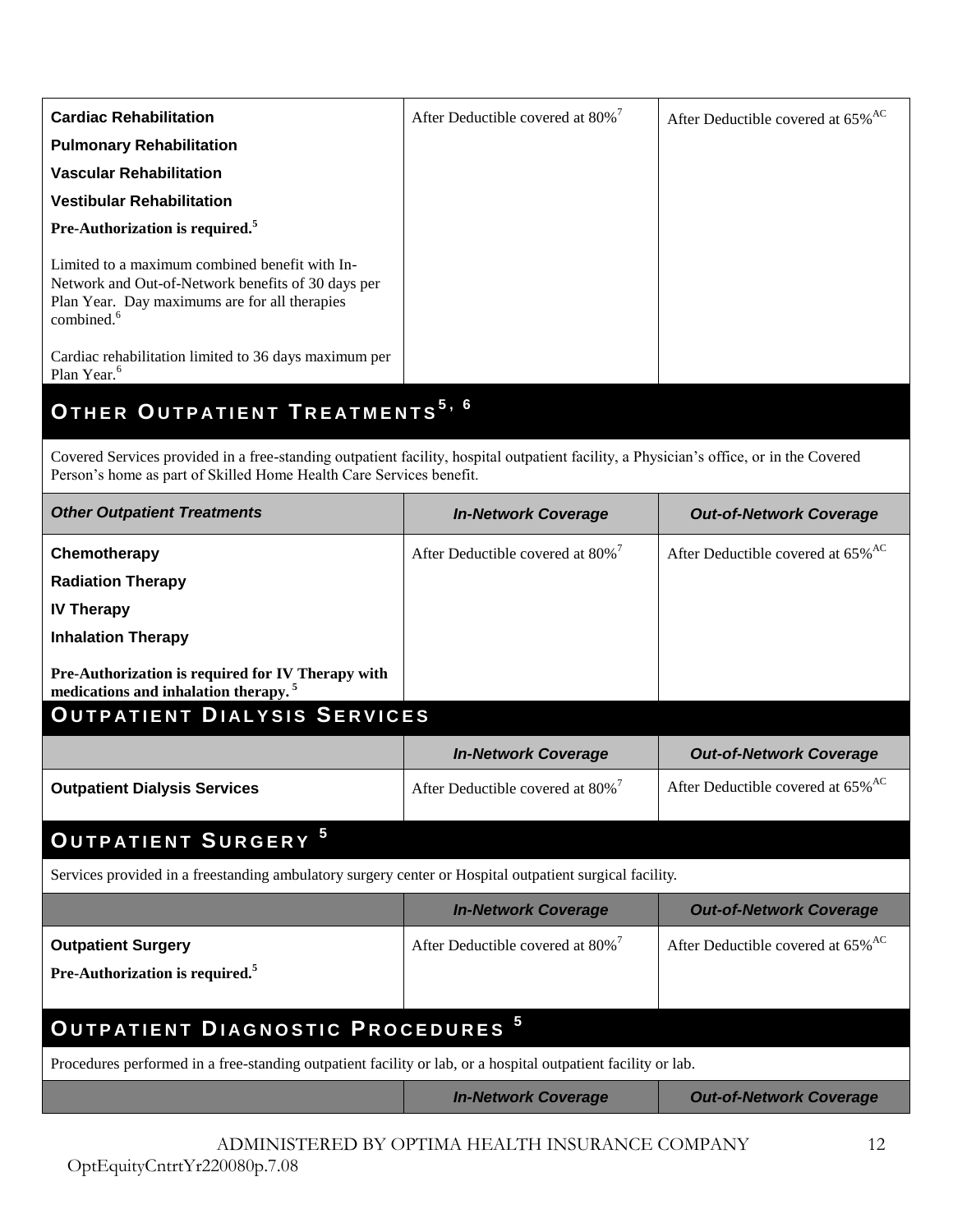| <b>Diagnostic Procedures</b>                | After Deductible covered at 80% <sup>7</sup> | After Deductible covered at 65% <sup>AC</sup> |
|---------------------------------------------|----------------------------------------------|-----------------------------------------------|
| Pre-Authorization is required. <sup>5</sup> |                                              |                                               |
| X-Ray                                       |                                              |                                               |
| <b>Ultrasound</b>                           |                                              |                                               |
| <b>Doppler Studies</b>                      |                                              |                                               |
| <b>Outpatient Lab Work</b>                  | After Deductible covered at 80% <sup>7</sup> | After Deductible covered at 65% <sup>AC</sup> |
|                                             |                                              |                                               |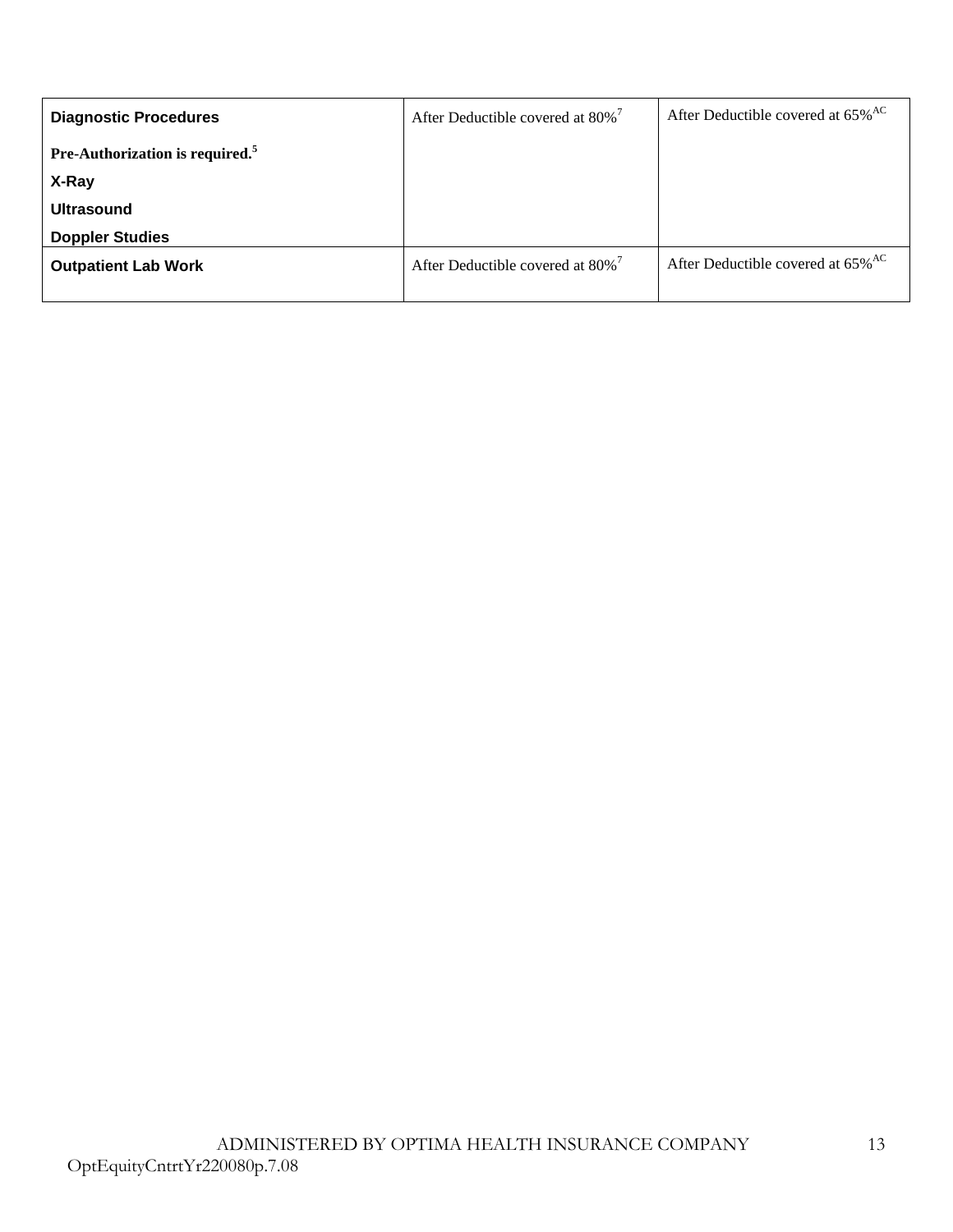# **OU T P A T I E N T AD V A N C E D I M A G I N G P R O C E D U R E S**

Covered Services provided in a free-standing outpatient facility, hospital outpatient facility or in a physician's office.

|                                                                                                                                                                                                             | <b>In-Network Coverage</b>                   | <b>Out-of-Network Coverage</b>                |
|-------------------------------------------------------------------------------------------------------------------------------------------------------------------------------------------------------------|----------------------------------------------|-----------------------------------------------|
| Pre-Authorization is required. <sup>5</sup>                                                                                                                                                                 | After Deductible covered at 80% <sup>7</sup> | After Deductible covered at 65% <sup>AC</sup> |
| <b>Magnetic Resonance Imaging (MRI)</b>                                                                                                                                                                     |                                              |                                               |
| <b>Magnetic Resonance Angiography (MRA)</b>                                                                                                                                                                 |                                              |                                               |
| <b>Positron Emission Tomography (PET Scans)</b>                                                                                                                                                             |                                              |                                               |
| <b>Computerized Axial Tomography (CT Scans)</b>                                                                                                                                                             |                                              |                                               |
| <b>Computerized Axial Tomography Angiogram</b><br>(CTA Scans)                                                                                                                                               |                                              |                                               |
| MATERNITY CARE 5,9                                                                                                                                                                                          |                                              |                                               |
| Coverage for any maternity related services for obstetrical, prenatal, perinatal, or post-partum care for a Dependent child is excluded from<br>Coverage.                                                   |                                              |                                               |
|                                                                                                                                                                                                             | <b>In-Network Coverage</b>                   | <b>Out-of-Network Coverage</b>                |
| <b>Maternity Care</b><br>Pre-Authorization required for prenatal services. <sup>5</sup>                                                                                                                     | After Deductible covered at 80% <sup>7</sup> | After Deductible covered at 65% <sup>AC</sup> |
| <b>INPATIENT SERVICES</b> <sup>5,6</sup>                                                                                                                                                                    |                                              |                                               |
|                                                                                                                                                                                                             | <b>In-Network Coverage</b>                   | <b>Out-of-Network Coverage</b>                |
| <b>Inpatient Hospital Services</b>                                                                                                                                                                          | After Deductible covered at 80% <sup>7</sup> | After Deductible covered at 65% <sup>AC</sup> |
| Pre-Authorization is required. <sup>5</sup>                                                                                                                                                                 |                                              |                                               |
| Transplants are covered at contracted facilities only.                                                                                                                                                      |                                              |                                               |
| <b>Skilled Nursing Facilities/Services</b>                                                                                                                                                                  | After Deductible covered at 80% <sup>7</sup> | After Deductible covered at 65% <sup>AC</sup> |
| Pre-Authorization is required. <sup>5</sup>                                                                                                                                                                 |                                              |                                               |
| Following inpatient hospital care or in lieu of<br>hospitalization.                                                                                                                                         |                                              |                                               |
| Covered Services include up to 90 days combined In- and<br>Out-of-Network per Plan Year per illness or condition that<br>in the Plan's judgment requires Skilled Nursing Facility<br>Services. <sup>6</sup> |                                              |                                               |
| $\boldsymbol{8}$<br>AMBULANCE SERVICES                                                                                                                                                                      |                                              |                                               |
| For emergency transportation, or as Medically Necessary and Pre-Authorized by the Plan.                                                                                                                     |                                              |                                               |
|                                                                                                                                                                                                             | <b>In-Network Coverage</b>                   | <b>Out-of-Network Coverage</b>                |
|                                                                                                                                                                                                             |                                              |                                               |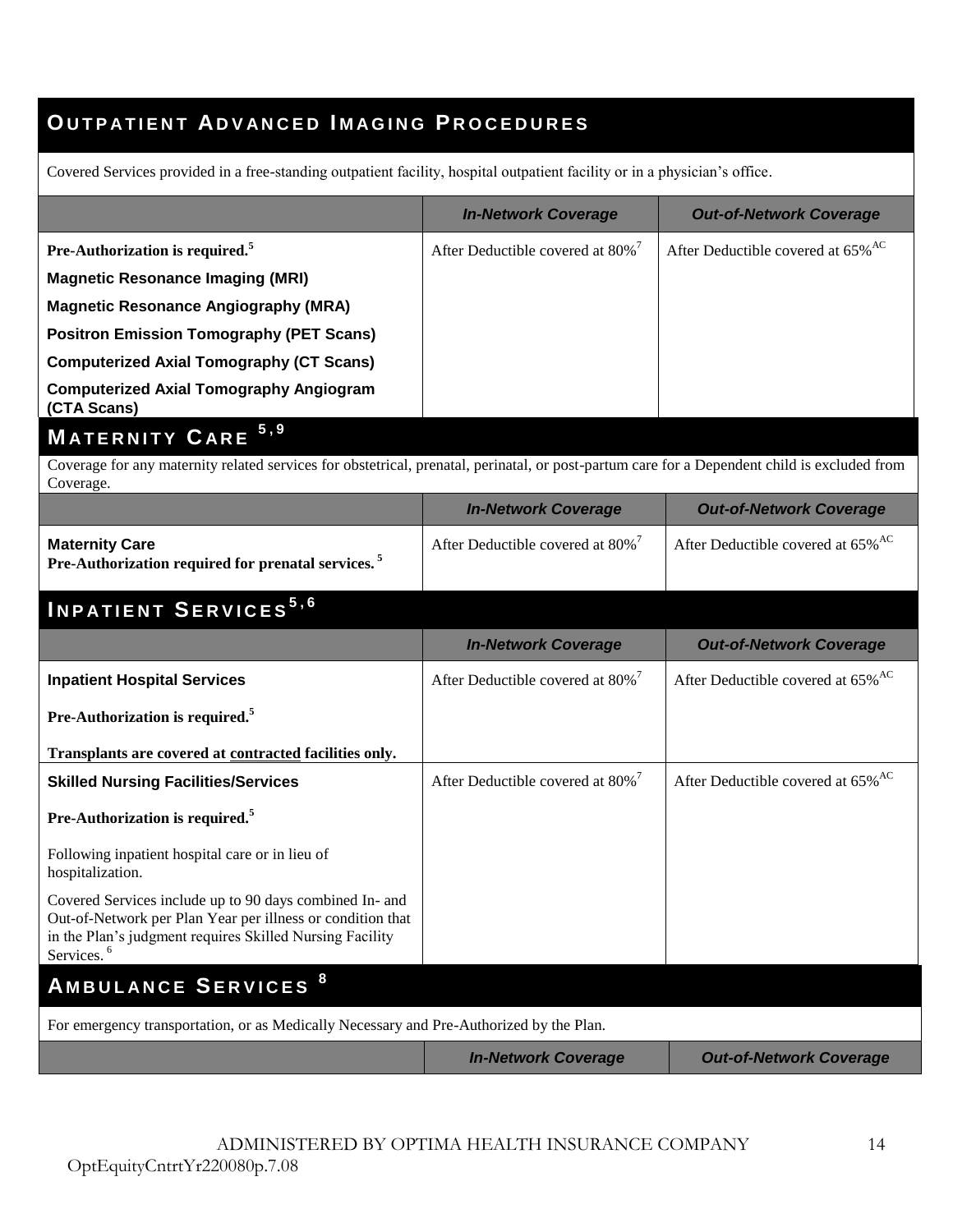| <b>Ambulance Services</b>                                                   | After Deductible covered at 80% <sup>7</sup> | After Deductible covered at 65% <sup>AC</sup> |
|-----------------------------------------------------------------------------|----------------------------------------------|-----------------------------------------------|
| Pre-Authorization is required for use other than for<br>emergency services. |                                              |                                               |
|                                                                             |                                              |                                               |

### **E M E R G E N C Y D E P A R T M E N T SE R V I C E S <sup>8</sup>**

Includes those Emergency Department facility, physician, and ancillary services that are rendered during an emergency visit.

|                                                                                                                                                             | <b>In-Network Coverage</b>                                      | <b>Out-of-Network Coverage</b>                |
|-------------------------------------------------------------------------------------------------------------------------------------------------------------|-----------------------------------------------------------------|-----------------------------------------------|
| <b>Emergency Department Services</b>                                                                                                                        | After Deductible covered at 80% <sup>7</sup>                    | Same as In-Network Benefit                    |
| Pre-Authorization is not required.                                                                                                                          | Benefit may be reduced for non-<br>emergency use of facilities. |                                               |
| <b>URGENT CARE CENTER SERVICES<sup>8</sup></b>                                                                                                              |                                                                 |                                               |
|                                                                                                                                                             | <b>In-Network Coverage</b>                                      | <b>Out-of-Network Coverage</b>                |
| <b>Urgent Care Center Services</b>                                                                                                                          | After Deductible covered at 80% <sup>7</sup>                    | After Deductible covered at 65% <sup>AC</sup> |
| Pre-Authorization is not required.                                                                                                                          |                                                                 | (for non-emergency services only)             |
| Includes urgent care center services, primary care and<br>specialist physician services, and other ancillary services<br>received at an Urgent Care center. |                                                                 |                                               |

## **M E N T A L H E A L T H C A R E SE R V I C E S**

Includes inpatient and outpatient services for the treatment of mental health and biologically-based mental illnesses.

|                                                                                     | <b>In-Network Coverage</b>                   | <b>Out-of-Network Coverage</b>                |
|-------------------------------------------------------------------------------------|----------------------------------------------|-----------------------------------------------|
| <b>Inpatient Services</b>                                                           | After Deductible covered at 80% <sup>7</sup> | After Deductible covered at 65% <sup>AC</sup> |
| Pre-Authorization is required. <sup>5</sup>                                         |                                              |                                               |
| Maximum benefit of 10 days per Plan Year                                            |                                              |                                               |
| Partial and residential care based on a ratio of 2:1                                |                                              |                                               |
| <b>Outpatient Services</b>                                                          | After Deductible covered at 80%              | After Deductible covered at 65% <sup>AC</sup> |
| Pre-Authorization is required for outpatient psychological<br>testing. <sup>5</sup> |                                              |                                               |
| Maximum benefit of 30 visits per Plan Year                                          |                                              |                                               |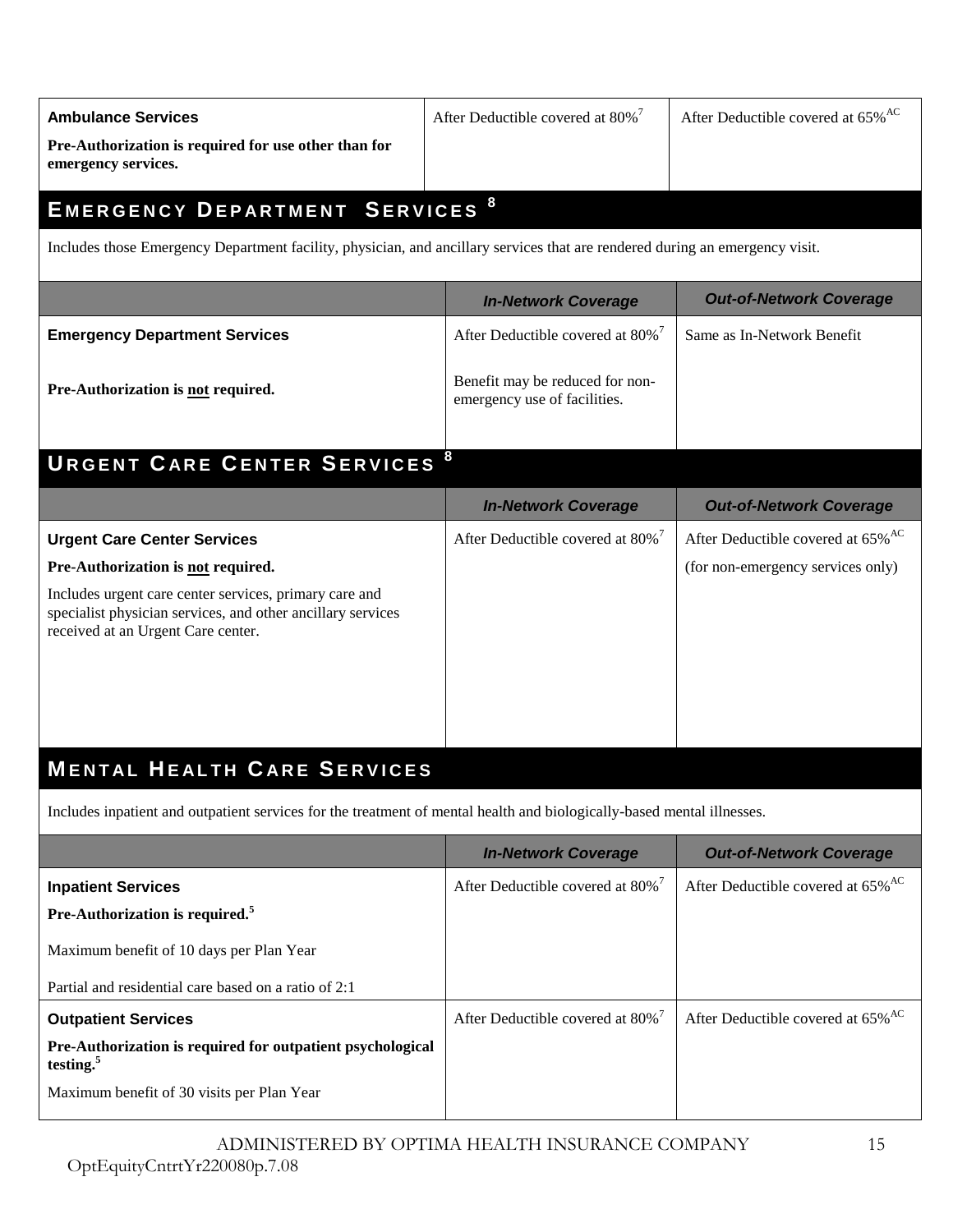| <b>OTHER COVERED SERVICES</b>                                                                                                                                                                                                                                                                                                                                                                                                                                                                                                                                                                                                             |                                                                                                                                                                                                                                                                                                                                                                                                                                                                     |                                                                                                                                                                                                                                                                                                                                                                                                |  |
|-------------------------------------------------------------------------------------------------------------------------------------------------------------------------------------------------------------------------------------------------------------------------------------------------------------------------------------------------------------------------------------------------------------------------------------------------------------------------------------------------------------------------------------------------------------------------------------------------------------------------------------------|---------------------------------------------------------------------------------------------------------------------------------------------------------------------------------------------------------------------------------------------------------------------------------------------------------------------------------------------------------------------------------------------------------------------------------------------------------------------|------------------------------------------------------------------------------------------------------------------------------------------------------------------------------------------------------------------------------------------------------------------------------------------------------------------------------------------------------------------------------------------------|--|
|                                                                                                                                                                                                                                                                                                                                                                                                                                                                                                                                                                                                                                           | <b>In-Network Coverage</b>                                                                                                                                                                                                                                                                                                                                                                                                                                          | <b>Out-of-Network Coverage</b>                                                                                                                                                                                                                                                                                                                                                                 |  |
| <b>Artificial Limb Services</b> <sup>5,6</sup><br>Pre-Authorization is required.<br>For adults 18 and over, artificial limbs, including repair and<br>replacement, will be covered up to a \$10,000 lifetime<br>maximum. For children under age 18, artificial limbs,<br>including repair and replacement, will be covered up to<br>\$10,000 per occurrence for a maximum of two<br>occurrences. <sup>6</sup>                                                                                                                                                                                                                             | After Deductible covered at 80% <sup>7</sup>                                                                                                                                                                                                                                                                                                                                                                                                                        | After Deductible covered at 65% <sup>AC</sup>                                                                                                                                                                                                                                                                                                                                                  |  |
| <b>Diabetic Supplies and Equipment</b><br>Includes FDA-approved equipment and supplies for the<br>treatment of diabetes, and in-person outpatient self-<br>management training and education, including medical<br>nutrition therapy.<br>Note: Insulin, syringes, and needles are covered under the<br>Plan's Prescription Drug Benefit for the applicable<br>Coinsurance per 31-day supply.<br>Diabetic equipment and supplies are covered when received<br>from Plan Providers only. For convenience, a Covered<br>Person may call Liberty Medical Supply at 1-866-691-9277<br>to arrange for supplies to be delivered to them at home. | After Deductible covered at<br>$80\%$ <sup>7</sup> for blood glucose<br>monitoring equipment and<br>supplies including home glucose<br>monitors, lancets, blood glucose<br>test strips, and insulin pump<br>infusion sets.<br>After Deductible covered at<br>$100\%$ <sup>7</sup> for insulin pumps.<br>After Deductible covered at<br>$100\%$ <sup>7</sup> for outpatient self-<br>management training and<br>education, including medical<br>nutritional therapy. | After Deductible covered at 65% <sup>AC</sup>                                                                                                                                                                                                                                                                                                                                                  |  |
| Chiropractic Care <sup>6</sup><br><b>Administered by American Specialty Health</b><br><b>Networks (ASHN)</b><br>To receive services, contact ASHN's Member Services at 1-<br>800-678-9133. Representatives are available from 8 AM to<br>9 PM Monday-Friday.<br>Maximum benefit of 30 visits per Plan Year. <sup>6</sup>                                                                                                                                                                                                                                                                                                                  | After Deductible covered at 80% <sup>7</sup>                                                                                                                                                                                                                                                                                                                                                                                                                        | Covered at 65% <sup>AC</sup> after deductible<br>For providers not in the ASHN<br>network the Covered Person will be<br>responsible for payment of all<br>charges in excess of ASHN's<br>allowable charge in addition to any<br>Coinsurance amount listed.<br>Allowable charge is the lesser of the<br>provider's actual charge or ASHN's<br>in-network fee schedule for the<br>same services. |  |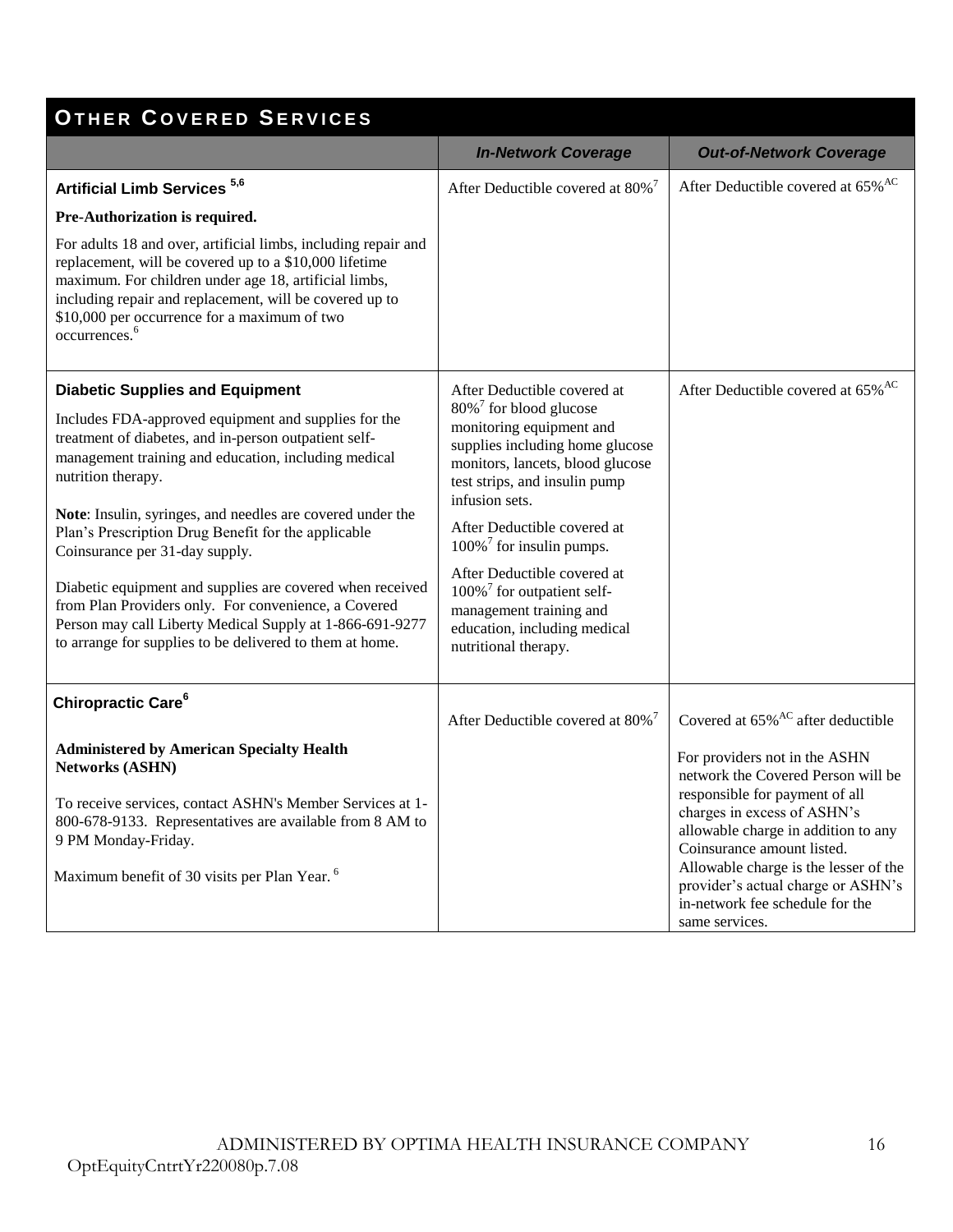| <b>OTHER COVERED SERVICES</b>                                                                                                                                                                |                                              |                                               |
|----------------------------------------------------------------------------------------------------------------------------------------------------------------------------------------------|----------------------------------------------|-----------------------------------------------|
|                                                                                                                                                                                              | <b>In-Network Coverage</b>                   | <b>Out-of-Network Coverage</b>                |
| <b>Durable Medical Equipment (DME) and Supplies</b>                                                                                                                                          | After Deductible covered at 80% <sup>7</sup> | After Deductible covered at 65% <sup>AC</sup> |
| Covered Services include durable medical equipment, and<br>repair and replacement.                                                                                                           |                                              |                                               |
| Coverage is limited to \$2,000 combined In-Network and<br>Out-of-Network per Plan Year. <sup>6</sup>                                                                                         |                                              |                                               |
| Pre-Authorization is required for single items over<br>\$750. <sup>5</sup>                                                                                                                   |                                              |                                               |
| Pre-Authorization is required for all rental items. <sup>5</sup>                                                                                                                             |                                              |                                               |
| Pre-Authorization is required for all repair and<br>replacement. <sup>5</sup>                                                                                                                |                                              |                                               |
| <b>Orthopedic Devices and Prosthetic Appliances</b>                                                                                                                                          | After Deductible covered at 80% <sup>7</sup> | After Deductible covered at 65% <sup>AC</sup> |
| Covered Services include orthopedic devices, prosthetic<br>appliances, colostomy, iliostomy, and tracheostomy<br>supplies, and suction and urinary catheters, and repair and<br>replacement. |                                              |                                               |
| Services are covered up to a maximum benefit of \$3,500<br>per Plan Year <sup>6</sup> .                                                                                                      |                                              |                                               |
| Pre-Authorization is required for single items over<br>\$750.5                                                                                                                               |                                              |                                               |
| Pre-Authorization is required for all rental items. <sup>5</sup>                                                                                                                             |                                              |                                               |
| Pre-Authorization is required for all repair and<br>replacement. <sup>5</sup>                                                                                                                |                                              |                                               |
| <b>Early Intervention Services</b>                                                                                                                                                           | After Deductible covered at 80% <sup>7</sup> | After Deductible covered at 65% <sup>AC</sup> |
| Pre-Authorization is required.                                                                                                                                                               |                                              |                                               |
| Covered for Dependents from birth to age three who are<br>certified as eligible by the Department of Mental Health,<br>Mental Retardation and Substance Abuse Services.                      |                                              |                                               |
| Covered Services include: Medically Necessary speech and<br>language therapy, occupational therapy, physical therapy<br>and assistive technology services and devices.                       |                                              |                                               |
| Coverage is limited to \$5,000 per Plan Year.                                                                                                                                                |                                              |                                               |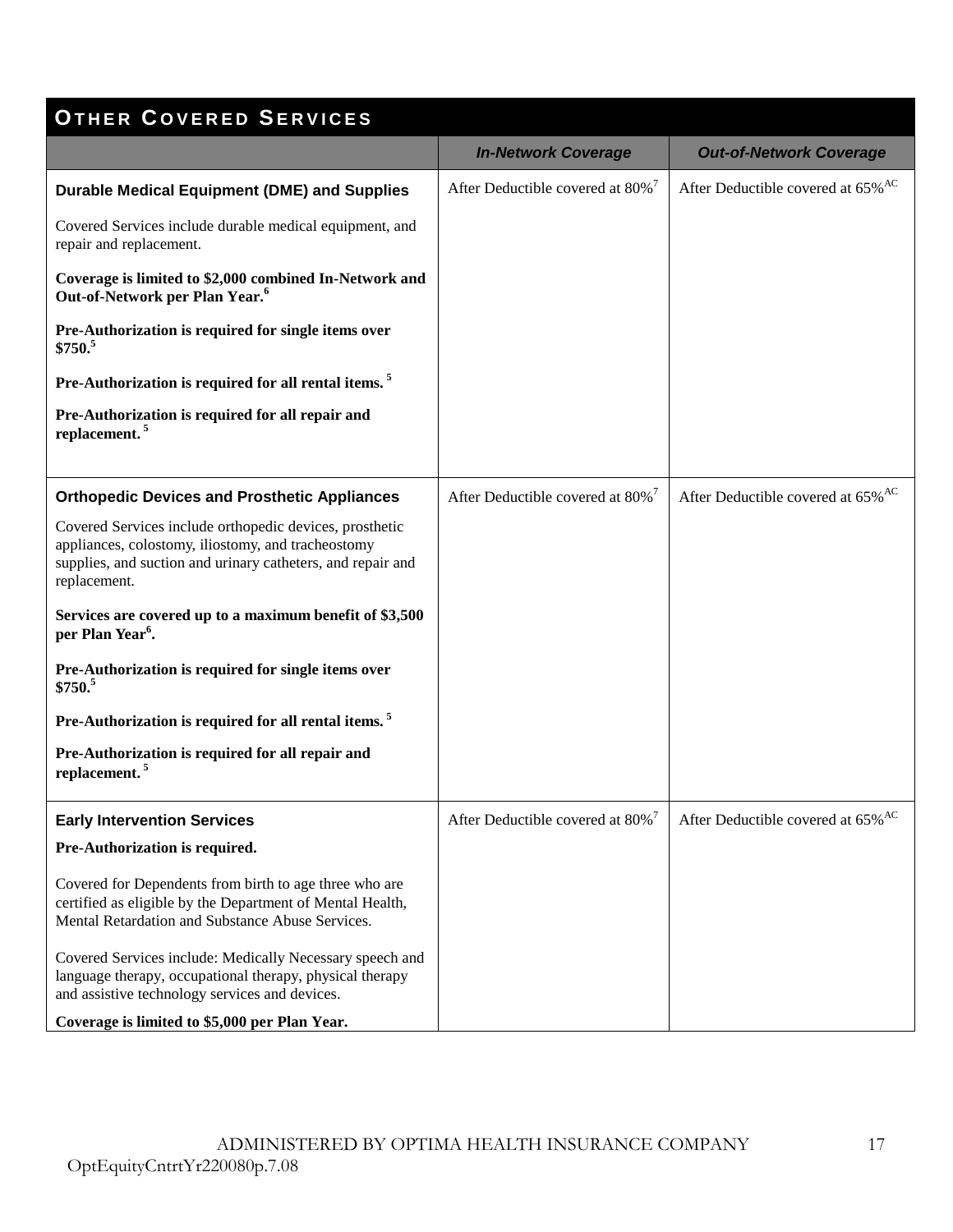| <b>OTHER COVERED SERVICES</b>                                                                                                                                                                                                                                        |                                                                                                                                         |                                                                                                                                       |
|----------------------------------------------------------------------------------------------------------------------------------------------------------------------------------------------------------------------------------------------------------------------|-----------------------------------------------------------------------------------------------------------------------------------------|---------------------------------------------------------------------------------------------------------------------------------------|
|                                                                                                                                                                                                                                                                      | <b>In-Network Coverage</b>                                                                                                              | <b>Out-of-Network Coverage</b>                                                                                                        |
| Home Health Care Skilled Services <sup>5,6</sup><br><b>Pre-Authorization required</b><br>A Cover Person must be homebound and unable to receive<br>services outside the home to receive care.                                                                        | After Deductible covered at 80% <sup>7</sup><br>Maximum combined benefit with<br>Out-of-Network benefit of 100<br>visits per Plan Year. | After Deductible covered at 65% <sup>AC</sup><br>Maximum combined benefit with<br>In-Network benefits of 100 visits<br>per Plan Year. |
| <b>Hospice Care</b><br>Pre-Authorization is required. <sup>5</sup>                                                                                                                                                                                                   | After Deductible covered at 80% <sup>7</sup>                                                                                            | After Deductible covered at 65% <sup>AC</sup>                                                                                         |
| <b>Reduction Mammoplasty</b><br>Pre-Authorization is required. <sup>5</sup><br>Coinsurance will apply to all applicable services associated<br>with Reduction Mammoplasty including but not limited to<br>physician, facility, surgical, and/or diagnostic services. | After Deductible covered at 80% <sup>7</sup>                                                                                            | After Deductible covered at 65% <sup>AC</sup>                                                                                         |
| This does not include Reduction Mammoplasty procedures<br>associated with reconstructive breast surgery following<br>mastectomy.                                                                                                                                     |                                                                                                                                         |                                                                                                                                       |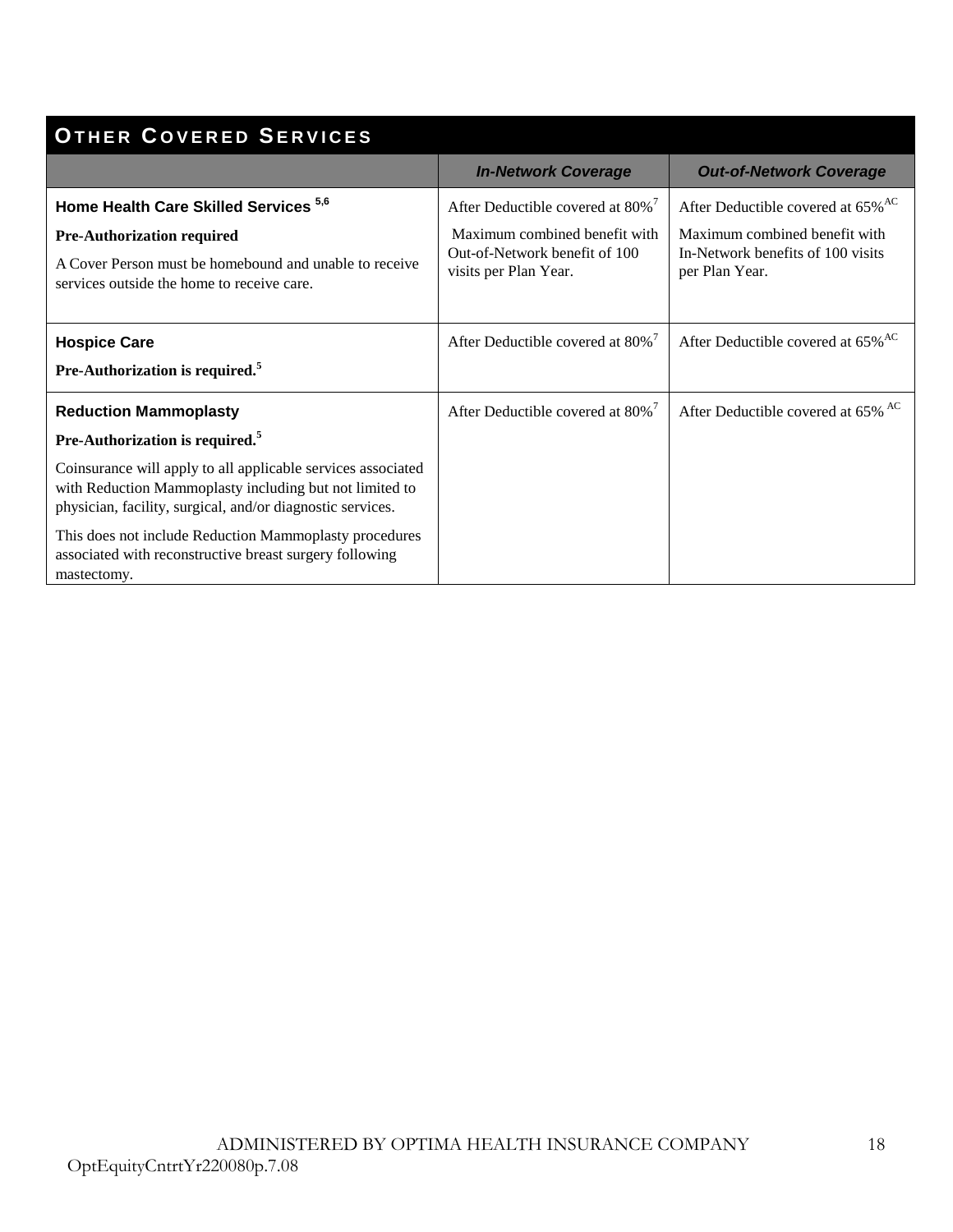### **N O T E S**

#### **The Covered Services herein are subject to the terms and conditions set forth in this Summary Plan Description.**

- 1. Maximum benefits payable by the Plan.
- 2. Deductible means the dollar amount of covered medical expenses for which a Covered Person is responsible each Plan Year before benefits are payable by the Plan. If a Covered Person has Employee Only coverage he or she must satisfy the individual Employee Only deductible before coverage begins. If an Employee and his or her dependents have family coverage (Employee and Spouse, Employee and Child(ren), or Employee and Family) they must satisfy the Family Deductible. This Plan has an Aggregate Family Deductible when dependents are covered. This means that once the total Family Deductible is met, benefits are available for all covered family members, and the Family Deductible can be satisfied by any one or more of the covered family members. The Plan has separate individual and family deductibles for In-Network services and for Out-of-Network services. Deductible amounts are not be reimbursed by the Plan. The Deductible does not apply to Preventive Care Services. Amounts applied to an In-Network Deductible will only apply toward the Plan's In-Network maximum Out of Pocket amount. Amounts applied to an Out-of-Network Deductible will only apply toward the Plan's Out-of-Network maximum Out of Pocket amount.
- 3. The total maximum amount an Employee and/or Dependents will pay during a Plan Year for covered In-Network Services. The In-Network Deductible will apply toward the In-Network Out-Of-Pocket Maximum. Copayments or Coinsurance amounts which a Covered Person is required to pay for failure to comply with the Plan's Pre-Authorization and Utilization Management procedures do not count toward the In-Network Out-Of-Pocket Maximum and must continue to be paid after the Maximum has been met. The Out-Of-Network Deductible does not apply toward the In-Network Out-Of-Pocket Maximum. Coinsurance for Out-Of-Network Covered Services do not count toward the In-Network Out-Of-Pocket Maximum.
- 4. The total maximum amount an Employee and/or Dependents will pay during a Plan Year for covered Out-of-Network Services. The Out-Of-Network Deductible will apply toward the Out-Of-Network Out-Of-Pocket Maximum. Copayments or Coinsurance or amounts which a Covered Person is required to pay for failure to comply with the Plan's Pre-Authorization and Utilization Management procedures, or amounts which are in excess of the Plan's Allowable Charge do not count toward the Out-Of-Network Out-Of-Pocket Maximum and must continue to be paid after the Maximum has been met. The In-Network Deductible does not apply toward the Out-Of-Network Out-Of-Pocket Maximum. Coinsurance for In-Network Covered Services does not count toward the Out-Of-Network Out-Of-Pocket Maximum.
- 5. Pre-Authorization is required. A Covered Person's benefits under the Plan will be reduced, after any deductible amount, if he/she does not comply with the Plan's pre-authorization procedures. Details concerning the Plan's pre-authorization procedures, including possible benefit reductions for not following the requirements, are provided in this Summary Plan Description.
- 6. Maximum amounts are combined maximums of both In-Network and Out-Of Network Covered Services unless otherwise indicated. Amounts in excess of a benefit dollar limit and/or visit limit as stated in the Schedule of Benefits are excluded from Coverage.
- 7. Benefits are payable at the percent specified of the Plan's fee schedule.
- 8. All Emergency, Urgent Care, Ambulance and Emergency Mental Health Services may be subject to Retrospective Review to determine the Plan's responsibility for payment. If the Plan determines that the condition treated was not an emergency, the benefit will be reduced as specified in this Schedule of Benefits. Covered Persons who receive Emergency services from Non-Plan Providers may be responsible for charges in excess of what would have been paid had the emergency care been received from Plan Providers. In no event will the Plan be responsible for payment for services from Non-Plan Providers where the service would not have been covered had the Cover Person received care from a Plan Provider.
- 9. Coverage for obstetrical services as an inpatient in a general hospital or obstetrical services by a physician shall provide such benefits with durational limits, deductibles, and coinsurance percentages that are no less favorable than for physical illness generally.
- AC Benefits for Covered Services performed by any provider who is not a Plan Provider will be based on either a negotiated or agreed upon reimbursement or on an allowable charge which is the lesser of the provider's actual charge or the Plan's in-network fee schedule for the same service performed by the same type of provider. The Covered Person will be responsible for payment of all charges in excess of the Plan's allowable charge in addition to any Deductible and Coinsurance amounts he/she is required to pay. Charges from non-Plan providers will generally exceed the Plan's Allowable Charge.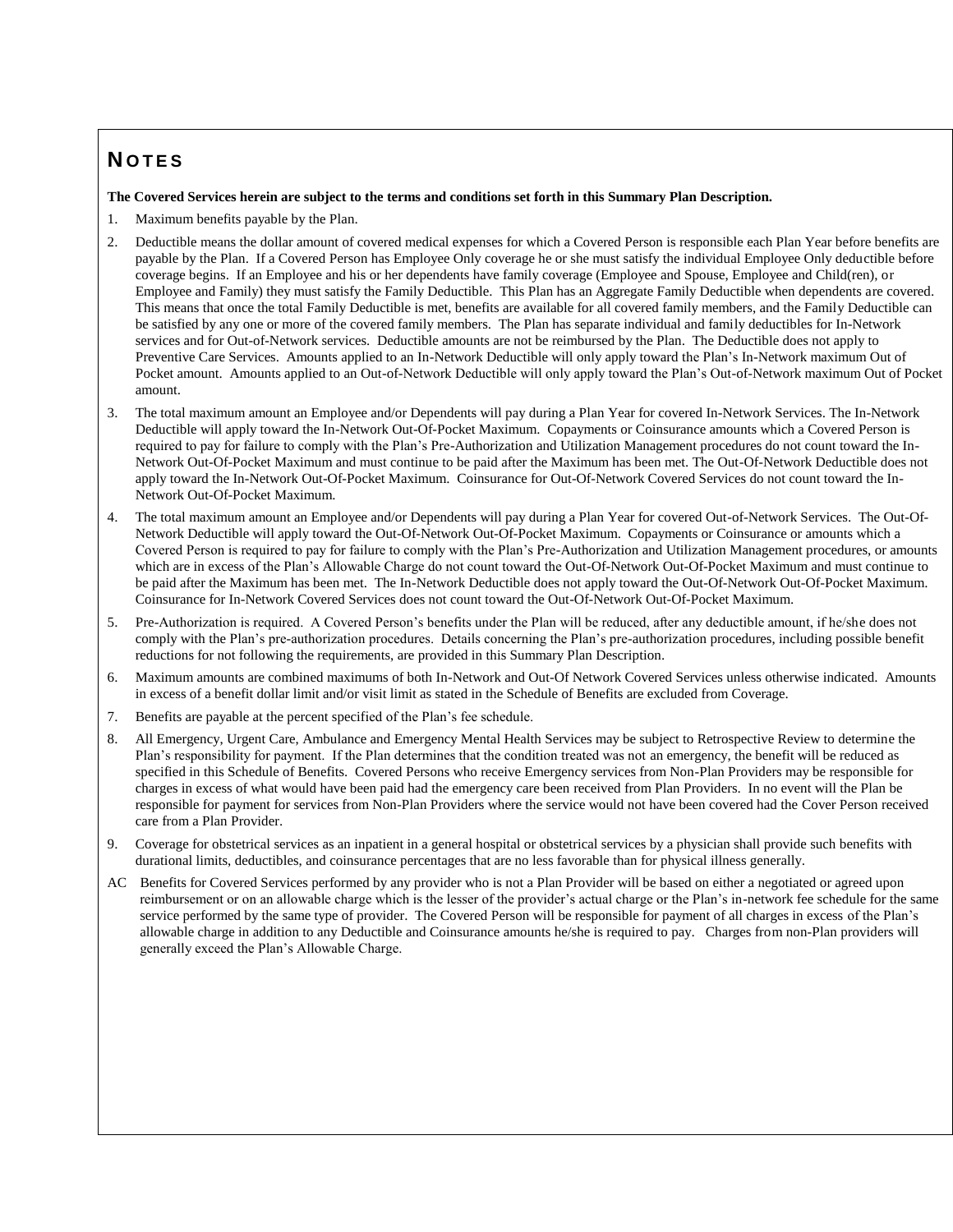# Regent University Health Plan Optima Equity (HSA) Prescription Drug Benefits

Subject to the conditions and limitations set forth herein (See Section IV, Outpatient Prescription Drugs), Covered Persons are entitled to receive Outpatient Prescription Drugs from a participating pharmacy or from a nonparticipating pharmacy that has agreed to accept as payment in full reimbursement from the Plan at the same level as the Plan gives to participating pharmacies. Recommendations on drug coverage are made by the Pharmacy and Therapeutics Committee composed of physicians and pharmacists. Selected drugs may require your physician to obtain Pre-Authorization from the Plan in order to be covered. The Pharmacy and Therapeutics Committee may establish monthly quantity limits for selected medications.

### **Deductibles**

**Covered Persons will responsible for meeting all applicable individual member or family medical deductibles as specified in the Schedule of Benefits.**

### **Coinsurance**

**A Covered Person may receive up to a consecutive 31-day supply of a covered outpatient prescription drug at a retail pharmacy.** 

### **After Deductible Covered at 70%\***

PLEASE NOTE: Prescription medications used to prevent any of the following medical conditions are **not** subject to the Plan Deductible.

### **Hypertension, high cholesterol, diabetes, asthma, osteoporosis, stroke, prenatal nutrient deficiency: Covered at 70%\*, not subject to deductible.**

\*Benefits are payable at the percent specified of the Plan's fee schedule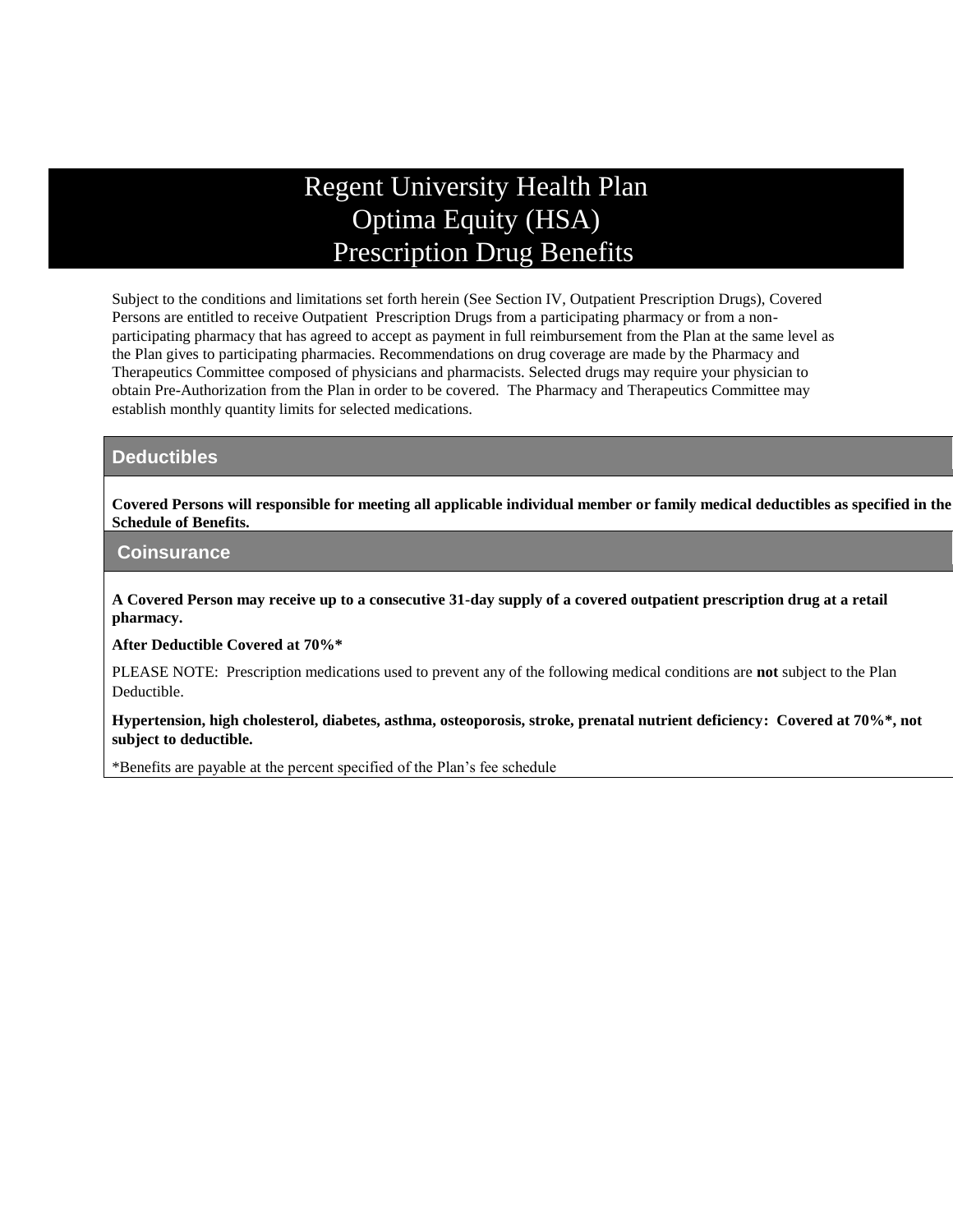### **SECTION I - DEFINITIONS**

For purposes of this Summary Plan Description and any enrollment application, questionnaire, form or other document provided or executed in connection with coverage under this document, the following terms shall have the meanings given them in this Section unless the context requires otherwise:

**1.1 ACCIDENT/INJURY** means physical damage to a Covered Person's body caused by an unexpected event or trauma, independent of all other causes. Only a non-occupational Injury (i.e., one which does not arise out of or in the course of any work for pay or profit) is considered for benefits under the Plan.

**1.2 ADMISSION** means registration as a patient at a Hospital. For purposes of determining the applicability of deductibles and copayments, successive inpatient admissions for the same or a related cause will be considered one admission unless separated by a period of at least 30 days. In the case of inpatient admissions for mental health or substance abuse services, successive inpatient admissions for the same or related cause will also be considered one admission unless separated by a period of at least 30 days.

**1.3 ADVERSE BENEFIT DETERMINATION** means a denial, reduction, or termination of , or a failure to make payment (in whole or in part) for , a benefit based on a Covered Person's eligibility to participate in the Plan, a Utilization Management decision, or failure to cover an item or service because the Plan considers it to be experimental, investigational, or not medically necessary.

**1.4 ALLOWABLE CHARGE** means benefits for Covered Services performed by a provider who is not a Plan Provider will be based on either a contractually agreed upon reimbursement or on an allowable charge which is the lesser of the provider's actual charge or the In-Network fee schedule for the same service performed by the same type of provider. The Covered Person will be responsible for payment of all charges in excess of the Allowable Charge in addition to any Deductible or Coinsurance amounts he/she is required to pay. Charges from Non-Plan Providers will generally exceed the Allowable Charge.

**1.5 CASE MANAGEMENT** means individual review and follow-up for ongoing specialized services.

**1.6 CLAIM** means a request for a Plan benefit or benefits made by a claimant in accordance with the Plan's reasonable procedure for filing claims.

**1.7 CLAIMANT** means a Covered Person or person authorized to act on his/her behalf in filing a request for Plan benefits.

**1.8 COBRA** means the Consolidated Omnibus Budget Reconciliation Act of 1985, Public Law No. 99-272, and any subsequent amendments thereto. COBRA provisions apply to groups of more than 20 employees.

**1.9 COINSURANCE** means amounts required to be paid by the Covered Person for certain services covered under this Plan. Coinsurance may be required to be paid to the provider of the service at the time service is received.

**1.10 CONCURRENT CARE CLAIM/DECISION** means a claim regarding a decision by the Plan to terminate or reduce benefits that it previously approved. Concurrent Claim also may be a request to extend the course of treatment already approved by the Plan.

**1.11 CONCURRENT REVIEW** means ongoing medical review of the Covered Person's care while hospitalized.

**1.12 COORDINATION OF BENEFITS** means those provisions of this Plan by which the Plan Provider or the

Regent University 1 Optima Equity Summary Plan Description July 1, 2008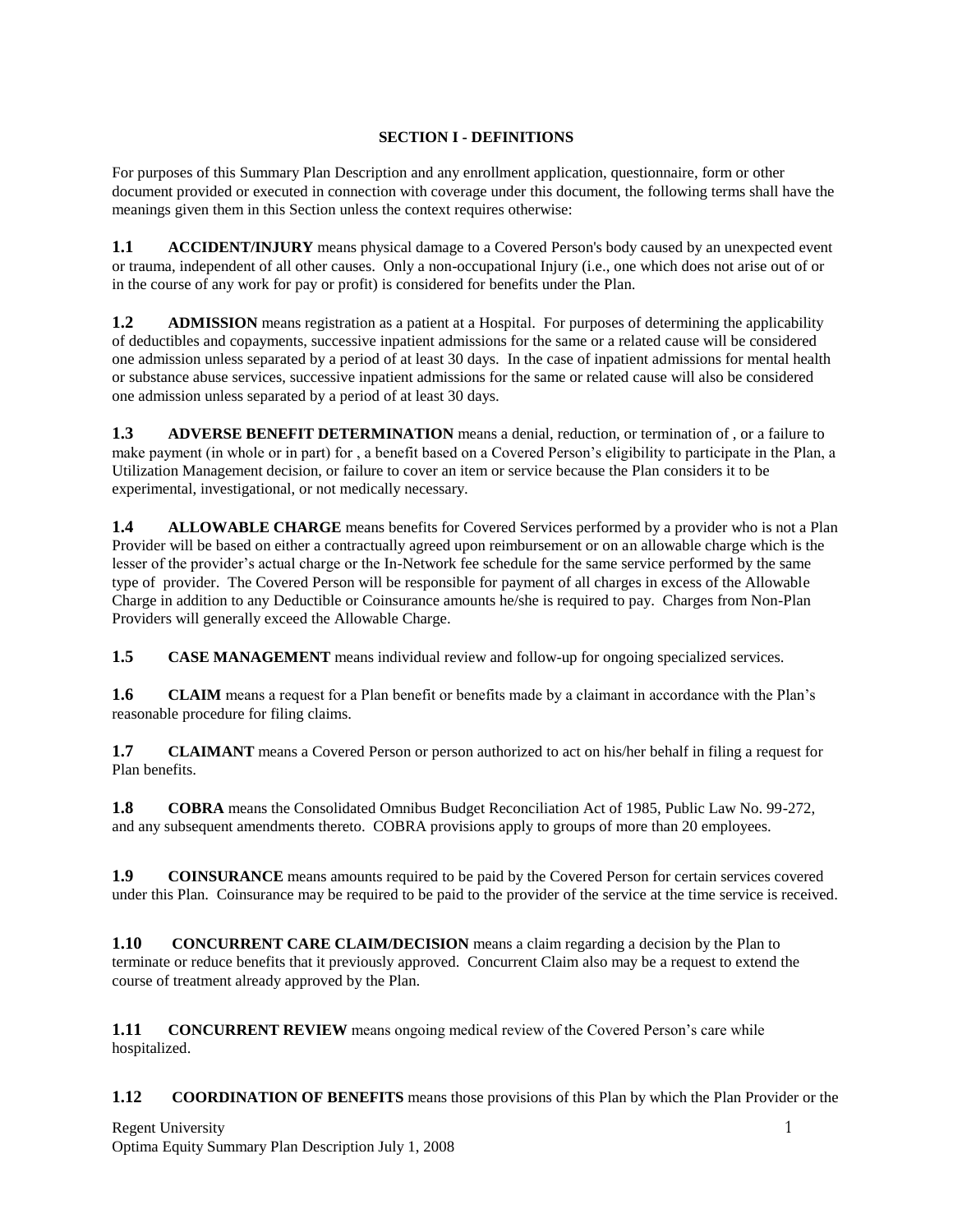Plan either together or separately seek to recover costs of health care services provided to a Covered Person in connection with an incident of sickness or Accident, which may be covered by another group insurer, group service plan, or group health care plan, including coverage provided under governmental programs subject to any limitations imposed by this Plan.

**1.13 COVERAGE** means the right of the Covered Person to receive those health care benefits of the Plan he or she has chosen, as set forth herein.

**1.14 COVERED PERSON** means the Employee, and his/her Dependent(s) as defined in Section II, who meet the eligibility requirements of the Plan Sponsor, and who are enrolled hereunder.

**1.15 COVERED SERVICES** means those health services and benefits to which Covered Persons are entitled under the terms of this Plan which may be amended by the Plan Sponsor from time to time, and which are rendered while the Covered Person is under the direct care of a Physician.

**1.16 CUSTODIAL CARE** means treatment or services which could be rendered safely and reasonably by a person not medically skilled, regardless of who recommends them and where they are provided, and which are designed mainly to help the patient with daily living activities. Such activities include, but are not limited to:

- help in walking, getting in and out of bed, bathing, eating by spoon, tube or gastrostomy, exercising, dressing;
- preparing meals or special diets;
- $\bullet$ moving the patient;
- acting as a companion or sitter; and
- supervising medication which can usually be self-administered.

"Custodial Care" includes the following care: (1) the provision of room and board, nursing care, or such other care which is provided to an individual who is mentally or physically disabled and who, per the attending Physician, has reached the maximum level of recovery; and (2) in the case of institutionalized person, room and board, nursing care or such other care which is provided to an individual for whom it cannot reasonably be expected that medical or surgical treatment will enable him to live outside an institution; and (3) rest cures, respite care and home care provided by family members. The Plan or its designee will determine if a service or treatment is Custodial Care.

**1.17 DEDUCTIBLE** means the means the dollar amount which a Covered Person is responsible to pay before benefits are payable under the Plan for Covered Services. Such amount will not be reimbursed under the Plan. After any applicable Deductible amount has been paid, benefits for Covered Services will be payable in accordance with the Coinsurance rates shown on the Schedule of Benefits.

**1.18 DEPENDENT(S)** means those Covered Persons of the Employee's family who meet the eligibility requirements of the Plan set forth in Section 2.1(B) and have been enrolled in the Plan by the Employee, and for whom any required contribution have been received by the Plan. A child shall not be eligible as a Dependent of more than one Employee under the Plan.

**1.19 DIAGNOSTIC SERVICES** means services ordered by a provider because of specific symptoms, to diagnose a definite condition or disease. Diagnostic Services include, but are not limited to: a) radiology, ultrasound, nuclear medicine, computer axial tomography (CT scan), and magnetic resonance imaging (MRI); b) laboratory and pathology; and c) EKGs, EEGs, and other electronic diagnostic tests. Diagnostic services do not include procedures ordered as part of a routine or periodic physical examination.

**1.20 DRUG FORMULARY** means a listing of prescription medications which are approved for coverage by the Plan subject to the Plan's established procedure, when dispensed by Plan Pharmacies to a Covered Person. When designated by the Plan, a generic equivalent shall be dispensed. The Drug Formulary shall be subject to periodic review and modification by the Plan.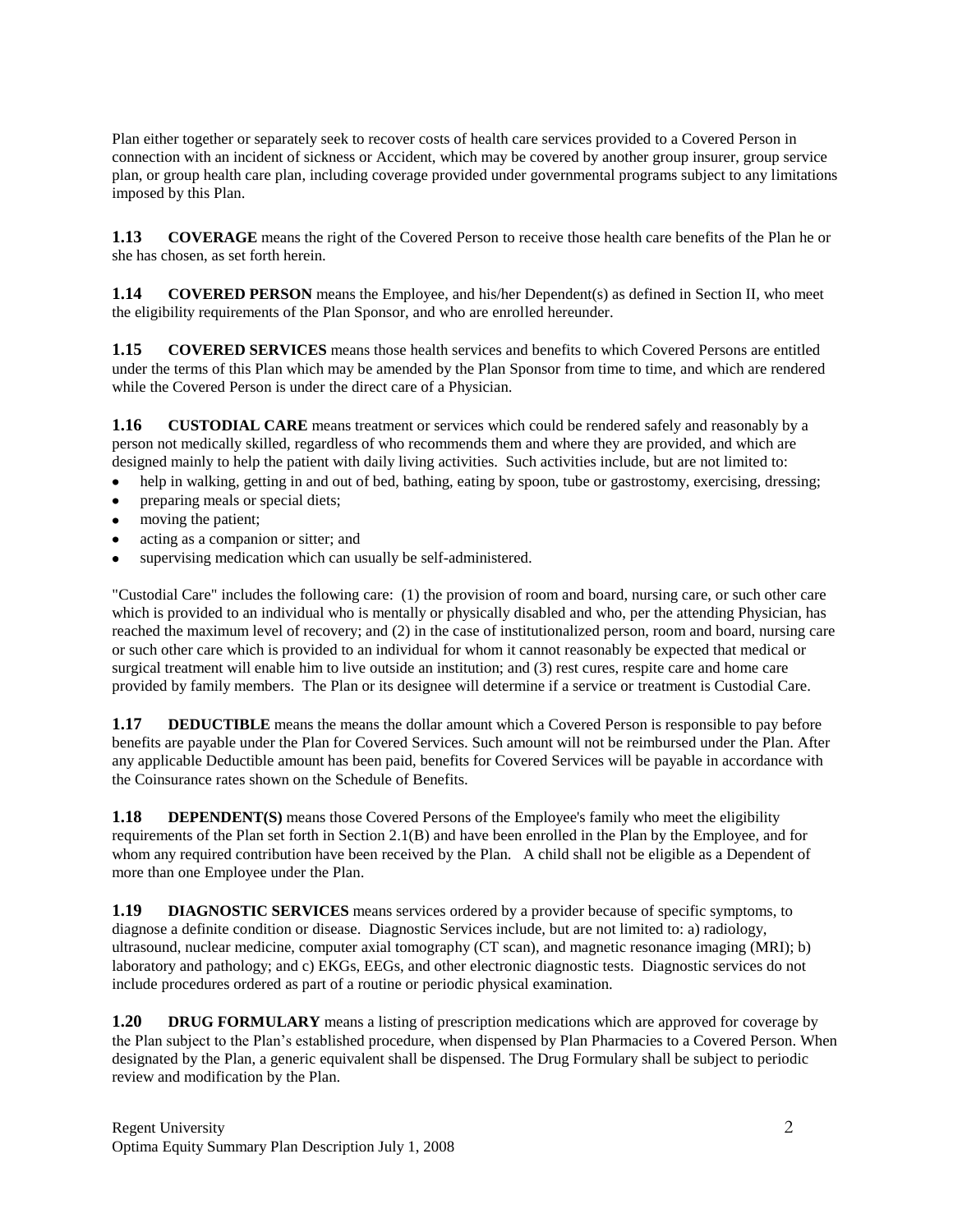**1.21 DURABLE MEDICAL EQUIPMENT (DME)** means equipment which is a) able to withstand repeated use; b) primarily and customarily used to serve a medical purpose; and c) not generally useful to a person in the absence of an illness or injury. Durable Medical Equipment includes, but is not limited to, renal dialysis equipment, hospital type beds, traction equipment, wheelchairs and walkers.

**1.22 ENROLLMENT APPLICATION** means an application furnished or approved by the Plan, executed by a person meeting the eligibility requirements of a Covered Person, pursuant to which such person applies on his or her own behalf and/or on behalf of eligible Dependents for coverage under the Plan.

**1.23 EMERGENCY SERVICES** means those health care services provided after the onset of an "Emergency" which is a medical condition that manifests itself by symptoms of sufficient severity, including severe pain, that the absence of immediate medical attention could reasonably be expected by a prudent layperson who possesses an average knowledge of health and medicine to result in (a) serious jeopardy to the mental or physical health of the individual, or (b) danger of serious impairment of the individual's bodily functions, or (c) serious dysfunction of any of the individual's bodily organs, or (d) in the case of a pregnant woman, serious jeopardy to the health of the fetus. Examples of Emergencies include, but are not limited to, heart attacks, severe chest pain, cardiovascular accidents, hemorrhaging, poisonings, major burns, loss of consciousness, serious breathing difficulties, spinal injuries, shock, and other acute conditions as the Plan shall determine. All Emergency Services are subject to Retrospective Review.

**1.24 EMPLOYEE** means a person who meets all applicable eligibility requirements of Section 2.1(A), and whose enrollment form has been accepted by the Plan in accordance with the enrollment requirements of the Plan Document, and whose employee contribution, if any, has been received by the Plan.

**1.25 EXPERIMENTAL/INVESTIGATIONAL.** A drug, device, medical treatment or procedure may be considered experimental/investigational if:

- **A.** the majority of the medical community does not support the use of this drug, device, medical treatment or procedure; or
- **B.** the use of this drug, device, medical treatment or procedure may have been shown to be unsafe and/or of no or questionable use as reported by current scientific literature and/or regulatory agencies; or
- **C.** the research regarding this drug, device, medical treatment or procedure may be so limited than an evaluation of safety and efficacy can not be made; or
- **D.** the drug or device is not approved for marketing by the Food and Drug Administration (FDA); or
- **E.** the drug, device , or medical treatment is approved as Category B Non-experimental/Investigational by the FDA; or
- **F.** the drug, device, medical treatment or procedure is:
	- **1.** currently under study in a Phase I or II clinical trial or
	- **2.** an experimental study/investigational arm of a Phase III clinical study or
	- **3.** otherwise under study to determine safety and efficacy/compare its safety and efficacy to current standards of care.

**1.26 HOME HEALTH CARE AGENCY** means an agency or organization, or subdivision thereof, which:

- is primarily engaged in providing skilled nursing services and other therapeutic services in the patient's home;
- is duly licensed, if required, by the appropriate licensing facility;
- has policies established by a professional group associated with the agency or organization, including at least one physician and one registered graduate nurse (R.N.) to govern the services provided;
- provides full-time supervision of such services by a Physician or by a R.N.;
- maintains a complete medical record on each patient; and
- has a full-time administrator.

### **1.27 HOME HEALTH CARE PLAN** means a program:

for the care and treatment of the Covered Person in his or her home;

Regent University 3 Optima Equity Summary Plan Description July 1, 2008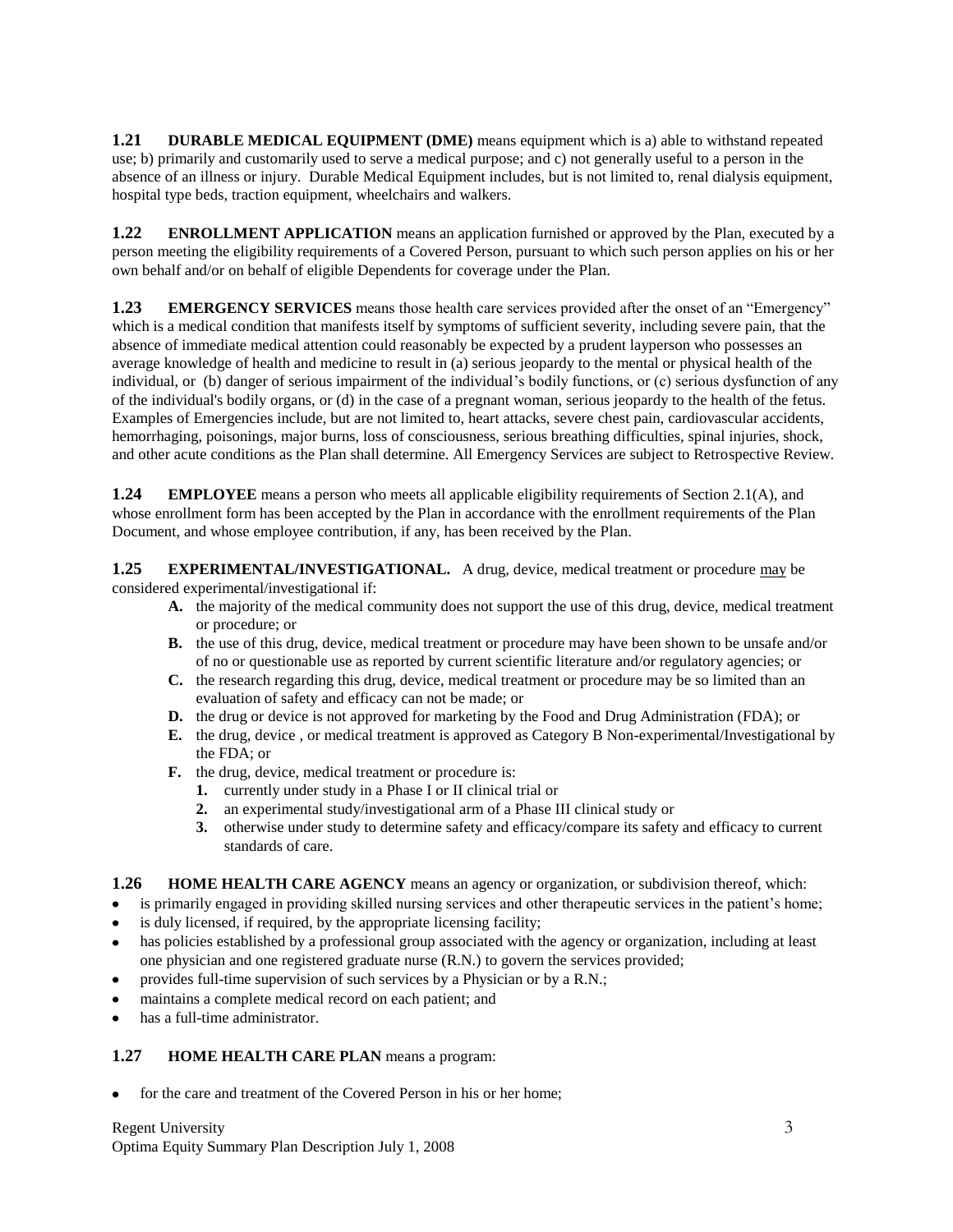- established and approved in writing by his or her attending Physician;
- certified, by the attending Physician, as required for the proper treatment of the injury or illness, and
- in place of inpatient treatment in a Hospital or in a Skilled Nursing Facility.

**1.28 HOME HEALTH SERVICES** shall mean part-time or intermittent care or service provided by a Home Health Care Agency. Such services shall consist primarily of medical or therapeutic caring for the patient and shall provide for the care and treatment of the Covered Person in his or her home under a Home Health Care Plan.

**1.29 HOSPICE SERVICES** means a coordinated program of home and inpatient care including palliative and supportive physical, psychological, psychosocial and other Covered Services to individuals with a terminal illness, whose medical prognosis is death within six months.

**1.30 HOSPITAL** means an institution which:

- is accredited under one of the programs of the Joint Commission on Accreditation of Health Care Organizations; or
- is licensed as a hospital under the laws of the jurisdiction where it is located;
- is primarily engaged in providing, for pay and on its own premises, inpatient care and treatment of sick and injured persons through medical, diagnostic and major surgical facilities;
- provides 24-hour nursing service rendered or supervised by a an R.N.; and
- has facilities on its premises for major surgery (or a written contractual agreement with an accredited hospital for the performance of surgery).

"Hospital" does not include a facility, or part thereof, which is principally used as: a rest or custodial care facility, nursing facility, convalescent facility, extended care facility, or facility for the aged or for the care and treatment of drug addicts or alcoholics, unless specifically provided in the Plan and/or as mandated by state or Federal law. It does not mean any institution in which the Covered Person receives treatment for which he or she is not required to pay.

**1.31 ILLNESS** means a bodily disorder or infirmity that is not work-related, or a pregnancy. Only a nonoccupational Illness (i.e., one that does not arise out of or in the course of work for pay or profit) is considered for benefits under the Plan.

**1.32 IN-NETWORK SERVICES** means the level of benefits a Covered Person uses when he or she seeks Covered Services from a Plan Provider.

**1.33 INFERTILITY** means that the Covered Person is unable to conceive or produce conception after one year of unprotected intercourse; or if older than age 35 the Covered Person is unable to conceive or produce conception after six months of unprotected intercourse; and/or in either of the above situations the Covered Person is unable to carry the fetus to term (e.g., three or more consecutive spontaneous miscarriages prior to 20 weeks gestational age).

**1.34 MAXIMUM BENEFIT AMOUNT** means the total amount of medical benefits payable at any time under this Plan.

**1.35 MEDICAL DIRECTOR** means a duly licensed Physician or his/her designee who has been appointed by the Plan to monitor the quality and delivery of health care to Covered Persons in accordance with the Plan Document and the accepted medical standards of the community.

**1.36 MEDICALLY NECESSARY SERVICES AND/OR SUPPLIES** means services or supplies as provided by a Hospital, Skilled Nursing Facility, Physician or other provider required to identify or treat a Covered Person's Illness or Injury and which, as determined by the Covered Person's Physician and the Plan, are: (1) consistent with the symptoms, diagnosis and treatment of the Covered Person's condition, disease, ailment or injury; (2) in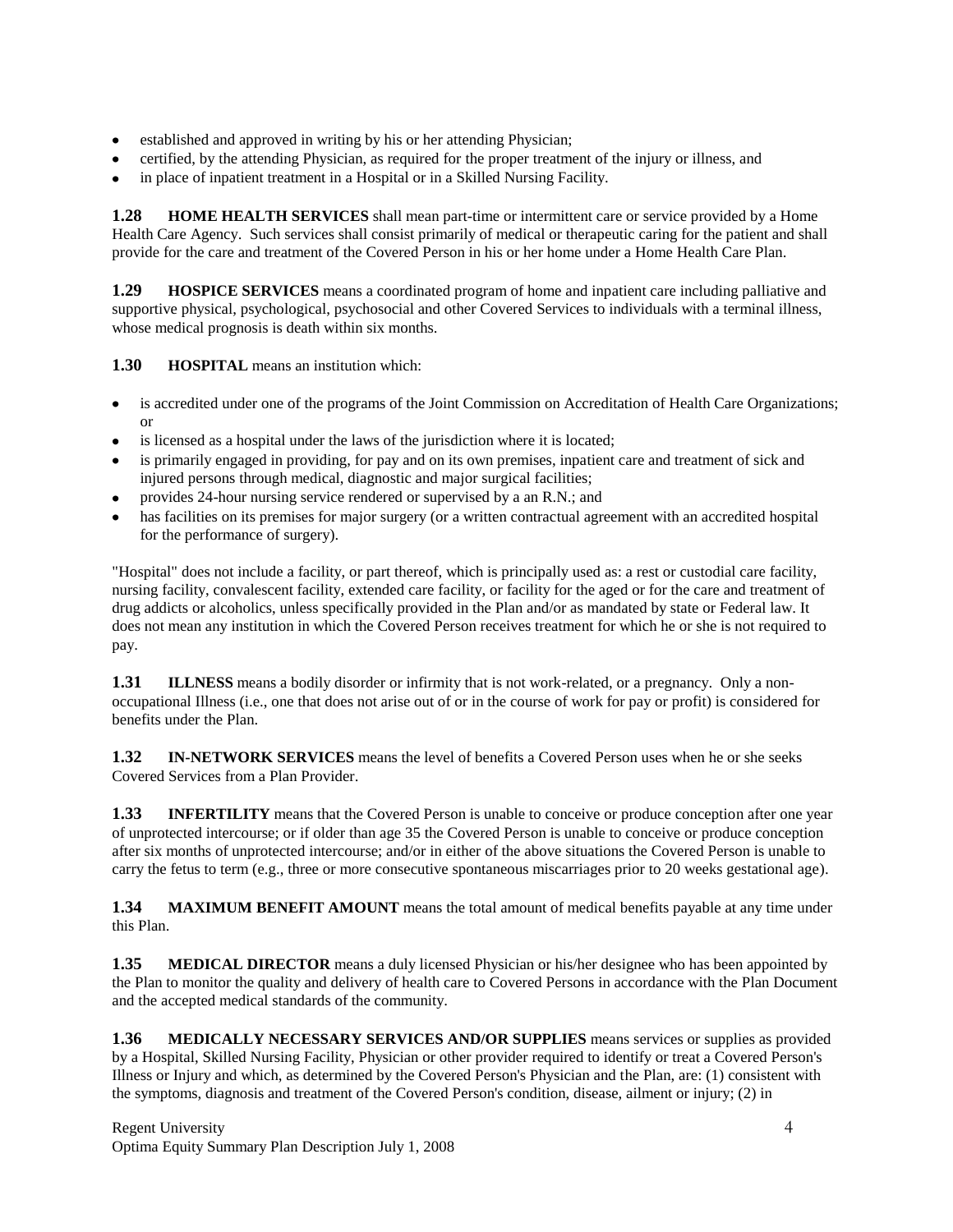accordance with recognized standards of care for the Covered Person's disease, ailment or injury; (3) appropriate with regard to standards of good medical practice; (4) not solely for the convenience of the Covered Person, his or her Physician, Hospital, or other health care provider; and (5) the most appropriate supply or level of service which can be safely provided to the Covered Person. When specifically applied to an inpatient, it further means that the Covered Person's medical symptoms or condition requires that the diagnosis, treatment or service cannot be safely provided to the Covered Person as an outpatient.

**1.37 MEDICARE** means Title XVII of the Act and all amendments thereto.

**1.38 NON-PLAN PROVIDER** means any provider that is not a Plan Provider.

**1.39 OPEN ENROLLMENT PERIOD** means a period of time occurring at least once annually during which time any eligible Employee may join or transfer from once type of health care plan to another.

**1.40 OUT-OF-NETWORK SERVICES** means the level of benefits a Covered Person uses when he or she receives Covered Services from Non-Plan Providers.

**1.41 OUT-OF-POCKET MAXIMUM** means the total maximum amount a Covered Person pays during a Plan Year as described in the Schedule of Benefits.

**1.42 PHYSICIAN** means, a doctor of medicine or osteopathy who is duly licensed under the laws of the state where the health care service is rendered, is qualified to perform the particular medical or surgical service for which claim is made and who is practicing within the scope of such certification or licensure.

"Physician" does not include (1) an intern; or (2) a person in training.

**1.43 PLAN** means The Regent University Health Plan which arranges to provide to Covered Persons the health care benefits that are set forth herein.

**1.44 PLAN ADMINISTRATOR** means the individual or entity identified above who is responsible for the operation of the Plan.

**1.45 PLAN DOCUMENT** means this document issued by the Plan to Covered Persons, which describes the terms and conditions of the health care benefits provided by the Plan.

**1.46 PLAN PHARMACY** means a pharmacy which is licensed by the State and is under contract to provide covered prescription drugs to Covered Persons.

**1.47 PLAN PROVIDER** means a Physician, Hospital, Skilled Nursing Facility, laboratory, urgent care center, or any other duly licensed institution or health professional under contract to provide professional and hospital services to Covered Persons. A list of Plan Providers and their locations is available to each Employee upon enrollment or upon request. Such list shall be revised from time to time as necessary. A Plan Provider's contract may terminate, and a Covered Person may be required to utilize another Plan Provider. (See also **1.60 SERVICE AREA** below.)

**1.48 PLAN SPONSOR/COMPANY** means the employer, employee organization or other entity that established and maintains the Plan.

**1.49 POST-SERVICE CLAIM** means any Claim for a benefit under the Plan that is not a Pre-Service Claim.

**1.50 PRE-AUTHORIZATION** means an evaluation process which assesses the Medical Necessity of proposed

Regent University 5 Optima Equity Summary Plan Description July 1, 2008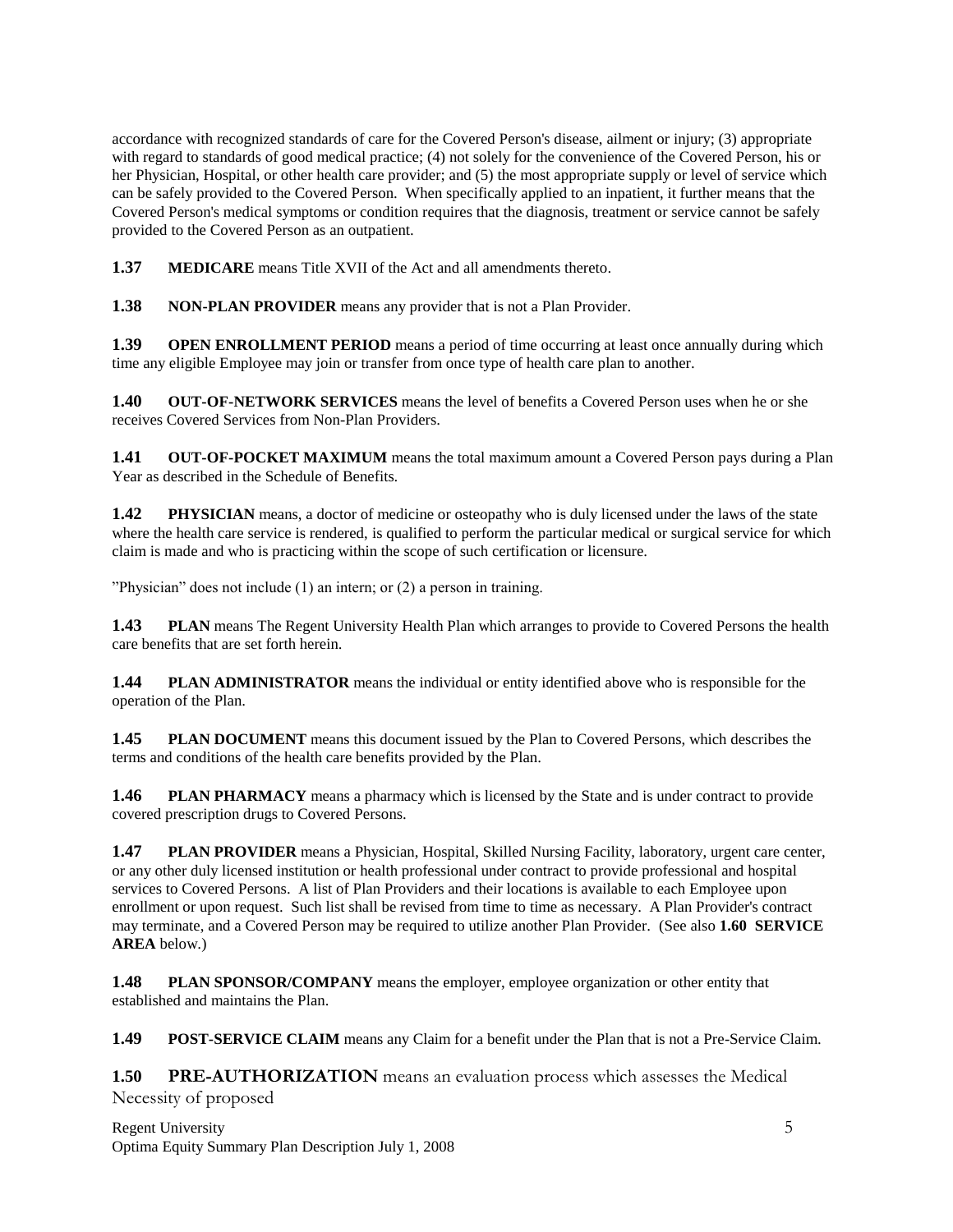treatment to determine that the treatment is being provided at the appropriate level of care.

**1.51 PRE-SERVICE CLAIM** means any Claim for a benefit under the Plan for which the Plan requires approval before the Covered Person obtains medical care.

**1.52 RETROSPECTIVE REVIEW** means the review of the Covered Person's medical records and other supporting documentation by the Plan after services have been rendered to determine whether such services are Covered Services.

**1.53 SENTARA (SHP)** means Sentara Health Plans, Inc., which has been contracted by the Plan Sponsor to arrange and coordinate access to health benefits for Covered Persons of the Plan as set forth in the Plan Document.

**1.54 SERVICE AREA** means the geographic area within which the Plan shall arrange for the provision of Covered Services through Plan Providers. Services from Sentara/Optima Health Plan Providers are available only in the following cities and counties:

**Counties** – Accomack, Amelia, Brunswick, Caroline, Charles City, Chesterfield, Cumberland, Dinwiddie, Essex, Fluvanna, Gloucester, Goochland, Greensville, Hanover, Henrico, Isle of Wight, James City, King & Queen, King William, Lancaster, Louisa, Lunenburg, Mathews, Mecklenburg, Middlesex, New Kent, Northampton, Northumberland, Nottoway, Powhatan, Prince Edward, Prince George, Richmond, Southampton, Surry, Sussex, Westmoreland, York.

**Cities** – Chesapeake, Colonial Heights, Emporia, Farmville, Franklin, Hampton, Hopewell, Newport News, Norfolk, Petersburg, Portsmouth, Poqouson, Richmond, Suffolk, Virginia Beach, Williamsburg.

### **Provider Access for Virginia Residents in the Sentara/Optima Health Service Area**

Please go to [www.optimahealth.com,](http://www.optimahealth.com/) click on "Members" and near the center of the next page click on "Find a doctor", and fill in the answers to the self explanatory questions about the provider you are seeking. If you are looking for a facility for services such as diagnostic testing or blood work, continue down the same page and near the bottom, click on "Find a facility or Healthcare Service" which is underlined in blue. This facility page will look just like the "Find a Doctor" page with self explanatory identifying questions.

### **Provider Access for Residents Outside of Virginia or Traveling Outside of Virginia**

In order to serve the needs of employees and family members living or traveling outside of the Sentara/Optima Health service area, the Plan Provider network has been expanded to include Private Healthcare Systems (PHCS). PHCS providers can be accessed by visiting [www.phcs.com](http://www.phcs.com/) or by calling 1-888-817-7427. The extended provider network through PHCS can only be utilized for providers located outside of the Optima Health Service Area.

If you choose to search providers at [www.phcs.com](http://www.phcs.com/) you will see "Multiplan" and "PHCS" at the top of the screen. Multiplan is another provider network that manages both PHCS and Multiplan. Click on the underlined, dark blue section "I'm a client looking for the PHCS Customer Access website". Click in the upper right hand corner where you see a magnifying glass in the green section showing "Search for a Doctor or Facility". This screen shows various PHCS logos. Please choose the PHCS logo that is identified on your Optima Health member identification card on

### **CPHCS**

the front, lower right corner. We plan Click "continue". From this screen click either "doctor" or "facility", then click "continue" again. Complete the answers to the self explanatory questions about the provider you are seeking. Click "continue" to see final screen giving you provider names, addresses, and telephone numbers. If there are no matches, try again by expanding your mile radius. When choosing a provider from the website it is recommended that you contact the provider to make sure the provider is still participating with PHCS before you make an appointment.

Please note that if a participating provider or facility is notated on the website with an "\*\*" contact PHCS to ensure that this provider is not excluded from Optima Health's extended network.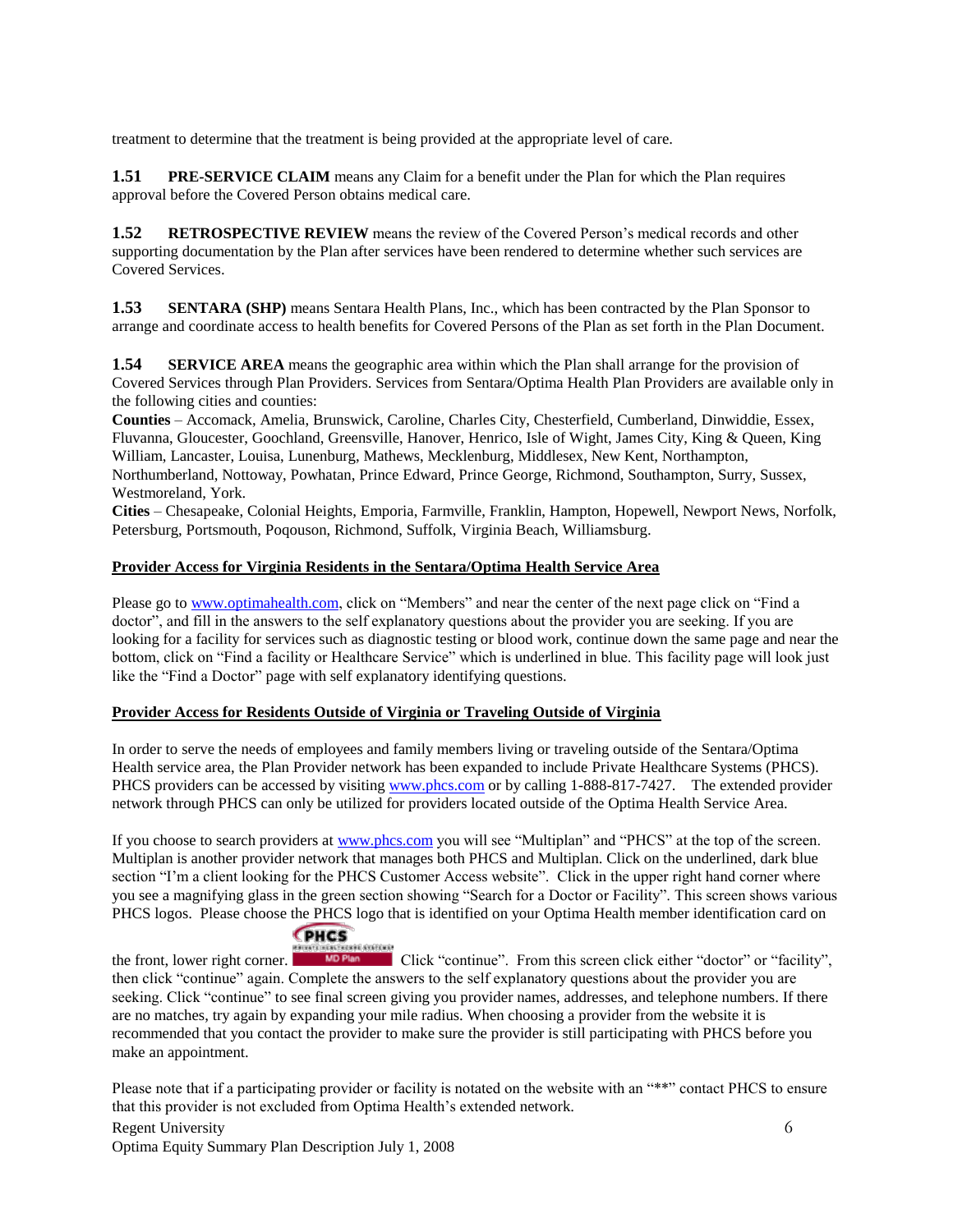Should you have any questions, please contact Member Services at 1-800-543-3359. This number is also listed on the back of your ID card.

**1.55 SHORT-TERM THERAPY** is defined as inpatient and/or outpatient services which, in the judgment of the Plan, can be expected to result in significant improvement of a specific bodily function lost or impaired due to an Injury or Illness in a period of ninety (90) days or less. If therapy is determined to be short-term, based upon diagnosis, coverage will be provided for up to ninety (90) consecutive days from the start of treatment per Injury or Illness as long as rehabilitative or therapeutic progress is demonstrated as determined by a Plan Physician. Short-term speech therapy is covered only to the extent of restoration to the level of the pre-trauma, pre-illness or pre-condition speech function, or following surgery to correct a congenital defect (if such surgery was performed while a Covered Person). Therapy for delayed or abnormal speech pathology is not covered.

**1.56 SKILLED NURSING FACILITY** means an institution which is licensed by the State and is accredited under one of the programs of the Joint Commission on Accreditation of Healthcare Organizations as a Skilled Nursing Facility; or is recognized by Medicare as an extended care facility; and furnishes room and board and 24-hour-a-day skilled nursing care by, or under the supervision of, an R.N.; and, other than incidentally, is not a clinic, a rest facility, a home for the aged, a place for drug addicts or alcoholics, or a place for custodial care.

**1.57 URGENT CARE CLAIM** means any Claim for medical care or treatment where (1) if the Plan were to use its normal Pre-Service standards for making a coverage decision or a decision on appeal it would seriously jeopardize the life or health of the Covered Person or the ability of the Covered Person to regain maximum function; or (2) in the opinion of a physician with knowledge of the Covered Person's medical condition, following the Plan's normal appeal procedure would subject the Covered Person to sever pain that cannot be adequately managed without the care or treatment that is the subject of the Claim. A prudent layperson standard applies when determining what is an urgent care claim, except where a physician with knowledge of the Covered Person's medical condition determines that the claim is urgent.

**1.58 URGENT CARE SERVICES** means those outpatient Covered Services which are Medically Necessary in order to prevent a serious deterioration of the Covered Person's health that results from an unforeseen non-life threatening Illness or Injury. Urgent Care Services are subject to Retrospective Review.

**1.59 USUAL AND CUSTOMARY CHARGES** means the lower of the rate which a Provider usually charges for furnishing a treatment, service or supply; or the charge determined to be the general rate charged by others who render or furnish such treatments, services or supplies to persons: (1) who reside in the same area; and (2) whose injury or illness is comparable in nature and severity. When applied to a Plan Provider, "Usual and Customary Charges" means the compensation agreed to by the Plan Provider in its contract with respect to Covered Persons. Usual and Customary Charges shall be determined by the Plan.

**1.60 YOU/YOUR** means the Covered Person.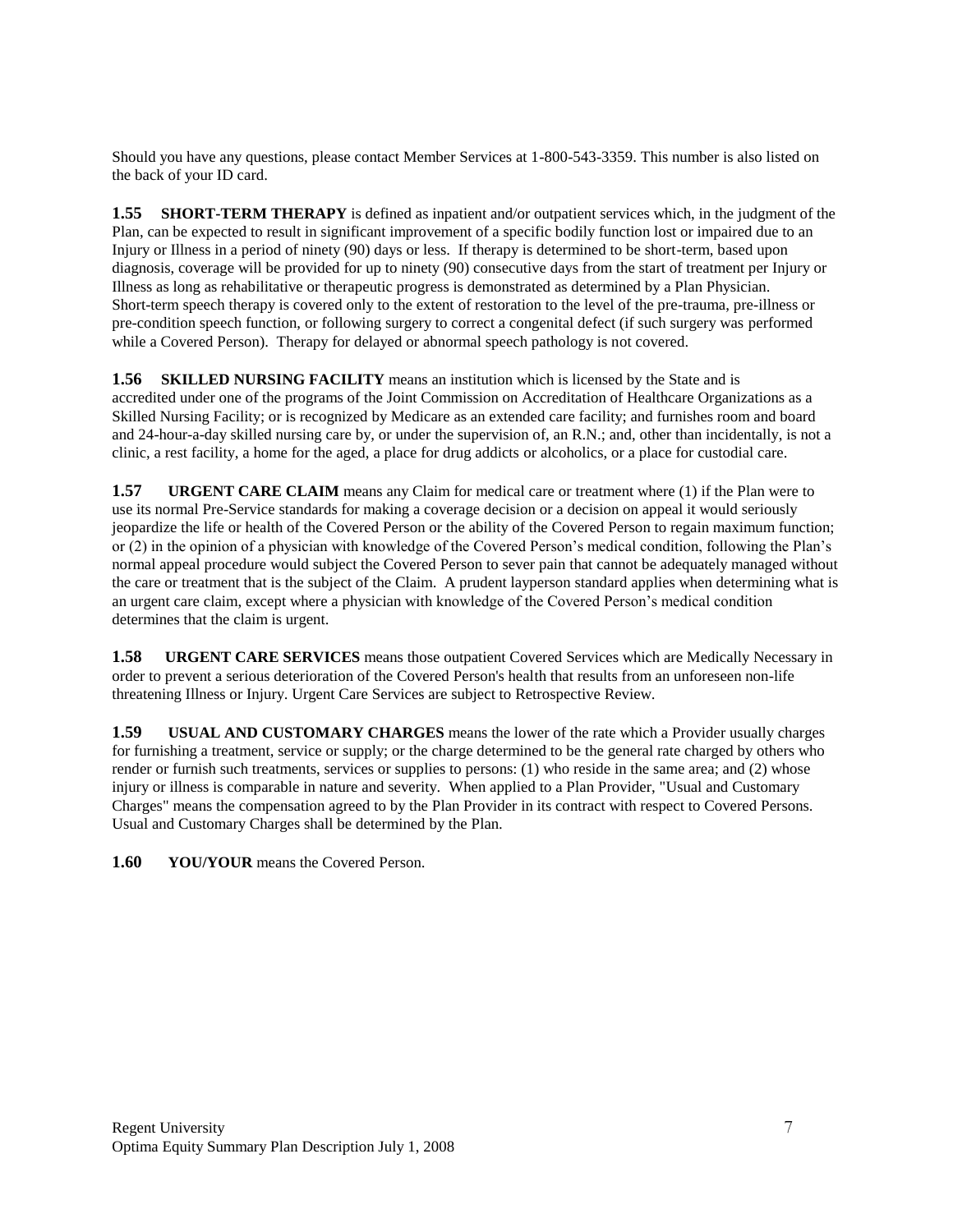### **SECTION II - ELIGIBILITY, ENROLLMENT, AND EFFECTIVE DATE**

### **2.1 ELIGIBILITY FOR COVERAGE**

Eligibility for benefits under this Plan Document is to be determined by the Plan Sponsor in accordance with the terms herein. A person may not be eligible for benefits under this Plan Document unless he/she is:

**A. Employees.** Employees shall be eligible for benefits if employed by the University on a regular full-time basis, are actively at work at least thirty (30) hours per week, or are a phased retiree age 60 with at least 10 years of service.

Coverage for Employees is effective on the first day of the month coinciding with or next following the date of employment, provided that a completed enrollment application has been received by the Plan from the Employee or on the Employee's behalf.

If an eligible employee is no longer actively at work because of one of the following circumstances, and the group's coverage remains in effect, coverage may continue if premiums are being paid on the employee's behalf:

**1.** For an approved short term leave of absence coverage will continue for not longer than 3 months.

Coverage may be retained if Employee continues to pay premium contributions.

**2.** For an employee who is totally disabled, coverage will continue for a period of not longer than 6 months. The Plan may require certification of disability from the employee.

Coverage may be retained if Employee continues to pay premium contributions.

**3.** The Family and Medical Leave Act (FMLA). FMLA requires employers of 50 or more employees to give up to 12 weeks of unpaid, job-protected leave to eligible employees for the birth, or adoption of a child or for the serious illness of the employee or a spouse, child or parent.

Coverage may be retained if Employee continues to pay premium contributions.

**4.** The Uniformed Services Employment and Reemployment Rights Act of 1994 (USERRA). According to USERRA any employee called to Active Duty can continue the health care coverage they have for themselves and/or any family members covered under the Plan for up to 24 months.

Coverage may be retained if Employee continues to pay premium contributions.

- **B. Dependents.** Dependents must be chiefly dependent upon the Employee for support. To be eligible for coverage as a Dependent, a person must be:
	- **1.** An Employee's lawful spouse;
	- **2.** Any unmarried child (including step-child, legally adopted child, child placed for adoption, as well as natural child) of the Employee, who is under age nineteen (19), who is chiefly dependent upon the Employee for support. "Placed for adoption" means the assumption and retention by the Employee of a legal obligation for total or partial support of such child in anticipation of adoption of such child. The child's placement with the Employee terminates upon the termination of such legal obligation. "Chiefly dependent" means: (a) living with the employee for more than one-half of the Calendar Year; and (b) providing less than one-half of his/her own support. A Dependent shall also include a child for whom the Employee is a court appointed legal guardian, provided proof of such guardianship is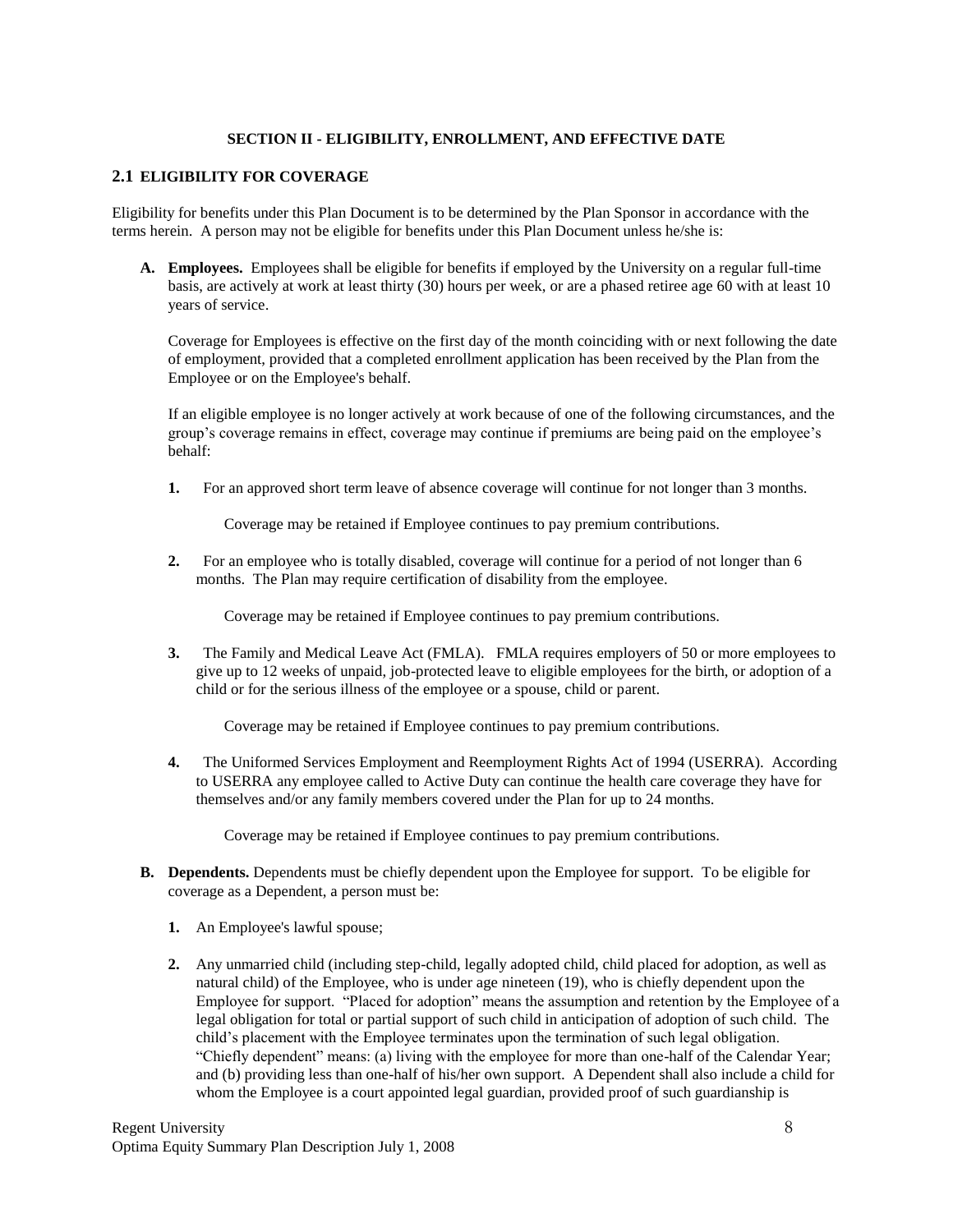submitted with the prospective Dependent's enrollment form and provided the above criteria are satisfied. Coverage for Dependents will continue until the end of the Calendar Year in which they turn 19.

- **3.** Any such unmarried child as defined in subsection (2) above, who is between nineteen (19) and twentythree (23), provided the child is a full-time student in an accredited educational institution. Upon the request of the Plan, the Employee agrees to provide proof of full-time student status. The Employee must notify the Plan when a Dependent is no longer a full-time student. If a Dependent is no longer a full-time student, and proper notice is not provided, the Plan shall have the right to retroactively terminate Coverage on the date full-time student status ceased and to recover an amount equal to the Usual and Customary Charge for services provided to the ineligible person following the date full-time student status ceased. Coverage for full-time student Dependents will continue until the end of the calendar month in which they turn 23.
- **4.** Coverage will continue for Dependents currently enrolled in the Plan who are nineteen (19) years or older but incapable of self-sustaining support because of mental retardation or physical handicap and is dependent upon the Employee for support and maintenance. A subsequent recertification may be required by the Plan, but not more frequently than annually following the Dependent's twenty-first birthday. Such certification is subject to review and approval by the Plan and consists of a statement by a licensed psychologist, psychiatrist, or other Physician to the effect that such Dependent is incapable of self-sustaining employment by reason of mental retardation or physical handicap. The Plan uses Social Security's definition for "disability" in determining eligibility under this subsection (4). Thus, a Covered Person will be considered disabled if he or she is unable to perform any gainful work found in the national economy. The Covered Person's inability to work is also expected to last for at least a year or to result in death. If for any reason, voluntary or involuntary, the Employee disenrolls, and the incapacitated Dependent reaches the limiting age during the period of disenrollment, then the incapacitated Dependent is no longer eligible upon re-enrollment of the Employee.
- **5.** Coverage for a newborn child of an Employee will begin at birth if the newborn is added to the Employee's coverage within thirty-one (31) days of birth. The Employee must submit a completed enrollment form for the newborn and the full applicable contribution, if any, for the month in which the child is born. If an enrollment application and applicable fees are not submitted within thirty-one (31) days of birth, the newborn may not be enrolled until the Plan's next Open Enrollment Period, subject to Section 2.2(E) below.
- **6.** If a Qualified Medical Child Support Order (QMCSO), as defined by federal law, is issued for your child, coverage will begin on the effective date of the court order if the request is made and an enrollment application is submitted within thirty-one (31) days of the order. A Qualified Medical Child Support Order is a judgment, decree or order (including approval of a settlement agreement) or administrative notice, which is issued pursuant to a state domestic relations law (including a community property law), or to an administrative process, which provides for child support or provides for health benefit coverage to such child and relates to benefits under the group health plan, and satisfies all of the following: 1. the order recognizes or creates a child's right to receive group health benefits for which a participant or beneficiary is eligible; 2. the order specifies your name and last known address, and the child's name and last known address, except that the name and address of an official of a state or political subdivision may be substituted for the child's mailing address; 3. the order provides a description of the coverage to be provided, or the manner in which the type of coverage is to be determined; 4. the order states the period to which it applies; and 5. if the order is a National Medical Support Notice completed in accordance with the Child Support Performance and Incentive Act of 1998, such Notice meets the requirements above. The QMCSO may not require the health insurance policy to provide coverage for any type or form of benefit or option not otherwise provided under the policy, except that an order may require a plan to comply with State laws regarding health care coverage. Any payment of benefits in reimbursement for Covered Expenses paid by the child, or the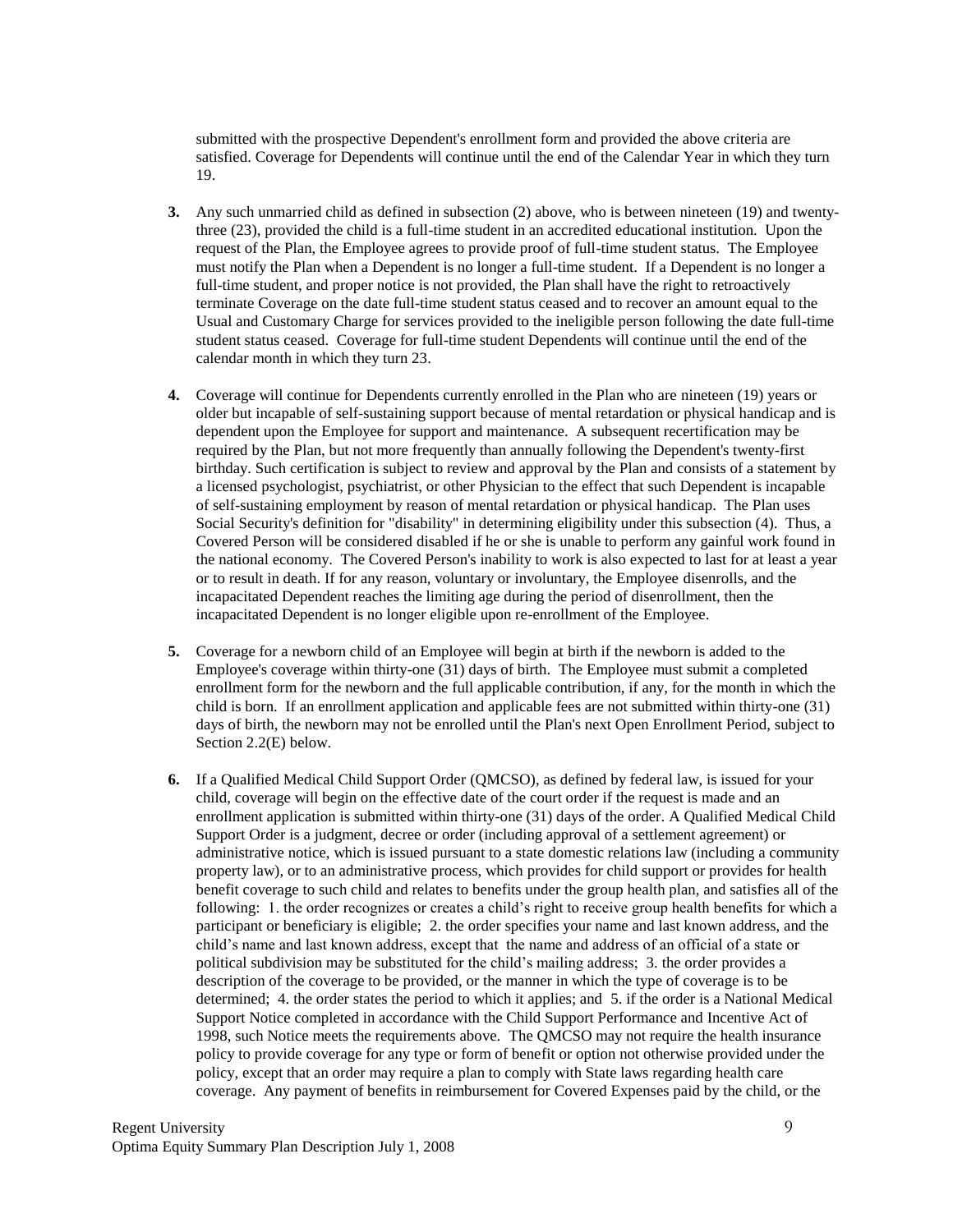child's custodial parent or legal guardian, shall be made to the child, the child's custodial parent or legal guardian, or a state official whose name and address have been substituted for the name and address of the child.

**C. Changes in Eligibility.** It is the Employee's responsibility to notify the Plan of any change (i.e., Dependent loses full-time student status; divorce) in the eligibility status of himself/herself or of a Dependent

**1. Verification of Eligibility**. It is the responsibility of the Employee to verify the eligibility of the Employee and any Dependents enrolled in the Plan or applying for coverage under the Plan. The Plan reserves the right to request or review at any time, at its sole and absolute discretion, proof of eligibility of any Employee or Dependent. Should the Plan discover at any time that any Employee or Dependent is not eligible for coverage, never was eligible for coverage, and/or submitted false proof of eligibility for coverage, then the Employee's/Dependent's coverage may be canceled. Disenrollment of an Employee or Dependent due to ineligibility for coverage may result in the reversal and/or denial of claims during the period of ineligibility. The Employee/Dependent may be held responsible for any charges for claims for services during the period of ineligibility.

**2. Changes in Eligibility.** It is the Employee's responsibility to notify the Plan of any change in the eligibility status of himself/herself or a Dependent. Coverage for Dependent children ends when a Dependent child reaches the limiting age as specified in this document. Coverage for full-time students ends the last day of the month in which the student reaches the limiting age as specified in this document, or the last day of the month in which they stop going to school full-time, whichever occurs first. If the Employee fails to notify the Plan of such changes, upon learning of the change in eligibility the Plan will retroactively terminate Coverage on the last day of the month in which eligible status ceased. The Plan may also seek to recover the usual and customary charge for services provided following such date. The Employee must notify the Plan of a divorce so that the Employee's spouse may exercise COBRA rights, if applicable. Disenrollment of an Employee or Dependent due to ineligibility for coverage may result in the reversal and/or denial of claims during the period of ineligibility. The Employee/Dependent may be held responsible for any charges for claims for services during the period of ineligibility.

- **D. Permissible Family Status Changes.** You may make a change in the coverage of Dependents between Open Enrollment Periods under certain circumstances. You are not permitted to change to another Plan or to drop any other benefit in force. Subject to Section 2.2(E), You may only change coverage with respect to your Dependents if one of the following events occurs:
	- **1.** Change in legal marital status including marriage, death of spouse, divorce, legal separation, and annulment;
	- **2.** Change in number of dependents including birth, death, adoption, placement for adoption or court appointed legal guardianship;
	- **3.** Change in employment status, including a change in worksite; a switch between hourly and salaried status, and any other employment status change resulting in a gain or loss of eligibility of the employee, spouse, or dependent;
	- **4.** Change in dependent's eligibility for coverage;
	- **5.** Change in residence of employee, spouse, or dependent that affects eligibility.

In order for one of these events to qualify as an occasion for changing your coverage under the Plan, it must have a direct effect on your present coverage. For example, marriage is a permissible reason to change from Employee Only coverage to Family coverage. On the other hand, the death of a child has no effect on your coverage, if you had a spouse and another child and Family coverage is in effect. All modifications due to a Permissible Family Status Change must be submitted to the Plan Administrator within 31 days of the event.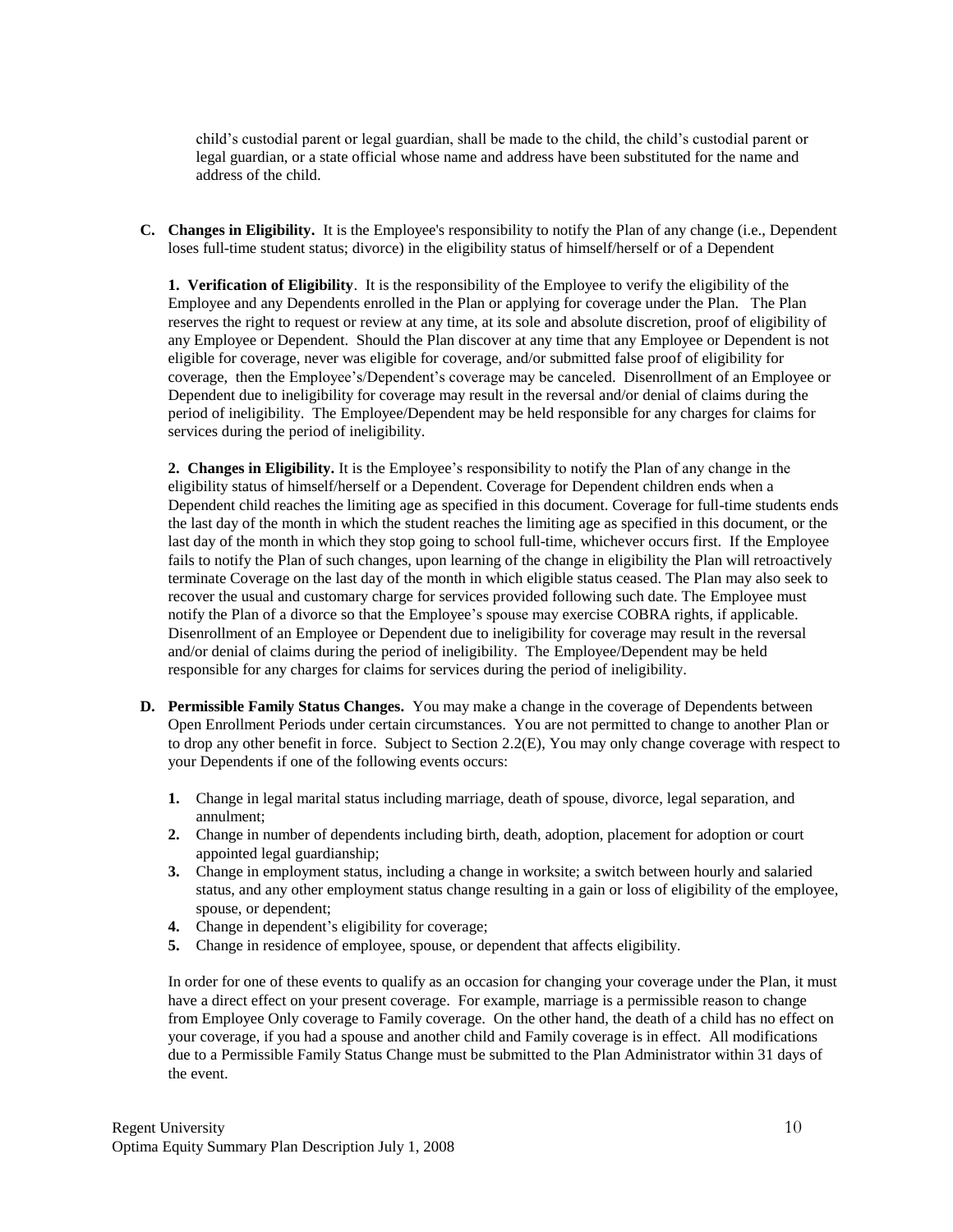### **2.2 ENROLLMENT**

- **A. Initial Enrollment.** During the initial Plan Open Enrollment Period, each eligible Employee shall be entitled to apply for coverage for himself or herself and for eligible Dependents who must be listed on the enrollment form provided by the Plan.
- **B. Newly Eligible Employee.** Each new Employee entering employment after the Plan's initial effective date shall be permitted to apply for coverage for himself or herself and eligible Dependents, within thirty-one (31) days of becoming eligible.
- **C. Newly Eligible Dependents.** Any person attaining eligibility to become a Dependent may be enrolled by the Employee by completing and submitting to the Plan a signed change of enrollment request form within thirty-one (31) days of the Dependent's attaining eligibility.
- **D. Plan Open Enrollment.** A Plan Open Enrollment Period shall be held at least once annually at which time eligible Employees and their eligible Dependents may enroll under the Plan.

### **E. HIPAA Special Enrollment Provisions.**

The Plan shall provide special late enrollment periods during which eligible, but non-erolled Employees or Dependents, may enroll under the Plan. To be eligible to enroll during a special enrollment period Employees and Dependents must fall into the following categories:

- **1. Late enrollees with other coverage.** Employees or Dependents who initially decline coverage because they have other health insurance will be allowed to enroll late without evidence of insurability if the following conditions are met:
	- **a)** The Employee and/or Dependent must be eligible under the Plan's terms; and
	- **b)** The Employee or Dependent was covered under a group plan or had insurance when coverage was previously offered to that person; and
	- **c)** The employee stated in writing at the time coverage was previously offered that another source of coverage was the reason for declining coverage. This paragraph (c) shall apply only if the Plan required such a statement at the time coverage was previously offered to the Employee and Dependent and provided the Employee with notice of such requirement (and the consequences of such requirement) at that time;
	- **d)** The Employee's or Dependent's coverage described in (b) above:
		- **(i.)** was under a COBRA continuation provision and the coverage under such provision was exhausted, or
		- **(ii.)** was not under a COBRA provision and either the coverage was terminated as a result of loss of eligibility for the coverage (including as a result of legal separation, divorce, death, termination of employment, or reduction in the number of hours of employment) or employer contributions toward such coverage were terminated; and
	- **e)** The employee requests enrollment within thirty-one (31) days after the date of exhaustion of coverage described in (d)(i) above or termination of coverage or employer contribution described in  $(d)(ii)$ .
- **2. Late enrollees due to marriage, birth, adoption, or placement for adoption.** An eligible Employee who could have applied for coverage during a Plan Open Enrollment Period or when first satisfying the requirements to be a Covered Person, but did not do so, may enroll himself or herself and his or her eligible Dependents under this Plan Document when an individual becomes the Employee's Dependent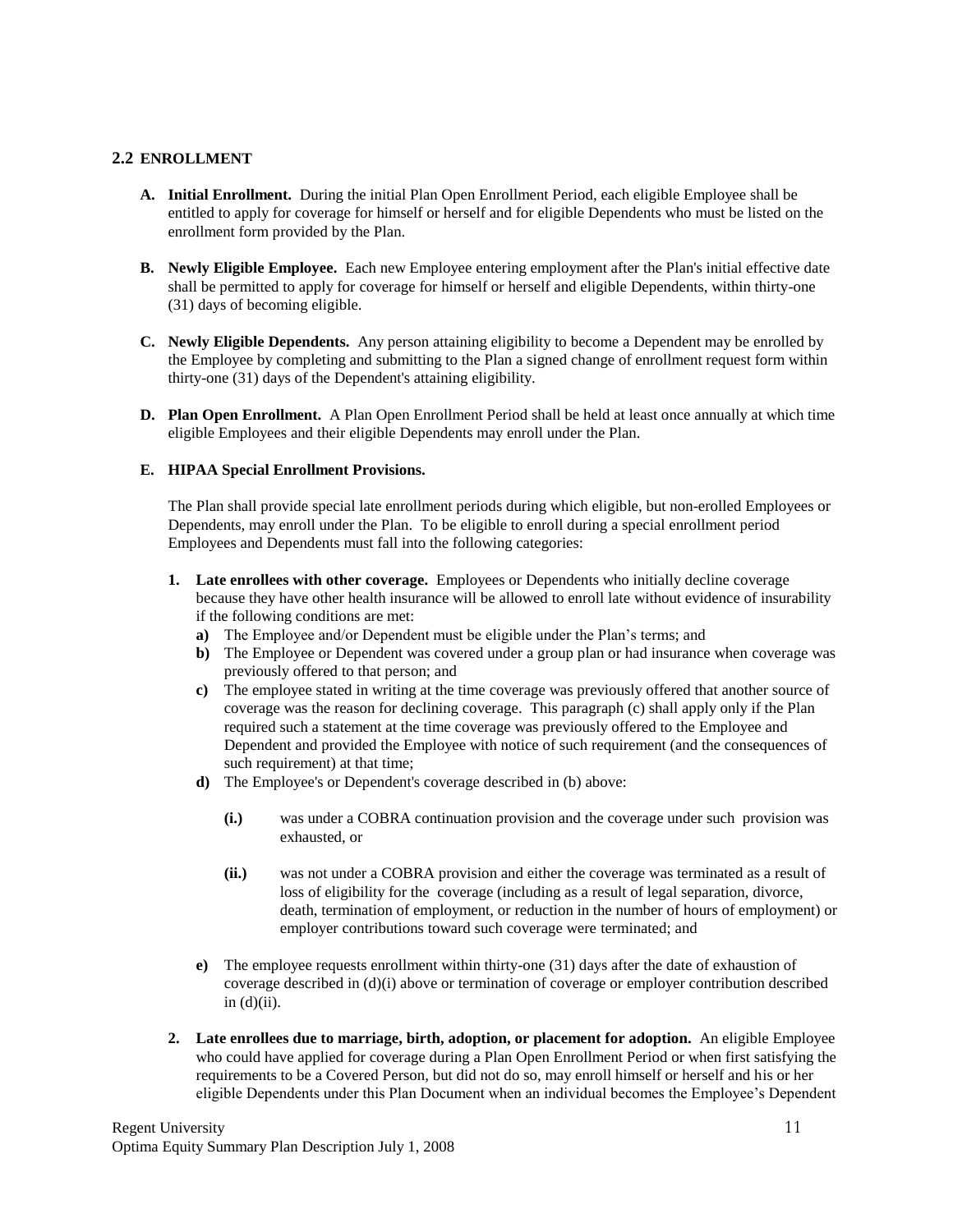through marriage, birth, adoption or placement for adoption. In the case of birth or adoption of a child, the spouse of the Employee may be enrolled as a Dependent if such spouse is otherwise eligible for coverage. The Employee must request enrollment under this paragraph 2. for himself or herself and his or her Dependents within thirty-one (31) days from the date of the marriage, birth, adoption or placement for adoption.

The Plan is not required to allow special enrollment if the employee or dependent lost eligibility for prior coverage because of failure to pay premiums on a timely basis or was terminated for cause (such as making a fraudulent claim or intentionally misrepresenting a material fact in connection with coverage). The Plan shall request information from the insurance issuer for the prior group health plan or other insurance and may terminate the Covered Person immediately if loss of eligibility or coverage was due to such causes.

### **2.3 EFFECTIVE DATE OF COVERAGE**

Subject to the Plan's receipt of an enrollment application, any required coverage contribution, and the provisions of this Plan Document, coverage shall become effective on the earliest of the following dates:

- **A. Employees Coverage.** When an Employee makes written application for coverage **on or prior to** the date he/she satisfies the eligibility requirements, coverage shall be effective as of the date the eligibility requirements are satisfied. When an Employee makes written application for coverage **after** the date he/she satisfies the eligibility requirements above, coverage will be effective as of the first day of the calendar month following the month in which such application is received by the Plan.
- **B. Effective Date of Dependent Coverage.** Coverage under the Plan for eligible Dependents will become effective on the later of: the date the Employee's coverage becomes effective provided that the eligible dependent was included on the enrollment form completed by the Employee; or on the date the Employee acquires eligible Dependents, provided notification to the Plan is within enrollment guidelines and any required coverage contribution has been paid on their behalf.
- **C. Newborn Children.** A newborn child of the Employee will be covered from the moment of birth if the newborn is added to the Employees' coverage within thirty-one (31) days of birth.
- **D. Adopted Children.** Coverage for a child adopted by the Employee or placed for adoption with the Employee will become effective from the effective date of the adoption or placement for adoption if the child is added to the Employees coverage within thirty-one (31) days of adoption or placement for adoption.
- **E. HIPAA Special Enrollment Period.** Notwithstanding Sections A through D above, if the enrollment form is received during a special enrollment period pursuant to Section 2.2(E), then coverage shall be effective on the following dates:
	- **1.** For individuals described in subsections (1) through (3) of Section 2.2(E), on the first day after coverage under subsection (1) was exhausted; or
	- **2.** For individuals described in subsection (4) of Section 2.2(E).
		- **a)** in the case of marriage, not later than the first day of the first month beginning after the completed request for enrollment is received;
		- **b)** in the case of a dependent's birth, as of the date of such birth; or
		- **c)** in the case of a dependent's adoption or placement for adoption, the date of such adoption or placement for adoption.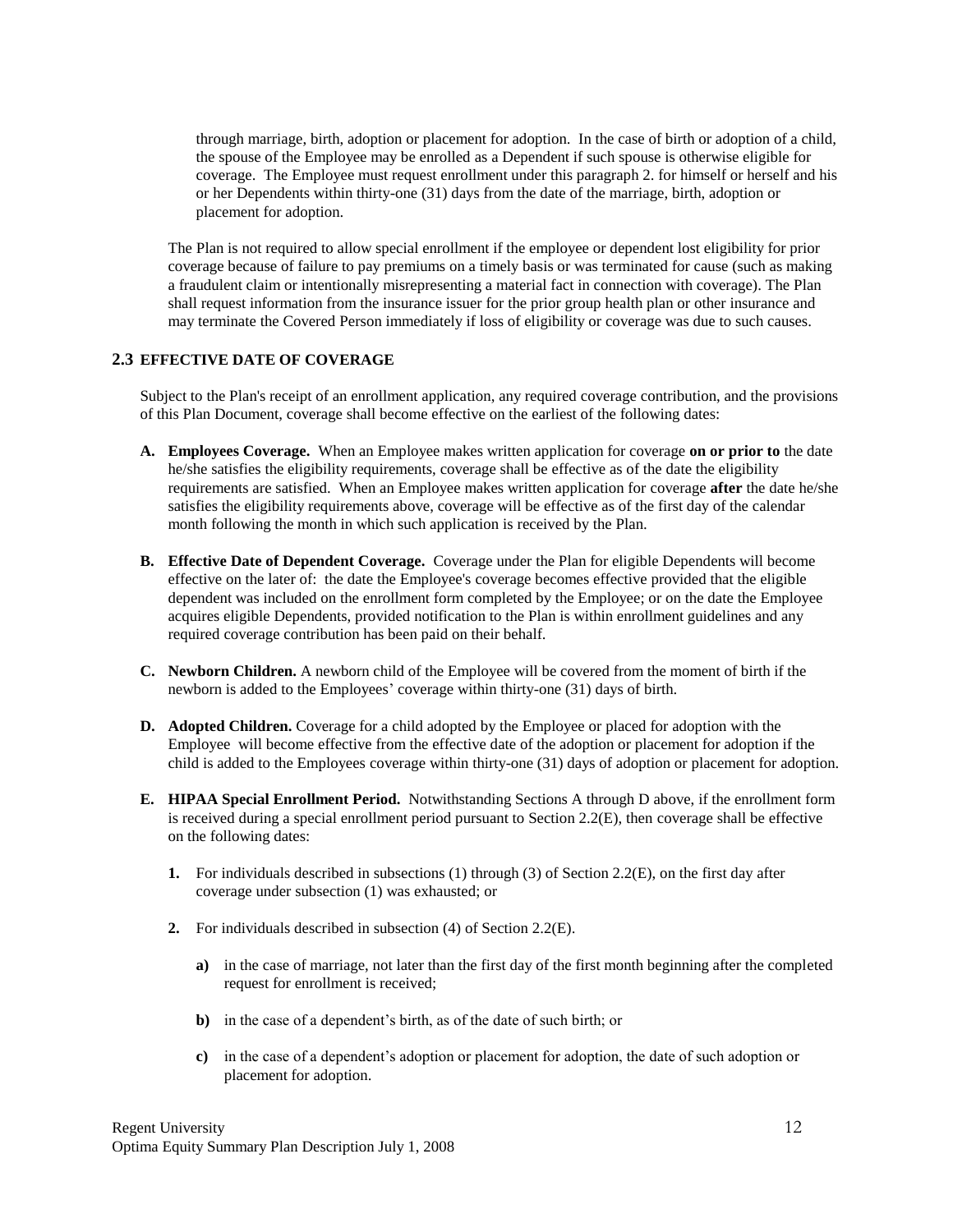### **SECTION III – COVERED SERVICES**

### **HOW BENEFITS ARE PAYABLE**

The Plan Administrator, or parties acting for it, shall have the authority to make all determinations that are required for administration of this Plan, and to construe and interpret the Plan Document whenever necessary to carry out its intent and purpose and to facilitate its administration. All such determinations, constructions and interpretations made by the Plan shall be binding upon the Covered Person.

All benefits for Covered Services are subject to the Pre-authorization procedures, exclusions, limitations, and conditions including Deductible and/or Coinsurance set forth herein.

Covered Persons may choose to receive Covered Services under:

the Plan's In-Network Level from Plan Providers

or

the Plan's Out-of-Network Level from Non-Plan Providers.  $\bullet$ 

### **IN-NETWORK COVERAGE**

All Covered Services must be received from Plan Participating Providers, including but not limited to Physicians, Hospitals, and other Ancillary Facilities, in order to be covered at the In-network level of benefits. All services must be deemed to be or have been Medically Necessary and all benefits are subject to the Pre-authorization procedures, exclusions, limitations, and conditions including Deductible and/or Coinsurance set forth herein.

#### **Composition of Provider Network**

Plan participating providers included Primary Care Physicians, specialist physicians, facilities, and ancillary providers who contract with the Plan to provide Covered Services.

A list of Plan Providers and their locations is available to each Covered Person without charge upon enrollment or upon request. Such list shall be revised from time to time as necessary. A Plan Provider's contract may terminate, and a Covered Person may be required to utilize another Plan Provider.

### **OUT-OF-NETWORK COVERAGE**

Covered Persons may receive Covered Services from Non-Plan Providers at the Out-Of-Network level of benefits subject to the exclusions, limitations, and conditions including Deductible and/or Coinsurance set forth herein.

Covered medical expenses are the Usual and Customary Charges for Medically Necessary treatment, services and supplies as follows:

Benefits will be payable at the coinsurance rate of the Usual and Customary and/or Allowable fee charge as defined herein, after any applicable bridge/deductible, as shown in the Schedule of Benefits. All benefits are subject to the Definitions, Benefit Limitations and Exclusions in this document. Covered Services are subject to all applicable Utilization Management requirements. In the absence of due proof to the contrary, when a single charge is made for a series of services, each service will be considered to bear a pro rata share of the charge.

Please refer to the Schedule Of Benefits for applicable Deductible and Coinsurance requirements.

### **PRE EXISTING CONDITIONS AND WAITING PERIODS**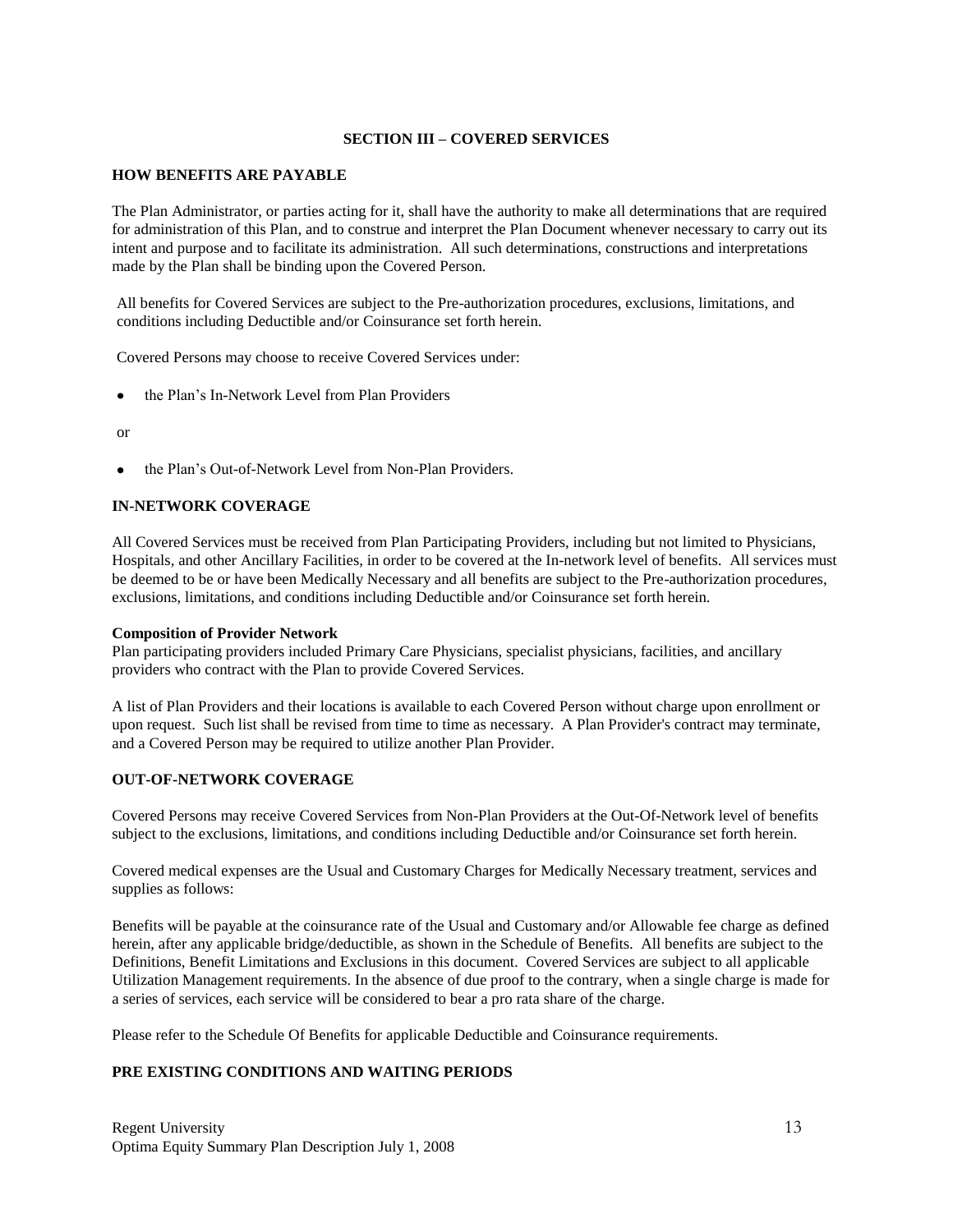There are no preexisting condition waiting periods.

### **DEDUCTIBLES**

The Deductible means the means the dollar amount which a Covered Person is responsible to pay before Covered Services are payable under this Plan. Such amount will not be reimbursed under the Plan. After any applicable Deductible amount has been paid, benefits for Covered Services will be payable in accordance with the Coinsurance rates shown on the Schedule of Benefits.

The Deductible applies to all covered medical expenses unless otherwise noted. Amounts which a Covered Person is required to pay for preventive vision, dental, vision materials, amounts which are in excess of usual and customary charges, or amounts required as a result of a benefit reduction due to failure to comply with the Plan's Utilization Management program will not be used to satisfy any Deductible amount in the Plan.

The Deductible under this Plan is found in the Schedule of Benefits. If an Employee has individual coverage he or she must satisfy the individual coverage deductible before Covered Services are payable. If an Employee and his or her dependents have any type of dependent coverage they must satisfy the family coverage deductible. Only when the total family coverage deductible is met will benefits be payable for any and all covered family members. This is sometimes referred to as an "Aggregate Family Deductible."

### **The Plan has separate Deductibles for In-Network services and for Out-of-Network services.**

Amounts applied to an In-Network Deductible will apply toward the Plan's In-Network Maximum Out-of-Pocket amount. Amounts applied to an Out-of-Network Deductible will apply toward the Plan's Out-of-Network Maximum Out-of-Pocket amount.

### **MAXIMUM BENEFIT**

Maximum Benefit means the total amount of benefits payable at any time after the Restated Plan Effective Date under this Plan, even if the Covered Person's coverage is interrupted, or terminated and subsequently reinstated, or if the Covered Person changes his or her benefit selection under the Plan.

Any unused portion of the Maximum Benefit is only payable for expenses incurred while the Covered Person: (1) is eligible for the coverage while this Plan is in force; or (2) is eligible for coverage under the extended benefits provision of this Plan.

The Maximum Benefit under this Plan is found on the Schedule of Benefits.

### **OUT-OF-POCKET MAXIMUM**

Out-of-Pocket Maximum means the total amount a Covered Person pays during a Plan Year. The Plan maintains a record of payments made by the Covered Person. Once a Covered Person's payments reach the maximum amount for a Plan Year, no further payments will be required for that year except as indicated below. The Plan will notify the Covered Person approximately 31 days after the Out-of-Pocket Maximum has been reached. Any charges paid by the Covered Person after the Covered Person has reached the maximum amount will be refunded. The Out-of-Pocket Maximum under the Plan is listed on the Schedule of Benefits. There is a separate Out-of-Pocket Maximum for In-Network services and Out-of-Network services.

The Out-of-Pocket Maximum for In-Network Services is the total amount an Employee and/or Dependents will pay during a Plan Year for covered In-Network Services. The In-Network Deductible will apply toward the In-Network Out-of-Pocket Maximum. Coinsurance or amounts which a Covered Person is required to pay for failure to comply with the Plan's Pre-Authorization and Utilization Management procedures do not count toward the In-Network Outof-Pocket Maximum and must continue to be paid after the Maximum has been met. The Out-of-Network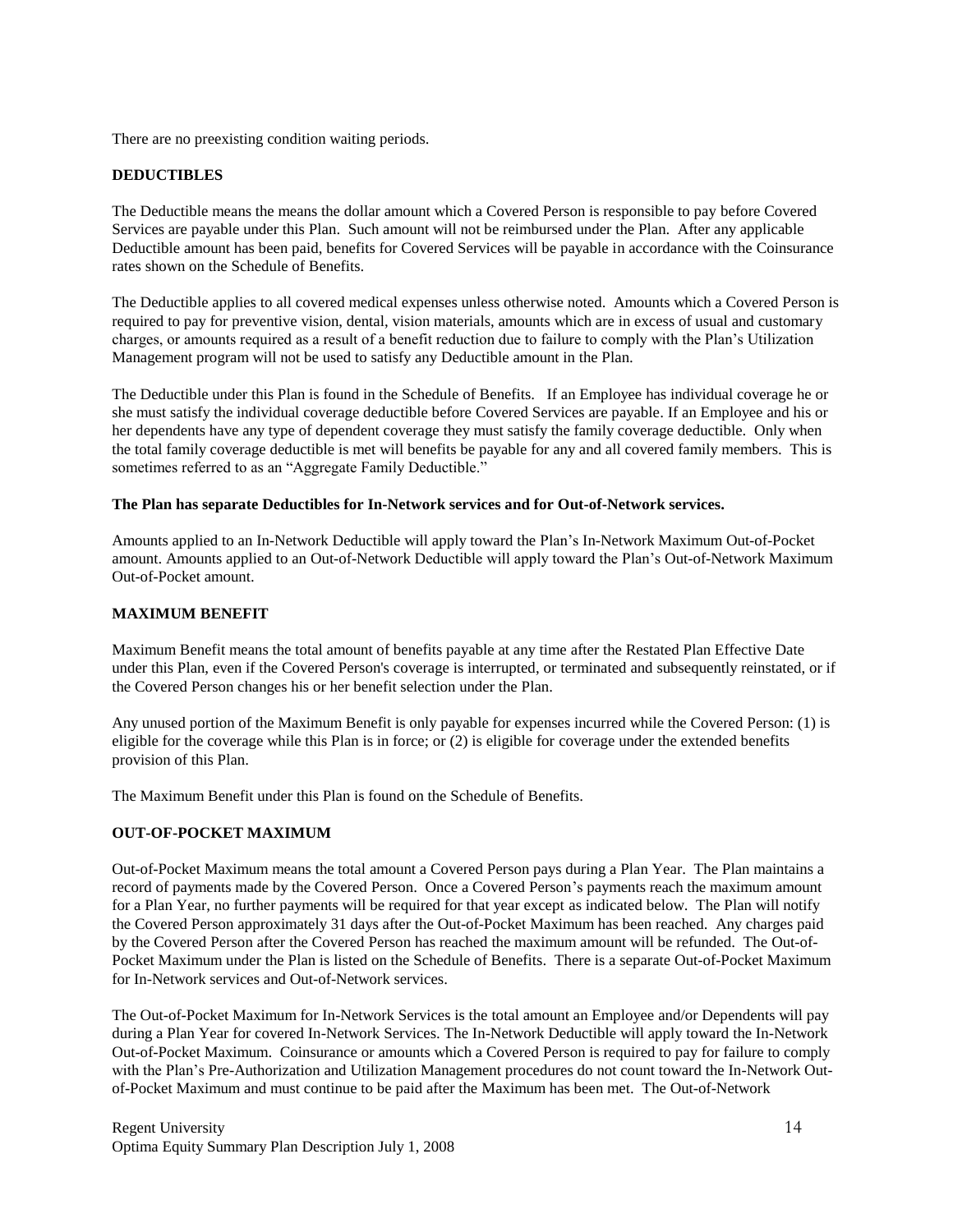Deductible does not apply toward the In-Network Out-of-Pocket Maximum. Coinsurance for Out-of-Network Covered Services do not count toward the In-Network Out-of-Pocket Maximum.

The Out-of-Pocket Maximum for Out-of-Network Services is the total amount an Employee and/or Dependents will pay during a Plan Year for covered Out-of-Network Services. The Out-of-Network Deductible will apply toward the Out-of-Network Out-of-Pocket Maximum. Coinsurance or amounts which a covered person is required to pay for failure to comply with the Plan's Pre-Authorization and Utilization Management procedures, or amounts which are in excess of the Plan's Allowable Charge do not count toward the Out-of-Network Out-of-Pocket Maximum and must continue to be paid after the maximum has been met. The In-Network Deductible does not apply toward the Out-of-Network Out-of-Pocket Maximum. Coinsurance for In-Network Covered Services do not count toward the Out-of-Network Out-of-Pocket Maximum.

### **PRE-AUTHORIZATION, AND UTILIZATION MANAGEMENT PROCEDURES FOR CLAIMS FOR COVERED SERVICES.**

Pre-Authorizations are based on current medical practice and guidelines and not on incentives or bonus structures.

### **Utilization Management.**

The Plan's Medical Care Management Department uses Pre-Authorization, Concurrent Review, Retrospective Review, and Case Management to manage utilization of Covered Services and to make coverage determinations on Pre-Service, Post-Service, Concurrent, and Urgent Care claims.

Compliance with any of the review processes under the Plan's Utilization Management Program is not a guarantee of benefits or payment under the Plan.

#### **Pre-Authorization.**

Pre-Authorization is an evaluation process which assesses the Medical Necessity and coverage of proposed treatment, and checks to see that the treatment is being provided at the appropriate level of care.

Pre-Authorization is certification by the Plan of Medical Necessity and not a guarantee of payment by the Plan. Payment by the Plan for Covered Services is contingent on the Covered Person's eligibility status on the date the Covered Service is received by the Covered Person. The Covered Person will be responsible for any applicable Coinsurance or Deductible as specified in the Schedule of Benefits. Covered Services are subject to all exclusions and limitations under the Plan.

The Plan has policies and procedures in place that tell Physicians which Covered Services require Pre-Authorization. The Plan informs your Physician of the proper procedures for obtaining Pre-Authorization through the Physician's contract, provider manual, and newsletters.

**Your Physician must obtain Pre-Authorization from the Plan for the following treatment, services, and supplies:** Scheduled Ambulance Transport, Outpatient Surgery/Services, Surgery done in the Physician's Office, Inpatient Hospitalization, Inpatient Surgery/Services, Single items of Durable Medical Equipment and Orthopedic and Prosthetic Appliances over \$250, all rental items of Durable Medical Equipment and Orthopedic and Prosthetic Appliances, and all repair and replacement items of Durable Medical Equipment and Orthopedic and Prosthetic Appliances, Artificial Limbs, Prenatal Maternity Services, Prosthetic/Orthopedic Appliances, Home Health Care, Skilled Nursing Facility Care, Services for Short Term Therapy (physical, occupational, and speech therapy, and cardiac, pulmonary, and vascular rehabilitation),IV therapy with medications, Inhalation therapy, Early Intervention Services, Clinical Trials for Treatment Studies on Cancer, Hospice Services, Oral Surgery, TMJ Services, Tubal Ligation, Hospitalization and Anesthesia for Dental Procedures, Treatment of Lymphedema, Positron Emission Tomography Scans (PET), Magnetic Resonance Angiography (MRA) , Magnetic Resonance Imaging (MRI), Computerized Axial Tomography (CT) Scans, and Transplant Services.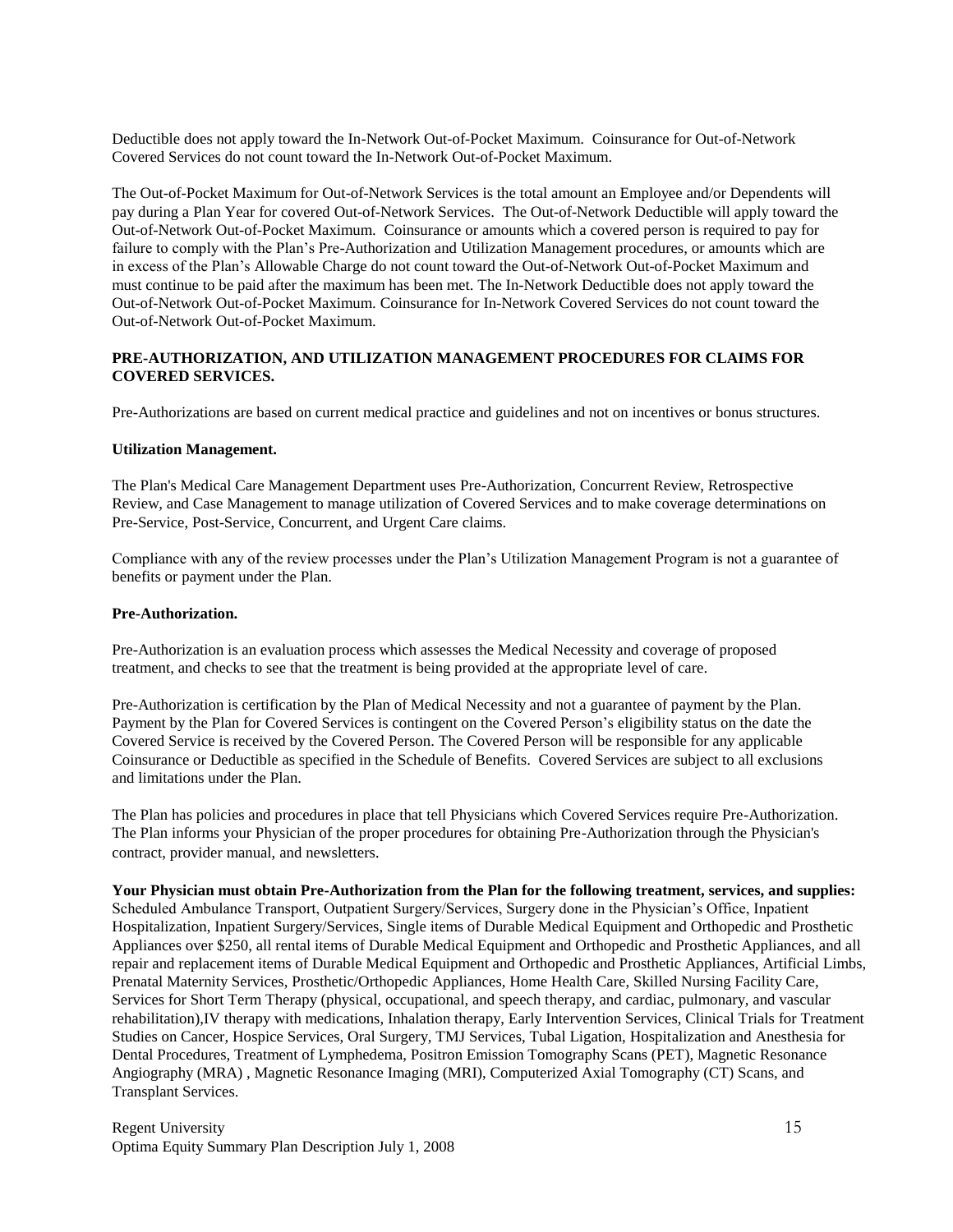**Mental Health Services**. All inpatient and outpatient Mental Health services must be Pre-Authorized by Sentara Behavioral Health Services, Inc. Subject to all provisions of this Plan, when the Pre-Authorization requirements are properly followed and the applicable medical care is certified, Covered Service will be processed as described in the Schedule of Benefits.

### **Penalty for failure to follow the Plan's Pre-Authorization Procedures.**

If a Covered Person does not properly follow the Plan's Pre-Authorization procedures and ensure that the provider/physician has obtained Pre-Authorization when it is required, and the Plan determines through Retrospective Review that the Covered Service was Medically Necessary, the Plan will apply a \$500 fee which will be offset against any benefit owed by the Plan. The penalty fee with not count toward any Plan Deductible or Out-of-Pocket Maximum amounts.

### **Pre-Service Claims Coverage Decisions.**

The Plan will make coverage decisions on Pre-Service Claims within 15 days from receipt of request for the service. The Plan may extend this period for another 15 days if we determine it to be necessary because of matters beyond our control. If an extension is necessary, the Covered Person will be notified prior to the end of the initial 15 day period. If the extension is necessary due the Plan not having enough information to make the initial coverage decision the Covered Person/Provider will be notified of the specific information missing and the timeframe within which the information must be provided. The Plan will make its decision within 2 business days of receiving the medical information needed to process the Claim.

When the Plan has made a decision on services requiring Pre-Authorization, the Plan will sent the Covered Person and treating Physician written notice of the Plan's decision.

### **Expedited Approval for Urgent Care Claims.**

Urgent Care Claim means any request or claim for medical care or treatment that, if the Plan's normal Pre-Authorization standards are applied, would seriously jeopardize the life or health of the Covered Person or the ability of the Covered Person to regain maximum function; or in the opinion of a Physician with knowledge of the Covered Person's medical condition, would subject the Covered Person to severe pain that cannot be adequately managed without the care or treatment that is the subject of the Claim.

For Urgent Care Claims, the Plan will notify the Covered Person of the Plan's decision not later than 72 hours from receipt of the claim. If the Plan requires additional information, the Covered Person/Physician will be notified within 24 hours of receipt of the claim of the specific information that is missing and the applicable timeframes within which to respond to the Plan.

For review determination relating to prescriptions for the alleviation of cancer pain, the Plan will notify the Covered Person/Physician of its decision within 24 hours of receipt of the claim.

### **Approval Of Care Involving Ongoing Course Of Treatment.**

Concurrent Review means ongoing medical review of the Covered Person's care during Hospital and Skilled Nursing Facility confinements. Concurrent Review may also be performed for Home Health Care Treatment Plans, and therapy and rehabilitative treatment plans. For Concurrent Claims the Plan will notify the Claimant prior to the benefit being reduced or terminated and early enough to allow for an appeal of the decision.

Plan Providers must follow certain procedures to ensure that if a previously approved course of treatment or hospital stay needs to be extended, the extension is requested in time to minimize disruption of needed services. The Plan will notify the Covered Person of its coverage decision within 24 hours of the request. Notification will include information on how to appeal an Adverse Benefit Determination prior to services being discontinued. Requests for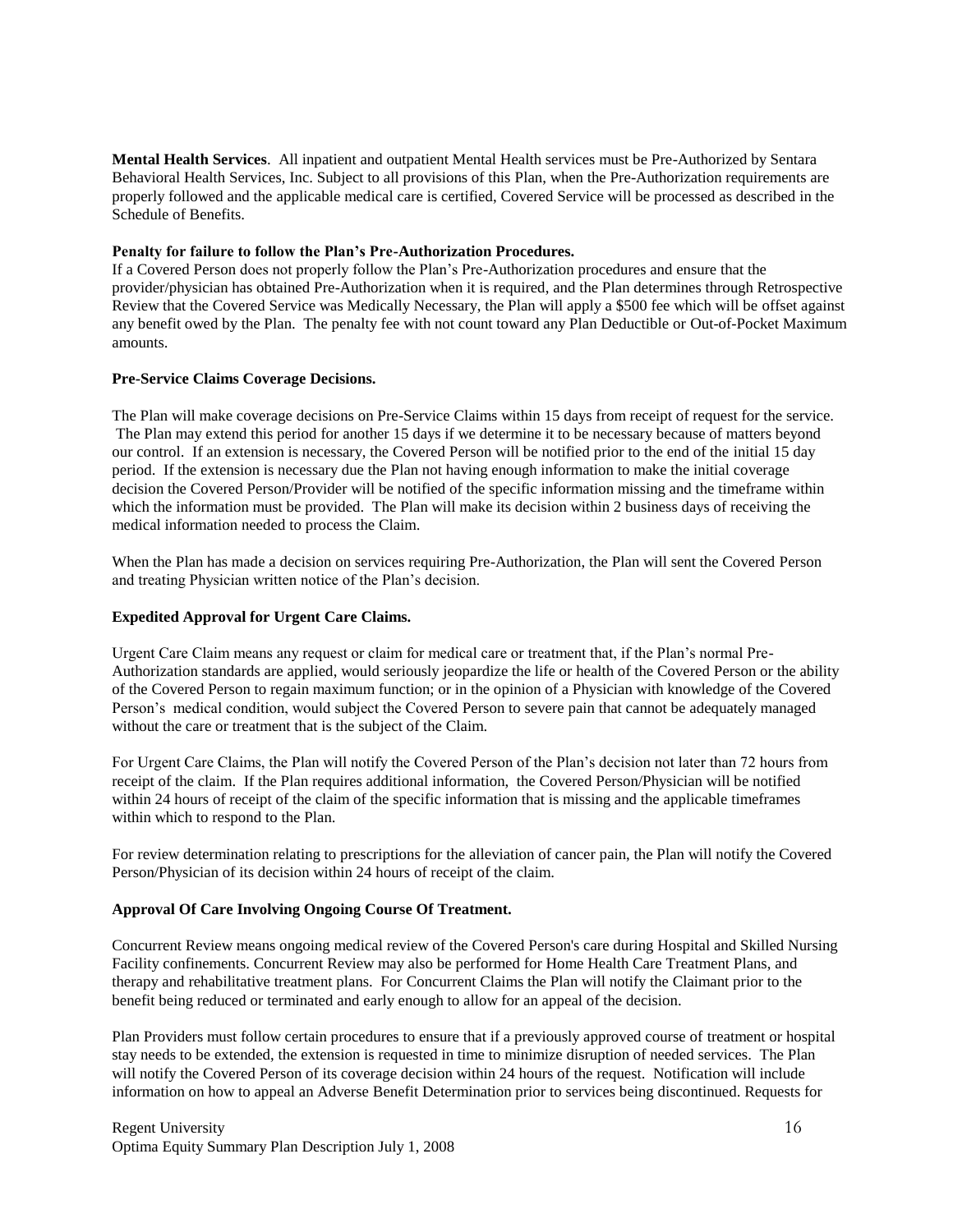extensions of therapy or rehabilitative treatment plans must be made 7 days prior to the end of the authorized timeframe to avoid disruption of care or services.

#### **Retrospective Review of Post-Service Claims.**

Retrospective Review means the review by the Plan of the Covered Person's medical records and other supporting documentation after services have been rendered to determine if the services were Medically Necessary and the Plan's liability for payment.

The Plan will make coverage decisions on Post-Service Claims within 30 calendar days from receipt of request for the service. The Plan may extend this period for another 15 days if we determine it to be necessary because of matters beyond our control. If an extension is necessary, the Covered Person will be notified prior to the end of the initial 30 day period. If the extension is necessary due the Plan not having enough information to make the initial coverage decision, the Covered Person/Provider will be notified of the specific information missing and the timeframe within which the information must be provided. The Plan will make its decision within 2 business days of receiving the medical information needed to process the claim. The Plan will provide the Covered Person and Physician written notice of its decision.

#### **Adverse Benefit Determinations.**

An Adverse Benefit Determination means a denial, reduction, or termination of, or a failure to make payment (in whole or in part) for a benefit based on a Covered Person's eligibility to participate in the Plan; a Utilization Management Decision; or failure to cover an item or service because the Plan considers it to be experimental, investigational, or not medically necessary.

The Plan will provide written notice of an Adverse Benefit Determination within the determination timeframe depending upon the type of Claim under review. Urgent claim notification may be provided orally and then confirmed in writing up to three days after the oral notice. Written notification will include the following:

- **1.** The specific reason or reason for the adverse benefit determination;
- **2.** Reference to the specific Plan provisions on which the determination is based;
- **3.** A description of the Plan's appeal process and applicable time limits. For Urgent Care Claims it will include a description of the expedited appeals process.

The Covered Person is entitled to receive, upon request and free of charge, reasonable access to, and copies of, all documents, records and all other information relevant to the Claim for benefits. This includes copies of any internal rule, guideline, protocol, or other criteria relied upon in making the Adverse Benefit Determination. For denials due to Medical Necessity, experimental treatment, or similar exclusion or limit, the Covered Person is entitled to receive, upon request and free of charge, an explanation of the scientific or clinical judgement for the determination applying the terms of the Plan to the Covered Person's medical circumstances.

Please refer to the Plan's Appeal Procedure for Adverse Benefit Determinations in this document.

#### **COVERED SERVICES**

Please refer to your Schedule of Benefits of this document for applicable Deductibles and/or Coinsurance.

#### **3.1 PHYSICIAN'S SERVICES**

Professional services of Physicians, including medical, surgical, diagnostic, therapeutic and preventive services which are performed, prescribed or directed, according to the Plan's Pre-authorization procedures. The following services are subject to any applicable Deductible and/or Coinsurance:

Physician's office visits for the diagnosis and treatment of Illness, Injury or preventive care.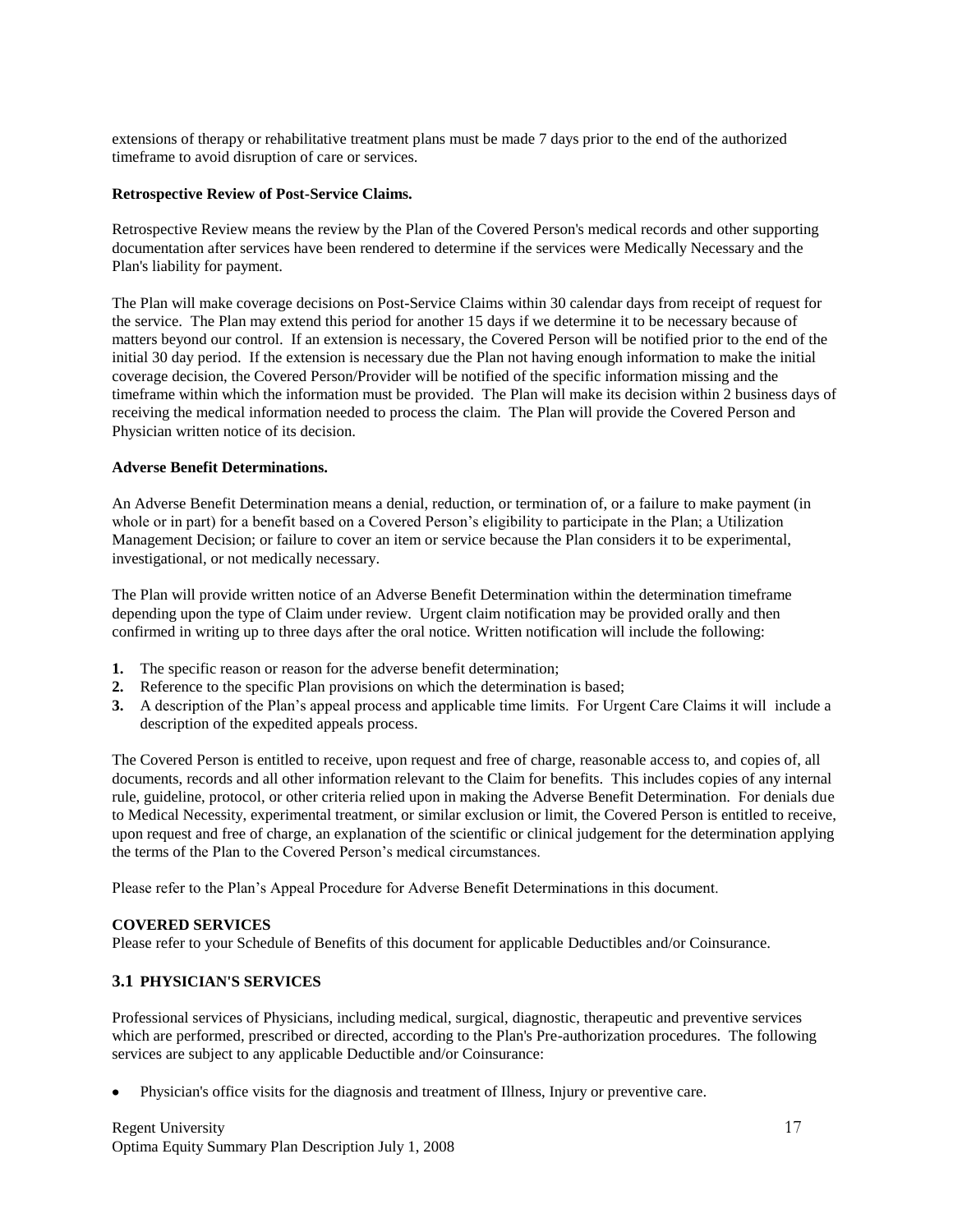- Office visits for elective physical examinations (including X-rays and laboratory tests), well-baby care, pediatric  $\bullet$ and adult immunizations and inoculations when prescribed.
- Routine annual GYN exam covered once per calendar year.
- Diagnostic and laboratory procedures.
- Specialist care and consultations when Medically Necessary.  $\bullet$
- Surgical care (inpatient and outpatient).
- Pre and postnatal care.
- In-hospital medical care.  $\bullet$
- Physician's home visits.
- The following Short-Term Therapy: physical, speech and occupational therapy, cardiac, vascular and pulmonary rehabilitation.
- Anesthesia services.
- Allergy care. Refer to Section 3.2.
- Hearing screening and audiometric testing by a Physician or when performed by a specialist approved by the  $\bullet$ Plan.
- Family Planning. Refer to Section 3.7.
- Non-routine foot care, including, but not limited to an operation which involves the exposure of bones, tendons, or ligaments for the treatment of tarsalgia, metatarsalgia, or bunions.
- Routine visual screening by a Physician for children up to age 18, or as indicated under Section 3.14.
- Oral surgery is covered for: (1) surgical procedures required to repair accidental injuries to the jaws; mouth, lips, tongue or hard and soft palates for which medical treatment is requested within 48 hours of the injury; (2) treatment of fractures of the facial bones; (3) excision including diagnostic biopsy of malignant and/or symptomatic tumors and cysts of the jaws, gums, cheeks, lips, tongue, hard and soft palates, and salivary glands; or (4) orthognathic surgical procedures such as osteotomy or other reconstruction of the jaws and/or facial bones (when associated with severe malocclusion) that are necessary to restore and maintain function.
- Services and supplies necessary for the treatment of temporomandibular joint (TMJ) syndrome are covered if medically indicated. Excluded are orthodontia, extractions, repositioning or any other service dental in nature.
- Therapeutic injections.

## **3.2 ALLERGY CARE**

The following allergy care services are provided in accordance with your Schedule of Benefits:

- Allergy Testing This includes the performance and evaluation of scratch, puncture or prick allergy tests.
- Allergy Administration Coverage is limited to professional services related to allergy injections.  $\bullet$
- Allergy Serum is covered.

#### **3.3 HOSPITAL SERVICES (Except Mental Health)**

Those inpatient or outpatient services include:

- Room and board in semi-private room (including an observation room) unless private room is ordered by the Physician for Medically Necessary reasons and authorized by the Plan.
- General nursing care.
- Meals and special diets.
- Use of operating room and related facilities.
- Use of intensive care or cardiac care units and services.
- Laboratory and other diagnostic tests.
- X-ray facilities (Diagnosis and Therapy).
- Drugs, medications and biologicals.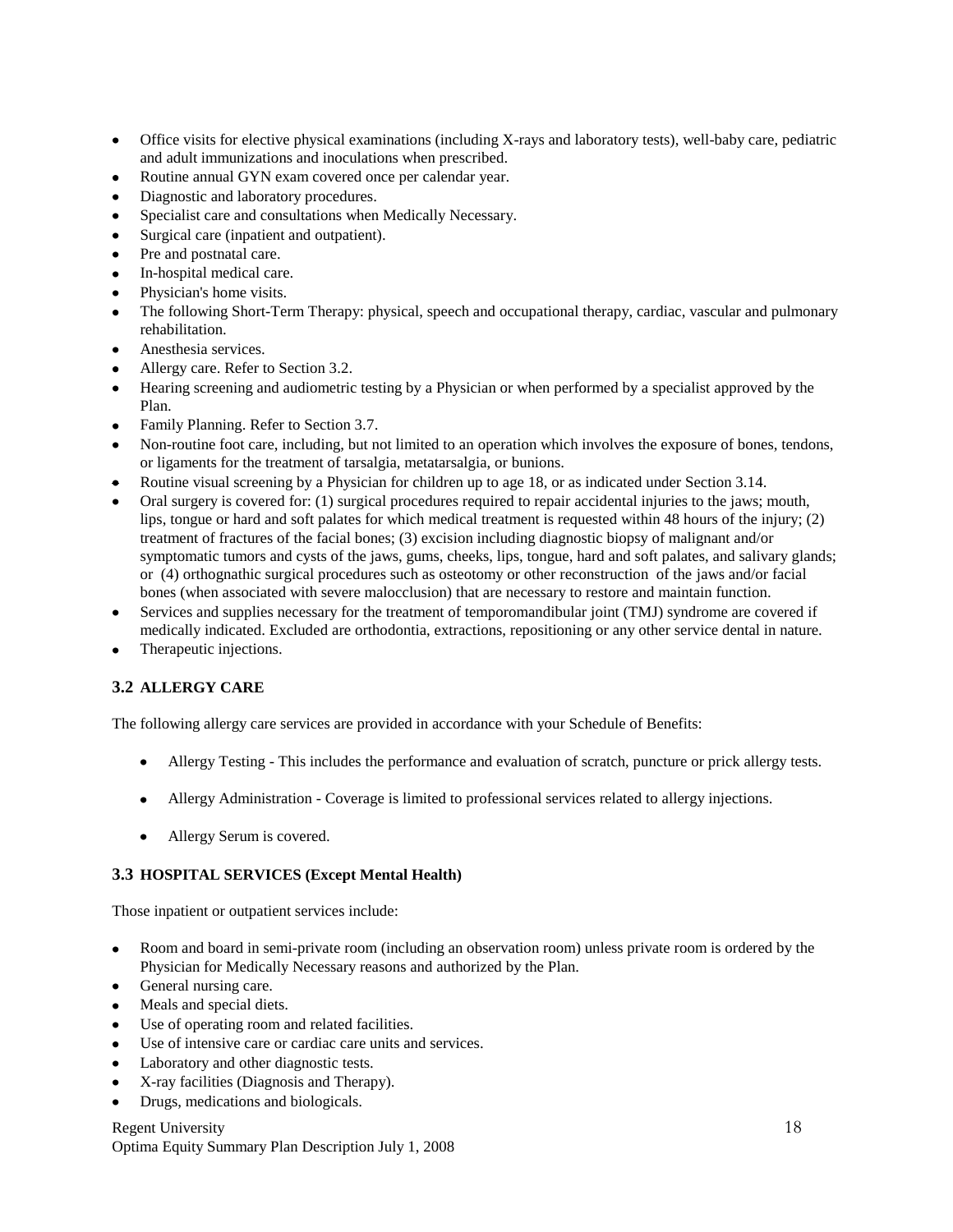- Anesthesia and oxygen services.
- Inhalation therapy.  $\bullet$
- Administration of whole blood and blood products.
- Initial surgically implanted prosthetic devices.
- Outpatient ambulatory surgical and/or other services.
- A minimum stay in the Hospital of not less than forty-eight (48) hours for a patient following a radical or modified radical mastectomy and not less than twenty-four (24) hours of inpatient care following a total mastectomy or a partial mastectomy with lymph node dissection for the treatment of breast cancer. Nothing in this provision shall be construed as requiring the provision of the total hours referenced when the attending physician, in consultation with the patient, determines that a shorter period of Hospital stay is appropriate.

## **3.4 ANESTHESIA SERVICES**

These Hospital or outpatient facility services may include but are not limited to general, regional, supplementation of local anesthesia, or other supportive services in order to afford the patient the anesthesia care deemed optimal by the anesthesiologist during any procedure. These services include the usual preoperative and postoperative visits, the anesthesia care during the procedure, the administration of fluids, and/or blood and the usual monitoring services.

## **3.5 DIRECT ACCESS TO OBSTETRICIAN-GYNECOLOGISTS**

Routine annual GYN exam covered for female Covered Persons age 13 and over once per calendar year. Coverage includes routine health care services incidental to and rendered during the annual visit. Additional health care services may be provided by the OB/GYN, subject to the following : (1) consultation by the OB/GYN with the Plan, for follow-up care or subsequent visits; (2) all Plan Pre-authorization requirements apply (3) all inpatient hospitalizations and outpatient surgery/services must be pre-authorized by the Plan. Health care services related to this benefit means Medically Necessary services provided by the OB/GYN in the care of or related to the female reproductive system and breasts. Services related to infertility are not considered routine.

## **3.6 MATERNITY SERVICES**

Covered Services include full care for the Covered Person before, during and after delivery. Included are:

- Obstetrical, prenatal and postnatal care and all related inpatient and outpatient Hospital services and professional services.
- Counseling and diagnostic services regarding genetic problems and birth defects.
- All care and services related to a miscarriage.
- Any services in connection with prenatal, perinatal, or postpartum care for a Dependent child is excluded.

**Newborns and Mothers Health Protection Act.** Group health plans and health insurance issuers generally may not, under federal law, restrict benefits for any hospital length of stay in connection with childbirth for the mother or newborn child to less than 48 hours following a vaginal delivery, or less than 96 hours following a cesarean section. However, federal law generally does not prohibit the mother's or newborn's attending provider, after consulting with the mother, from discharging the mother or her newborn earlier than 48 hours (or 96 hours as applicable). In any case, plans and issuers may not, under federal law, require that a provider obtain authorization from the plan or the issuer for prescribing a length of stay not in excess of 48 hours (or 96 hours).

#### **3.7 FAMILY PLANNING**

The following family planning services are covered:

- Gynecological examinations.
- Counseling and education regarding birth control methodology.
- Tubal Ligation services. Pre-Authorization Required.

## Regent University 19

Optima Equity Summary Plan Description July 1, 2008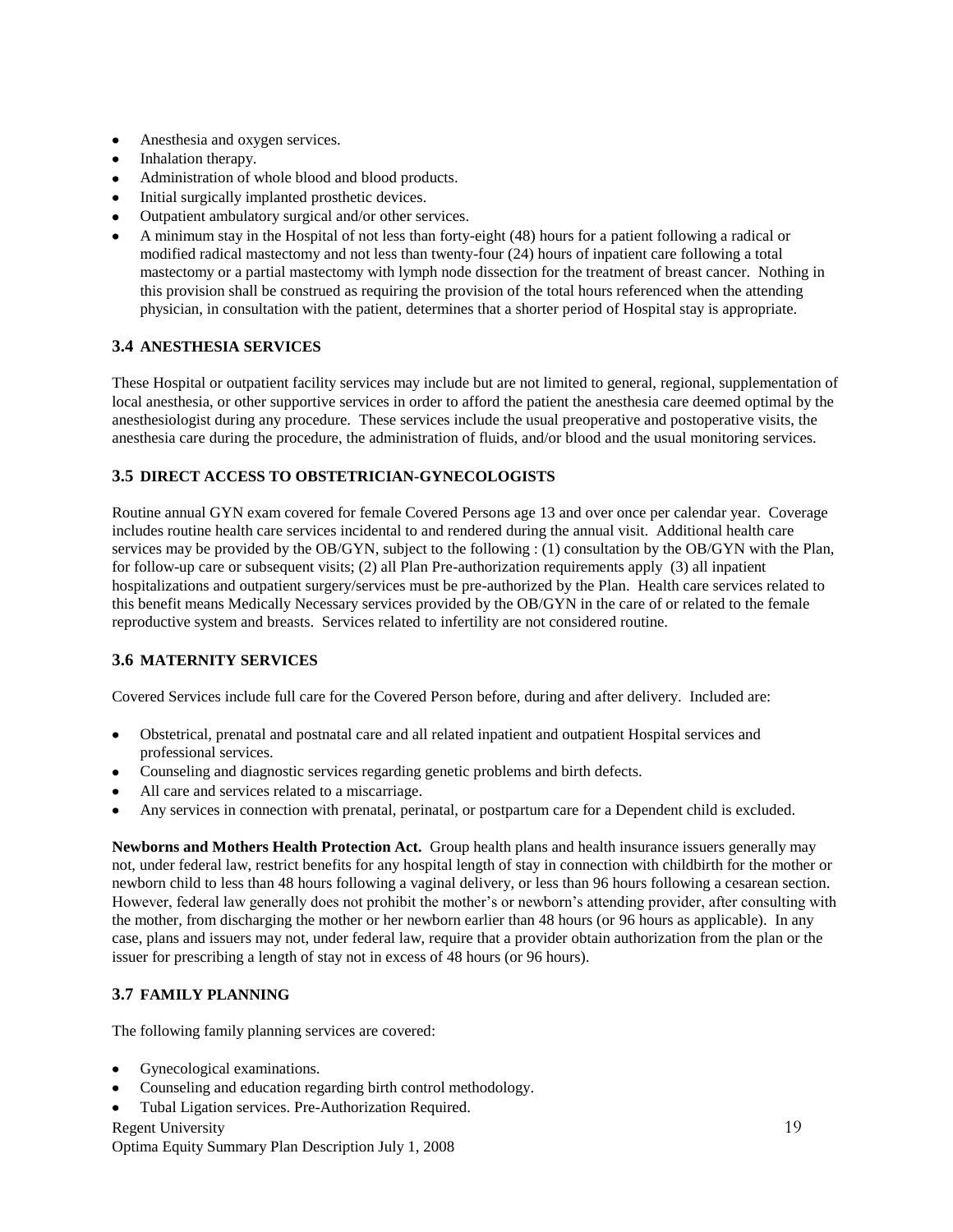- Vasectomy services.
- Depro-provera or Lunelle injections.
- Intrauterine Devices (IUDs) and cervical caps and their insertion.

## **3.8 SKILLED NURSING FACILITY CARE**

Care rendered in a Skilled Nursing Facility, when ordered by the Plan Physician and arranged and authorized as a supplement to or substitution for inpatient hospitalization, is covered up to a maximum of one hundred (100) days per calendar year. Any care extending beyond one hundred (100) days or any care which is classified as "custodial" rather than "skilled nursing" is not covered.

## **3.9 SKILLED HOME HEALTH SERVICES**

Services will be provided at the Covered Person's home including provision of medical supplies and nursing services subject to all limitations and exclusions of this Plan, if the services are ordered by a Plan Physician and pre-approved by the Plan. Such services must be determined by the Plan to be Medically Necessary and be expected to result in the significant improvement of the Covered Person's condition. Oxygen, when Medically Necessary, is covered. All services must be pre-authorized by the Plan. Hospice Care is covered when the Covered Person has a life expectancy of six (6) months or less as determined by the Covered Person's attending Physician.

## **3.10 DURABLE MEDICAL EQUIPMENT**

#### **Pre-authorization is required for items over \$250. Pre-authorization is required for all rental items. Preauthorization is required for all repair and replacement**.

The Plan will provide benefits in connection with the rental or purchase by the Covered Person of Durable Medical Equipment provided that such rental or purchase is authorized and arranged for by the Plan. **It is the Covered Person's responsibility to make sure that the certification process is initiated and completed before receiving equipment.** Equipment must be prescribed by the Physician and determined to be Medically Necessary by the Plan. Covered Services under the DME benefit also include colonostomy, iliostomy, and tracheostomy supplies, and suction and urinary catheters. The option of purchasing or renting the equipment will be determined by the Plan.

Excluded are:

- **A.** Equipment and appliances which are not uniquely relevant to the treatment of disease;
- **B.** Disposable medical supplies including but not limited to medical dressings, disposable diapers, etc;
- **C.** More than one item of equipment for the same or similar purpose;
- **D.** Durable Medical Equipment (DME) services for use in altering air quality or temperature or for exercise or training including, but not limited to: air conditioners, humidifiers, dehumidifiers, exercise bicycles, whirlpool baths, sun or heat lamps, or heating pads.
- **E.** DME primarily for the comfort and well-being of the affected person.

## **3.11 ORTHOPEDIC AND PROSTHETIC APPLIANCES**

## **Pre-authorization is required for all rental items. Pre-authorization is required for all repair and replacement**. **It is the Covered Person's responsibility to make sure that the pre-authorization process is initiated and completed before receiving covered appliances.**

Orthopedic appliances (initial device only) such as customized splints and customized braces are covered when determined Medically Necessary and pre-authorized by the Plan.

Prosthetic appliances: For prosthetic devices other than artificial limbs, coverage is provided for the initial purchase and subsequent purchases due to physical growth. The initial surgically implanted prosthetic device will be covered when determined to be Medically Necessary. The replacement of prosthetic devices for infants/children up to age 18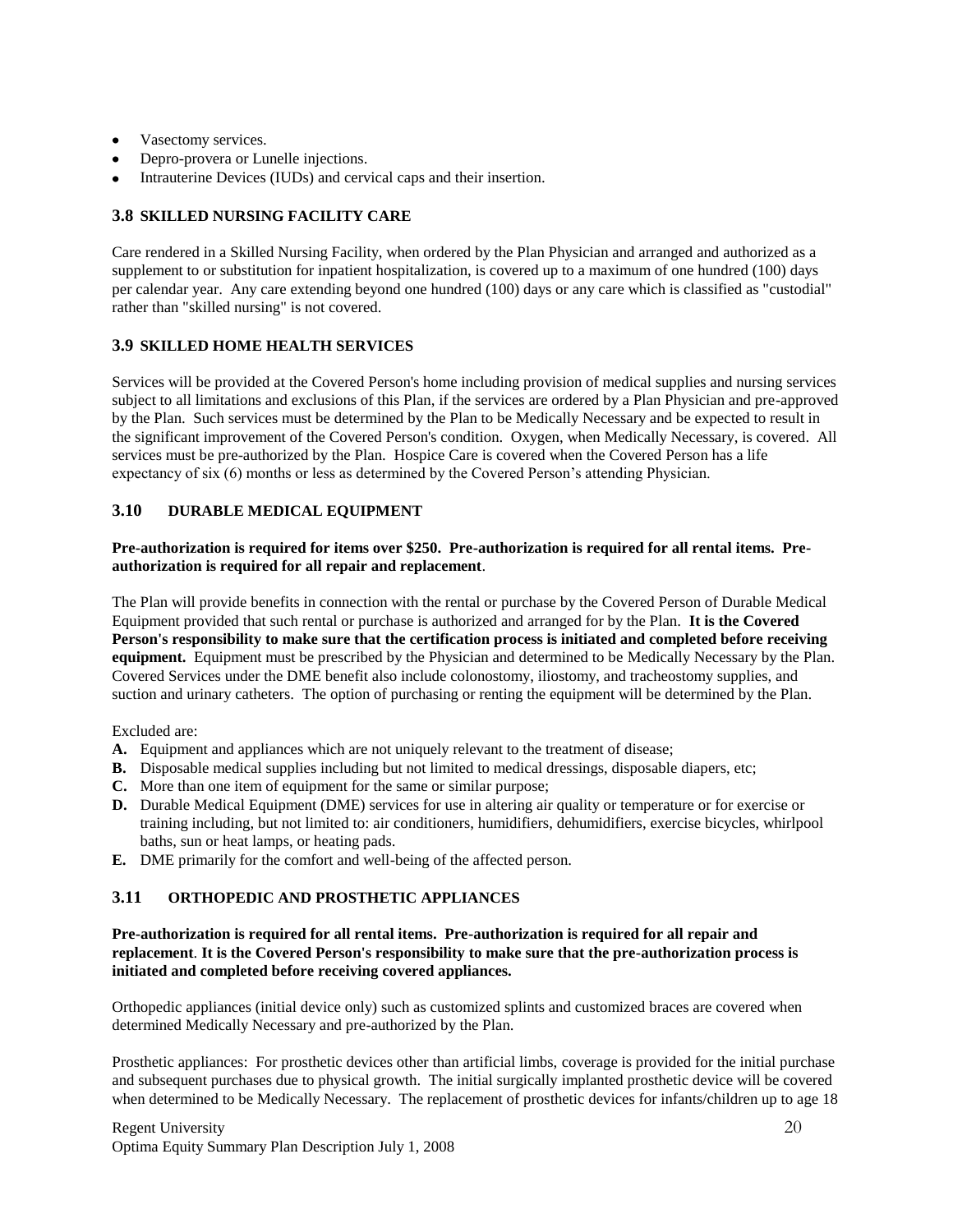due to growth or surgical revision of amputation are covered when determined to be Medically Necessary, even if the infant's/child's condition resulted from an Injury or Illness which occurred prior to becoming a Covered Person under this Plan.

## **3.12 AMBULANCE SERVICE**

Ambulance service is covered in an Emergency or when arranged by the Plan. Emergency ambulance service will be covered from the site of the Injury or onset of symptoms to the closest facility. Any transport between facilities must be pre-authorized by the Plan.

## **3.13 EMERGENCY SERVICES**

An Emergency means the sudden onset of a medical condition that manifests itself by symptoms of sufficient severity, including severe pain, that the absence of immediate medical attention could reasonably be expected by a prudent layperson who possesses an average knowledge of health and medicine to result in (a) serious jeopardy to the mental or physical health of the individual, or (b) danger of serious impairment of the individual's bodily functions, or (c) serious dysfunction of any of the individual's bodily organs, or (d) in the case of a pregnant woman, serious jeopardy to the health of the fetus. Examples of Emergency Services include, but are not limited to, heart attacks, severe chest pain, cardiovascular accidents, hemorrhaging, poisonings, major burns, loss of consciousness, serious breathing difficulties, spinal injuries, shock, and other acute conditions as the Plan shall determine.

For payment determination, all emergency care is subject to Retrospective Review to determine if an Emergency did exist.

#### **After Hours Nurse Triage Program**

The After Hours Nurse Triage Program is an additional benefit to give the Covered Person access to a professional nurse who can help find the most appropriate care in the most appropriate setting. With the After Hours Nurse Triage Program, professional nurses will listen to concerns, analyze the situation, and advise the Covered Person where to get medical care on evenings and weekends when the doctor's office is closed. If Medically Necessary, the Covered Person will be directed to an emergency room or Urgent Care center where he/she can get appropriate treatment.

When the Covered Person calls the After Hours nurse he/she should have his/her Plan ID card ready and be prepared to describe the immediate medical situation in as much detail as possible so the After Hours nurse can offer the best direction possible. The Covered Person should make sure to include information about any other medical problems for which treatment is currently being received.

In severe situations, the After Hours nurse may instruct the Covered Person to call 911 and will follow the case until the Covered Person receives care and notifies the Hospital emergency room in advance that the Covered Person is on his/her way. If it is not possible to call the Covered Person's Physician or After Hours nurse due to a life threatening situation, the Covered Person should call 911 or proceed to the nearest emergency room. **NOTE:** the After Hours nurse cannot diagnose your medical condition or write prescriptions.

#### **The After Hours Nurse Triage Program is available Monday through Friday from 5:00 p.m. to 8:00 a.m., and 24 hours on Saturday, Sunday and Holidays. The After Hours Nurse Triage Program can be reached by calling 552-7250 or 1-800-394-2237.**

For Emergency Services rendered by non-Plan Providers, the Plan's financial responsibility shall be limited to paying or reimbursing the Usual and Customary Charges for the Medically Necessary services provided.

All Emergency Services will be subject to Retrospective Review. If the Plan determines that the condition treated was not an Emergency, benefits may be reduced for such non-emergency treatment.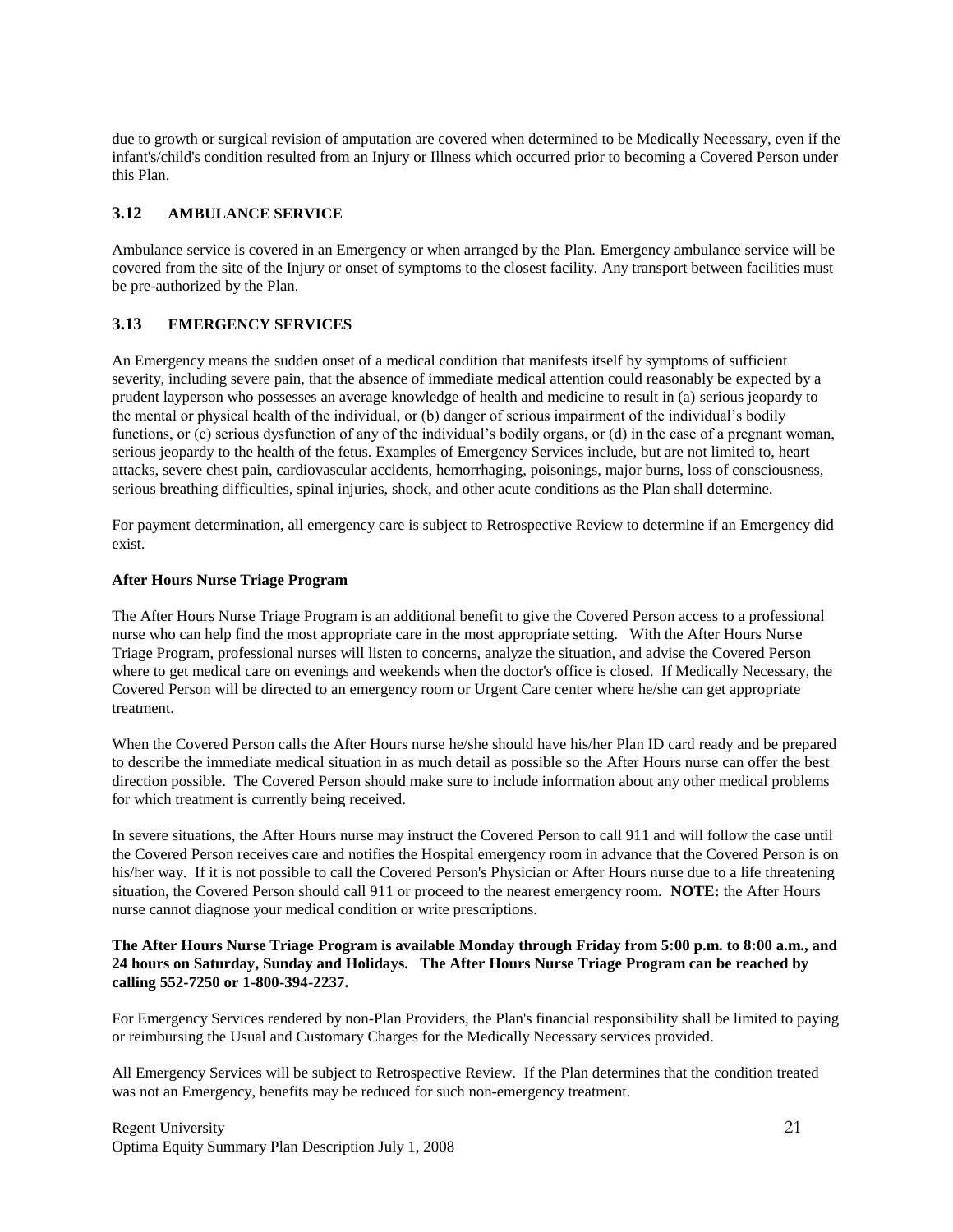## **3.14 MENTAL HEALTH SERVICES**

Mental health care services are administered for the Plan by Optima Behavioral Health. Emergency mental health services must receive authorization by Optima Behavioral Health. Optima Behavioral Health may be reached by calling 552-7174 or 1/800/648-8420. Subject to the Schedule of Benefits, each Covered Person is eligible to receive the following services each calendar year, if Medically Necessary:

- Outpatient mental health care.
- Diagnosis, medical treatment and referral services, including referral services to appropriate ancillary services.
- Inpatient mental health care, according to medical necessity. (Inpatient days may be converted to partial days on a 1:2 basis.)
- Partial hospitalization means a licensed or approved day or evening treatment program that includes the  $\bullet$ major diagnostic, medical, psychiatric and psychosocial rehabilitation treatment modalities designed for patients with mental, emotional, or nervous disorders who require coordinated, intensive, comprehensive and multi-disciplinary treatment. Such a program shall provide treatment over a period of six or more continuous hours per day to individuals or groups of individuals who are not admitted as inpatients. Such term shall also include intensive outpatient programs which provide treatment over a period of three or more continuous hours per day to individuals or groups of individuals who are not admitted as inpatients.
- Psychiatric Emergency Services are those services identified by Optima Behavioral Health in accordance with the medical community's accepted standards. All emergency room visits are subject to Retrospective Review. Medical problems related to a psychiatric condition which result in an emergency room visit are covered under medical Emergency Services. Optima Behavioral Health is also available to provide information on alternatives to emergency room visits.

Only those services described hereunder and authorized by Optima Behavioral Health are covered by the Plan. Nonmedical ancillary services for which the Covered Person is referred are not covered. These include, but are not limited to, vocational rehabilitation services, employment counseling, marriage counseling, expressive therapies and health education.

## **PLEASE REFER TO YOUR SCHEDULE OF BENEFITS.**

## **3.15 EARLY INTERVENTION SERVICES**

Early Intervention Services means Medically Necessary speech and language therapy, occupational therapy, physical therapy and assistive technology services and devices for Dependents from birth to age three (3) who are certified by the Department of Mental Health, Mental Retardation, and Substance Abuse Services as eligible for services under Part H of the Individuals with Disabilities Education Act. Medically Necessary Early Intervention Services for the population certified by the Department of Mental Health , Mental Retardation, and Substance Abuse Services shall mean those services designed to help a Covered Person attain or retain the capability to function age-appropriately within his/her environment, and shall include services that enhance functional ability without effecting a cure. Coverage is limited to a benefit of \$5,000 per Covered Person per Plan Year. Pre-authorization is required.

The cost of Early Intervention Services shall not be applied to any lifetime maximum benefit under this Plan Document.

## **3.16 ARTIFICIAL LIMB SERVICES**

Pre-Authorization is required. For adults18 and over, artificial limbs, including repair and replacement, will be covered up to a \$10,000 lifetime maximum. For children under age 18, artificial limbs, including repair and replacement, will be covered up to \$10,000 per occurrence for a maximum of two occurrences.

## **3.17 RECONSTRUCTIVE BREAST SURGERY**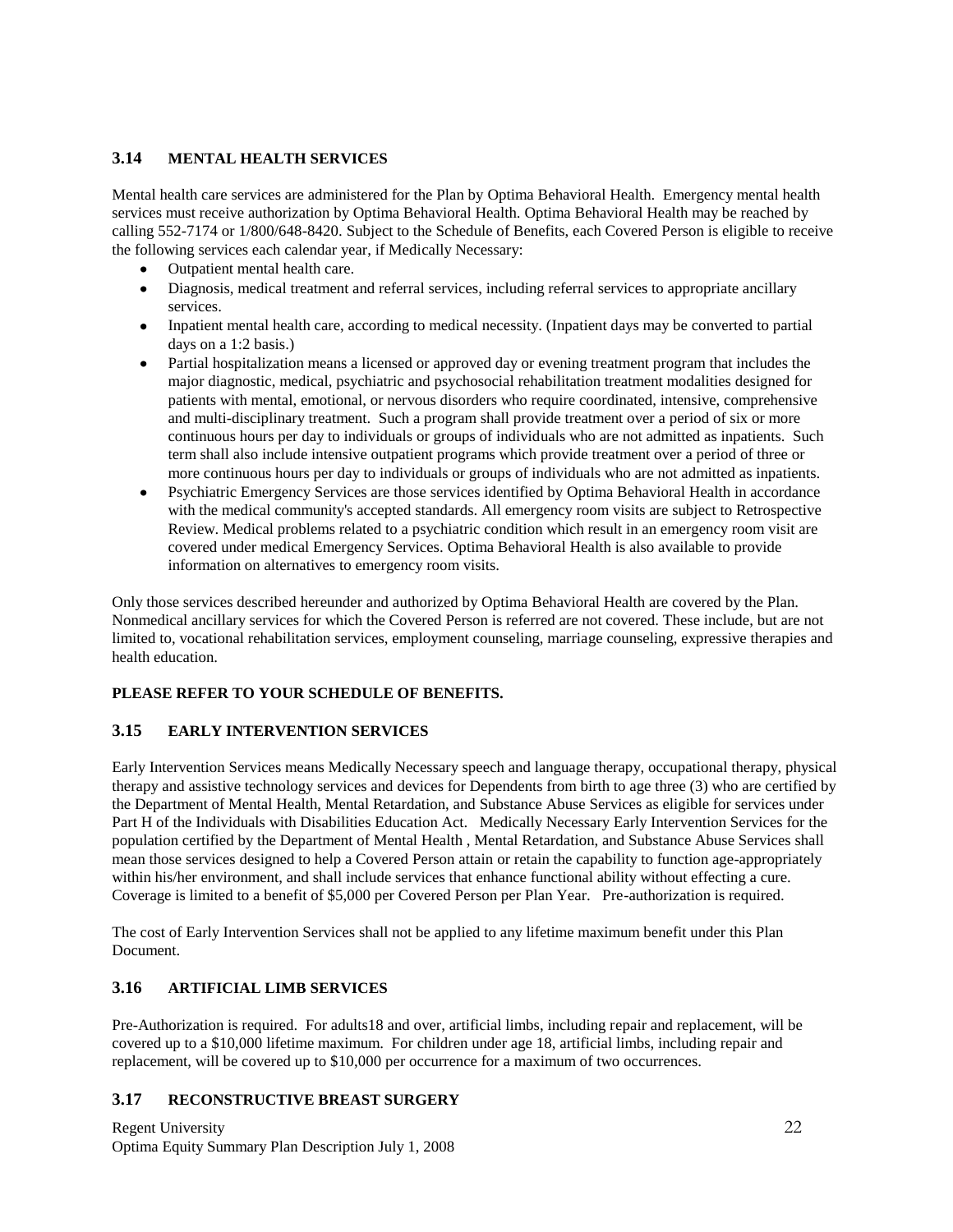**Women's Health and Cancer Rights Act of 1998.** The Plan provides benefits for the mastectomy related services listed below in a manner determined in consultation with the attending physician and the Covered Person. For each Covered Person who has had a mastectomy as a result of breast cancer, the Plan will cover (1) all stages reconstruction of the breast on which the mastectomy has been performed; (2) surgery and reconstruction of the unaffected breast to produce a symmetrical appearance; (3) prostheses and physical complications of all stages of mastectomy, including lympedemas.

## **3.18 PREVENTIVE CARE SERVICES**

The following preventive care services are covered in accordance with professional standards adopted by the Plan:

- **1.** One routine physical exam each year.
- **2.** For females 13 years or older one routine annual GYN exam each calendar year. Coverage includes routine health care and services incidental to and rendered during the annual visit. Routine health care and services as related to this benefit means Medically Necessary services provided by the OB./GYN in the care of or related to the female reproductive system and breasts. Services related to infertility and high risk OB are not considered routine. Additional health care services may be provided subject to the following:
	- **a)** Consultation by the OB/GYN with the Plan for follow-up care or subsequent visits;
	- **b)** All inpatient hospitalizations and out-patient surgery services must be pre-authorized by the Plan.
- **3.** Routine mammogram including one screening mammogram to persons age 35 to 39 and annually to persons age 40 and over;
- **4.** Pap smears;
- **5.** One PSA test in a 12-month period and digital rectal examinations for persons over age 50 and persons over 40 who are at high risk for prostate cancer;
- **6.** Routine and necessary immunizations for each newborn child from birth to thirty-six months of age, including diphtheria, pertussis, tetanus, polio, hepatitis B, measles, mumps, rubella.
- **7.** Colorectal cancer screening including annual occult blood test, flexible sigmoidoscopy or colonoscopy, or in appropriate circumstances radiologic imaging, in accordance with most recently published recommendations established by the American College of Gastroenterology, in consultation with the American Cancer Society , for the ages, family histories, and frequencies referenced in such recommendations.
- **8.** One annual routine hearing test.
- **9.** Well-baby care including routine care and periodic review of a child's physical and emotional status subject to the following:
	- **a)** Services include a history; complete physical examination, development assessment, anticipatory guidance, appropriate immunizations, and laboratory tests in keeping with prevailing medical standards;
	- **b)** Benefits will be provided at approximately birth, 2 months, 4 months, 6 months, 9 months, 12 months, 15 months, 18 months, 2 years, 3 years, 4 years, 5 years, and 6 years.
	- **c)** Well-baby services which are rendered during a periodic review will be covered to the extent that such services are provided by or under the supervision of a single Physician during the course of one office visit.

#### **3.20 DIABETIC EQUIPMENT AND SUPPLIES**

Coverage includes benefits for equipment, supplies and outpatient self-management training and education. Please refer to the Schedule of Benefits for any applicable Deductible and/or Coinsurance. **Note: Insulin, syringes, needles and lancets are covered under the Plan's outpatient prescription drug benefit subject to the applicable prescription drug Coinsurance and dispensing limitations.**

## **3.21 LYMPHEDEMA**

Coverage includes benefits for equipment, supplies, complex decongestive therapy, and outpatient self-management training and education for the treatment of lymphedema, if prescribed by a health care professional legally authorized to prescribe or provide such items under law.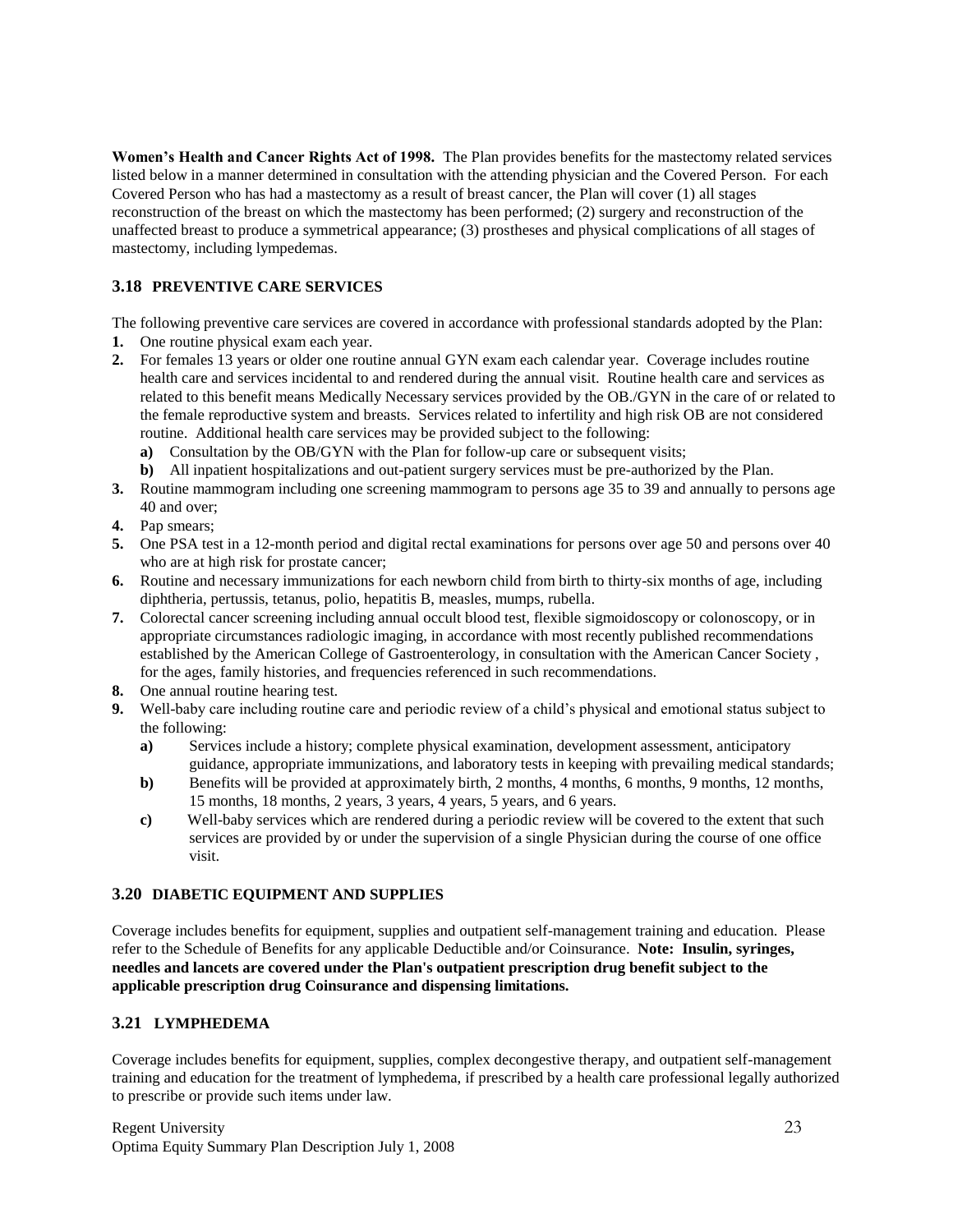## **3.22 REDUCTION MAMMOPLASTY**

Covered Services include all applicable services associated with Reduction Mammoplasty including but not limited to physician, facility, surgical, and/or diagnostic services. This does not include reduction mammoplasty procedures associated with reconstructive breast surgery following mastectomy covered under the Plan's benefits for Reconstructive Breast Surgery.

### **3.23 TRANSPLANT SERVICES**

Pre-Authorization is required. The Plan covers the following human organ transplants, provided they are Medically Necessary, non-experimental, and meet all Plan criteria: Kidney; Heart; Cornea; Liver; Lung; Heart-lung; Kidneypancreas; Bone marrow transplants for leukemia, Hodgkin's disease, non-Hodgkin's lymphoma, severe combined immunodeficiency disease, aplastic anemia and Wiskott-Aldrich syndrome; Dose-intensive chemotherapy/autologous bone marrow transplants or stem cell transplants for the treatment of breast cancer.

At the discretion of the Plan, this list may be amended in accordance with accepted medical and community standards.

All transplant services will be provided at contracted Plan facilities only.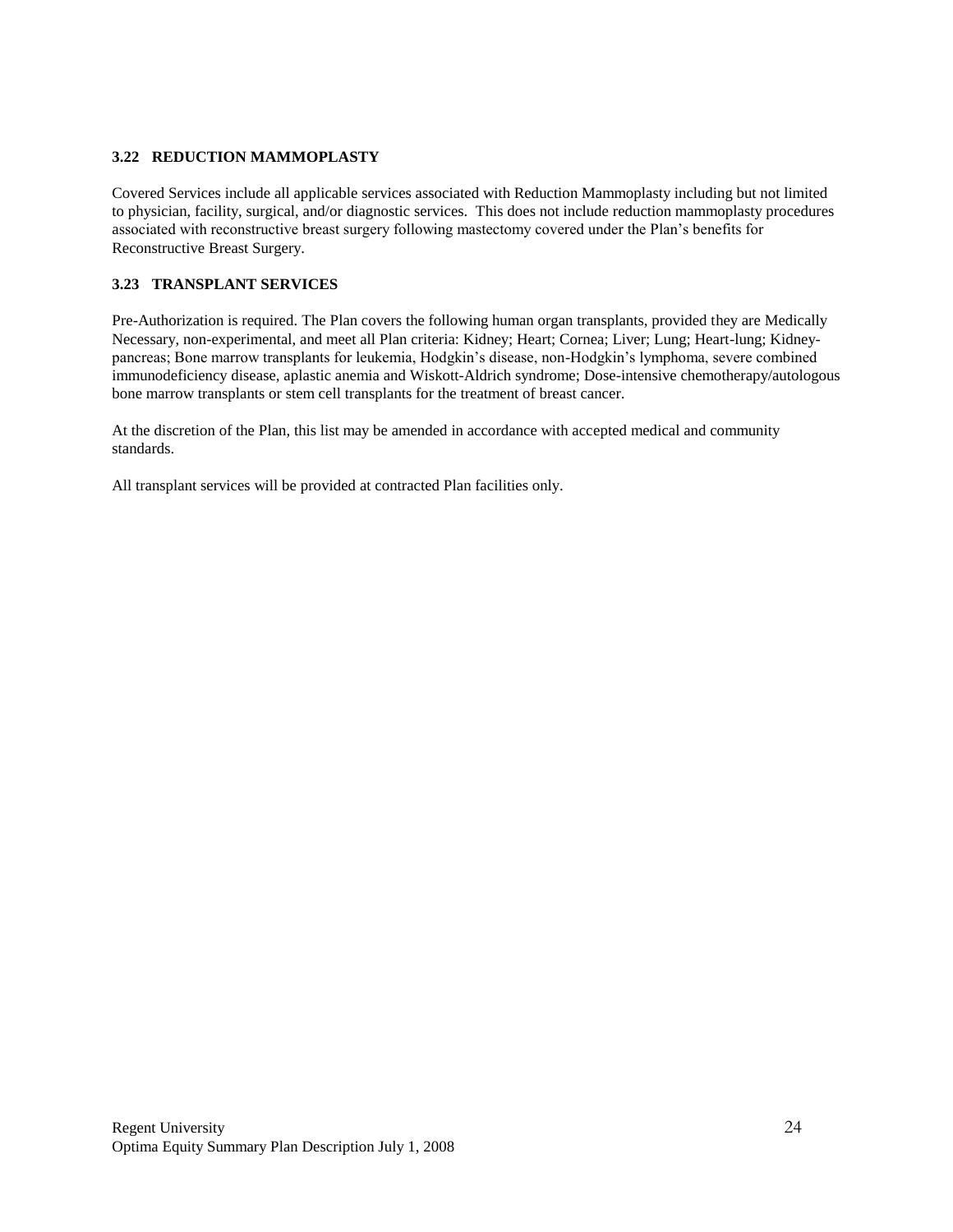#### **SECTION IV - OUTPATIENT PRESCRIPTION DRUGS**

Subject to the conditions and limitations set forth herein, Covered Persons are entitled to receive Outpatient Prescription Drugs from a participating pharmacy or from a non-participating pharmacy that has agreed to accept as payment in full reimbursement from the Plan at the same level as the Plan gives to participating pharmacies. Recommendations on drug coverage are made by the Pharmacy and Therapeutics Committee composed of physicians and pharmacists. Selected drugs may require your physician to obtain Pre-Authorization from the Plan in order to be covered. Cover Persons will be responsible for all applicable Deductibles and/or Coinsurance.

All covered outpatient drugs must have been approved by the Food and Drug Administration and require a prescription either by State or Federal Law.

All compounded prescriptions must contain at least one prescription ingredient.

The Pharmacy and Therapeutics Committee may establish monthly quantity limits for selected medications. Please call Member Services with any questions about any applicable quantity limits. This information is also available at the Plan's website www.optimahealth.com.

A Covered Person may receive:

- Up to a consecutive 31-day supply of a covered outpatient drug. Where covered outpatient drugs are prepackaged by the manufacturer and Pharmacists or other dispensing agents do not customarily divide such packaging (i.e. blister packs), the covered drug will be dispensed and charged Coinsurance per each package (dose). Covered Persons pay Coinsurance per vial, per tube of ointment/cream, per 8 ounces of oral liquid, per box, per blister pack, or per 31day supply of loose pills.
- Two vials of insulin. Covered Persons may obtain up to a 31-day supply of insulin at one time, but must remit the appropriate Coinsurance.
- One rescue inhaler
- Two maintenance/steroidal inhalers
- Up to a 31-day supply of insulin syringes, insulin needles, or disposable insulin syringes with needles. (Limited to a Maximum of 100.)
- Up to a 31-day supply of disposable blood, urine, glucose/acetone testing agents.
- Up to a 3-cycle supply of oral contraceptives.
	- 1 diaphragm.  $\bullet$

Norplant (levonorgestral implants) is not covered.

Covered Persons will be reimbursed for outpatient prescription drugs obtained from pharmacies other than the Plan Pharmacies, when they are: 1) ordered in connection with an out-of-area Emergency or 2) ordered by a Provider for immediate use because of a Medical Necessity and because no Plan Pharmacy was open for business at that time. Reimbursement will be limited to a quantity sufficient to treat the acute phase of the Illness. Upon approval and verification of the Covered Person's out-of-network claim, the Covered Person will be reimbursed the cost of the prescription, less the applicable Coinsurance amount.

Coverage includes participation in the Plan's Mail Order Drug Program. Cover Persons may purchase a 90-day supply of maintenance drugs (limited to manufacturer's packaging). If a Cover Person has a question about the Mail Order Prescription Drug Program or about whether his or her prescription is available through the program, he or she may call Caremark at: 1-888-766-5495 or write to:

Caremark P.O. Box 94467 Palatine, IL 60094-4467

Regent University 25 Optima Equity Summary Plan Description July 1, 2008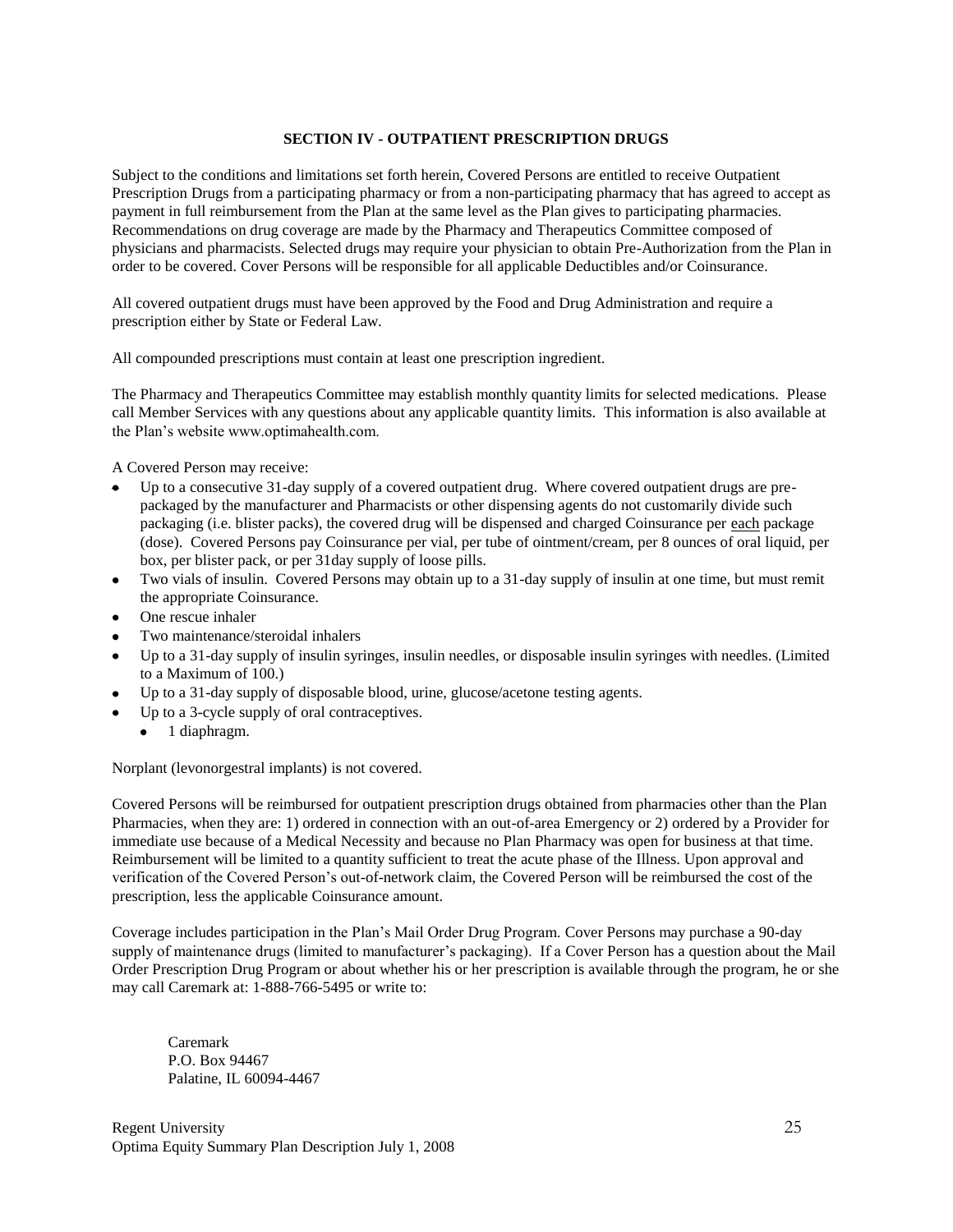EXCLUSIONS:

- All other drugs and over-the-counter medications, even if written on a prescription blank  $\bullet$
- Non-durable disposable medical supplies and items such as bandages, cotton swabs, diabetic supplies (other than those listed as covered), hypodermic needles, and durable medical equipment, etc.
- Prescription or over the counter appetite suppressants and any other prescription or over the counter medication for weight loss.
- Compound prescription medications with ingredients not requiring a Physician's authorization by State or  $\bullet$ Federal Law.
- Immunization agents, biological sera, blood or blood products.
- Infertility drugs.
- Injectables (other than those self-administered and insulin).
- Medication which is to be taken or administered to the Covered Person (including by the Physician or in the Physician's office) in whole or in part, while he/she is a patient in a licensed Hospital, rest home, sanatorium, extended care facility, convalescent Hospital, nursing home, or similar institution which operates on its premises a facility for dispensing pharmaceuticals).
- Investigational or experimental medications.  $\bullet$
- Medications for cosmetic purposes only.  $\bullet$
- Medications for smoking cessation, including gum, spray, or patches.
- Medications for experimental indications and/or dosage regimens determined by the Plan to be experimental.  $\bullet$
- Medications with no approved FDA indications.
- Over-the-counter (OTC) medications that do not require a Physician's authorization by State or Federal law and  $\bullet$ any prescription that is available as an OTC medication.
- Replacement prescriptions resulting from loss, theft or breakage.
- Therapeutic devices or appliances, including but not limited to, support stockings and other nonmedical items or substances, regardless of their intended use;
- Drug charges exceeding the cost for the same drug in a conventional packaging (i.e., convenience packages, unit doses, blister packs, etc.);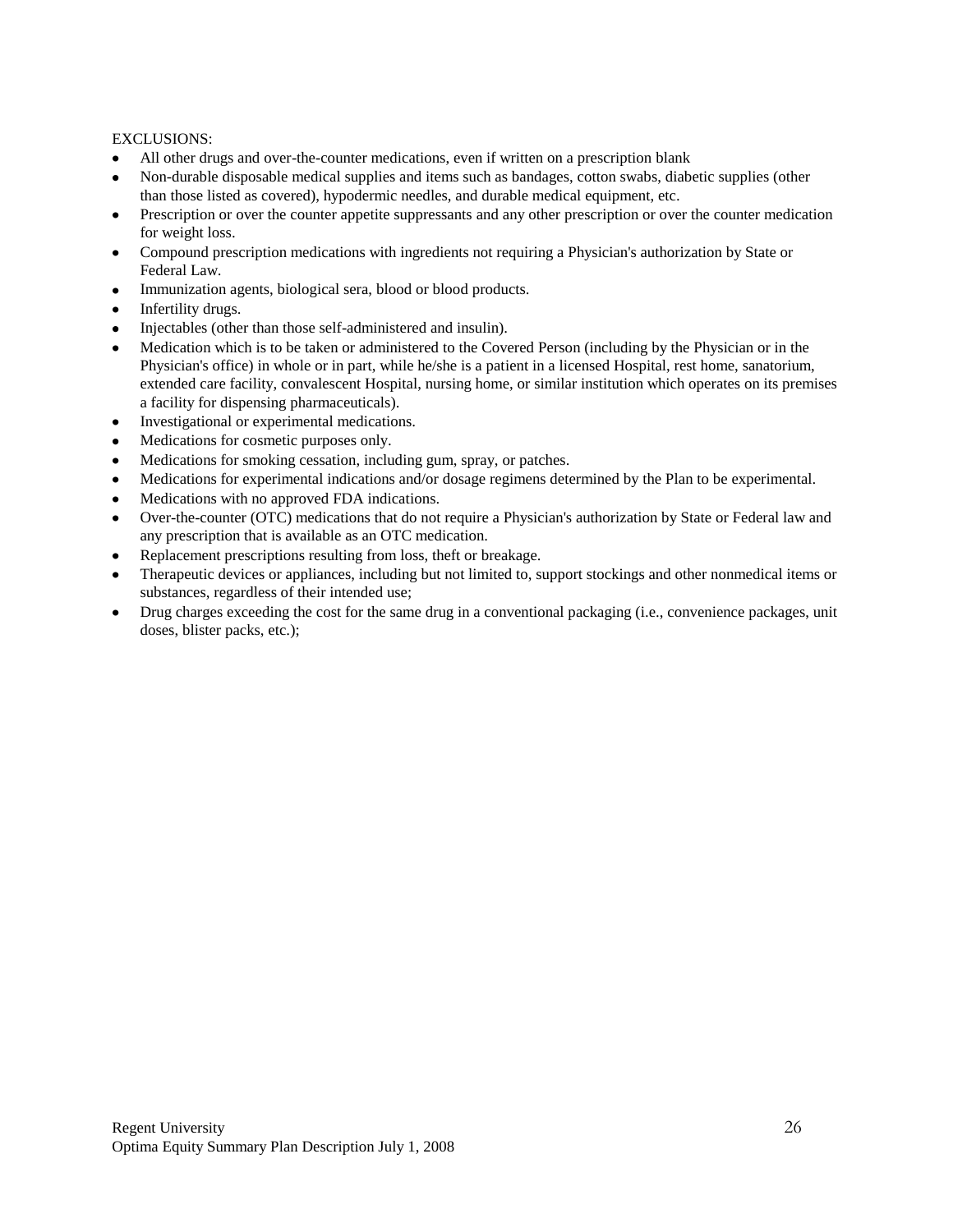#### **SECTION V - EXCLUSIONS AND LIMITATIONS**

The services or items listed below are either not covered by the Plan or coverage is limited as follows:

### **A**

**Abortions**- Elective abortion services are excluded unless medically necessary to save the mother's life. **Acupuncture –** is excluded from coverage.

**Adaptations to the Home** – are excluded from coverage. Examples include but are not limited to, handrails, ramps, escalators, elevators, or other disability modifications.

**Allergy Testing** – Food allergy ingestion testing, IGE immunoassays for quantitative Invitro allergy testing for diagnosis of allergic rhinitis, including but not limited to, RAST is excluded from coverage.

**AMA – Against Medical Advice** – Failure to comply with recommended treatment is an option for the Covered Person. In such cases, the Plan will not assume any further liability for the particular condition *unless* the Covered Person later decides to follow prescribed treatment under the care of the ordering physician and subject to the terms of your coverage.

**Ambulance Services** – are excluded from coverage unless authorized by the Plan.

**Ancillary Services** – non-medical ancillary services for which the Covered Person is referred are excluded from coverage. These include, but not limited to, vocational rehab services, employment counseling, marriage counseling, expressive therapies and health education.

**Aromatherapy –** is excluded from coverage.

**Autopsies –** are excluded from coverage.

## **B**

**Batteries** - Batteries for repair or replacement are excluded from coverage. This does not apply to batteries for motorized wheelchairs.

**Biofeedback -** is excluded from coverage except when authorized by the Plan.

**Blood Pressure Monitors** - are excluded from coverage unless authorized by the Plan.

**Blood and Blood Products** - are excluded from coverage. The cost of securing the services of blood donors are excluded from coverage.

**Bone Densitometry** - studies done more frequently than once every two years are excluded from coverage unless authorized by the Plan.

**Botox injections** - are excluded from coverage unless approved by the Plan. Botox injections for the following are excluded from coverage: headaches, cosmetic procedures, bone and joint conditions, and writers' cramp.

**Breast Augmentation/Mastopexy** - Procedures requested for the purpose of correction of cosmetic physical imperfections, except as required by applicable law regarding breast reconstruction and symmetry following mastectomy are excluded from coverage.

**Breast Ductal Lavage** - is excluded from coverage.

## **C**

**Chelation Therapy** – is excluded from coverage for other than arsenic, copper, iron, gold, mercury or lead poisoning.

**Circumcision** - is excluded from coverage for non-medically indicated reasons after six weeks of age. **Cold Therapy Machine** - is excluded from coverage.

**Contact Lenses** – or eyeglasses or the fitting thereof are excluded from coverage, except for the first pair of lenses (this may include contact lens, or placement of intraocular lens or eyeglass lens only) following cataract surgery. **Cosmetic Surgery –** Emotional conflict or distress does not constitute medical necessity**.** The following are excluded from coverage:

- Any cosmetic surgery or any hospital, physician, or other health service related thereto, except to the extent Medically Necessary to restore function.
- Treatment or services resulting from complications due to cosmetic and/or experimental procedures.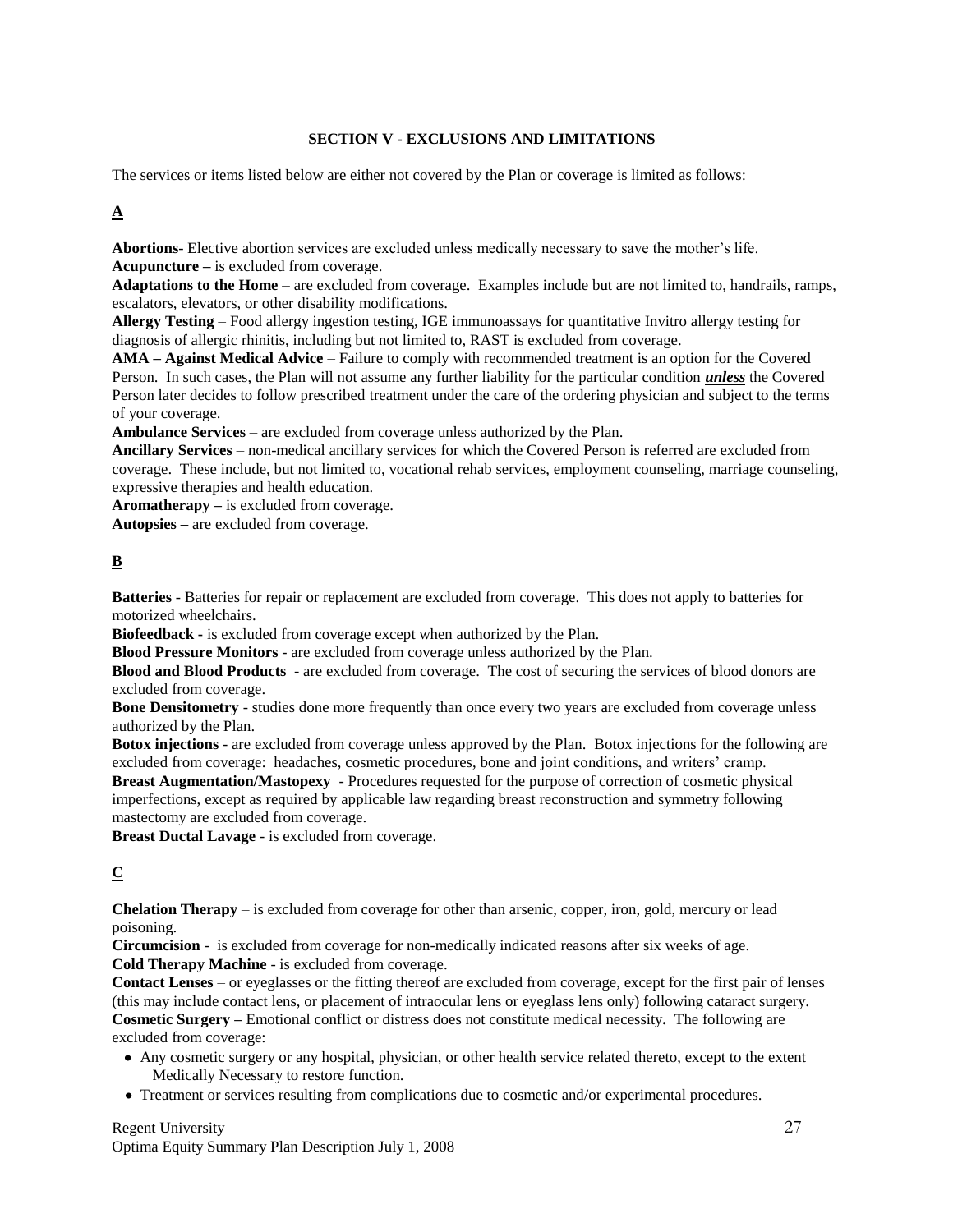- Tattoo removal
- Keloid removal as a result of the piercing of any body part
- Consultations and/or office visits for the purpose of obtaining cosmetic and/or experimental procedures.
- Penile implants.

**Covered Services by Another Payor** – the cost of services, which are covered through a group insurance mechanism or governmental program, such as Workers Compensation, occupational disease laws and other employers' liability laws, are excluded from coverage. The Plan will not cover the cost of services that were denied by the above insurance programs for failure to meet administrative or filing requirements.

**Crime** – Expenses incurred for an illness or injury suffered in connection with illegal activities, including but not limited to the commitment of or intent to commit a crime and driving while intoxicated are excluded from coverage. The Plan will not deny benefits that would otherwise be covered if an injury results from an act of domestic violence, or a physical or mental health condition.

**Custodial Care** – or domiciliary care, rest cures, or any examination and/or care ordered by a court of law, which has not received prior authorization by the Plan and has been arranged through, or provided at, a participating Plan facility is excluded from coverage.

## **D**

#### **Dentistry/Oral Surgery** – **the following is a listing of specific dental and oral surgery exclusions, including: 1. Dentistry**

- For or in connection with treatment of the teeth or periodontium unless such expenses are incurred for charges made for a continuous course of dental treatment started within six months of an Injury to sound natural teeth;
- Services to restore appearance or for cosmetic purposes;
- Dental services performed in a hospital or any outpatient facility except as described in the Covered Services under "Hospitalization and Anesthesia for Dental procedures" are excluded from coverage.
- Dental implants and any preparation work for implants.

**2.Oral Surgery –** the following are excluded from coverage:

- Oral surgery which is part of an orthodontic treatment program;
- Orthodontic treatment prior to orthognathic surgery;
- Dental implants and any preparation work for implants;
- Extraction of wisdom teeth.

## **3.Dental Care**

Dental care, treatment, supplies, orthodontia, extractions, repositioning, X-rays, periodontal work, or any other services dental in nature.

## **NOTE: Please refer to The CIGNA dental coverage document, included by reference as part of this SPD, for dental benefit information.**

**Digital Mammograms –** are excluded from coverage unless approved by the Plan.

**Disposable Medical Supplies** - are excluded from coverage. This includes, but is not limited to, medical dressings, disposable diapers any over the counter supplies, such as bandages, tape, gauzepads, alcohol, iodine, peroxide. **Driver Training** - is excluded from coverage.

**Durable Medical Equipment (DME)** - The rental, purchase, repair and replacement of durable medical equipment are limited to the level of coverage indicated on the Schedule of Benefits. DME and surgical equipment benefits are excluded for:

- More than one item of equipment for the same or similar purpose.  $\bullet$
- An amount that exceeds the cost of a similar supply that would have been sufficient to safely and adequately treat the Cover Person's physical condition.
- Equipment and appliances which are not uniquely relevant to the treatment of disease.
- Disposable medical supplies and medical equipment are excluded from coverage. This includes, but is not limited to, medical dressings, disposable diapers any over the counter supplies, such as bandages, tape, gauzepads, alcohol, iodine, peroxide.

#### Regent University 28 Optima Equity Summary Plan Description July 1, 2008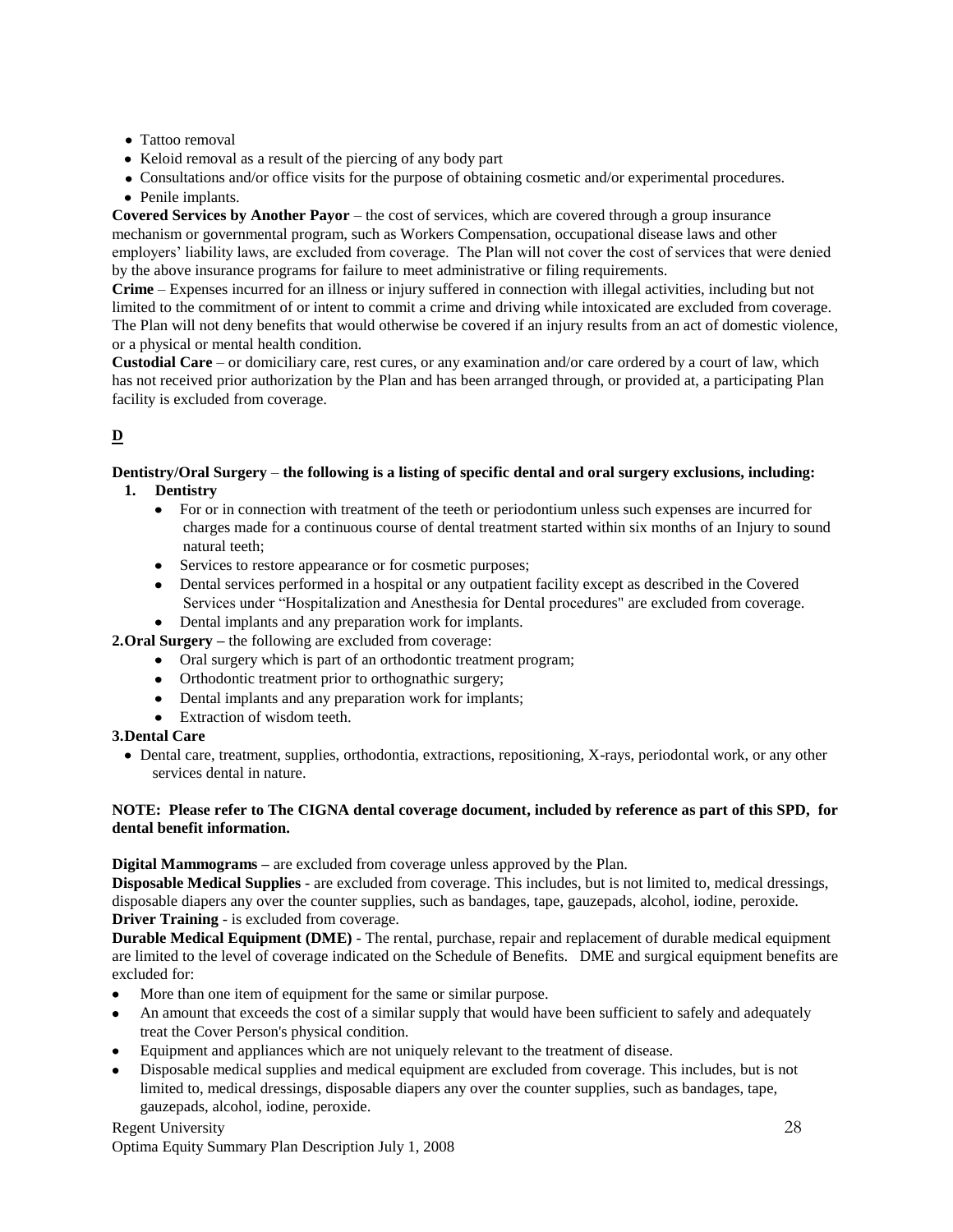- DME for use in altering air quality or temperature or for exercise or training.
- DME primarily for the comfort and well being of the Covered Person.  $\bullet$
- Batteries for repair or replacement. This does not apply to batteries for motorized wheelchairs.
- Blood Pressure Monitors unless authorized by the Plan.  $\bullet$

# **E**

**Educational/Teacher Services/Evaluations –** educational, tutorial, evaluation, testing, screening and any other services relating to school or classroom performance are excluded from coverage.

**Enteral or Parenteral Feeding** – Supplements and/or supplies are excluded from coverage unless it is used as the sole source of nutrition. No over the counter supplements are covered.

**Exercise Equipment** – including, but not limited to bicycles, treadmills or stairclimbers are excluded from coverage. **Experimental Treatment and Procedures –** are excluded from coverage. A drug, device, medical treatment or procedure may be considered experimental or investigative if:

- The majority of the medical community does not support the use of this drug, device, medical treatment or procedure; or
- The use of this drug, device, medical treatment or procedure may have been shown to be unsafe and/or of no or questionable use as reported by current scientific literature and/or regulatory agencies; or
- The research regarding this drug, device, medical treatment or procedure may be so limited that an evaluation of safety and efficacy cannot be made; or
- The drug or device is not approved for marketing by the Food and Drug Administration (FDA); or
- The drug, device, medical treatment or procedure is currently under study in a Phase I, Phase II clinical trial, an experimental study/investigational arm of a Phase III clinical study, or otherwise under study to determine safety and efficacy or to compare its safety and efficacy to current standards of care.
- Medical services classified by the FDA as a Category B Non-experimental/investigational drug, device medical treatment or procedure are excluded from coverage.

**Eye Examination** – or any corrective eyewear required by an employer as a condition of employment is excluded from coverage.

**Eye Glasses** – or contact lenses or the fitting thereof are excluded from coverage, except for the first pair of lenses (This may include contact lens, or placement of intraocular lens or eyeglass lens only.) following cataract surgery. **Eye Movement Desensitization and Reprocessing Therapy -** is excluded from coverage.

**Eye Surgery** – is excluded from coverage, including, but not limited to, Radial Keratotomy, PRK and LASIK.

# **F**

**Food Allergy Testing –** is excluded from coverage.

**Foot Care –** The following are excluded from coverage:

- Routine foot care such as the removal of corns or calluses and the trimming of nails (except for an operation which involves the exposure of bones, tendons, or ligaments for the treatment of tarsalgia, metatarsalgia or bunions) except as approved by the Plan for Covered Persons with diabetes.
- Treatment and services related to flat-feet, fallen arches, routine bunionectomy or chronic foot strain.

**Foot Orthotics** – of any kind are excluded from coverage, including, but not limited to, customized or noncustomized shoes, boots, and inserts, except as medically necessary and approved by the Plan for Covered Persons with diabetes.

## **G**

**Genetic Testing –** including screening and counseling are excluded from coverage, except for amniocentesis, HLAB 27, infant chromosomal analysis, BRAC1, BRAC2, and FAP or AFAP for colorectal cancer when Pre-Authorized by the Plan.

**GIFT (Gamete Intrafallopian Transfer) programs -** are excluded from coverage.

**Growth Hormones -** are covered only as indicated under Outpatient Prescription Drugs.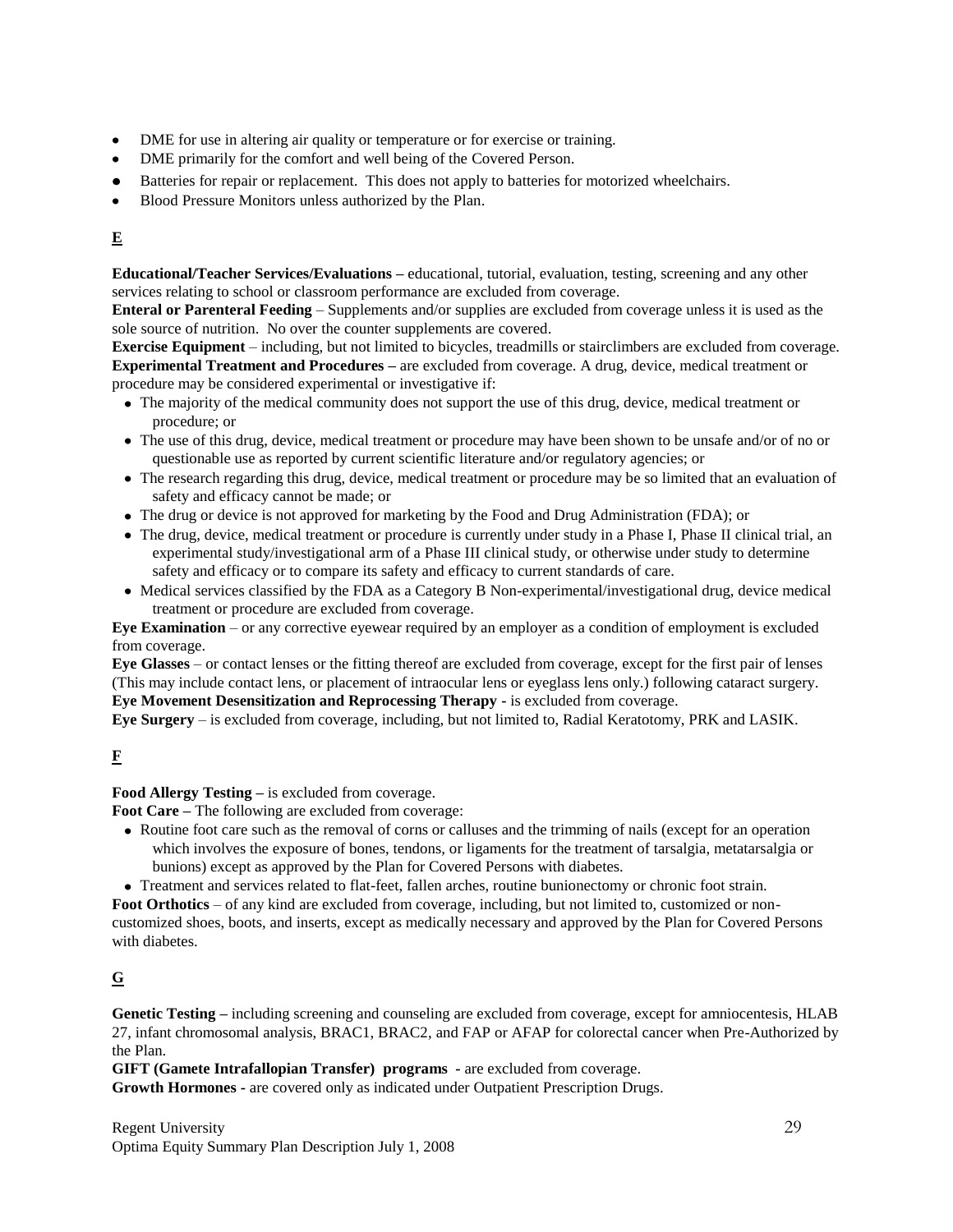**Hearing Aids –** are excluded, including but not limited to, fittings, molds and/or supplies, e.g., batteries. **Heart –** Artificial and/or mechanical heart placement and other related expenses are excluded from coverage. **Home Births** – are excluded from coverage.

**Home Health** – the following are excluded from coverage:

- Services or supplies which are not specified in home health care plans;
- Services for any Covered Person who is not home-bound as determined by the Plan;
- Custodial care; or
- Transportation services

**Hypnotherapy –** is excluded from coverage

**I**

**IGE –** IGE immunoassays for quantitative Invitro allergy testing for diagnosis of allergic rhinitis, including but not limited to, RAST is excluded from coverage.

**Immunizations** - as related to foreign travel and/or employment are excluded from coverage.

**Implants** – Breast implants, except after mastectomy for breast cancer to produce symmetry, are excluded from coverage.

**Incarceration** - Services and treatments required or performed while the Cover Person is incarcerated in a Local, State, Federal or Community Correctional Facility are excluded from coverage.

**Infertility** - All services, tests, medications, and treatments in connection with the diagnosis or treatment of Infertility, and all services, tests, medications, and treatments that aid in or diagnose potential problems with conception are excluded from coverage, including, but not limited to:

- In-Vitro Fertilization programs, Artificial insemination or any other types of artificial or surgical means of  $\bullet$ conception including any drugs administered in connection with these procedures;
- GIFT programs;
- Reproductive material storage;  $\bullet$
- Treatment related to sexual organ function, dysfunction or inadequacies, including but not limited to, impotency;
- Semen recovery or storage, or sperm washing;
- Infertility Services needed due to a reversal of sterilization;
- Services to reverse voluntary sterilization;
- Semen analysis;
- $\bullet$ Sims-Huhner test (smear);
- Drugs used to treat infertility.

**Influenza Vaccines**– Flu-mist vaccines are excluded from coverage unless authorized by the Plan

## **J**

# **K**

**Keyloids –** the treatment of keyloids as a result of body piercing or pierced ears is excluded from coverage.

## **L**

**Laboratory Services –** Laboratory services received from Non-Plan Providers or laboratories are covered under Outof-Network benefits only, regardless of ordering physician.

**Laser Treatment** – for inflammatory skin disease (psoriasis) is excluded from coverage.

**Lung Cancer Screening Helical CT Scans –** are excluded from coverage.

**Lyme Disease –** vaccination and vaccine for Lyme Disease are excluded from coverage.

## **M**

**H**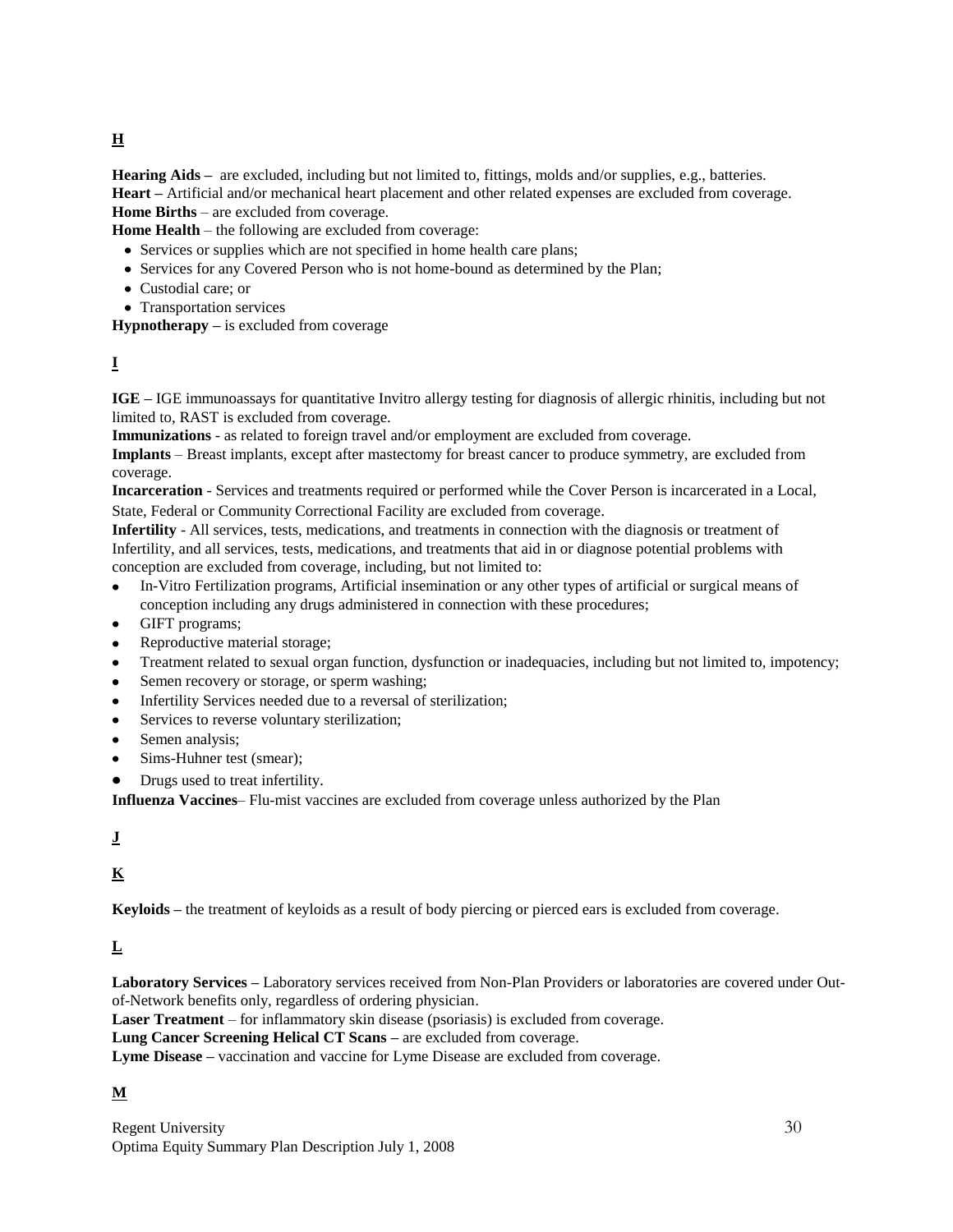#### **Magnetic Resonance Spectroscopy –** is excluded from coverage.

**Massage Therapy –** is excluded from coverage.

**Maternity Services** – the following are excluded from coverage:

- Coverage for any maternity related services for obstetrical, prenatal, perinatal, or post partum care for a dependent child.
- Coverage for a newborn or other child of a dependent child.

**Maximum Benefit –** Amounts in excess of a benefit limit as stated in this document are excluded from coverage. **Medically Necessary Treatments** – Any service, supplies, treatment, or procedure not specifically covered in your Plan's coverage or determined not to be Medically Necessary are excluded from coverage.

## **Medical Equipment and Supplies** –

- Any disposable or convenience medical equipment, appliances, devices, and/or supplies are excluded from coverage, including but not limited to: exercise equipment, air conditioners, purifiers, humidifiers and dehumidifiers, whirlpool baths, hypoallergenic pillows or bed linens, telephones, handrails, ramps, elevators and stair glides, orthotics, changes made to vehicles, residences or places of business, adaptive feeding devices, adaptive bed devices, water filters or purification devices and other similar equipment and supplies.
- Disposable Medical Supplies are excluded from coverage, including, but not limited to, medical dressings, disposable diapers any over the counter supplies, such as bandages, tape, gauzepads, alcohol, iodine, peroxide.

**Membership Fees** - to health and/or athletic clubs are excluded from coverage.

**Mental Health Services** - The following mental health and substance abuse services are excluded from coverage:

- Medically Necessary Treatments Any services, supplies or treatments not specifically listed as covered as well as services and any other procedures determined not to be Medically Necessary are excluded from coverage.
- All services, other than emergency services, that have not been authorized by Sentara Behavioral Health Services, Inc.
- Non-medical ancillary services are not covered including but not limited to vocational rehabilitation services,  $\bullet$ employment counseling, marriage counseling, expressive therapies, and health education.
- Psychological examinations, testing or treatment for the purpose of obtaining or maintaining employment or insurance, or related to judicial or administrative proceedings.
- Court ordered examinations or care unless medically necessary.
- Psychiatric treatment for sexual dysfunction or sexual therapy, mental retardation or learning disabilities.  $\bullet$
- Psychoanalysis to complete degree or residency requirements.
- Pastoral counseling, marital or relationship counseling.
- Psychological testing for educational purposes.
- Residential level of care or treatment.
- Other non-covered services listed in this document that could be deemed mental health services.
- Sex Change Operations and any medical treatment of gender identity disorders.  $\bullet$

**Morbid Obesity** – Morbid obesity surgeries, services and drugs used in connection with morbid obesity.

**Motorized or Power Operated Vehicles –** including **a**ny adaptations to motorized or power operated vehicles and/or chair lifts.

## **N**

**Neuro-cognitive therapy** – Following a neurological event or to restore cognitive deficits in neuro-cognition is excluded.

**Neuropsychiatric Testing -** is excluded from coverage, including, but not limited to, psychological examinations, testing or treatment for the purpose of obtaining or maintaining employment or insurance, or related to judicial or administrative proceedings, or not authorized by the Plan.

**Newborn Coverage** – for the newborn or other child of a dependent child is excluded.

## **O**

Regent University 31 Optima Equity Summary Plan Description July 1, 2008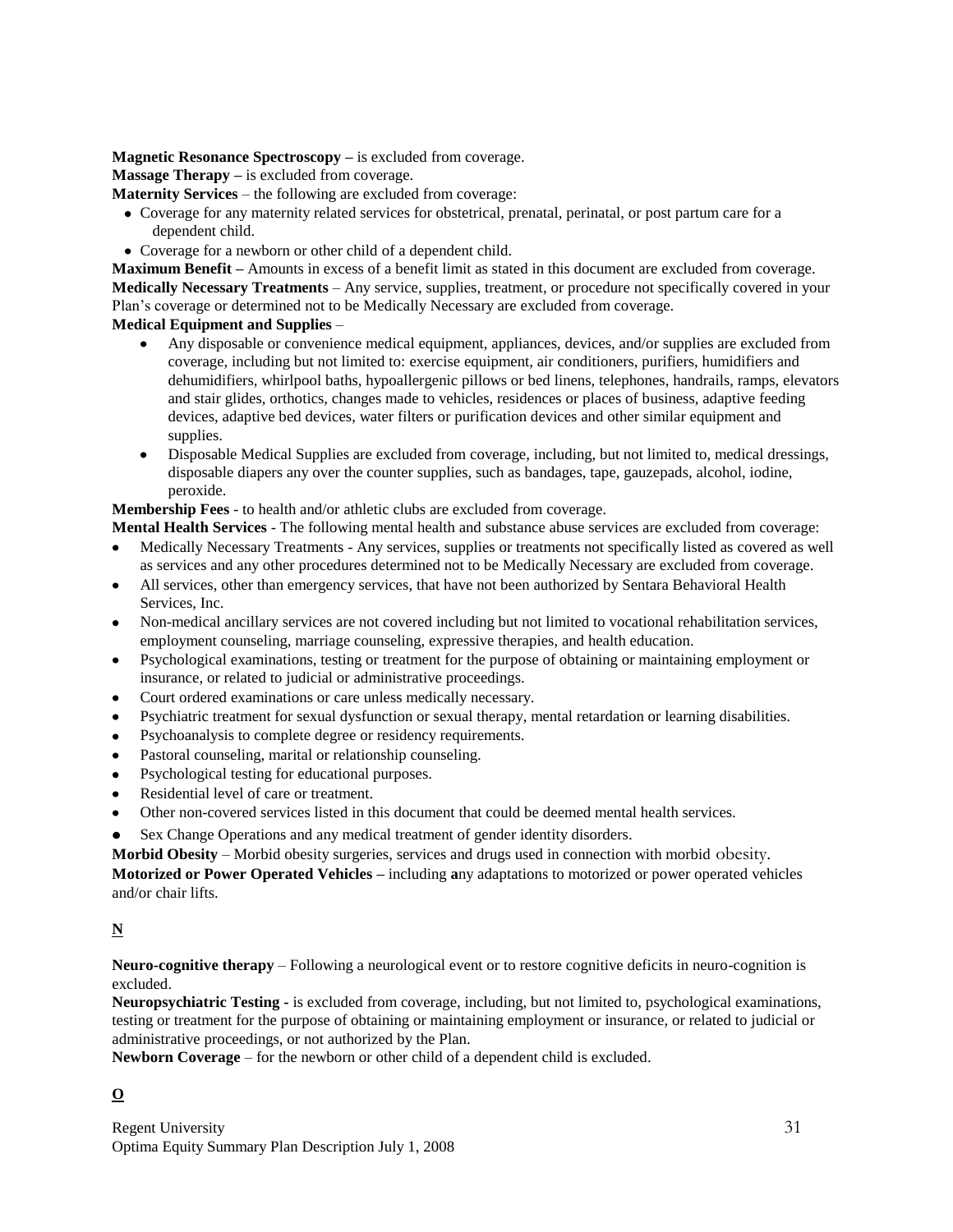**Obstetrical Care** – the following are excluded:

- Coverage for any maternity related services for obstetrical, prenatal, perinatal, or post partum care for a dependent;
- Coverage for the newborn or other child of a dependent child;
- Home births.

## **Oral Surgery**

- Dental implants, and any preparation work for implants or dentures are excluded from coverage
- Extraction of wisdom teeth is excluded from coverage.
- Oral surgery, which is part of an orthodontic treatment program, is excluded from coverage.
- Orthodontic treatment prior to Orthognathic surgery is excluded from coverage.

**Orthoptics** – or vision/visual training and any associated supplemental testing are excluded from coverage.

**Out Of Network Medical and Laboratory Services – any services other than emergency care received from Non-**Plan Providers, irrespective of any referral or direction by a provider, will be processed under the Plan's Out-of-Network benefit unless Pre-authorized by the Plan.

# **P**

**Paternity Testing –** is excluded from coverage.

**Penile Implants** – are excluded from coverage.

**Personal comfort items** – which include, but are not limited, to telephones, televisions, extra meal trays and personal hygiene items including, but not limited to, underpads, diapers, icebags, chairs, air conditioners, water purifiers, humidifiers, dehumidifiers, saunas, swimming pools or hot tubs are excluded from coverage.

**PET Scans -** Positron Emission Tomography(PET) Scans are excluded from coverage unless authorized by the Plan. **Physician Examinations** –

- Physicals for employment, insurance or recreational activities are excluded from coverage.
- Executive physicals are excluded from coverage.
- School physicals are excluded from coverage, except when a Cover Person has not had a health assessment with  $\bullet$ his or her physician during the calendar year.
- A second opinion is covered when authorized by the Plan.
- Services or supplies not prescribed, performed, or directed by a provider licensed to do so.

**Physician's clerical charges** – for no show appointments, telephone calls, completion of forms, transfer of medical records, the cost of copying medical records or the generation of correspondence to other parties are excluded from coverage.

**Prescription Drug Exclusions** – Any drugs not specifically listed as covered and all other drugs and over-thecounter medications, even if written on a prescription blank, are excluded. For a full listing of excluded outpatient prescription drugs, please reference the Plan's Pharmacy Exclusions (Section IV). **Private Duty Nursing** – is excluded from coverage.

## **Q**

# **R**

**RAST Testing** – IGE immunoassays for quantitative Invitro allergy testing for diagnosis of allergic rhinitis, including but not limited to RAST, is excluded from coverage.

**Reconstructive surgery** – is not covered unless such services follow trauma which causes anatomic functional impairment and if such trauma occurred on or after the effective date of the Covered Person's coverage or is needed to correct a congenital disease or anomaly which has resulted in a functional defect. If the trauma occurred before the Covered Person's effective date of coverage, the reconstructive surgery is covered subject to the Plan's preexisting condition exclusion provisions and medical necessity determination. Emotional conflict does not constitute medical necessity.

Note: Breast reconstruction following mastectomy is covered.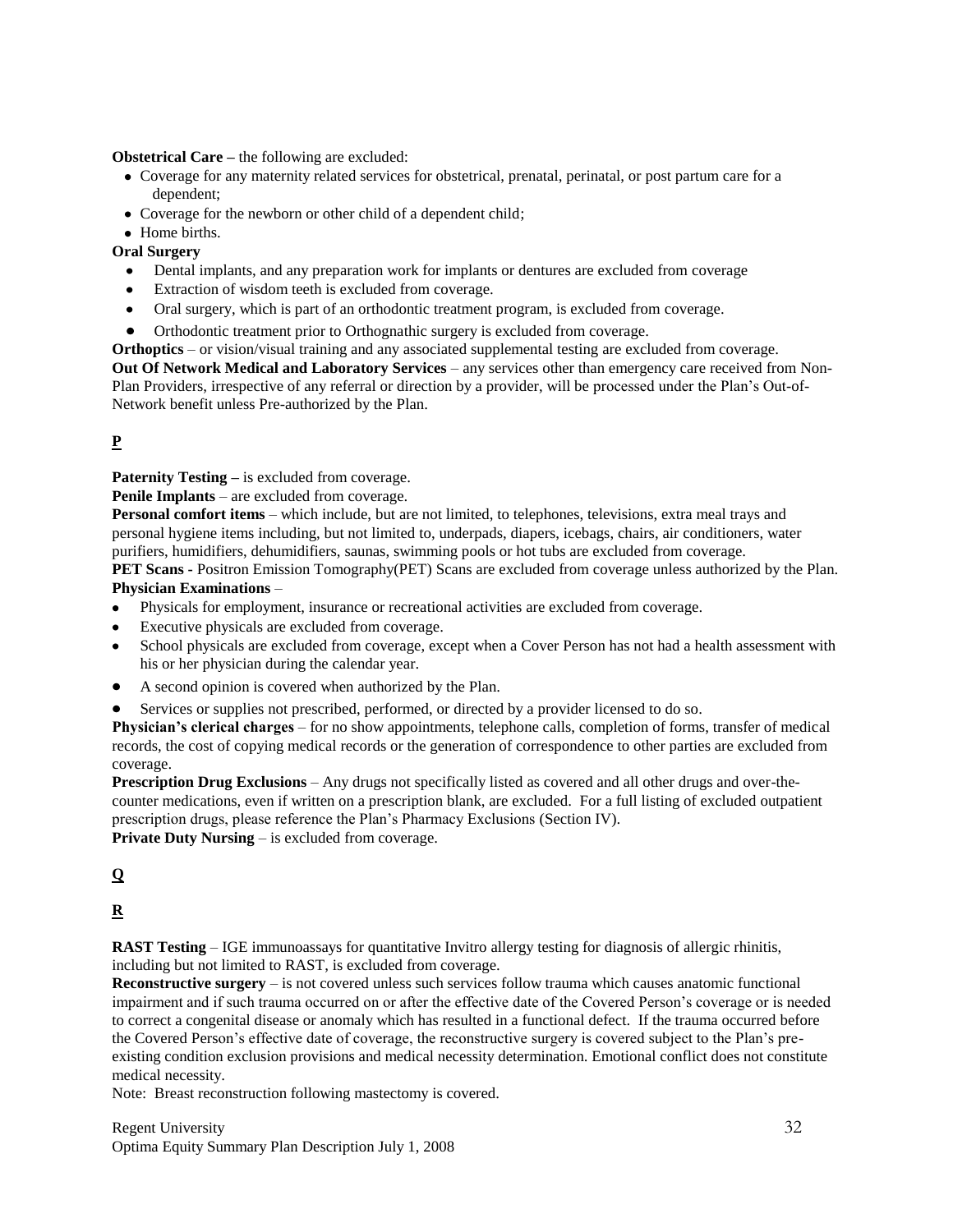**Remedial Education and/or Programs –** including services which are extended beyond the period necessary for the evaluation and diagnosis of learning and behavioral disabilities or for mental retardation or for autism disabilities are excluded from coverage.

**Routine Disposable Medical Supplies** - are excluded from coverage. This includes, but is not limited to, medical dressings, disposable diapers, any over the counter supplies, such as bandages, tape, gauzepads, alcohol, iodine, peroxide.

# **S**

**Saliva Tests –** are excluded from coverage.

**Services –** the following services are excluded from coverage:

- Services for which a charge is not normally made;
- Services or supplies not prescribed, performed or directed by a provider licensed to do so;
- Services if they are for dates of service before the Covered Person's effective date under the Plan or after the Covered Person's coverage under the Plan ends;
- Telephone consultations, charges for missed appointments, charges for completing forms, or charges associated with copying medical records.
- Services not specifically listed or described as covered under this Plan.  $\bullet$

Non-medically necessary complications of non-covered services including medical, mental health, and surgical services related to the complication.

**Sex Change Operations** – and any treatment of gender identity disorders are excluded from coverage..

**Smoking Cessation** – including the drugs and treatment associated with smoking cessation are excluded from coverage.

**Sterilization Reversal** – Reversal of voluntary sterilization and infertility services required because of such reversal is excluded from coverage.

**Substance Abuse** – services are excluded from coverage.

**Supplies** - Disposable medical supplies are excluded from coverage. This includes, but is not limited to, medical dressings, disposable diaper, any over the counter supplies, such as bandages, tape, gauzepads, alcohol, iodine, peroxide.

# **T**

**Therapies** – Physical, speech and occupational therapies will be covered only to the extent of restoration to the pretrauma or pre-illness level.

- Therapies will be covered only to the extent of restoration to the level of the pre-trauma, pre-illness or precondition status;
- Therapies for developmental delay or abnormal speech pathology are not covered except as covered through Early Intervention Services;
- Therapies which are primarily educational in nature, including but not limited to, special education or lessons in sign language are excluded from coverage;
- Therapies performed to correct an impairment resulting from a functional nervous disorder (i.e. stuttering, stammering) are excluded from coverage;
- Therapies to maintain current status or level of care are excluded from coverage;
- Restorative therapies to maintain chronic level of care are excluded from coverage;
- Therapies which are available in a school program or similar programs available through state and local funding are excluded from coverage;
- Recreation therapies including art, dance, music, exercise or sleep therapies are excluded from coverage.
- Driver Training is excluded from coverage;
- Functional capacity testing to return to work is excluded from coverage;
- Work hardening programs are excluded from coverage.

**Transplant Services –** Any organ or tissue transplant services not specifically listed as covered by the Plan are excluded from coverage, including, but not limited to:

Services received from Non-Plan Providers unless Pre-authorized by the Plan;

#### Regent University 33

Optima Equity Summary Plan Description July 1, 2008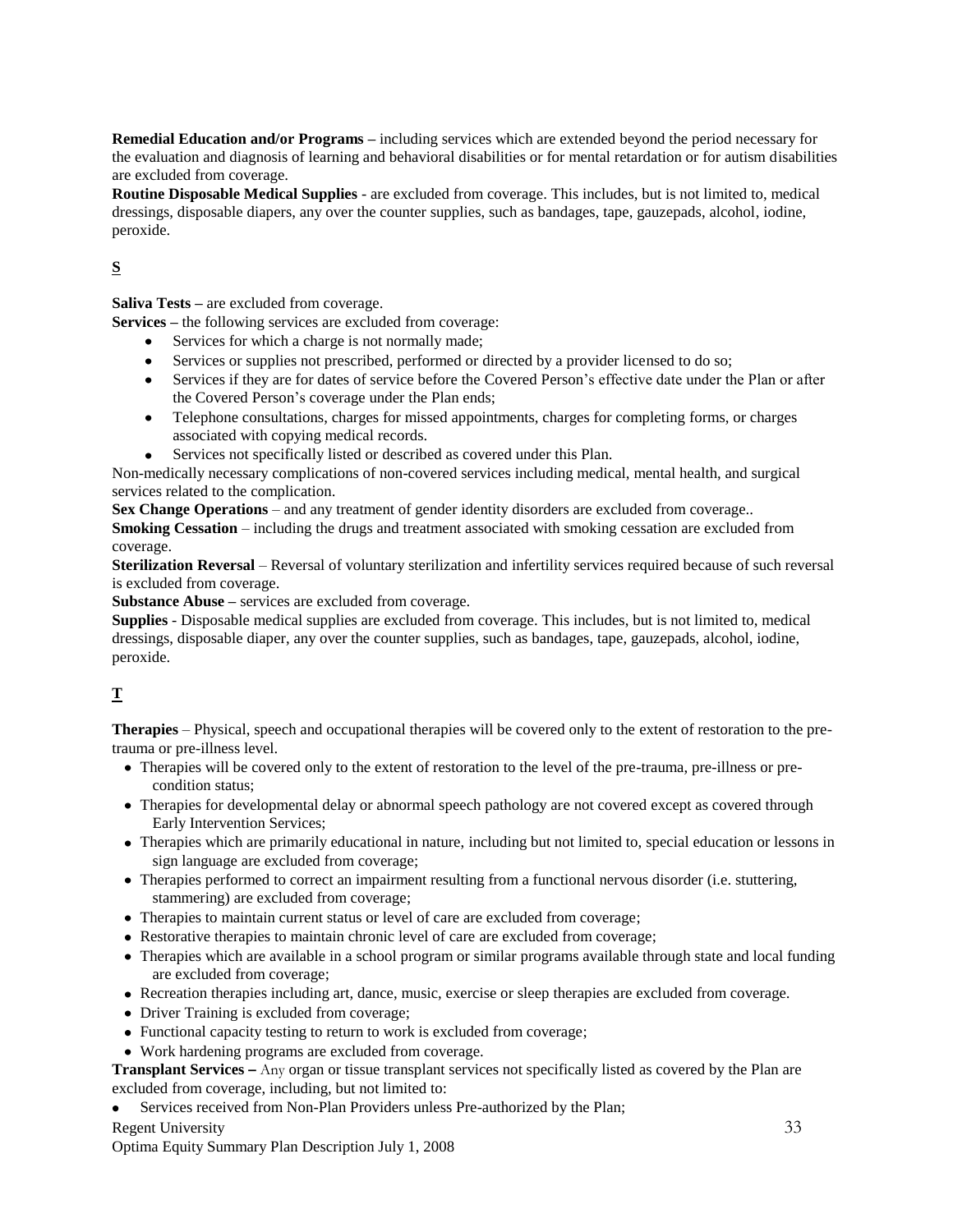- $\bullet$ Services and supplies associated with screenings, searches and registries;
- Organ and tissue transplants that are considered experimental or investigative are excluded from coverage;  $\bullet$
- Organ and tissue transplants that are not medically necessary are excluded from coverage.

**Travel and Transportation** – expenses are excluded except for medically necessary transport and ambulance services which must be approved and authorized by the Plan.

## **U**

**Urea Breath Testing** - is excluded from coverage unless approved by the Plan.

# **V**

**Vaccines** - Flu-mist vaccines are excluded from coverage. **Virtual Colonoscopy -** is excluded from coverage.

**Vision Materials** – Any vision supplies or materials not specifically listed as covered are excluded from coverage.

## *W*

**Wigs** – or cranial prostheses as a result of hair loss for any reason are excluded from coverage. **Wisdom Teeth** - extraction of wisdom teeth is excluded from coverage.

## **X**

*Y*

*Z*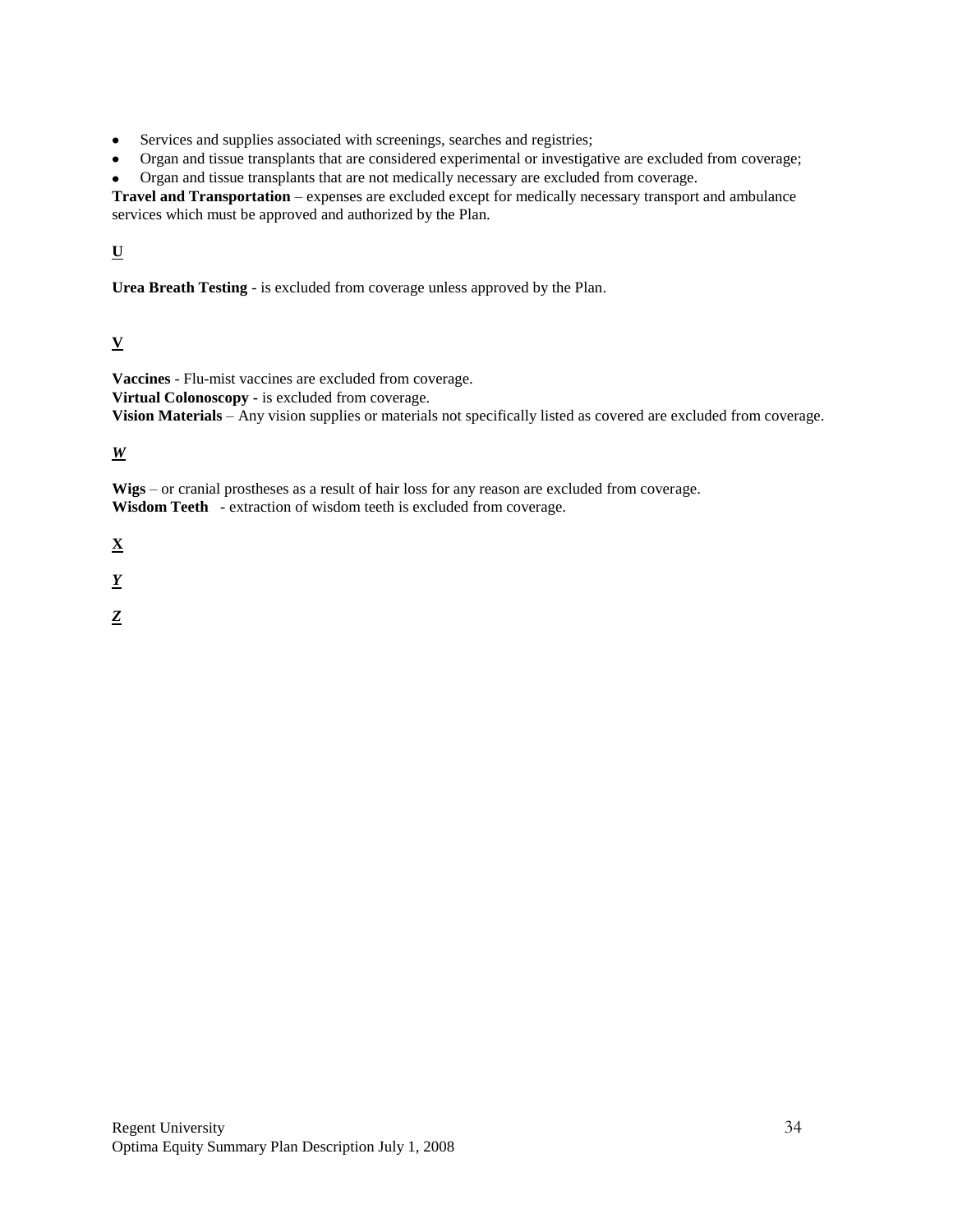#### **SECTION VI - TERMINATION OF COVERAGE**

#### **6.1 TERMINATION OF EMPLOYEE COVERAGE**

Except as provided below and under "Continuation of Coverage," an Employee's coverage under this Plan will terminate on the first of the following:

- **A.** the date this Plan terminates;
- **B.** the date the Maximum Benefit amount under this Plan has been paid to or on behalf of the Employee;
- **C.** the last day of the month in which the Employee ceases to be an Eligible Employee, employed by the Plan Sponsor or otherwise covered pursuant to an employment contract or a separation or settlement agreement arising from, or in accordance with, the Employee's employment as an otherwise Eligible Employee;
- **D.** the date the Employee contribution, if any, for Plan Coverage cease due to non-payment by the Employee;
- **E.** the date any Employee fails to pay, have paid on his or her account or for his or her benefit, or make satisfactory arrangements to pay any Deductible, Coinsurance, or any other required contributions for coverage under the Plan; or
- **F.** the date the Employee dies.

#### **6.2 TERMINATION OF DEPENDENT COVERAGE.**

Except as provided below and under "Continuation of Coverage," a Dependent's coverage under this Plan will terminate on the first of the following:

- **A.** the date this Plan terminates;
- **B.** the date the Maximum Benefit amount under this Plan has been paid to or on behalf of the Dependent;
- **C.** the date any Covered Person fails to pay, have paid on his or her account or for his or her benefit, or make satisfactory arrangements to pay any Deductible, Coinsurance, or any other required contributions for coverage under the Plan;
- **D.** the date the Employee's coverage under this Plan terminates;
- **E.** the date a spouse or child ceases to satisfy the Plan's definition of an Eligible Dependent; or
- **F.** the date the spouse or child becomes covered as an Employee under this Plan.

#### **6.3 EXCEPTIONS TO TERMINATION PROVISIONS - EXTENSION OF ACTIVE SERVICE (DURING ABSENCE FROM EMPLOYMENT)**

If cessation of active service is due to one of the following circumstances, coverage may continue until the end of the following time period stipulated below, **provided the Plan is in force**:

**A.** For an approved leave of absence, coverage will continue for a period of not longer than three (3) months.

Coverage may be retained during such period if Employee continues to pay premium contributions.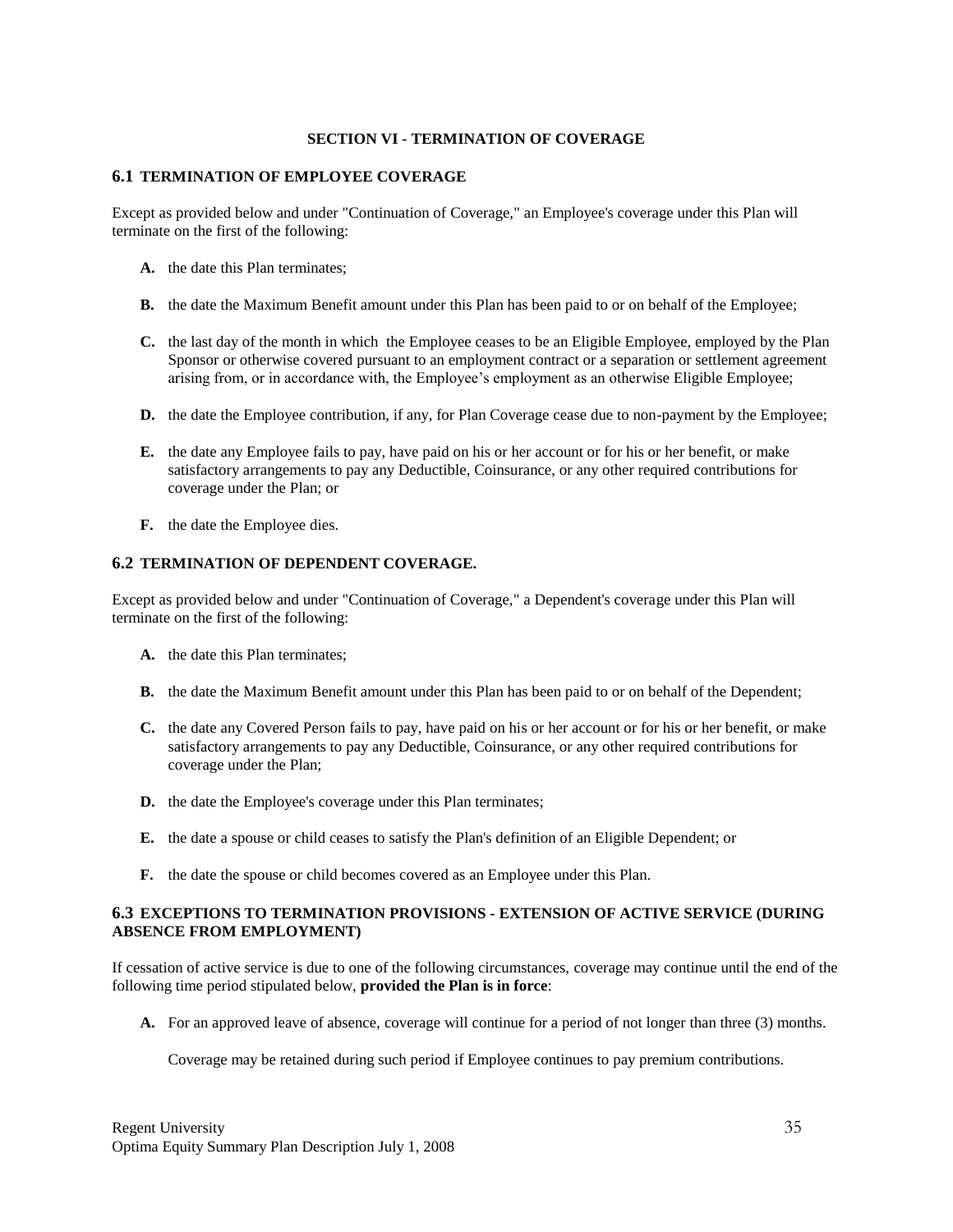**B.** For an Employee who is unable to work due to total disability, coverage will continue for a period not longer than six (6) months.

Coverage may be retained during such period if Employee continues to pay premium contributions.

**C.** The Family and Medical Leave Act (FMLA). FMLA requires employers of 50 or more employees to give up to 12 weeks of unpaid, job-protected leave to eligible employees for the birth, or adoption of a child or for the serious illness of the employee or a spouse, child or parent.

Coverage may be retained during such period if Employee continues to pay premium contributions.

**D.** The Uniformed Services Employment and Reemployment Rights Act of 1994 (USERRA). According to USERRA any employee called to Active Duty can continue the health care coverage they have for themselves and/or any family Covered Persons covered under the Plan for up to 24 months.

Coverage may be retained during such period if Employee continues to pay premium contributions.

Coverage continued under this provision is in addition to coverage continued under the Plan's COBRA continuation provisions.

#### **6.4 ADDITIONAL TERMINATION PROVISIONS**

In addition to the termination provisions above, a Covered Person's coverage under the Plan will terminate as follows:

- **A.** Misuse of Plan Identification Card. If the Covered Person permits the use of his or her or any other Covered Person's Plan identification card by any other person, or uses another person's card, the card may be retained by the Plan and coverage of the Covered Person may be terminated effective upon written notice. Both the Employee and the Dependent shall be liable to the Plan for all costs incurred as a result of the Dependent's misuse of the identification card.
- **B.** Unsatisfactory Physician-Patient Relationship. If, after reasonable efforts, a Plan Physician is unable to establish or maintain a satisfactory physician-patient relationship with a Covered Person, coverage of the Covered Person may be terminated upon written notice. Examples of unsatisfactory physician-patient relationships include, but are not limited to, abusive or disruptive behavior in a Physician's office, and repeated refusals by the Covered Person to accept procedures or treatment recommended by a Plan Physician.
- **C.** Fraud or Misrepresentation. If a Covered Person, on behalf of himself/herself or another Covered Person, knowingly causes or allows incorrect or incomplete information to be furnished to the Plan which constitutes a material misrepresentation, then the coverage of the Covered Person who either furnished such information or on whose behalf such information was furnished, may be voided immediately upon written notice. In addition, such Covered Person shall be responsible for all costs incurred by the Plan for such Covered Person.
- **D.** Failure to Cooperate. If a Covered Person fails to cooperate in the Plan administration of the Double Coverage, Coordination of Benefits or Subrogation provisions set forth herein, respectively, then the coverage of such Covered Person may be terminated upon written notice by the Plan.
- **E.** Failure to Pay Deductibles, Premiums, etc. If a Covered Person fails to pay, or arrange for payment of any Deductible or other required contribution for coverage under the Plan, coverage will terminate upon written notice by the Plan.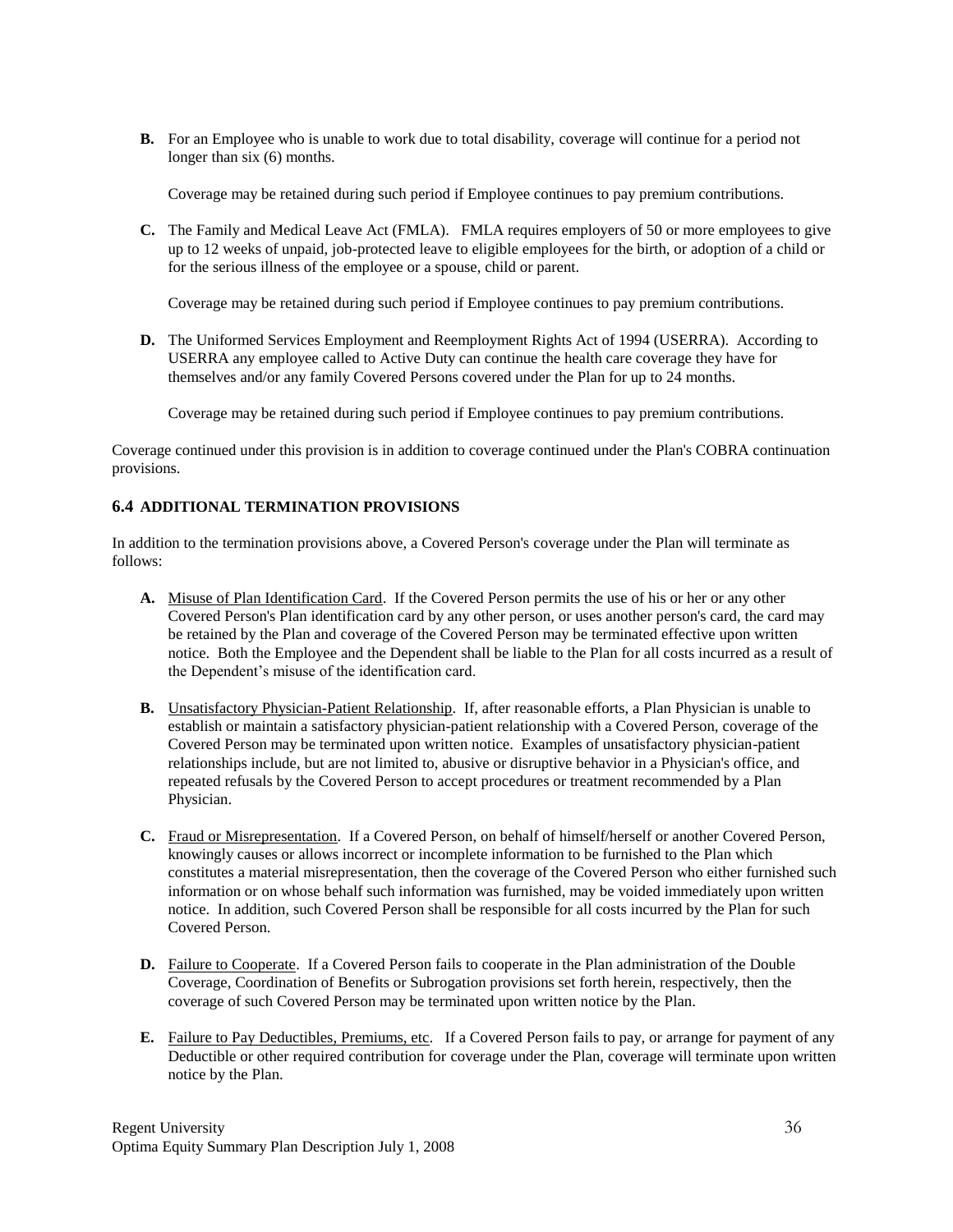#### **SECTION VII - DOUBLE COVERAGE**

#### **7.1 WORKERS' COMPENSATION**

The benefits under this Plan Document for Covered Persons eligible for Workers' Compensation are not designed to duplicate any benefit to which such Covered Persons are eligible under the Workers' Compensation Law. All sums payable pursuant to Workers' Compensation for services provided hereunder to Covered Persons are payable to and retained by the Plan. It is understood that coverage hereunder is not in lieu of, and shall not affect, any requirements for coverage under Workers' Compensation.

## **7.2 MEDICARE**

Except as otherwise provided by applicable federal law that would require the Plan to be the primary payor, the benefits under this Plan Document for Covered Persons aged sixty-five (65) and older, or Covered Persons otherwise eligible for Medicare, do not duplicate any benefit to which such Covered Persons are eligible under the Medicare Act, including Part B of such Act. In cases where the Plan has paid for services covered hereunder, but Medicare is the responsible payor, the Plan will pursue all sums payable pursuant to the Medicare program, and such sums shall be payable to and retained by the Plan. In all other cases, all sums payable pursuant to the Medicare program for services provided hereunder are payable up to the amount of the secondary payor's liability.

#### **7.3 OTHER GOVERNMENT PROGRAMS**

Except as otherwise provided by applicable law that would require the Plan to be the primary payor, the benefits under this Plan Document shall not duplicate any benefits to which Covered Persons are entitled or for which they are eligible under any other governmental program. To the extent that the Plan has duplicated such benefits, the Plan will pursue all sums payable pursuant to the government program and such sums shall be payable to and retained by the Plan. In all other cases, all sums payable pursuant to the government program for services provided hereunder are payable up to the amount of the secondary payor's liability.

### **7.4 COVERED PERSON'S COOPERATION**

Each Covered Person shall complete and submit to the Plan such consents, releases, assignments and other documents as may be requested the Plan in order to obtain or assure reimbursement under Medicare, Workers' Compensation or any other governmental program. Any Covered Person who fails to so cooperate will be responsible for the Usual and Customary Charge for services subject to this section and coverage may be terminated.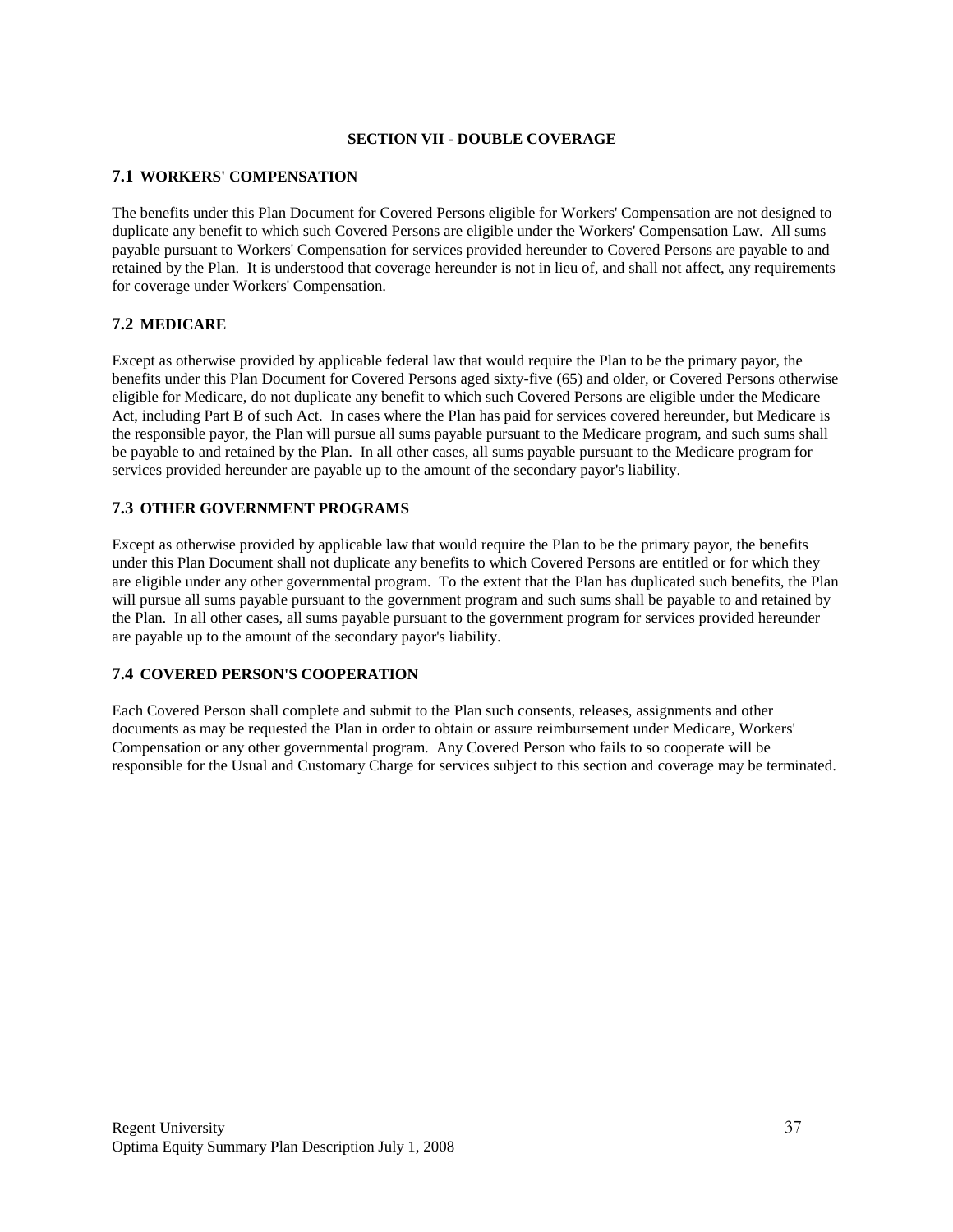## **SECTION VIII - COORDINATION OF BENEFITS**

#### **8.1 APPLICABILITY**

- **A.** This Coordination of Benefits ("COB") provision applies to This Plan when a Covered Person has health coverage under more than one Plan. "Plan" and "This Plan" are defined below.
- **B.** If this COB provision applies, the order of benefit determination rules should be looked at first. Those rules determine whether the benefits of This Plan are determined before or after those of another plan. The benefits of This Plan:
	- **1.** Shall not be reduced when, under the order of benefit determination rules, This Plan determines its benefits before another plan; but
	- **2.** May be reduced when, under the order of benefits determination rules, another plan determines its benefits first. The above reduction is described in the Section, "Effect on the Benefits of This Plan."

### **8.2 DEFINITIONS**

- **A.** "Plan" is any of these which provides benefits or services for, or because of, medical care or treatment:
	- **1.** Group insurance or group-type coverage, whether insured or uninsured. This includes prepayment or group practice coverage. It also includes coverage other than school accident-type coverage.
	- **2.** Coverage under a governmental plan, or coverage required or provided by law. This does not include a state plan under Medicaid (Title XIX, Grants to States for Medical Assistance Programs, of the United States Social Security Act, as amended from time to time).
	- **3.** Medical benefits coverage of group and group-type contracts, except for mandated coverage under personal Injury protection insurance.

Each contract or other arrangement for coverage under (1), (2) or (3) is a separate plan. Also, if an arrangement has two parts and COB rules apply only to one of the two, each of the parts is a separate plan.

- **B.** "This Plan" is the part of this Document that provides benefits for health care expenses.
- **C.** "Primary Plan/Secondary Plan:" The order of benefit determination rules state whether This Plan is a Primary Plan or Secondary Plan as to another plan covering the person.

When This Plan is a Primary Plan, its benefits are determined before those of the other plan and without considering the other plan's benefits.

When This Plan is a Secondary Plan, its benefits may be reduced and it may recover from the Primary Plan the reasonable cash value of benefits provided by this Plan.

When This Plan is a Secondary Plan, its benefits are determined after those of the other plan and may be reduced because of the other plan's benefits.

**D.** "Allowable Expense" means the Usual and Customary Charge for an item of expense for health care, when the item of expense is covered at least in part by one or more plans covering the person for whom the claim is made. The difference between the cost of a private Hospital room and the cost of a semi-private Hospital room is not considered an Allowable Expense under the above definition unless the patient's stay in a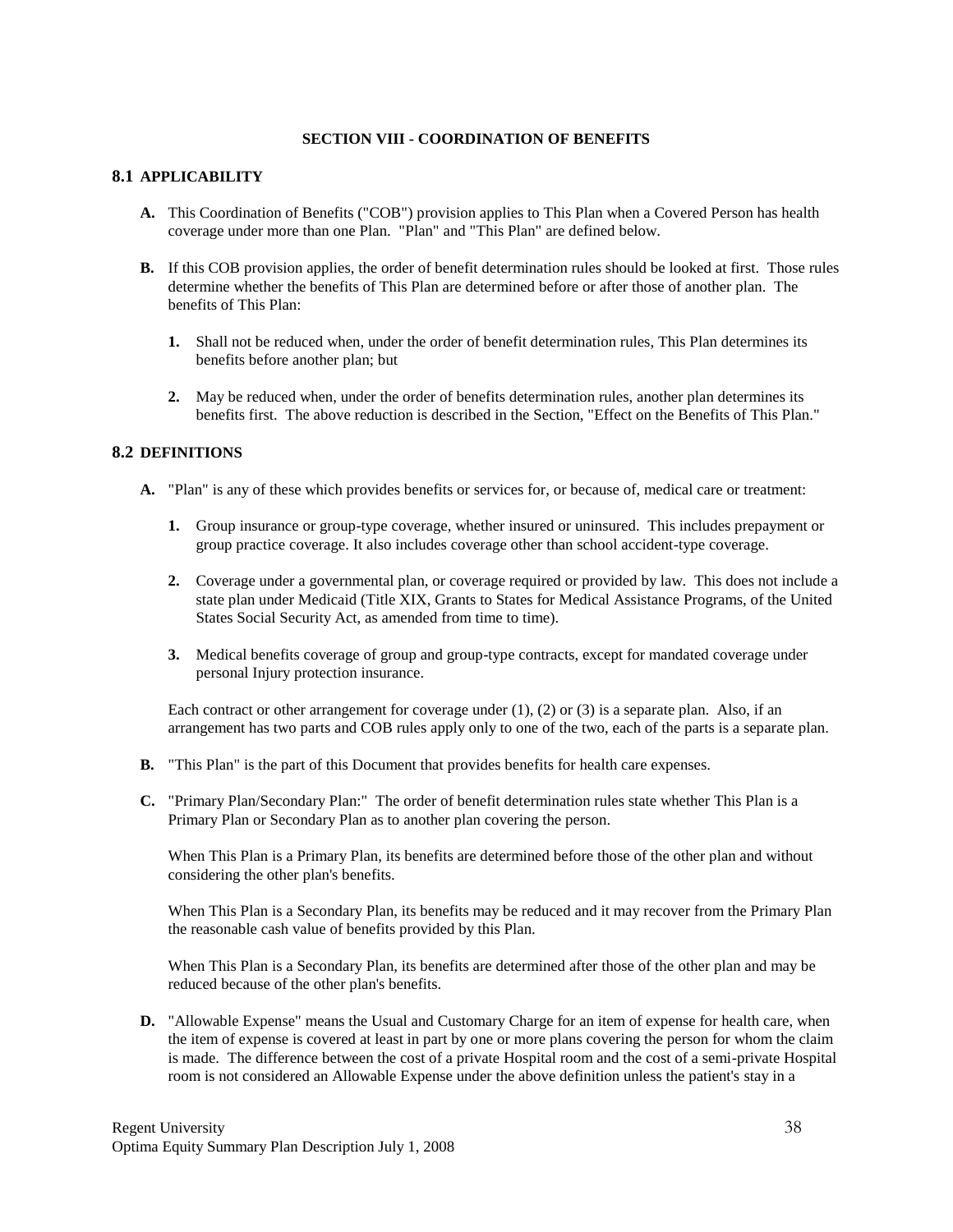private Hospital room is Medically Necessary either in terms of generally accepted medical practice, or as specifically defined in the plan.

When a plan provides benefits in the form of services, the reasonable cash value of each service rendered will be considered both an Allowable Expense and a benefit paid.

When benefits are reduced under a Primary Plan because a covered person does not comply with the plan provisions, the amount of such reduction will not be considered an Allowable Expense. Examples of such provisions are those relating to services provided without required pre-authorizations by the Plan.

**E.** "Claim Determination Period" means a calendar year. However, it does not include any part of a year during which a person has no coverage under This Plan, or any part of a year before the date of this COB provision or a similar provision takes effect.

## **8.3 ORDER OF BENEFIT DETERMINATION RULES**

- **A.** General. When there is a basis for a claim under This Plan and another plan, This Plan is a Secondary Plan which has its benefits determined after those of the other plan, unless:
	- **1.** The other plan has rules coordinating its benefits with those of This Plan; and
	- **2.** Both those rules and This Plan's rules, in subparagraph B below, require that This Plan's benefits be determined before those of the other plan; or
	- **3.** The other plan is a governmental plan and federal law requires This Plan to be the Primary Plan.
- **B.** Rules. This Plan determines its order of benefits using the first of the following rules which applies:
	- **1.** Non-Dependent/Dependent. The benefits of the plan which covers the person as an Employee (that is, other than as a Dependent) are determined before those of the plan which covers the person as a Dependent.
	- **2.** Dependent Child/Parents not Separated or Divorced. Except as stated in subparagraph 3 below, when This Plan and another plan cover the same child as a Dependent of different persons, called "parents:"
		- **a)** The benefits of the plan of the parent whose birthday falls earlier in a year are determined before those of the plan of the parent whose birthday falls later in that year; but
		- **b**) If both parents have the same birthday, the benefits of the plan which covered the parent longer are determined before those of the plan which covered the other parent for a shorter period of time.

However, if the other plan does not have the rule described in (a) immediately above, but instead has a rule based upon the gender of the parent, and if, as a result, the plans do not agree on the order of benefits, the rule in the other plan will determine the order of benefits.

- **3.** Dependent Child/Separated or Divorced. If two or more plans cover a person as a Dependent child of divorced or separated parents, benefits for the child are determined in this order:
	- **a)** First, the plan of the parent with custody of the child;
	- **b)** Then, the plan of the spouse of the parent with custody of the child; and
	- **c)** Finally, the plan of the parent not having custody of the child.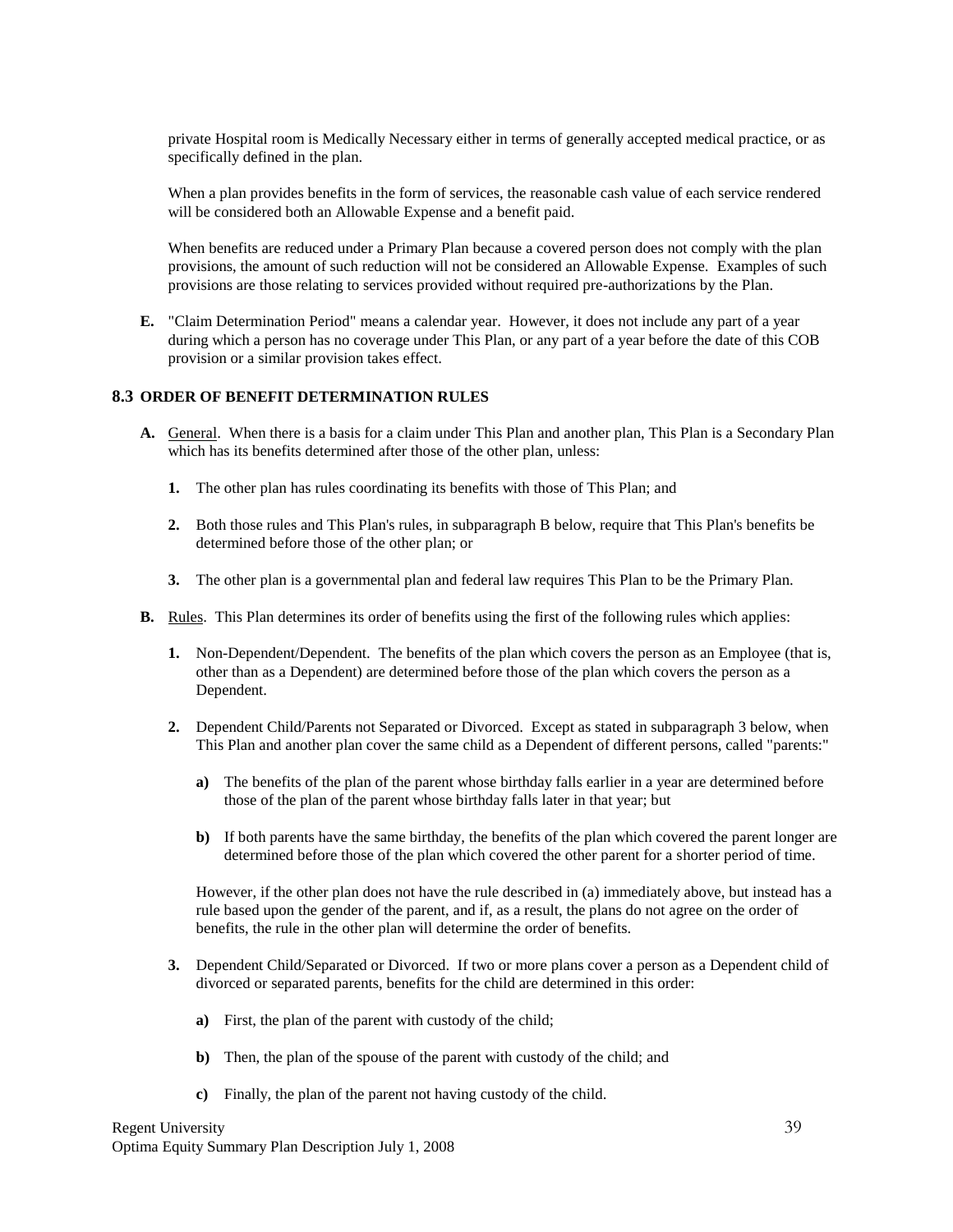However, if the specific terms of a court decree state that one of the parents is responsible for the health care expense of the child, and the entity obligated to pay or provide the benefits of the plan of that parent has actual knowledge of those terms, the benefits of that plan are determined first. The plan of the other parent shall be the Secondary Plan. This paragraph does not apply with respect to any Claim Determination Period or Plan year during which any benefits are actually paid or provided before the entity has that actual knowledge.

- **4.** Active/Inactive Employee. The benefits of a plan which covers a person as an Employee who is neither laid off nor retired (or as that Employee's Dependent) are determined before those of a plan which covers that person as a laid off or retired Employee (or as that Employee's Dependent). If the other plan does not have this rule, and if, as a result, the plans do not agree on the order of benefits, this Rule (4) is ignored.
- **5.** Longer/Shorter Length of Coverage. If none of the above rules determines the order of benefits, the benefits of the plan which covered an Employee longer are determined before those of the Plan which covered that person for the shorter term. Two consecutive Plans shall be treated as one plan if the claimant was eligible under the second Plan within twenty-four (24) hours after the termination of the first Plan.

The start of a new plan does not include:

- **a)** A change in the amount or scope of a Plan's benefits;
- **b)** A change in the entity paying, providing or administering Plan Benefits; or
- **c)** A change from one type of Plan to another (e.g., single employer to multiple employer plan).
- **6. Continuation Coverage.** If an individual is covered under a continuation plan as a result of the purchase of coverage as provided under federal or state law, and is also covered under another group health plan, the following shall be the order of benefit determination:
	- **a**) First, the benefits of a plan covering the person as an employee (or as that employee's dependent);
	- **b)** Second, the benefits of coverage purchased under the continuation plan.

If the other plan does not have the rule described above, and if, as a result, the plans do not agree on the order of benefits, this rule is ignored.

#### **8.4 EFFECT ON THE BENEFITS OF THIS PLAN**

- **A.** When This Applies. This Section applies when, in accordance with the Section titled, "Order of Benefit Determination Rules," This Plan is a Secondary Plan as to one or more other plans. In that event the benefits of This Plan may be reduced under this section. Such other plan or plans are referred to as "the other plans" in B immediately below.
- **B.** Reduction in This Plan's Benefits. The benefits of this Plan will be reduced when the sum of:
	- **1.** The benefits that would be payable for the Allowable Expenses under This Plan in the absence of this COB provision; and
	- **2.** The benefits that would be payable for the Allowable Expenses under the other plans, in the absence of provisions with a purpose like that of this COB provision, whether or not claim is made; exceeds those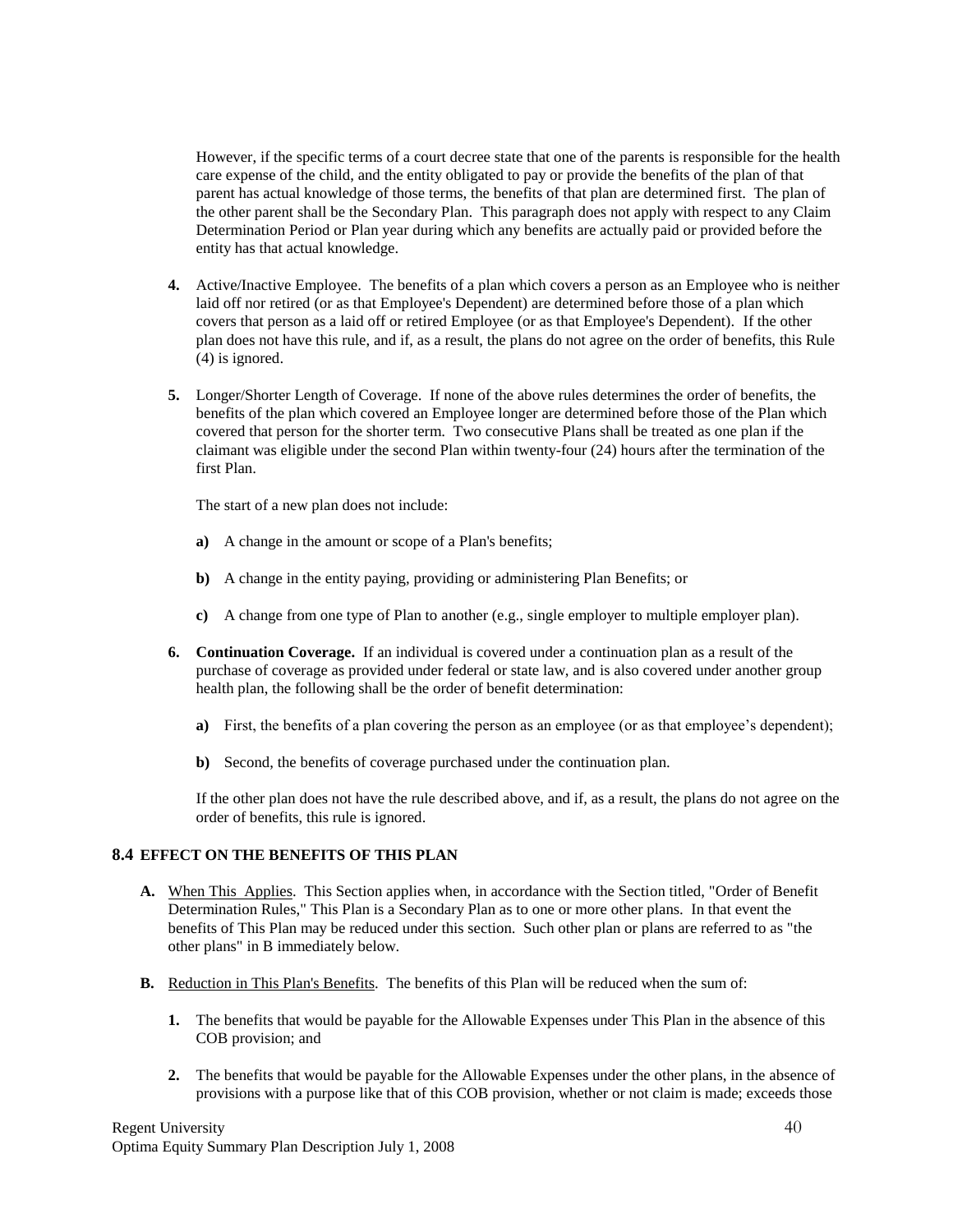Allowable Expenses in a Claim Determination Period. In that case, the benefits of This Plan will be reduced so that they and the benefits payable under the other plans do not total more than those Allowable Expenses.

When the benefits of This Plan are reduced as described above, each benefit is reduced in proportion. It is then charged against any applicable benefit limit of This Plan.

#### **8.5 RIGHT TO RECEIVE AND RELEASE NEEDED INFORMATION.**

Certain facts are needed to apply these COB rules. The Plan has the right to decide which facts it needs. It may get needed facts from or give them to any other organization or person. The Plan need not tell, or get the consent of, any person to do this. Each person claiming benefits under This Plan must give the Plan any facts it needs to pay the claim.

#### **8.6 FACILITY OF PAYMENT**

A payment made under another plan may include an amount which should have been paid under This Plan. If it does, this Plan may pay that amount to the organization which made that payment. That amount will then be treated as though it were a benefit paid under This Plan. The Plan will not have to pay that amount again. The term "payment made" includes providing benefits in the form of services, in which case "payment made" means the reasonable cash value of the benefits provided in the form of services.

#### **8.7 RIGHT OF RECOVERY**

If the amount of the payments made by the Plan is more than it should have paid under this COB provision, it may recover the excess from one or more of:

- **A.** The persons it has paid or for whom it has paid;
- **B.** Insurance companies; or
- **C.** Other organizations.

The "amount of the payments made" includes the reasonable cash value of any benefits provided in the form of services. Nothing in this Section shall be interpreted to require the Plan to reimburse a Covered Person in cash for the value of services provided by a plan which provides benefits in the form of services.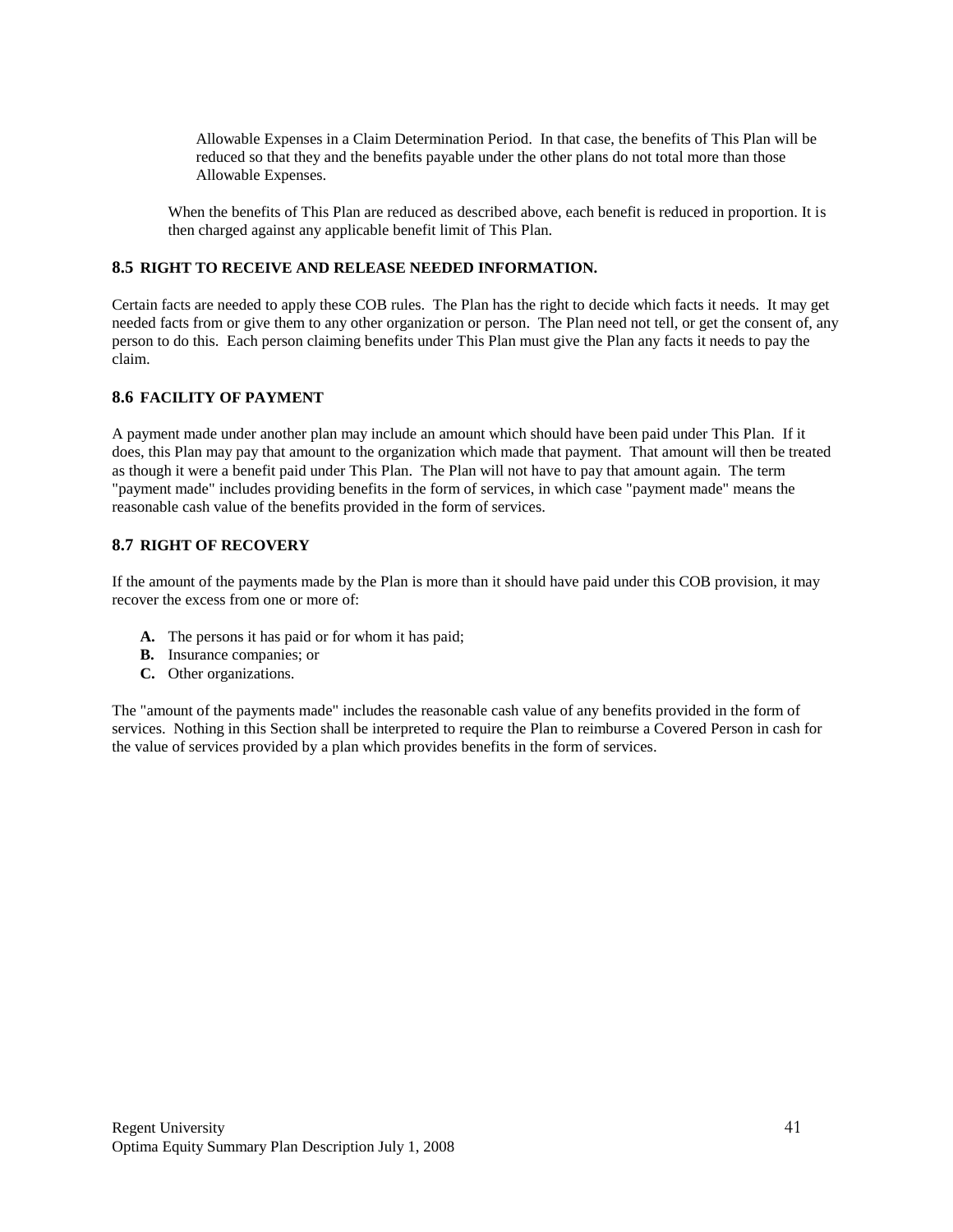#### **SECTION IX SUBROGATION AND REIMBURSEMENT**

If a Covered Person is injured or becomes ill through the act of a third party, the Plan shall provide Covered Services in connection with the care for such Injury or Illness. As a condition to receiving any benefit under this Plan for any illness or injury sustained by the Covered Person due to the acts of a third party, Covered Person agrees that the Plan shall be subrogated to all of the Covered Person's rights to recover damages for such benefits. Acceptance of any benefit under this Plan by Covered Person will constitute consent to all provisions of this section.

The Plan shall have a right of reimbursement from any recovery by judgment, settlement or otherwise, which the Covered Person may receive or be entitled to receive from any source, including but not limited to, liability or other insurance covering the third party, uninsured or underinsured motorist insurance, medical payment or personal injury protection insurance and no-fault insurance.

If such Covered Person receives payment from a third-party suit, settlement or otherwise, such payment shall be deemed to be for medical services and supplies received by the Covered Person from the Plan with respect to such Illness or injury, and the Covered Person is hereby obligated to reimburse the Plan for all expenses incurred by the Plan for such services and supplies up to the amount received from such third-party suit, settlement or otherwise.

By accepting benefits the Covered Person, or his or her legal representative, gives the Plan a priority lien on all funds recovered by Covered Person up to the total amount of expenses incurred by the Plan for the services and supplies provided to the Covered Person. The Plan Administrator or his/her/its designee may give notice of that lien to any party who may have contributed to the loss. This lien is binding on any attorney, insurance company, or other party who agrees or becomes obligated to make payment to or on behalf of Covered Person as compensation for any damages suffered. The Plan's rights to reimbursement shall not be reduced by any reason whatsoever, including but not limited to the made-whole doctrine, the equitable distribution doctrine, the minor's doctrine, or the attorney fund doctrine. The Plan shall be repaid in full regardless of whether the settlement or judgment specifically designates the recovery or a portion thereof as including medical expenses. The Plan will not pay attorney fees or costs associated with you or your dependent's claim or lawsuit without the express written authorization of the plan administrator or its authorized agent. If Covered Person fails or refuse to reimburse the Plan, Covered Person agrees to reimburse the plan for attorneys fees and costs which it incurs in enforcing this provision.

If the Plan so decides, it may be subrogated to the Covered Person's rights to the extent of the benefits received under this Plan Document. This includes the Plan's right to bring suit against the third party in the Covered Person's name.

Covered Person or Covered Person's legal representative shall do nothing to prejudice the plan's rights hereunder and agree to cooperate with the plan by furnishing such information and assistance, and executing such instruments as the Plan may require to facilitate enforcement of its rights under this provision. Entering into a settlement agreement with a party without the plan's prior written consent will be deemed to prejudice the plan's rights. Any Covered Person who fails to cooperate in the Plan's administration of this Section shall be responsible for reimbursing the Plan for expenses incurred by it for services subject to this Section (including any legal expenses incurred by the Plan to enforce its rights under this Section), and coverage of such Covered Person may be terminated in accordance with provisions herein.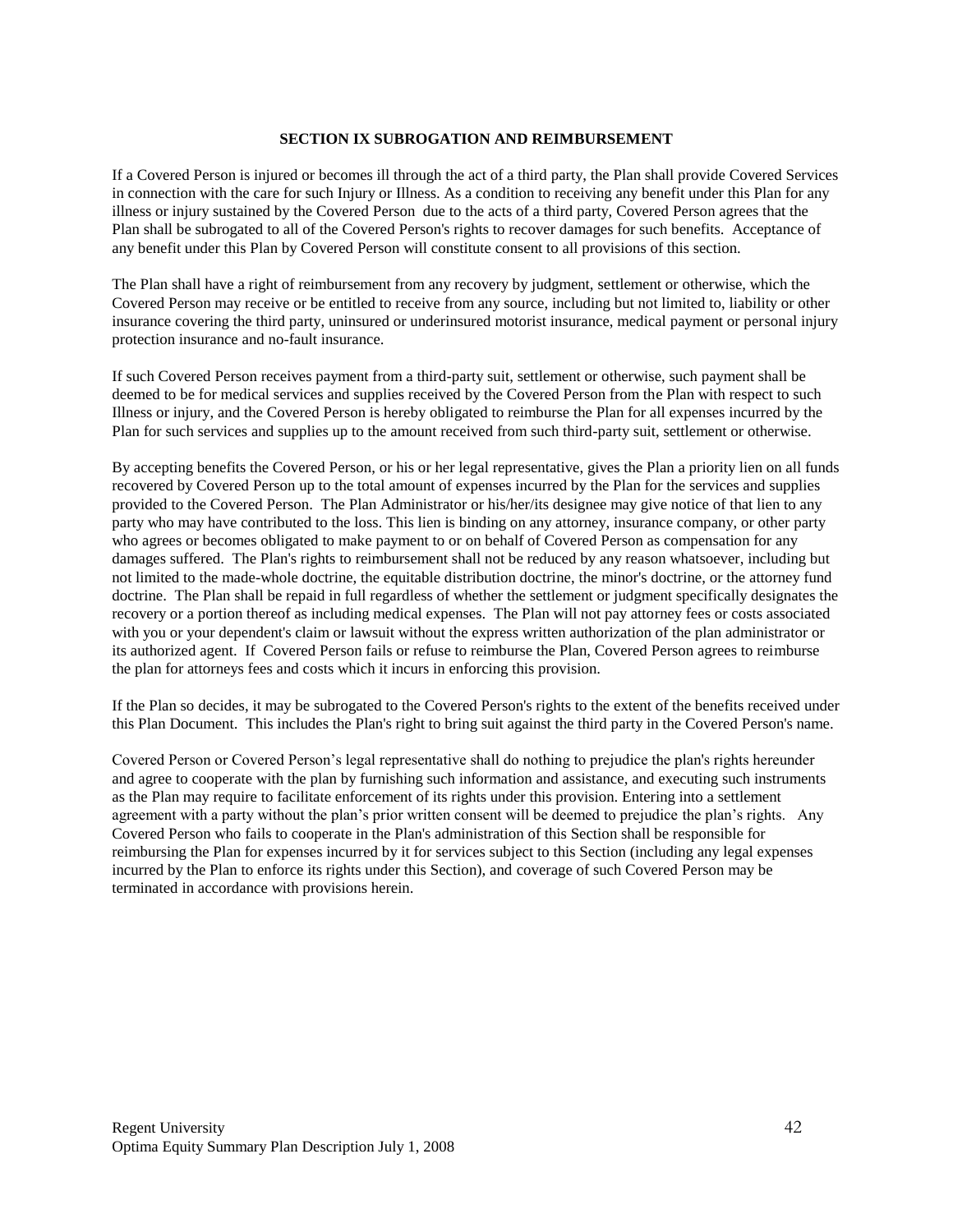#### **SECTION X - CLAIMS FOR REIMBURSEMENT**

### **10.1 PLAN PROVIDERS**

Requests for benefits for services received from a Plan Provider shall be made to the Plan Provider by the Covered Person presenting his/her Plan identification card at the time such services are initiated. Plan Providers are responsible for submitting to the Plan all bills for services rendered to Covered Persons.

## **10.2 NON-PLAN PROVIDERS**

Claims for Covered Services rendered by non-Plan Providers should be sent to the Plan c/o Sentara Health Management, 4417 Corporation Lane, Virginia Beach, VA 23462 for payment consideration. If a charge is made to a Covered Person for any service that is reimbursable under this Plan Document, written proof of such charge shall include an itemized statement plus diagnosis and must be submitted to the Plan within ninety (90) days after the delivery of the service. Failure to furnish such documentation within the specified period shall not invalidate nor reduce any such claim if for good reason it was not possible to submit the claim within the specified period, provided such proof is produced on a timely basis.

## **10.3 PAYMENT BY PLAN**

The Plan may make payment to the person or institution providing the services. However, if the Covered Person furnishes evidence satisfactory to the Plan that payment has been made to such person or institution for the service covered, reimbursement will be made to the Covered Person after deducting any payment made by the Plan before receipt of such evidence.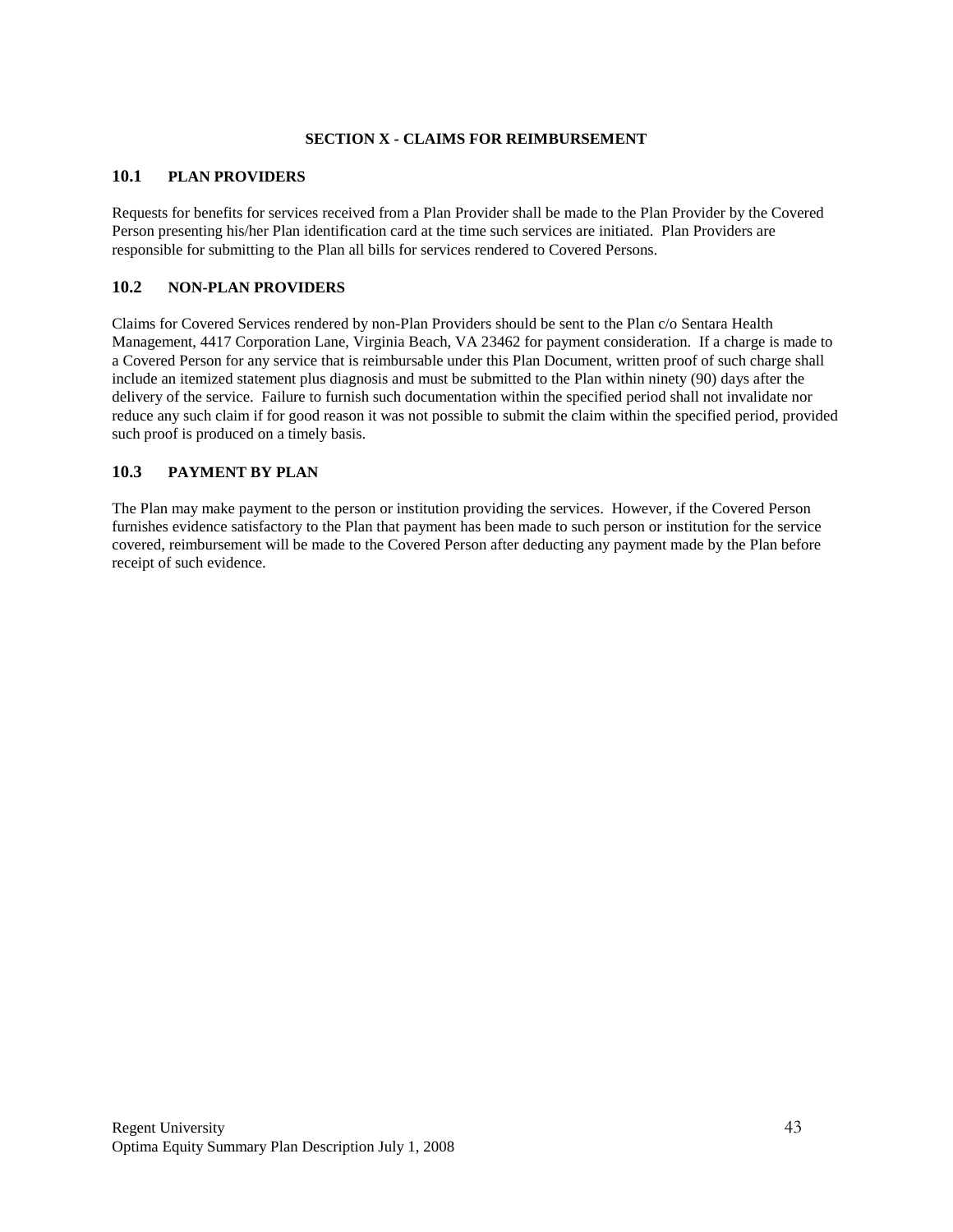## **SECTION XI - CONTINUATION OF COVERAGE – COBRA**

#### **\*\* CONTINUATION COVERAGE RIGHTS UNDER COBRA\*\***

#### **Introduction**

You are receiving this notice because you have recently become covered under a group health plan (the Plan). This notice contains important information about your right to COBRA continuation coverage, which is a temporary extension of coverage under the Plan. This notice generally explains COBRA continuation coverage, when it may become available to you and your family, and what you need to do to protect the right to receive it.

The right to COBRA continuation coverage was created by a federal law, the Consolidated Omnibus Budget Reconciliation Act of 1985 (COBRA). COBRA continuation coverage can become available to you when you would otherwise lose your group health coverage. It can also become available to other members of your family who are covered under the Plan when they would otherwise lose their group health coverage. For additional information about your rights and obligations under the Plan and under federal law, you should review the Plan's Summary Plan Description or contact the Plan Administrator.

#### **What is COBRA Continuation Coverage?**

COBRA continuation coverage is a continuation of Plan coverage when coverage would otherwise end because of a life event known as a "qualifying event." Specific qualifying events are listed later in this notice. After a qualifying event, COBRA continuation coverage must be offered to each person who is a "qualified beneficiary." You, your spouse, and your dependent children could become qualified beneficiaries if coverage under the Plan is lost because of the qualifying event. Under the Plan, qualified beneficiaries who elect COBRA continuation coverage must pay for COBRA continuation coverage.

If you are an employee, you will become a qualified beneficiary if you lose your coverage under the Plan because either one of the following qualifying events happens:

- Your hours of employment are reduced, or
- Your employment ends for any reason other than your gross misconduct.

If you are the spouse of an employee, you will become a qualified beneficiary if you lose your coverage under the Plan because any of the following qualifying events happens:

- Your spouse dies;  $\bullet$
- Your spouse's hours of employment are reduced;
- Your spouse's employment ends for any reason other than his or her gross misconduct;
- Your spouse becomes entitled to Medicare benefits (under Part A, Part B, or both); or
- You become divorced or legally separated from your spouse.

Your dependent children will become qualified beneficiaries if they lose coverage under the Plan because any of the following qualifying events happens:

- The parent-employee dies;
- The parent-employee's hours of employment are reduced;
- The parent-employee's employment ends for any reason other than his or her gross misconduct;
- The parent-employee becomes entitled to Medicare benefits (Part A, Part B, or both);
- The parents become divorced or legally separated; or
- The child stops being eligible for coverage under the plan as a "dependent child."

#### **When is COBRA Coverage Available?**

Regent University **44** Optima Equity Summary Plan Description July 1, 2008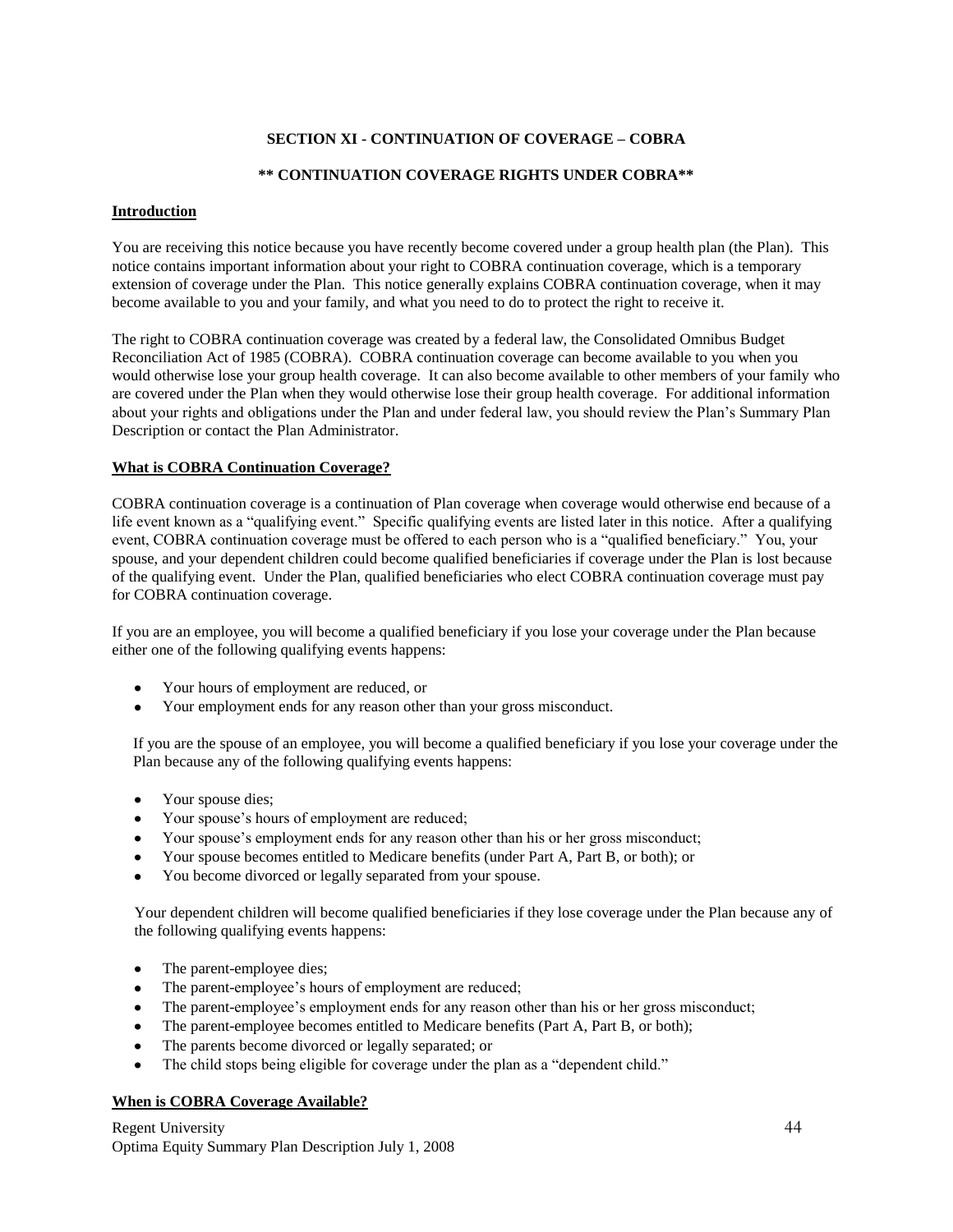The Plan will offer COBRA continuation coverage to qualified beneficiaries only after the Plan Administrator has been notified that a qualifying event has occurred. When the qualifying event is the end of employment or reduction of hours of employment, death of the employee, or the employee's becoming entitled to Medicare benefits (under Part A, Part B, or both), the employer must notify the Plan Administrator of the qualifying event.

#### **You Must Give Notice of Some Qualifying Events**

**For the other qualifying events (divorce or legal separation of the employee and spouse or a dependent child's losing eligibility for coverage as a dependent child), you must notify the Plan Administrator within 60 days after the qualifying event occurs. You must provide this notice to: Brenda Robinson, Regent University Human Resources Department.**

#### **How is COBRA Coverage Provided?**

Once the Plan Administrator receives notice that a qualifying event has occurred, COBRA continuation coverage will be offered to each of the qualified beneficiaries. Each qualified beneficiary will have an independent right to elect COBRA continuation coverage. Covered employees may elect COBRA continuation coverage on behalf of their spouses, and parents may elect COBRA continuation coverage on behalf of their children.

COBRA continuation coverage is a temporary continuation of coverage. When the qualifying event is the death of the employee, the employee's becoming entitled to Medicare benefits (under Part A, Part B, or both), your divorce or legal separation, or a dependent child's losing eligibility as a dependent child, COBRA continuation coverage lasts for up to a total of 36 months. When the qualifying event is the end of employment or reduction of the employee's hours of employment, and the employee became entitled to Medicare benefits less than 18 months before the qualifying event, COBRA continuation coverage for qualified beneficiaries other than the employee lasts until 36 months after the date of Medicare entitlement. For example, if a covered employee becomes entitled to Medicare 8 months before the date on which his employment terminates, COBRA continuation coverage for his spouse and children can last up to 36 months after the date of Medicare entitlement, which is equal to 28 months after the date of the qualifying event (36 months minus 8 months). Otherwise, when the qualifying event is the end of employment or reduction of the employee's hours of employment, COBRA continuation coverage generally lasts for only up to a total of 18 months. There are two ways in which this 18-month period of COBRA continuation coverage can be extended.

#### *Disability extension of 18-month period of continuation coverage*

If you or anyone in your family covered under the Plan is determined by the Social Security Administration to be disabled and you notify the Plan Administrator in a timely fashion, you and your entire family may be entitled to receive up to an additional 11 months of COBRA continuation coverage, for a total maximum of 29 months. The disability would have to have started at some time before the 60th day of COBRA continuation coverage and must last at least until the end of the 18-month period of continuation coverage.

#### *Second qualifying event extension of 18-month period of continuation coverage*

If your family experiences another qualifying event while receiving 18 months of COBRA continuation coverage, the spouse and dependent children in your family can get up to 18 additional months of COBRA continuation coverage, for a maximum of 36 months, if notice of the second qualifying event is properly given to the Plan. This extension may be available to the spouse and any dependent children receiving continuation coverage if the employee or former employee dies, becomes entitled to Medicare benefits (under Part A, Part B, or both), or gets divorced or legally separated, or if the dependent child stops being eligible under the Plan as a dependent child, but only if the event would have caused the spouse or dependent child to lose coverage under the Plan had the first qualifying event not occurred.

## **If You Have Questions**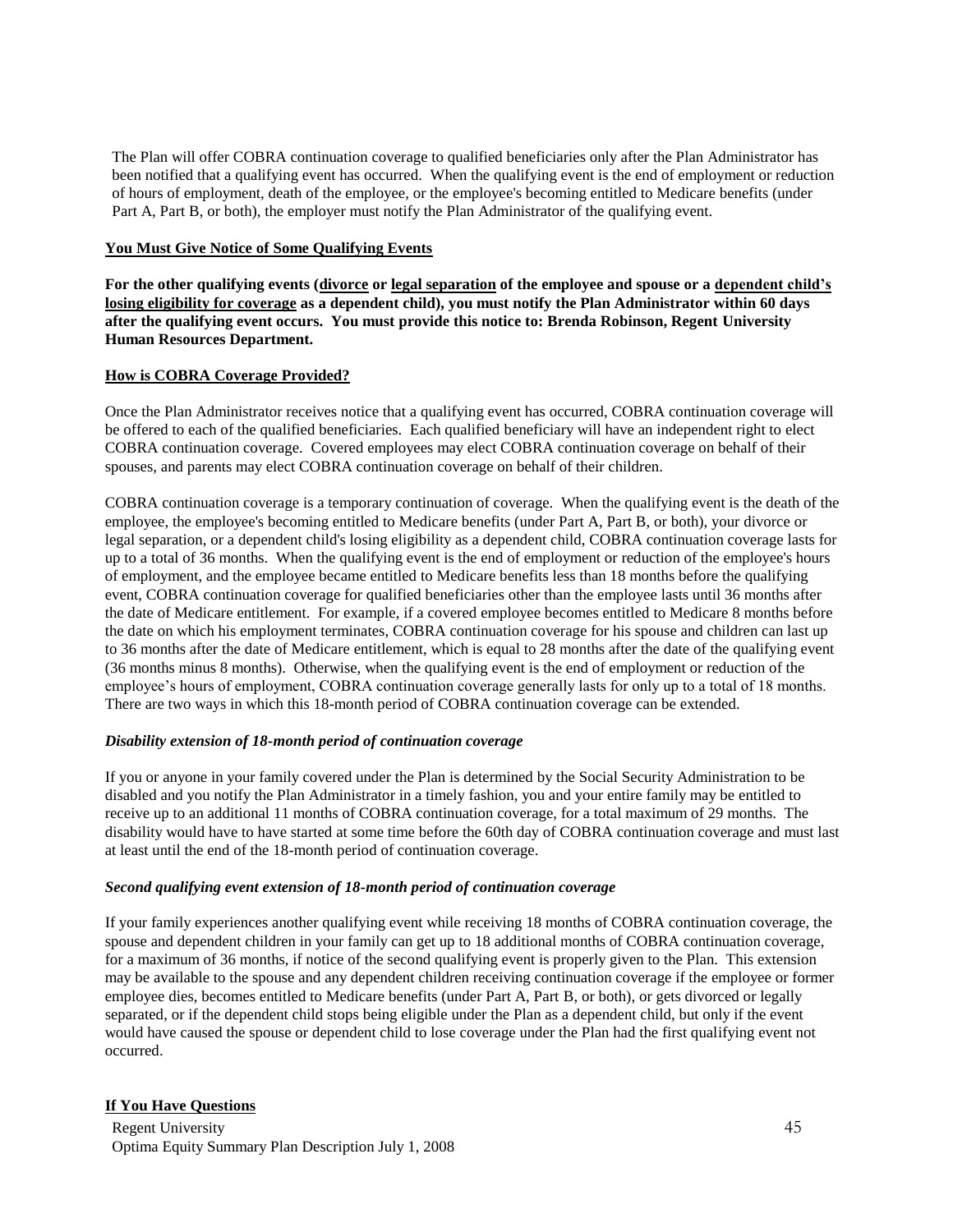Questions concerning your Plan or your COBRA continuation coverage rights should be addressed to the contact or contacts identified below. For more information about your rights under ERISA, including COBRA, the Health Insurance Portability and Accountability Act (HIPAA), and other laws affecting group health plans, contact the nearest Regional or District Office of the U.S. Department of Labor's Employee Benefits Security Administration (EBSA) in your area or visit the EBSA website at www.dol.gov/ebsa. (Addresses and phone numbers of Regional and District EBSA Offices are available through EBSA's website.)

## **Keep Your Plan Informed of Address Changes**

In order to protect your family's rights, you should keep the Plan Administrator informed of any changes in the addresses of family members.You should also keep a copy, for your records, of any notices you send to the Plan Administrator.

## **Plan Contact Information**

Brenda Robinson, Regent University Human Resources Department 1000 Regent University Drive Virginia Beach, VA 23464 Phone: 757-352-4021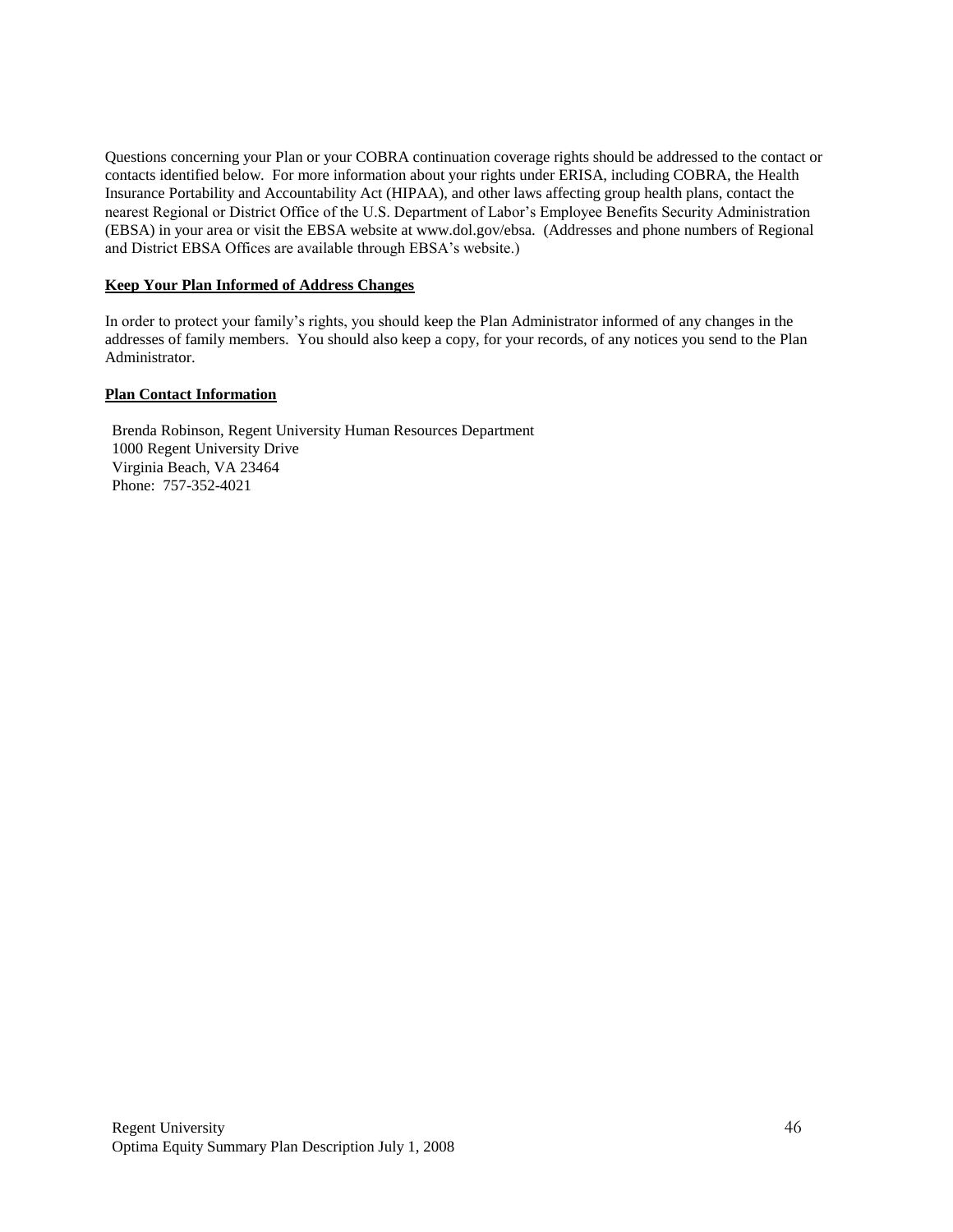#### **SECTION XII - COMPLAINT AND ADVERSE BENEFIT DETERMINATION APPEAL PROCEDURE**

The Plan would like Covered Persons to be completely satisfied with the benefits they receive. Therefore, if a Covered Person has a problem or complaint concerning the operation of the Plan, any service received under the Plan, or the denial of a claim or service, a procedure has been developed for Covered Persons to register a complaint or appeal so these issues can be resolved in a fair and consistent manner in accordance with the Plan Document and Plan policies and procedures.

Should a problem or an incident cause dissatisfaction, it is hoped that it can be resolved informally between the Covered Person and the Plan staff or provider involved. If the problem is not resolved to the Covered Person's satisfaction, the following information describes the steps that the Covered Person must take to seek formal resolution of his or her problem or complaint. All claims against the Plan must be processed through the appeals procedure before the initiation of a lawsuit.

#### **COMPLAINT PROCESS**

A Covered Person may file a complaint in writing or verbally regarding a problem, complaint or concern regarding Plan benefits or provider services. The Covered Person will be notified of the receipt of the concern, and upon research and investigation, the Plan will notify the Covered Person of the resolution to their concern, including a clinical review of any quality of care issues.

#### **ADVERSE BENEFIT DETERMINATION APPEAL PROCESS**

An Adverse Benefit Determination means a denial, reduction, or termination of, or a failure to make payment (in whole or in part) for, a claim for a Covered Service based on:

- A Covered Person's eligibility to participate in the Plan;
- A Utilization Management decision; or
- Failure to cover an item or service because the Plan considers it to be Experimental, Investigational, or not Medically Necessary.

#### **The Plan's Appeals Process**

When the Plan makes an Adverse Benefit Determination, the Covered Person has the right to a full and fair review of the Plan's determination in accordance with the Plan's appeal procedure.

The Covered Person has 180 calendar days from the date he/she receives notice of the Plan's Adverse Benefit Determination in which to request an appeal in writing. Appeal forms and written appeal procedures will be available at the Covered Person's request.

The Covered Person has the right to designate an authorized representative, such as a physician or family Covered Person, to act on his or her behalf in filing an appeal of an Adverse Benefit Determination.

The Covered Person must complete the appeal process before seeking any alternative remedies available. The appeal review takes into account all comments, documents, records, and other information submitted by the Covered Person relating to the claim, without regard to whether such information was submitted or considered in the initial benefit determination. Covered Persons may submit new information to the Plan in writing or in person. The review will not take the initial Adverse Benefit Determination into consideration, and the individual reviewing the appeal will not have participated in the original decision.

If the Adverse Benefit Determination under appeal relates in whole or in part to a medical judgment, including determinations regarding whether a particular treatment, drug, or other service is experimental, investigational, or not Medically Necessary or appropriate, a peer of the treating health care provider who specializes in a discipline pertinent to the issue under review, and who has not participated in the Adverse Benefit Determination or any prior reconsideration, will review the decision.

When the Plan completes its review of an Adverse Benefit Determination it will give the Covered Person written notification of the outcome. If the Plan does not reverse its decision the written notice will include:

The specific reason or reasons for the Plan's Adverse Benefit Determination;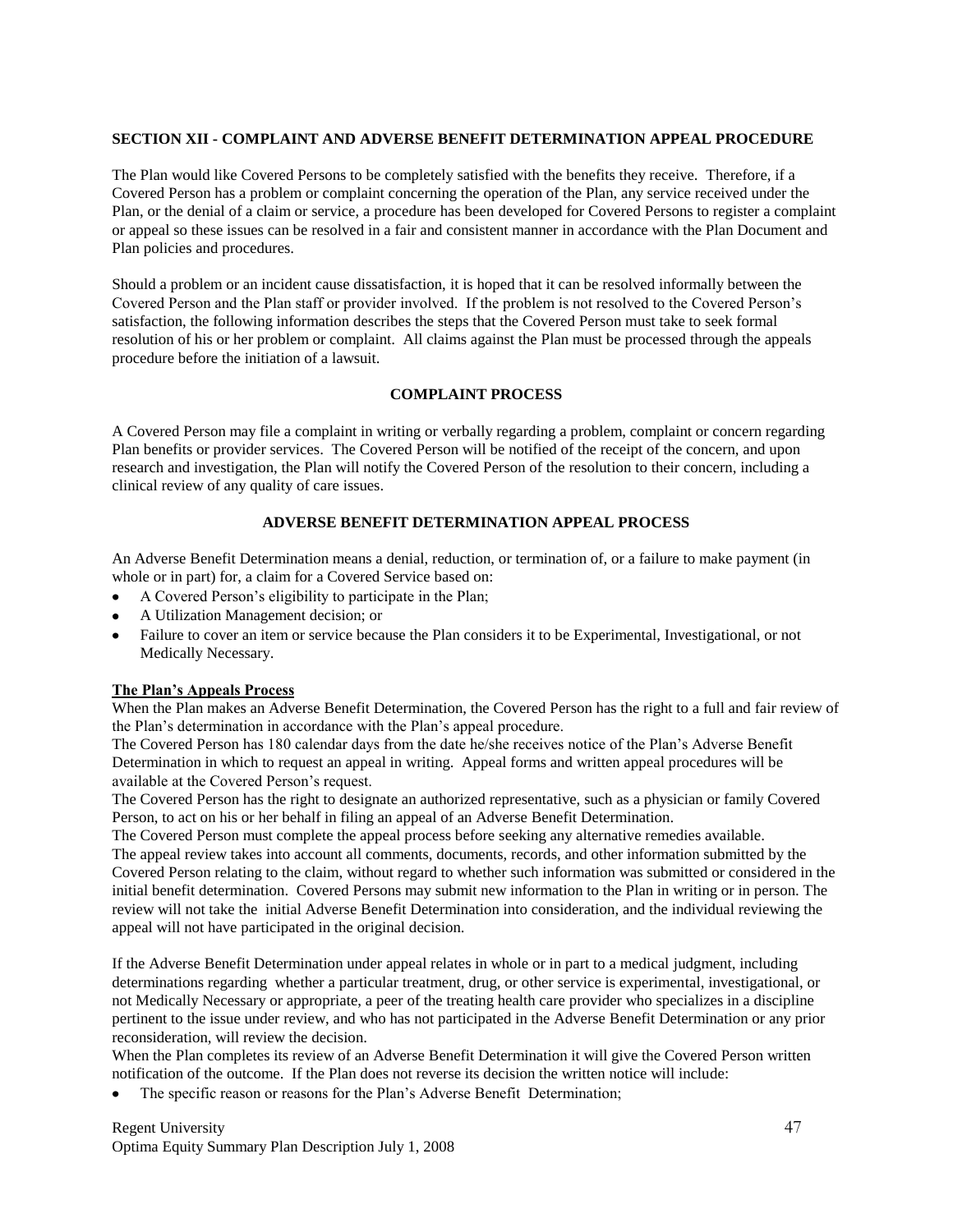- Reference to the specific plan provisions on which the Plan based its determination; and
- Any further appeal rights available to the Covered Person.

Upon request, the Covered Person is entitled to the following free of charge:

- reasonable access to, and copies of, all documents, records, and other information relevant to the claim for benefits.
- Copies of any internal rule, guideline, protocol, or other criteria relied upon in making the adverse decision;
- For denials due to medical necessity, experimental treatment, or a similar exclusion or limit, an explanation of the scientific or clinical judgment for the determination applying the terms of the plan to the Covered Person's medical circumstances.

#### **Types Of Claims.**

The type of claim under review will determine what process the Covered Person or his or her designated representative must follow to request an appeal.

**Pre-service claim** means any claim for a benefit under the Plan for which the Plan requires approval before the Covered Person obtains medical care. An example would be obtaining Pre-Authorization for a diagnostic test or medical procedure. To appeal the Plan's decision on a Pre-Service claim the Covered Person must follow the Appeal Procedure for Pre- and Post-Service Claims explained below.

**Urgent Care Claim** means any claim for medical care or treatment where (1) if the Plan were to use its normal Pre-Service standards for making a coverage decision or a decision on appeal it would seriously jeopardize the life or health of the Covered Person or the ability of the Covered Person to regain maximum function; or (2) in the opinion of a physician with knowledge of the Covered Person's medical condition, following the Plan's normal appeal procedure would subject the Covered Person to severe pain that cannot be adequately managed without the care or treatment that is the subject of the claim. A prudent layperson standard applies when determining what is an urgent care claim, except where a physician with knowledge of the Covered Person's medical condition determines that the claim is urgent. To appeal any denial of an Urgent Care Claim the Covered Person must follow the Appeal Procedure for Expedited Appeals.

**Post-Service Claim** means any claim for a benefit that is not a Pre-Service Claim; for example a claim for reimbursement for a diagnostic test already performed. To appeal a Post-Service Claim the Covered Person must follow the Appeals procedure for Pre- and Post-Service claims.

**Concurrent care decision/claim** means a Claim regarding a decision by the Plan to terminate or reduce benefits that it previously approved. Concurrent Claim also may be a request to extend the course of treatment already approved by the Plan. An example is where the Plan reviews an inpatient hospital stay approved for five days on the third day to determine if the full five days is appropriate. To appeal a Concurrent Care Decision/Claim the Covered Person must follow the procedure for expedited appeals.

#### **Expedited Appeals Of Urgent Care Claims And Concurrent Care Decisions/Claims**

The Covered Person or treating physician may request an expedited appeal by telephone, facsimile, or letter, and must explicitly state "expedited appeal" in the request to initiate this process. To Contact the Plan with a request for an expedited appeal:

By Phone: Call Covered Person Services at the number on the ID card By Facsimile: at 757-687-6232 By Mail: send requests for an appeal to:

Sentara Health Management APPEALS DEPARTMENT P.O. Box 62876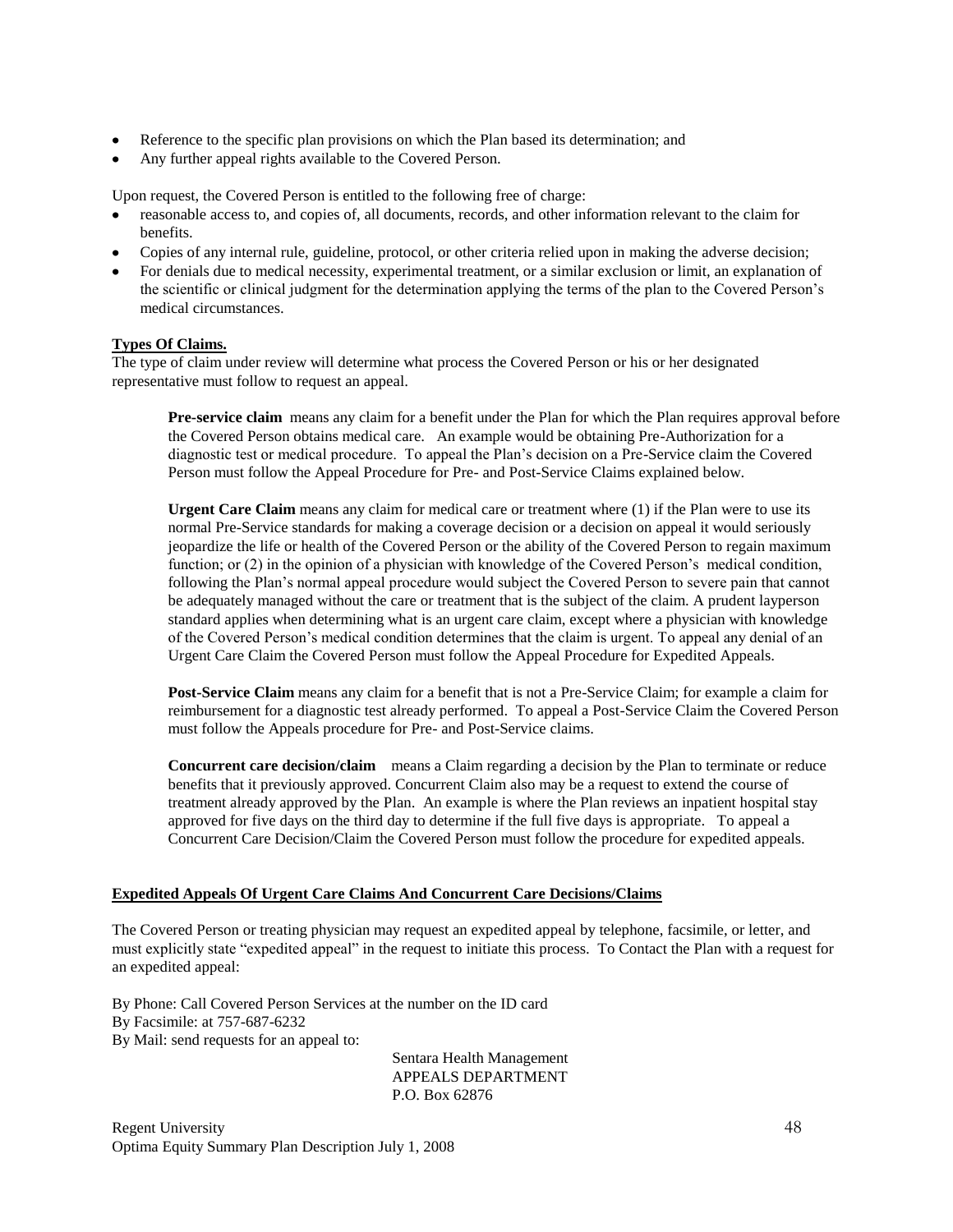#### Virginia Beach, VA 23466-2876

The Plan will consider an expedited appeal and notify the Covered Person of its decision as soon as possible, but not later than one business day after it receives all necessary information and not later than 72 hours from the receipt of the request.

Expedited appeals relating to a prescription to alleviate cancer pain shall be decided not more than twenty-four hours from receipt of the request.

#### **Appeals Of Pre-Service Or Post-Service Claims Following An Adverse Benefit Determination By The Plan.**

#### **Requesting an Appeal.**

To request forms to initiate a written appeal, please contact the Plan:

By Phone: Call Covered Person Services at the number on the ID card

By Facsimile: 757-687-6232

By Mail send requests to: Sentara Health Management

APPEALS DEPARTMENT P.O. Box 62876 Virginia Beach, VA 23466-2876

The Covered Person must complete the information in the packet provided by the Plan to him or her and return it to the Plan. The Covered Person should provide to the Plan any new information for the Plan to consider when deciding the appeal. When completing the appeals forms, the Covered Person should make sure to include the following:

The Covered Person's name, address, telephone number, Covered Person number, and group number; The date of service, place of service, provider and charge related to the service;

Any additional written comments, documents, records, or other information necessary to make a determination, For Pre-Service Claims, the appeal decision will be completed and the Covered Person notified of the Plan's decision within 30 calendar days of the Plan's receipt of written request for the appeal.

For Post-Service Claims, the appeal decision will be completed and the Covered Person notified of the Plan's decision within 60 calendar days of the Plan's receipt of written request for the appeal.

#### **Sources For Additional Information**

You may also contact the nearest office of the U.S. Department of Labor, Employee Benefits Security Administration listed in your telephone directory or visit their website at [www.dol.gov.](http://www.dol.gov/)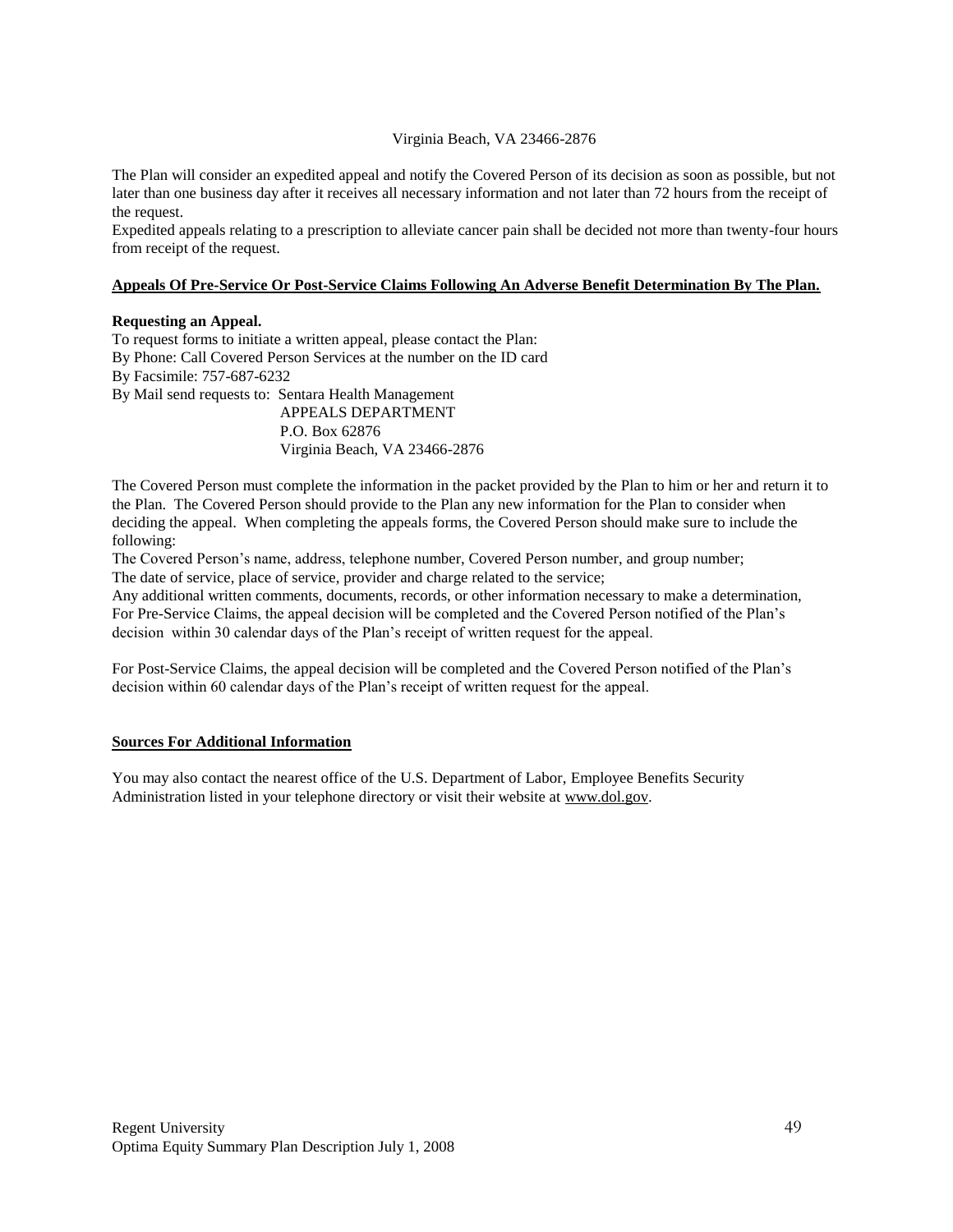#### **SECTION XIII - MISCELLANEOUS**

#### **13.1 MAJOR DISASTERS AND OTHER CIRCUMSTANCES BEYOND THE PLAN'S CONTROL**

In the event that circumstances not within the Plan's or its designee's control including, but not limited to, a major disaster, epidemic, or civil insurrection, results in the facilities, personnel or resources used by the Plan or its designee being unable to provide or arrange for the benefits and services it has agreed to provide, the Plan shall make a good faith effort to arrange for an alternative method of providing such care and services insofar as practical and according to its best judgment. In such circumstances, however, neither the Plan, its designee nor Plan Providers shall incur any liability or obligation for delay, or failure to provide or arrange for such benefits and services.

#### **13.2 SEVERABILITY**

In the event that any provision of this Plan Document is held to be invalid or unenforceable for any reason, the invalidity or unenforceability of that provision shall not affect the remainder of this Plan Document, which shall continue in full force and effect in accordance with its remaining terms.

### **13.3 POLICIES AND PROVISIONS**

The Plan may develop and adopt policies, procedures, rules and interpretations to promote orderly, equitable, and efficient administration of coverage.

## **13.4 NAMED FIDUCIARY AUTHORITY**

In addition to those powers, rights and duties delegated to it elsewhere in the Plan, and the extent that the authority is not delegated to another person under this Plan, the Named Fiduciary shall have the authority to:

- **A.** Interpret the Plan, decide all questions of eligibility and determine the amount, manner and time of payment of any benefits;
- **B.** Adopt rules of procedures and regulations that it determines may be necessary for the proper and efficient administration of the Plan in a manner consistent with the provisions of the Plan;
- **C.** Appoint individuals to assist in the administration of the Plan and any other agents it deems advisable including legal, accounting, and actuarial services.

#### **13.5 ASSIGNMENT**

No person other than Covered Person is entitled to receive Covered Services under this Plan Document. Such right to Covered Services is not transferable.

#### **13.6 RELATIONSHIP OF PARTIES**

- **A. Independent Contractors.** Plan Providers are not agents or employees of the Plan, Sentara or SMHM, nor is the Employer, the Plan, Sentara or SMHM, or any employee of the Employer, the Plan, or Sentara, an employee or agent of Plan Providers. The Employer, the Plan, Sentara and SMHM shall not be liable for any claim or demand on account of damages arising out of, or in any manner connected with, any injuries suffered by the Covered Person while receiving care from any Plan Provider or in any Plan Provider's facilities.
- **B. Patient/Provider Relationship.** Plan Providers maintain the provider-patient relationship with Covered Persons and are solely responsible to Covered Persons for all health services. Certain Covered Persons may, for personal reasons, refuse to accept procedures or treatment by Plan Physicians. Plan Physicians may regard such refusal to accept their recommendations as incompatible with continuance of the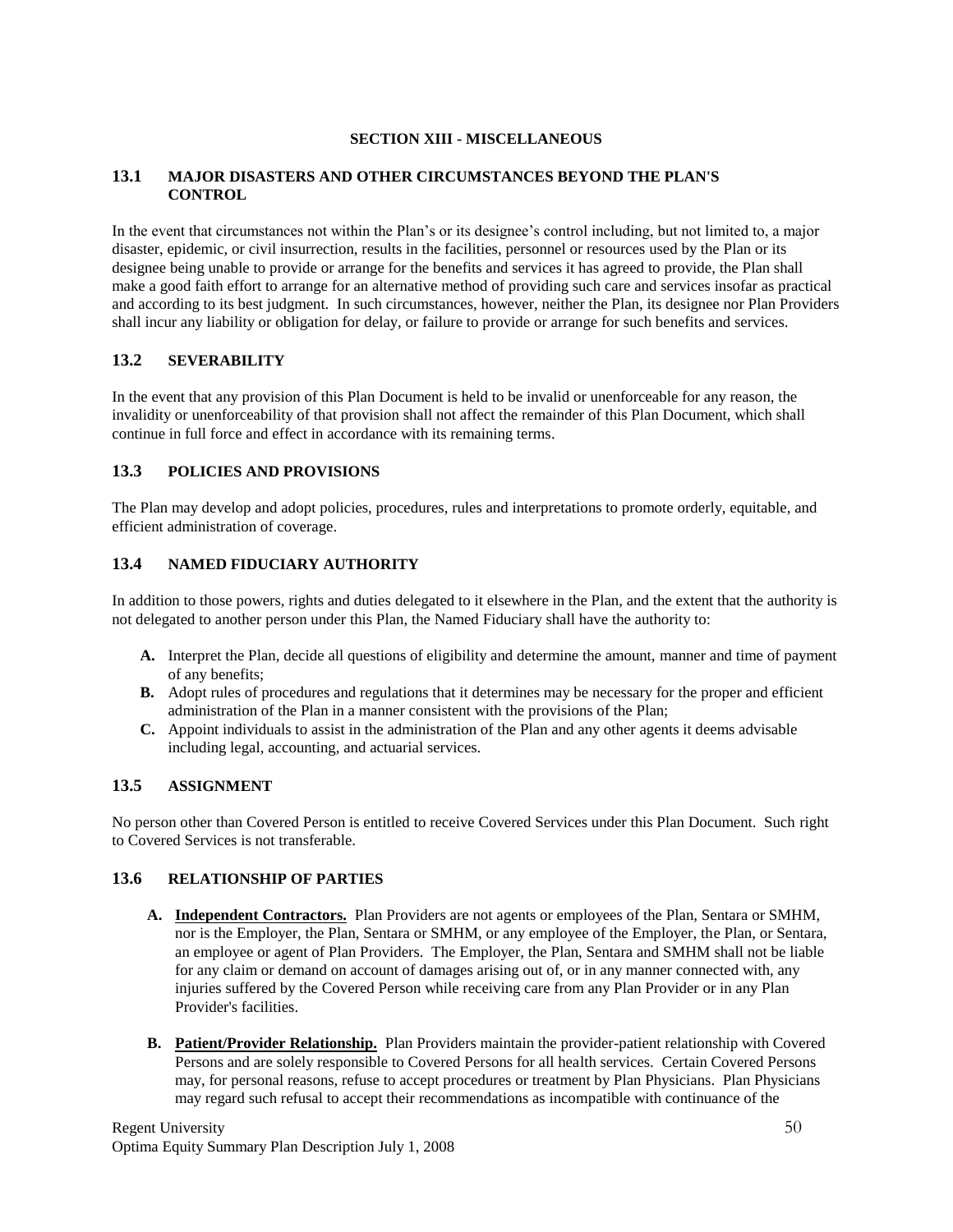physician-patient relationship and as obstructing the provision of proper medical care. Plan Physicians shall use their best efforts to render all Medically Necessary Services and Supplies in a manner compatible with a Covered Person's wishes, insofar as this can be done consistently with the Plan Physician's judgment as to the requirements of proper medical practice. If a Covered Person refuses to follow a recommended treatment or procedure, and the Plan Physician believes that no professionally acceptable alternative exists, such Covered Person shall be so advised. In such case, neither the Plan, nor any Plan Provider, shall have any further responsibility to provide care for the condition under treatment. The continued refusal by the Covered Person to follow the recommended treatment or procedure(s) may result in termination of the Covered Person's coverage pursuant to provisions herein.

## **13.7 IDENTIFICATION CARD**

Cards issued by the Plan to Covered Persons pursuant to this Plan Document are for identification only. Possession of a Plan identification card confers no right to services or other benefits under this Plan Document. To be entitled to such services or benefits, the holder of the card must, in fact, be a Covered Person. Any person receiving services or other benefits to which he or she is not then entitled pursuant to the provisions of this Plan Document will be liable for the actual cost of such services or benefits.

## **13.8 AUTHORIZATION TO EXAMINE HEALTH RECORDS**

Each Covered Person consents to and authorizes a Physician, Hospital, Skilled Nursing Facility or any other provider of care to permit the examination and copying of any portion of the Covered Person's Hospital or medical records or claims information, when requested by the Plan or its designee. Information from such records of Covered Persons and information received from Physicians or Hospitals incident to the Physician-patient relationship or Hospital-patient relationship or claims information shall be kept confidential and, except for use reasonably necessary in connection with government requirements established by law or the administration of this Plan Document, may not be disclosed without the consent of the Covered Person. The Covered Person agrees that medical and Hospital records and claims information may be reviewed by the Plan Administrator and Sentara and may be shared between the Plan Administrator and Sentara for program audit and other purposes not inconsistent with applicable law.

## **13.9 MODIFICATIONS OF BENEFITS AND RIGHT TO TERMINATE**

In accordance with this Plan Document, the Plan Sponsor makes coverage available to persons who are eligible under the Section titled, "Eligibility, Enrollment, and Effective Date." The Plan Sponsor reserves the right to amend, modify or terminate the Plan at any time. No change may be made to the Plan unless made in writing by the Plan Administrator with notice to Covered Persons in accordance with applicable federal law. This Plan Document shall be subject to amendment, modification, and termination by the Plan Sponsor without the consent or concurrence of any Covered Persons.

## **13.10 LIMITATION ON BENEFITS OF THIS PLAN**

No person or entity other than the Plan Sponsor, Sentara and Covered Persons hereunder is or shall be entitled to bring any action to enforce any provision of the Plan against the Plan Sponsor, Sentara or Covered Persons hereunder, and the covenants, undertakings, and agreements set forth in the Plan shall be solely for the benefit of, and shall be enforceable only by, the Plan Sponsor, Sentara and the Covered Persons.

## **13.11 GOVERNING LAWS**

The Plan shall be administered according to the laws of the Commonwealth of Virginia to the extent that such laws are not preempted by the laws of the United States of America.

## **13.12 PLAN NOT A CONTRACT OF EMPLOYMENT**

Regent University 51 Optima Equity Summary Plan Description July 1, 2008